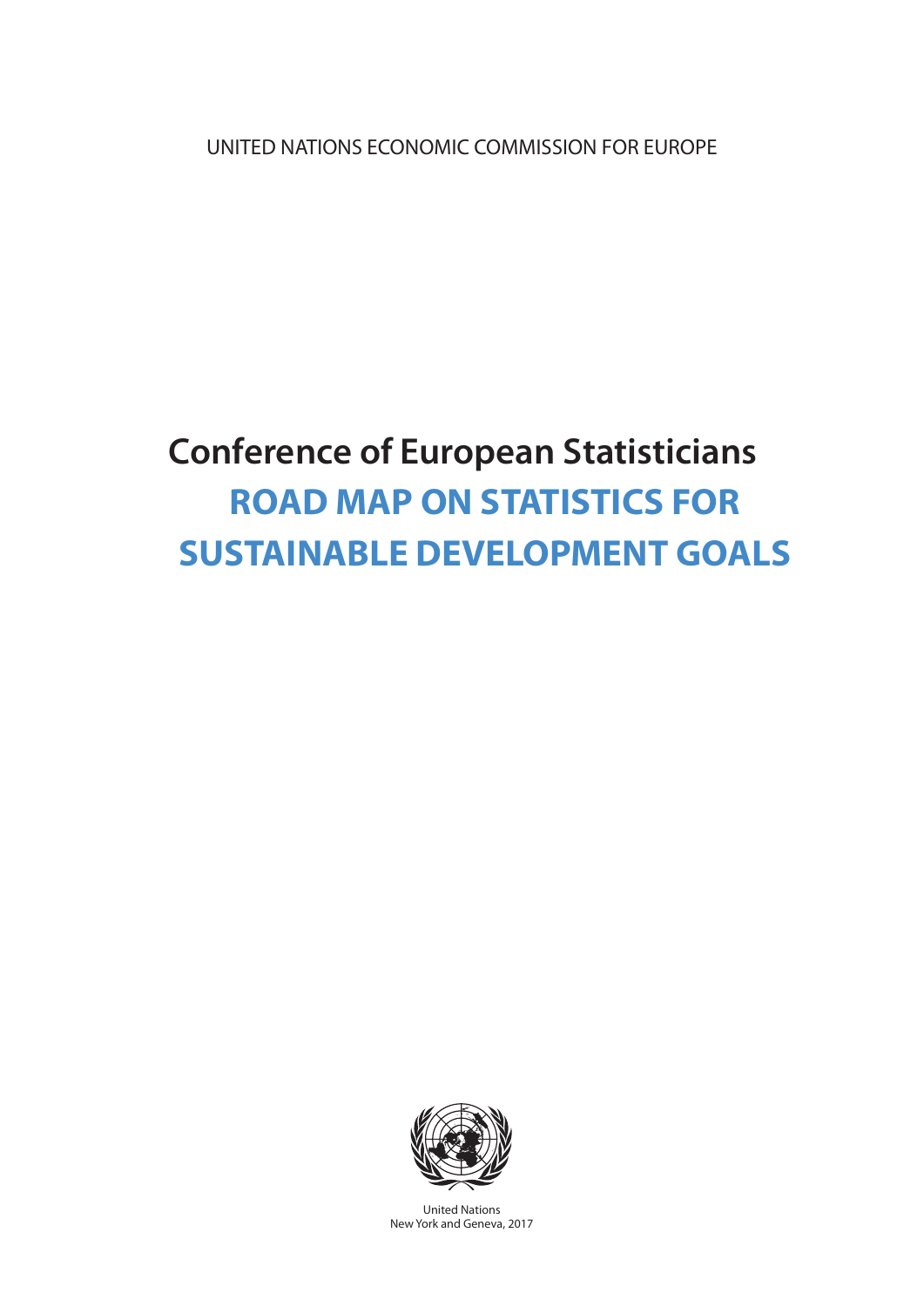## **Note**

The designations employed and the presentation of the material in this publication do not imply the expression of any opinion whatsoever on the part of the Secretariat of the United Nations concerning the legal status of any country, territory, city or area, or of its authorities, or concerning the delimitation of its frontiers or boundaries.

| UNITED NATIONS PUBLICATION |  |
|----------------------------|--|
| Sales No. E.17.II.E.22     |  |
| ISBN 978-92-1-117143-3     |  |
| eISBN 978-92-1-362841-6    |  |
|                            |  |

Copyright © United Nations, 2017

All rights reserved worldwide

United Nations publication issued by the Economic Commission for Europe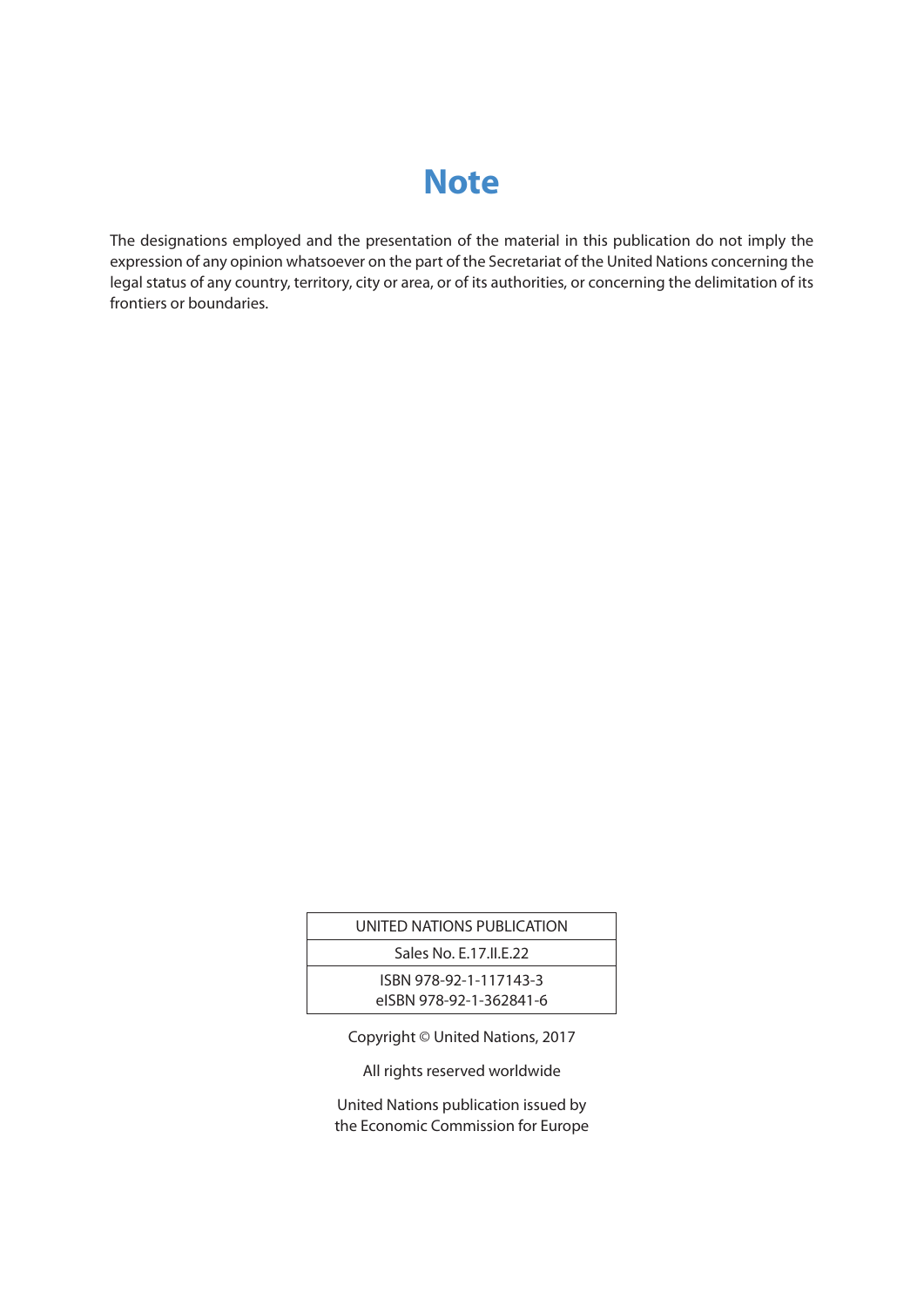## **Acknowledgements**

The Conference of European Statisticians' (CES) Steering Group on statistics for Sustainable Development prepared this publication. The Steering Group includes the following members: Benjamin Rothen (co-chair, Switzerland) and Jennifer Park (co-chair, United States of America); Cara Williams (Canada); Niels Ploug and Maciej Truszczynski (Denmark); Claire Plateau (France); Fabienne Middeke, Annette Pfeiffer and Maria Joao Santos (Germany); Marina Gandolfo (Italy); Kanykey Orozbaeva (Kyrgyzstan); Enrique Ordaz López (Mexico); Ala Negruta (Republic of Moldova); Gerard Eding (the Netherlands); Denise Brown (New Zealand), Renata Bielak (Poland); Natalia Ignatova (Russian Federation); Viveka Palm and Sara Frankl (Sweden); Esengül Tanrikulu and Övünç Uysal (Turkey); Joanne Evans (United Kingdom of Great Britain and Northern Ireland); Marleen De Smedt, Fritz Gebhard, Anton Steurer and Nicola Massarelli (Eurostat); Marco Mira d'Ercole and Simon Scott (OECD); Lidia Bratanova, Tiina Luige and Gady Saiovici (UNECE). UNECE provided the secretariat for the work.

The following persons led the drafting of chapters: Chapter I – Tiina Luige and Gady Saiovici; Chapter II – Benjamin Rothen and Jennifer Park; Chapter III – Jennifer Park; Chapter IV – Claire Plateau and Maciej Truszczynski; Chapter V – Natalia Ignatova and Gerard Eding; Chapter VI – Renata Bielak and Enrique Ordaz López; Chapter VII – Benjamin Rothen and Tiina Luige; and Chapter VIII – Annette Pfeiffer and Maria Joao Santos.

The members of the Conference of European Statisticians and its Bureau provided valuable comments throughout the process of preparing the Road Map. Robert Smith (Midsummer Analytics, Canada) provided editorial assistance and Assel Zhabagina helped with the final checking of the publication.

Information on the implementation of the Road Map is provided on the Wiki on statistics for SDGs (https:// statswiki.unece.org/display/SFSDG), set up by Gady Saiovici (UNECE), with inputs from Assel Zhabagina. The Steering Group members and a number of national statistical offices provided information for the wiki.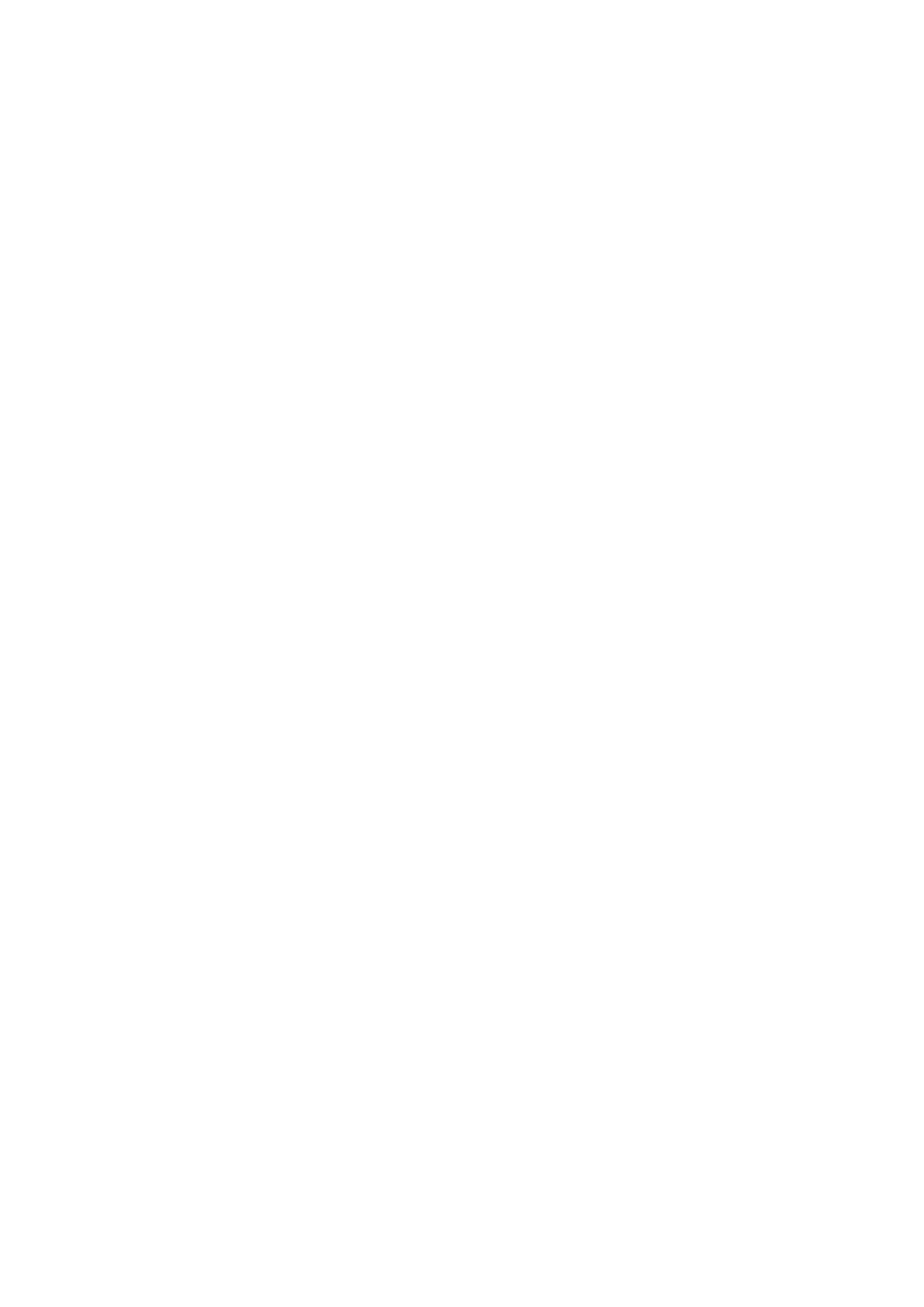## **Contents**

| I.  |          | 9                                                                                   |
|-----|----------|-------------------------------------------------------------------------------------|
|     | Α.       | 10                                                                                  |
|     | Β.       | Assessing readiness to provide data on global SDG indicators (Section IV)<br>10     |
|     | C.       | 10<br>Developing regional, national and sub-national indicators (Section V)         |
|     | D.       | 11                                                                                  |
|     | Ε.       | 11                                                                                  |
|     | F.       | Communication and dissemination of statistics for SDGs (Section VIII)<br>12         |
| Ш.  |          | 13                                                                                  |
|     | Α.       | 13                                                                                  |
|     | В.       | 13                                                                                  |
| Ш.  |          | ESTABLISHING NATIONAL MECHANISMS FOR COLLABORATION<br>17                            |
|     | Α.       | 17                                                                                  |
|     | Β.       | 17                                                                                  |
|     | C.       | 18                                                                                  |
|     | D.       | 19<br>Recommendations for National Statistical Offices - Establishing collaboration |
|     | Ε.       | 20                                                                                  |
| IV. |          | ASSESSING COUNTRIES' READINESS TO PROVIDE DATA ON GLOBAL<br>21                      |
|     | Α.       | 21                                                                                  |
|     | Β.       | Identifying and addressing data and methodology gaps and conceptual issues<br>23    |
|     | C.       | 23                                                                                  |
|     | D.       | 24<br>Recommendations for National Statistical Offices - Readiness assessments      |
|     | Ε.       | 24                                                                                  |
| V.  |          | DEVELOPING REGIONAL, NATIONAL AND SUB-NATIONAL INDICATORS<br>27                     |
|     | Α.<br>Β. | 27<br>30                                                                            |
|     | C.       | 31                                                                                  |
|     | D.       | Recommendations for National Statistical Offices - National and sub-national        |
|     |          | 31                                                                                  |
|     | Е.       | Actions for the Steering Group - National and sub-national indicators<br>32         |
| VI. |          | 33                                                                                  |
|     | Α.       | 34                                                                                  |
|     | В.       | 35                                                                                  |
|     | C.       | 41                                                                                  |
|     | D.       | 43                                                                                  |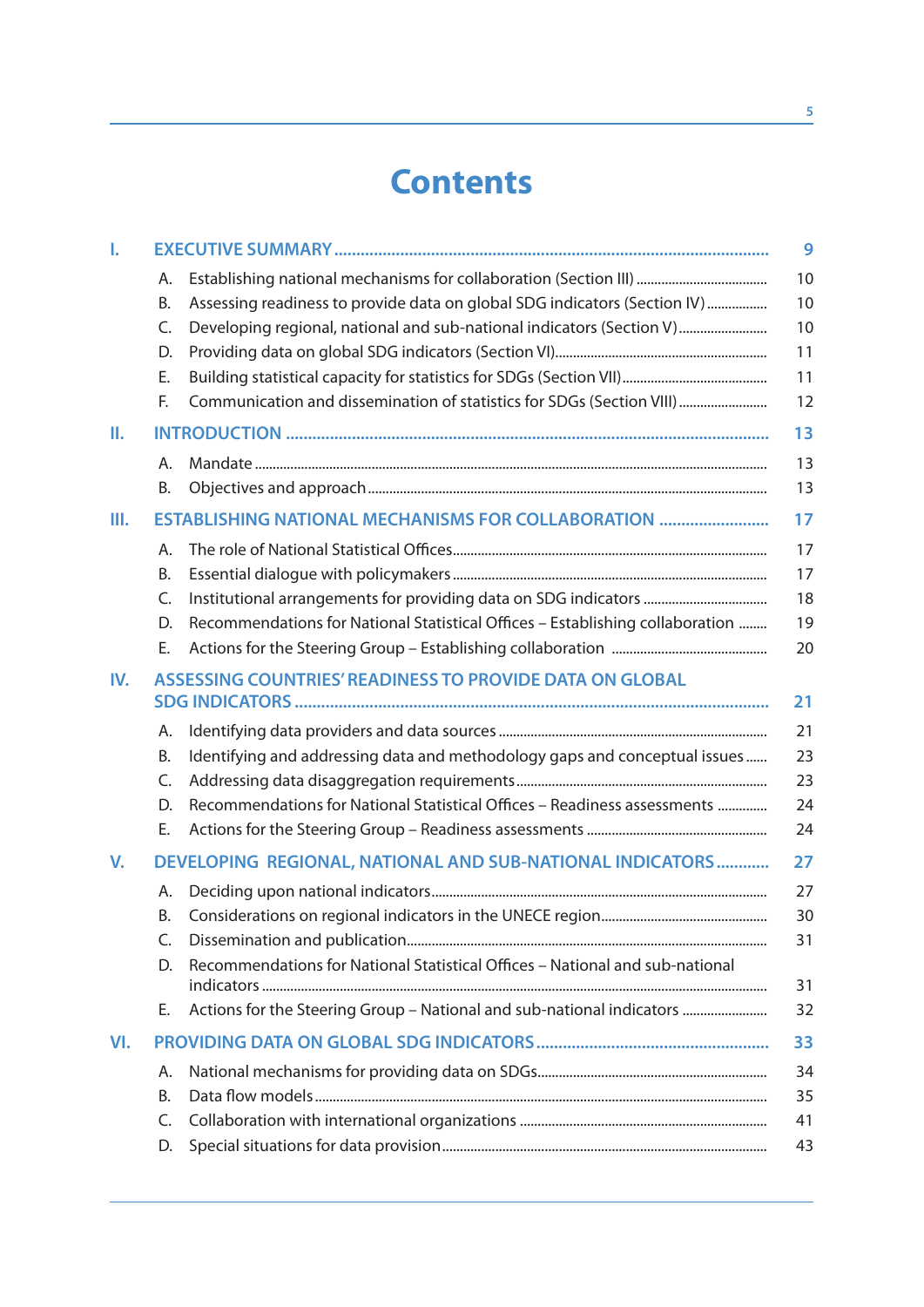|       | Е. | Recommendations for National Statistical Offices - providing data on global       |
|-------|----|-----------------------------------------------------------------------------------|
|       | F. | Actions for the Steering Group - providing data on global SDG indicators          |
| VII.  |    |                                                                                   |
|       | А. |                                                                                   |
|       | Β. |                                                                                   |
|       | C. |                                                                                   |
|       | D. |                                                                                   |
|       | Ε. | Recommendations to National Statistical Offices - Capacity building               |
|       | F. |                                                                                   |
| VIII. |    |                                                                                   |
|       | А. |                                                                                   |
|       | Β. |                                                                                   |
|       | C. |                                                                                   |
|       | D. | Recommendations for National Statistical Offices - Communication                  |
|       | Е. |                                                                                   |
|       |    | 61                                                                                |
|       |    | Case study 1. UNICEF: Addressing data disaggregation needs - examples of children |
|       |    |                                                                                   |
|       |    |                                                                                   |
|       |    |                                                                                   |
|       |    |                                                                                   |
|       |    |                                                                                   |
|       |    | Case study 7. UNFPA: International Conference on Population and Development       |
|       |    |                                                                                   |
|       |    | Case study 8. United Kingdom: roles of the Office for National Statistics (ONS)   |
|       |    | Case study 9. Mexico: From a national reporting platform for MDGs to SDGs         |
|       |    |                                                                                   |
|       |    | Case study 11. Poland: From SDIs to SDGs - national reporting platform            |
|       |    |                                                                                   |
|       |    |                                                                                   |
|       |    | Case study 14. UNFPA: the contribution of the ICPD beyond 2014 regional review    |
|       |    | Case study 15. Germany: experience with national communication strategies for     |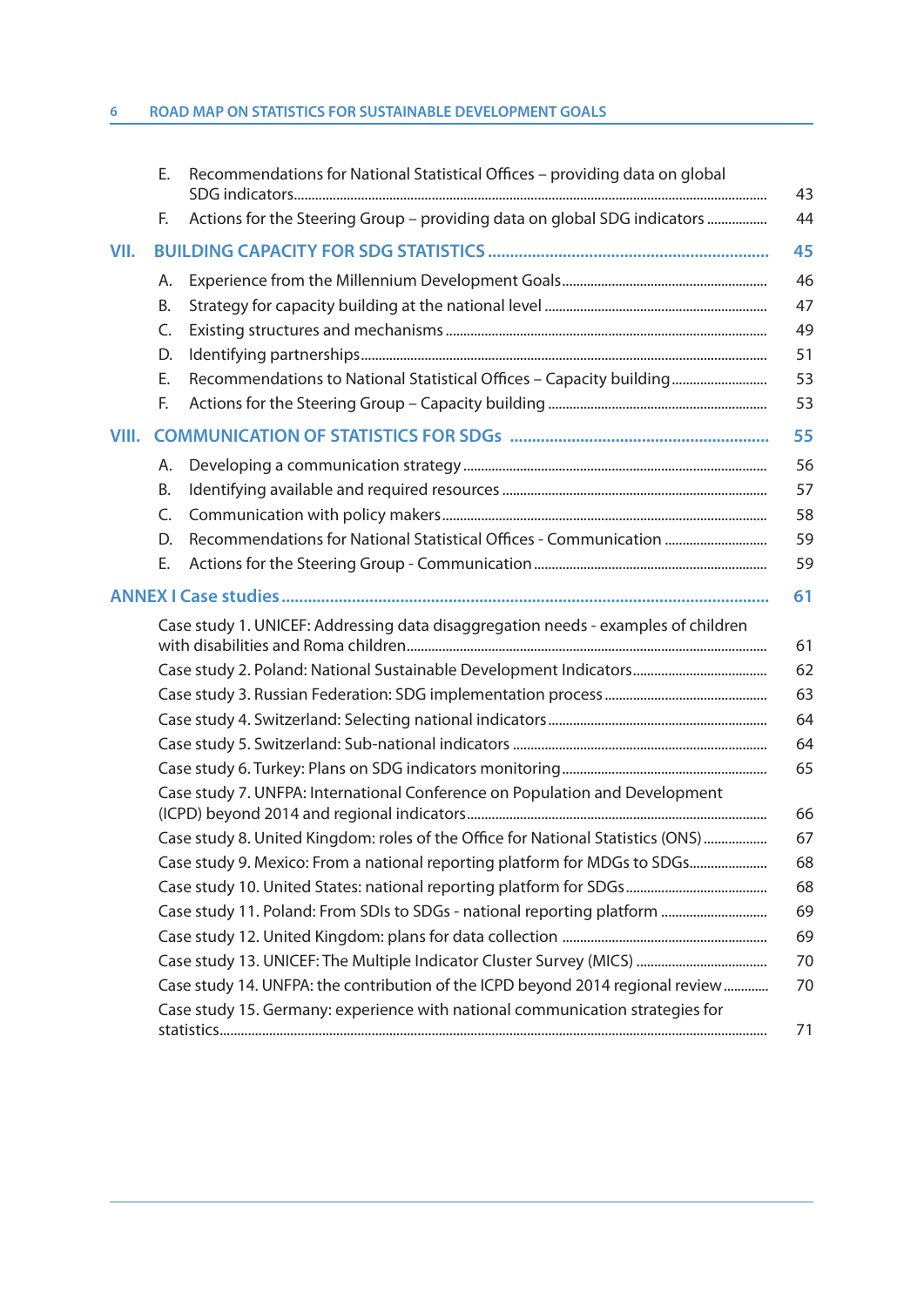|  | 73. |
|--|-----|
|  | 73  |
|  | 73  |
|  | 75  |
|  | 79  |

## **Table**

|  | -52 |
|--|-----|
|  |     |

## **Figures**

|  | 36 |
|--|----|
|  | 36 |
|  | 39 |
|  | 62 |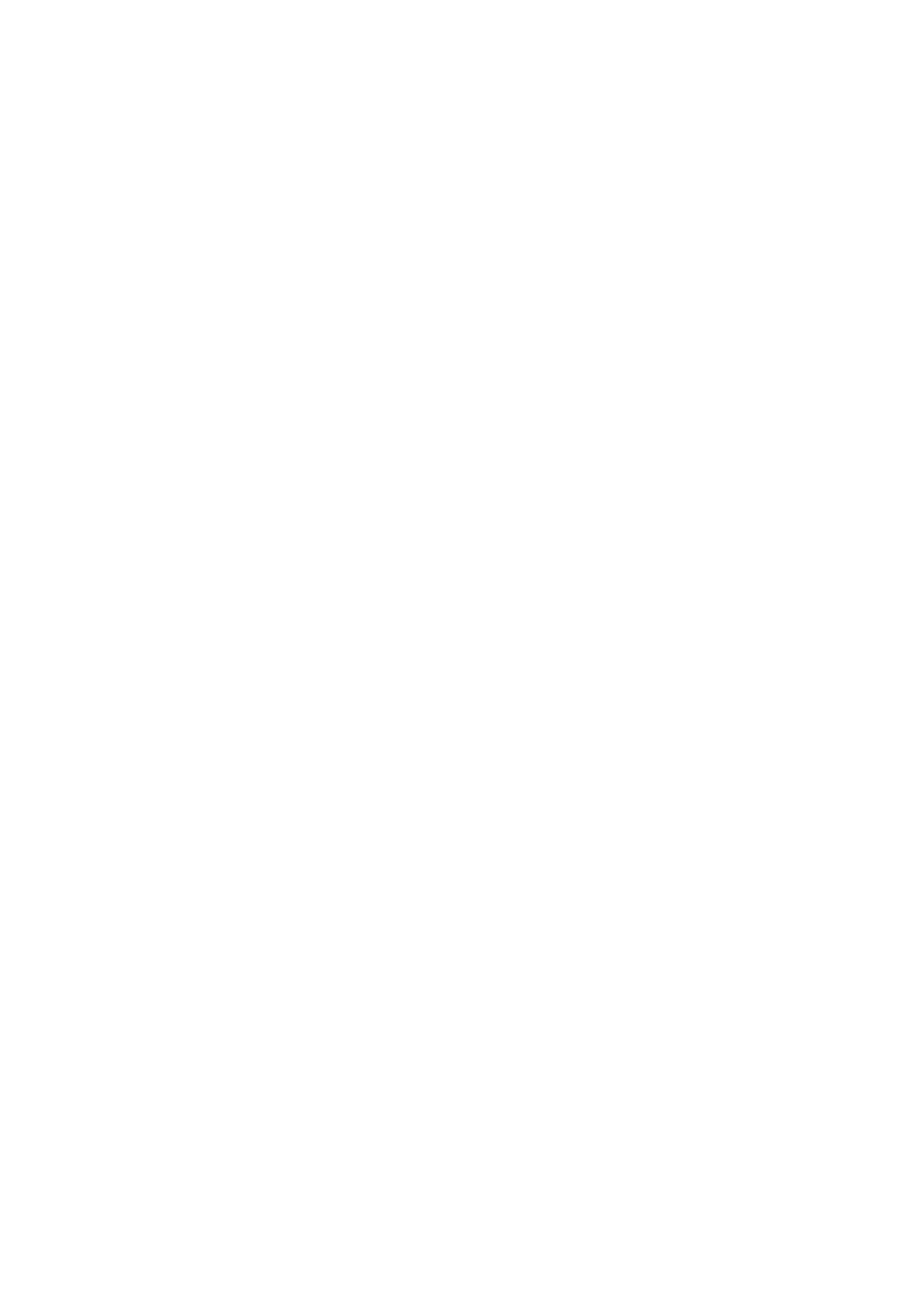## **I. EXECUTIVE SUMMARY**

1. This Road Map is a resource for guiding the work of the Conference of European Statisticians (CES) on statistics for Sustainable Development Goals (SDGs). It outlines a strategy for CES members to follow in implementing the CES Declaration on the Role of National Statistical Offices in Measuring and Monitoring the Sustainable Development Goals adopted by the Conference in 2015. The Road Map lays out the activities associated with producing statistics for SDGs; more particularly:

- what needs to be done;
- who is to do what and when;
- who are the stakeholders, and
- the opportunities for cooperation.

2. The Road Map is intended as a living document. It will be updated by the CES Steering Group on Statistics for SDGs to take into account the developments related to statistics for SDGs, including the work of the Inter-agency and Expert Group on SDG Indicators (IAEG-SDGs), the High-level Group for Partnership, Coordination and Capacity Building for the 2030 Agenda (HLG-PCCB), and the Partnership in Statistics for Development in the 21st Century (PARIS21).

3. In order to prepare the Road Map and follow up on its implementation, the CES Bureau set up a Steering Group on Statistics for SDGs in October 2015. The Steering Group is co-chaired by Switzerland and United States. Its members are Canada, Denmark, France, Germany, Italy, Kyrgyzstan, Mexico, Netherlands, New Zealand, Poland, Republic of Moldova, Russian Federation, Sweden, Turkey, United Kingdom, Eurostat, OECD and UNECE. UNECE acts as secretariat of the Steering Group. The Road Map also includes case studies contributed by UNICEF and UNFPA.

4. The text of the Road Map has benefited from several rounds of updates and consultations to reflect the suggestions by CES and its Bureau and relevant developments at global and regional levels. This includes consideration of the UN Statistical Commission (UNSC) decisions; meeting outcomes of IAEG-SDGs, HLG-PCCB, the April 2017 UNECE Expert Meeting on Statistics for SDGs<sup>1</sup>; and, in March 2017, electronic consultation with all countries and international organizations participating in the work of CES. The document was endorsed in June 2017 by the 65th CES plenary session as the First Edition of the Road Map, with the understanding that the text will be updated in the coming years as new decisions are taken by the relevant UN bodies, and new experience becomes available.

5. The Road Map includes six substantive sections, focusing on establishing mechanisms for national collaboration; assessing the readiness of countries to produce global SDG indicators; developing regional, national and sub-national indicators; mechanisms for providing data on SDG indicators; capacity building; and communicating statistics for SDGs. It includes recommendations for national statistical offices (NSOs) and concrete actions for the Steering Group to support countries in implementing a measurement system for SDGs. Annexes provide case studies relating to the Road Map's sections, the international context for the development of SDGs and a list of groups that are working on related issues at the global and regional levels.

<sup>1</sup> See https://www.unece.org/index.php?id=45249.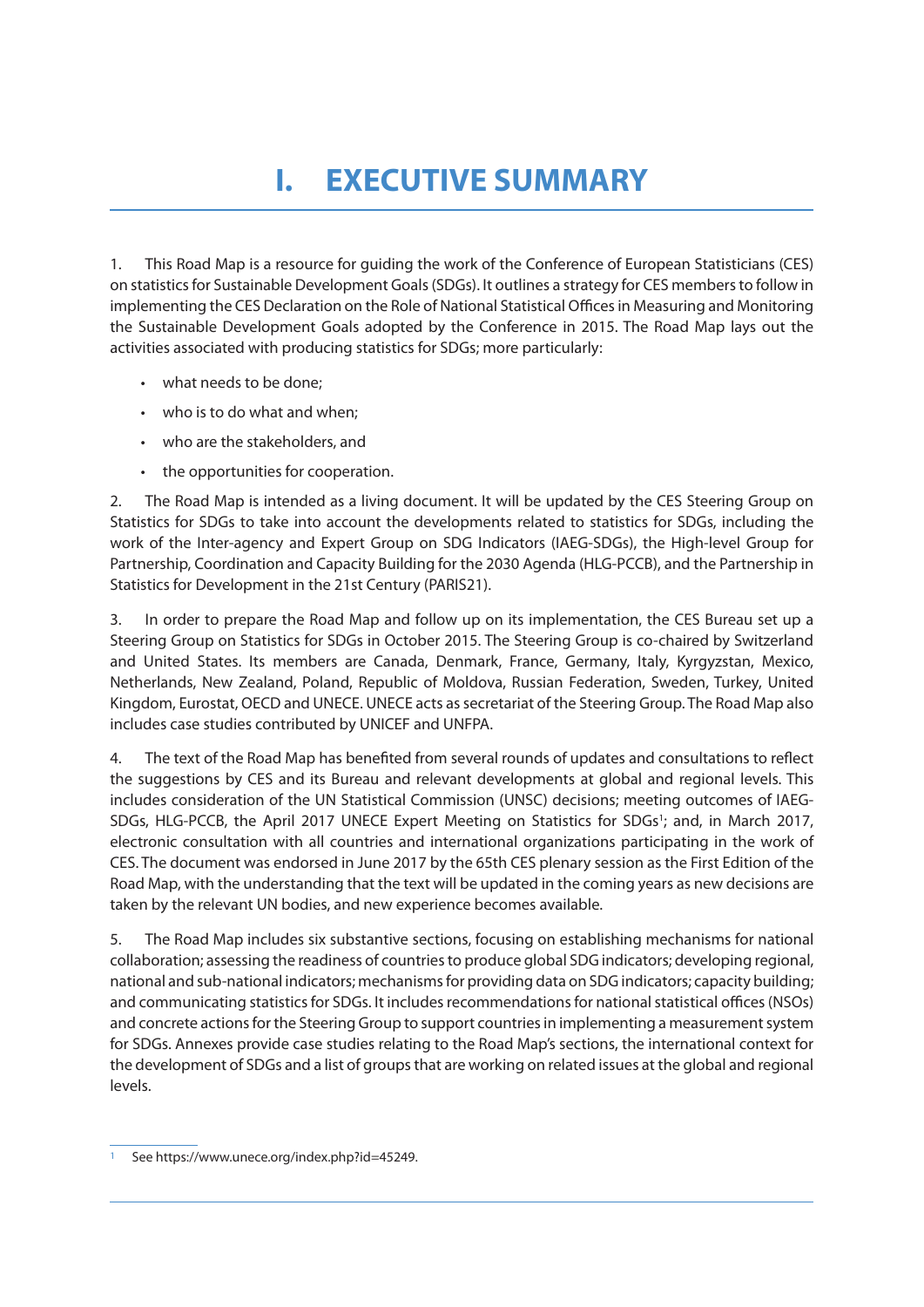## **A. Establishing national mechanisms for collaboration (Section III)**

6. The Road Map recommends that **NSOs serve as national focal points** for statistics for SDGs. This requires coordination of national communications and planning and preparation of detailed national road maps and/or plans of action to implement international standards in providing statistical SDG indicators. Close collaboration of NSOs with policy makers is essential for countries to meet the reporting requirements under the 2030 Agenda in accordance with national priorities.

7. The CES Steering group will support countries by: **(a) facilitating sharing of national road maps on statistics for SDGs**, and **(b) facilitating regional representation of NSOs at relevant SDG policy meetings**.

### **B. Assessing readiness to provide data on global SDG indicators (Section IV)**

8. Section IV of the Road Map is devoted to the need to assess the readiness to provide data on the global SDG indicators, where **NSOs will play a key role**. To be effective in this role, NSOs should assess the availability of data for global indicators within their respective countries, namely to: (a) identify data providers and data sources for SDG indicators; (b) identify data and methodological gaps; and (c) consider data disaggregation requirements. The Steering Group recommends that these assessments be led by NSOs in close cooperation with relevant data producers and in consultation with civil society and international organisations. An essential outcome of the assessment is the identification and assignment of responsibilities among national institutions for each indicator. These activities should occur in close dialogue with national policy makers and the national body responsible for SDG implementation to ensure that national priorities and resource needs are considered.

9. The CES Steering Group will support countries' assessments of data availability by: **(a) providing a template for data assessment at the country level based on the experience of countries that have already carried out assessments**, and **(b) providing a platform to share and synthetize national experiences** (e.g. at the 2017 CES plenary session, at an Expert Meeting and through a public wiki). In the longer term, the CES Steering Group proposes to periodically summarize assessments within the UNECE region; and to establish a work plan for countries to test the new methodologies (e.g. for Tier III indicators<sup>2</sup>) and new data sources (e.g., "big data"). All of these actions are to be linked with other relevant work plans at the CES level.

## **C. Developing regional, national and sub-national indicators (Section V)**

10. Agenda 2030 emphasises that the SDGs and targets should be implemented at the national and subnational levels. Their integration into national policy and strategies will be crucial. The implementation of these national strategies needs to be supported by national data. In addition, countries with significant regional differences may require indicators at sub-national level.

11. Section V of the Road Map provides guidance on establishing SDG indicators at regional, national and sub-national levels. Countries are in different situations vis-à-vis measurement of sustainable development. Some countries have already sustainable development indicator (SDI) sets and may wish to adjust these to reflect SDGs. Some countries may take the global SDG indicators as a starting point and adapt these to their national policy priorities. Countries that collected data for the Millennium

See Annex II for a description of the three "tiers" of SDG indicators.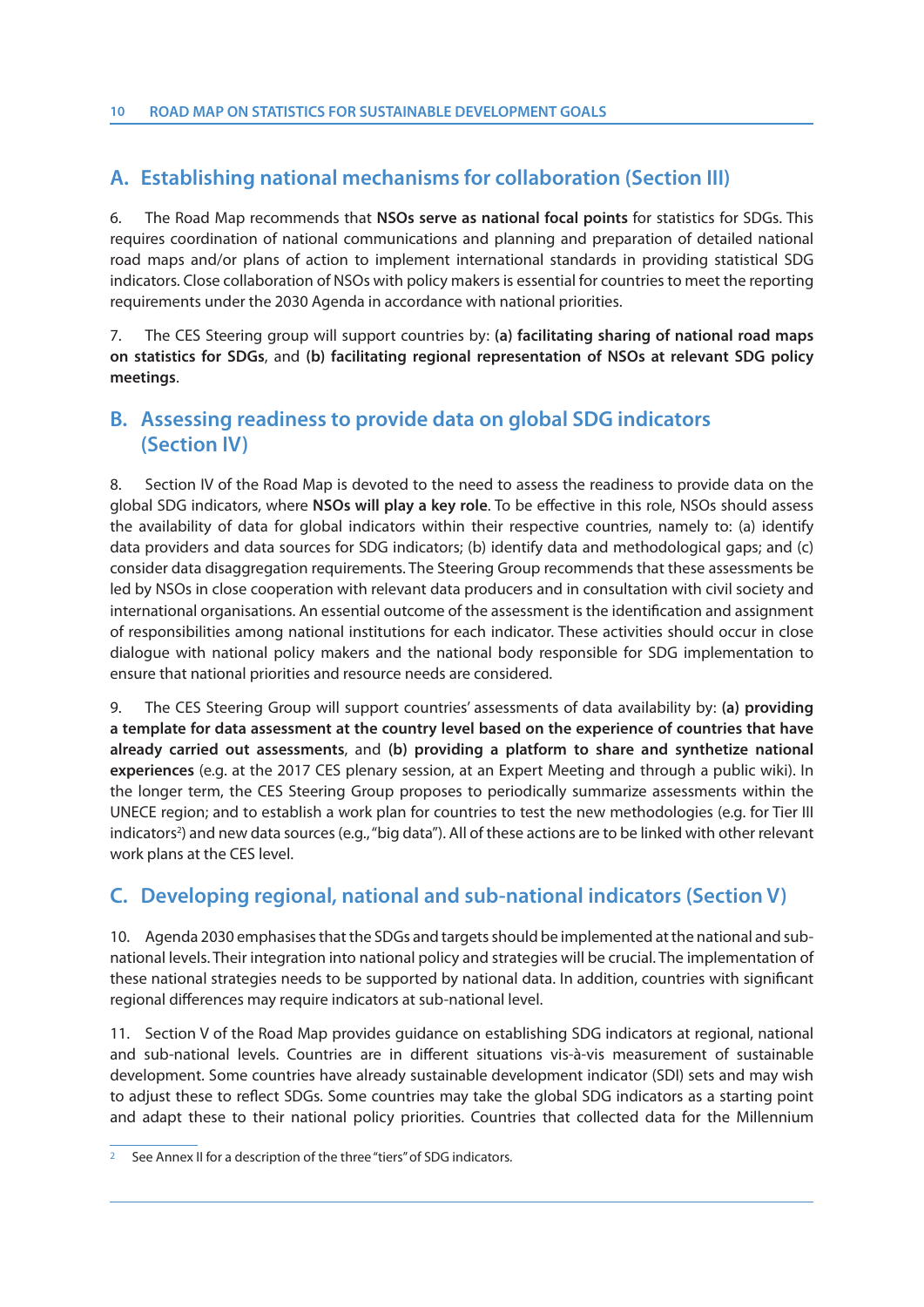Development Goals (MDGs) may build on that experience. The Road Map highlights the crucial need for dialogue between NSOs and policymakers on national follow-up and review, and the importance of reaching common understanding on roles and responsibilities.

12. Section V also highlights work done by the Task Force on Adjusting the CES Recommendations on Measuring Sustainable Development and the possibilities for using the adjusted CES framework to guide the criteria for identification of national/regional statistics and indicators.

13. The Steering Group proposes to **(a) identify the list of countries planning to establish national SDG indicators**, and **(b) exchange experiences on the selection of national indicators**. Based on these experiences, guiding principles for adjusting existing SDI sets to SDGs could be developed.

### **D. Providing data on global SDG indicators (Section VI)**

14. Section VI of the Road Map discusses possible mechanisms for providing data on SDG indicators and the associated data flows. It highlights the importance of having NSOs act as coordinating organisations for data on SDGs.

15. NSOs in several countries are currently developing National Reporting Platforms (NRPs) as one of the possible mechanisms for disseminating SDG indicator data. The Road Map recommends that the data available through NRPs should be comparable, transparent, timely and publicly accessible. NPRs could include: (i) data collection or submission portals that allow different data providers in the country to submit/post data; (ii) indicator production databases and (iii) dissemination portals where users can find tables, documents and publications (this is also part of a communication strategy). The CES Bureau has established **a Task Force that is currently developing guidelines for national reporting mechanisms, including NRPs**.

16. Section VI also considers possible models of data flows at the national level and from the national to the regional/global levels. The entities responsible for the coordination of official statistics in countries (that is, NSOs) are well-positioned to plan and propose the data flow model(s) for use in their respective countries. NSOs should maintain and develop a clear system for managing SDG indicator statistics from all providers, so that investments in the system are of use to the country as a whole. The Steering Group recommends that **NSOs evaluate which data flow model(s) provide the most transparent and efficient transfer of the data from the national to the global level**, avoiding duplication and considering their national circumstances.

### **E. Building statistical capacity for statistics for SDGs (Section VII)**

17. Section VII of the Road Map discusses strategies for capacity building at the national level, leveraging experience gained during the implementation of MDGs and using existing structures and mechanisms for statistical training and capacity building. An important part of creating capacity will be identifying and building partnerships, both at national and international levels.

18. The Road Map proposes as a first step the **assessment of capacity building needs at the country level**. An important prerequisite is the assessment of readiness of countries to provide data on SDG indicators considered in Section IV. The Road Map suggests that countries also assess the time required for the production of any missing indicators. This assessment should identify **indicators that can be produced in the short, medium and long term**. The next step is to **identify within the region the countries having similar needs** and how they can cooperate on planning, funding requests or partnerships.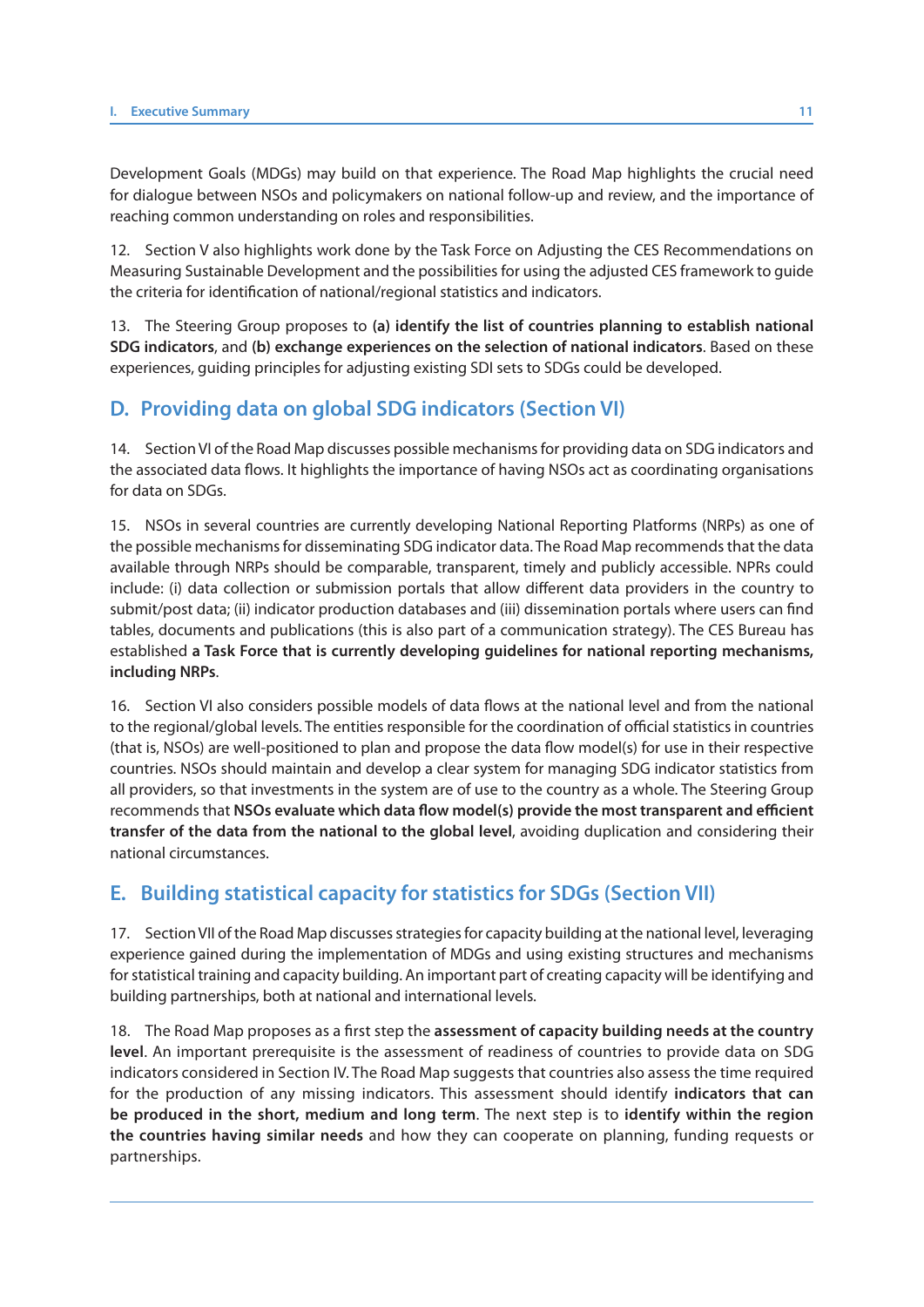19. Once priorities are identified, countries **can seek funding and begin** investing in people and systems to produce and assess the statistics. The Steering Group considers it important to **have a venue where countries could discuss and coordinate their actions on issues related to statistical capacity building for SDGs.** 

#### **F. Communication and dissemination of statistics for SDGs (Section VIII)**

20. The final section (VIII) of the Road Map discusses principles that may be useful to NSOs when developing a communication strategy for statistics for SDGs. It proposes to use new dissemination means and tools to communicate with stakeholders in a transparent and open manner.

21. The section also highlights the importance of communicating with policy makers and engaging these actors in the process. This should begin with strengthening of the understanding of the NSO as an independent and trusted provider of quality statistics to the public. Additionally, communication related to the limitations in using indicators for measurement of the Goals is important, particularly with the recent proliferation of untested, non-traditional sources of data. The Steering Group recommends that NSOs define key stakeholder groups when preparing communication strategies, including both data providers (NSO, national statistical system, academia, etc.) and data users (policy makers, civil society, private companies, etc.). NSOs should then define the content and form of communications, taking advantage of existing and new dissemination methods. NSOs should also consider establishing customer management systems to deal effectively with user inquiries. NSOs must also develop criteria and principles for communication with policy makers to gain better understanding of their perspectives on the SDG process.

22. The CES Steering Group will liaise with the UNECE Expert Group on Communication to consider possible joint activities in this area, including developing guidance for NSOs containing key messages and recommendations. In the medium and long-term, the Steering Group and the UNECE Expert Group on Communication will collect and analyse best practices on communications and map the available communication tools with communication messages on SDGs.

23. The Road Map itself is a communication tool explaining the issues that must be considered in relation to statistics for SDGs, and the critical role of official statistics and NSOs. The Steering Group is preparing **a 'generic' presentation of the Road Map** for this purpose.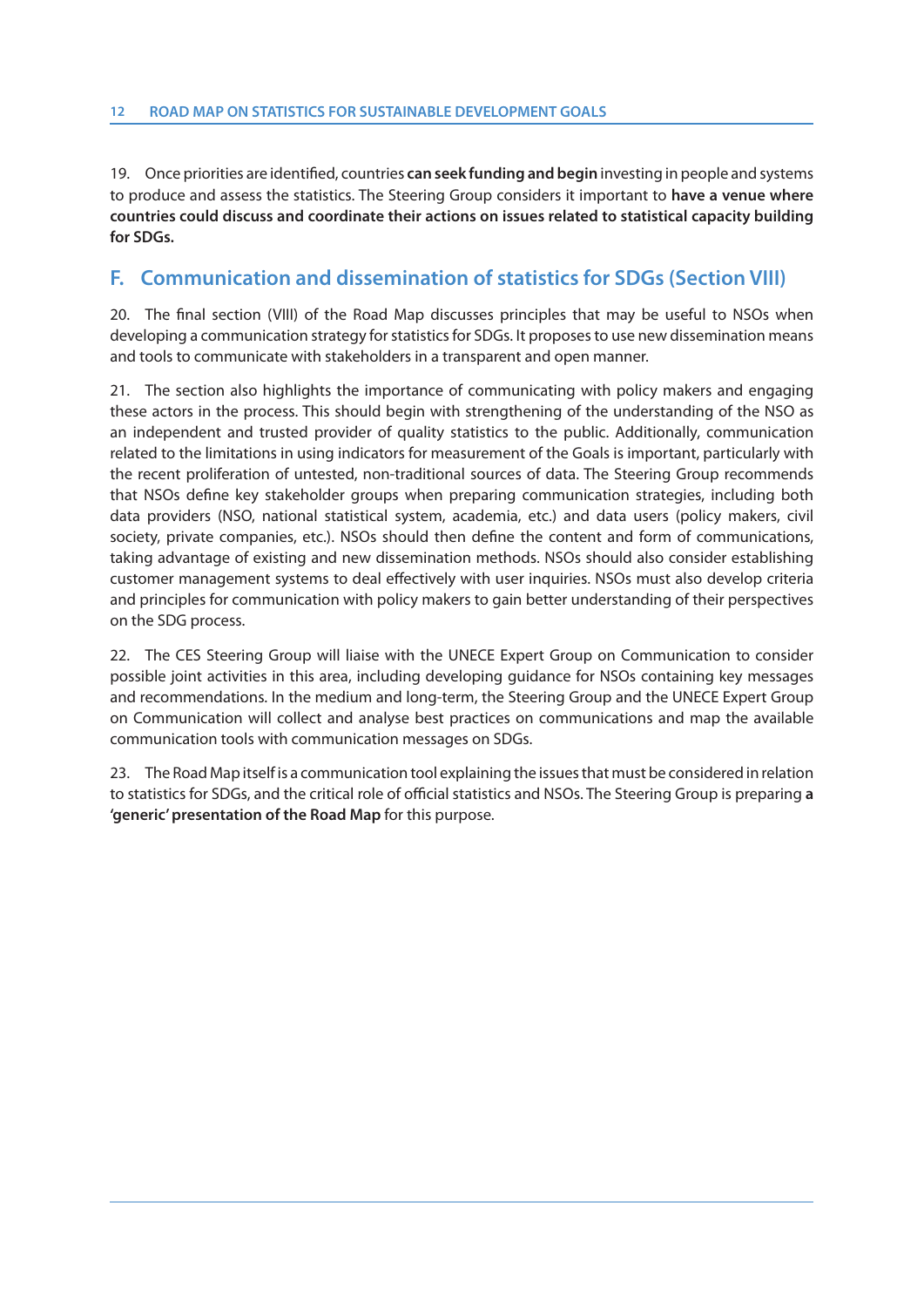## **II. INTRODUCTION**

## **A. Mandate**

1. The document Transforming Our World: The 2030 Agenda for Sustainable Development<sup>3</sup> (for simplicity, this document and the associated global development agenda are referred to henceforth as "Agenda 2030"), which includes 17 Sustainable Development Goals (SDGs) and 169 associated targets, was agreed to in September 2015 by heads of state and high-level representatives.

2. Official statistics will play a key role in providing evidence for the follow-up and review of SDGs and the related targets. In addition, two of the targets focus specifically on improving official statistics; namely:

- **Target 17.18:** "By 2020, enhance capacity building support to developing countries, including for least developed countries and small island developing States, to increase significantly the availability of high-quality, timely and reliable data disaggregated by income, gender, age, race, ethnicity, migratory status, disability, geographic location and other characteristics relevant in national contexts."
- **Target 17.19:** "By 2030, build on existing initiatives to develop measurements of progress on sustainable development that complement gross domestic product, and support statistical capacity-building in developing countries."

3. The 2015 plenary session of the Conference of European Statisticians (CES) decided to "launch work on a Road Map for the development of official statistics for monitoring SDGs."4 The Road Map (this document) aims to guide the CES work on statistics for the Sustainable Development Goals.

4. To prepare the Road Map and monitor its implementation, the CES Bureau set up a Steering Group on Statistics for SDGs in October 2015. The following countries and organizations are members of the Steering Group: Switzerland (co-chair), United States (co-chair), Canada, Denmark, France, Germany, Italy, Kyrgyzstan, Mexico, the Netherlands, New Zealand, Poland, Republic of Moldova, Russian Federation, Sweden, Turkey, United Kingdom, Eurostat and the Organisation for Economic Co-operation and Development (OECD). The United Nations Economic Commission for Europe (UNECE) acts as its Secretariat.

### **B. Objectives and approach**

5. The Road Map aims to guide the CES work on statistics for SDGs. It lays out the activities associated with producing statistics for SDGs:

- what needs to be done;
- who is to do what and when;
- who are the other stakeholders, and
- the opportunities for cooperation.

<sup>3</sup> See https://sustainabledevelopment.un.org/content/documents/21252030%20Agenda%20for%20Sustainable%20 Development%20web.pdf.

See the report of the CES 2015 plenary session ECE/CES/89, para 23 at http://www.unece.org/fileadmin/DAM/stats/ documents/ece/ces/2015/Rep\_1512361E.pdf.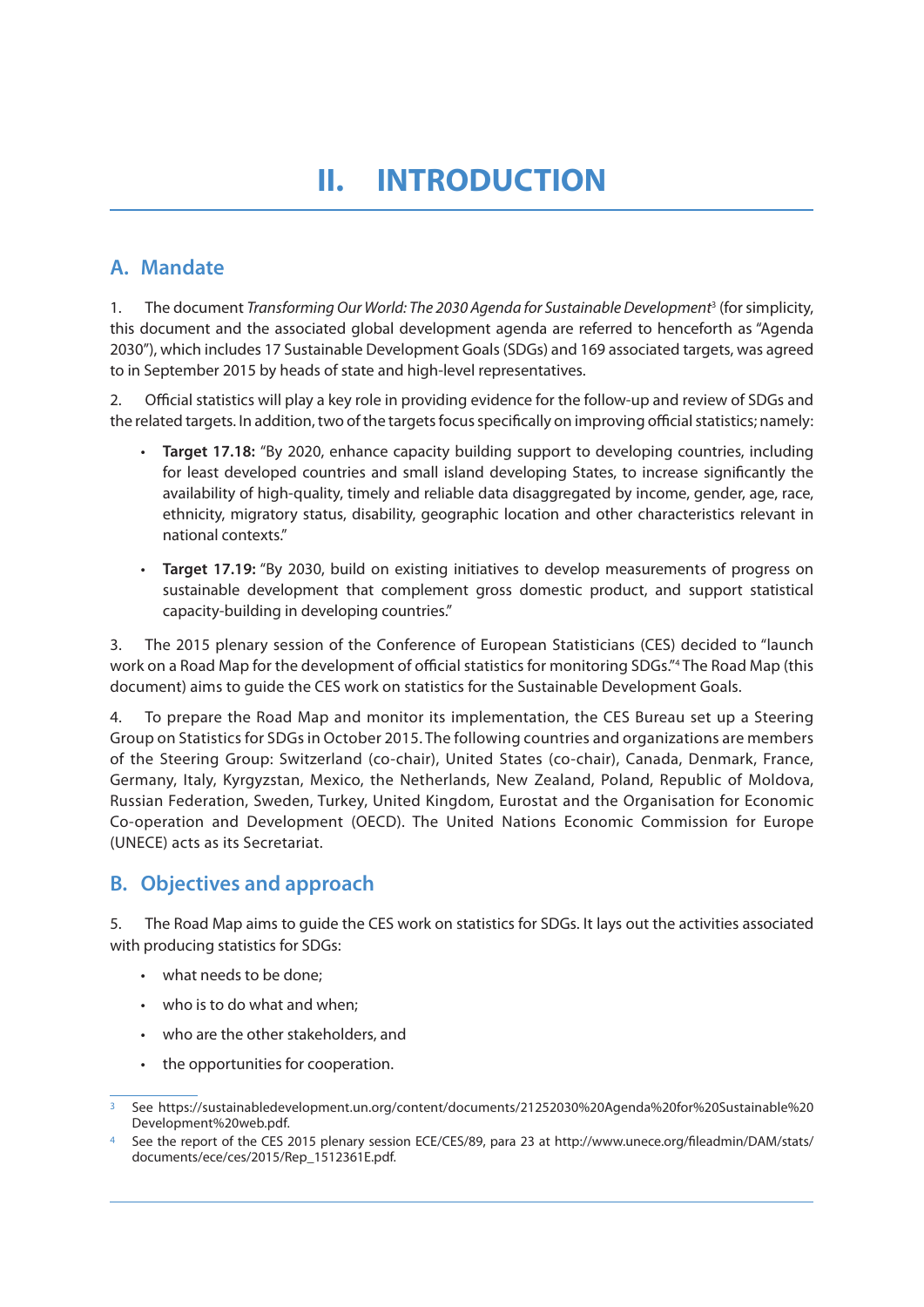6. The Road Map supports the implementation of the Declaration on the Role of National Statistical Offices in Measuring and Monitoring the Sustainable Development Goals<sup>5</sup> that CES adopted in June 2015. The Declaration:

- (a) calls upon national governments to support national statistical offices in their key role in measuring and monitoring SDGs, and recognizes the importance of cooperation at local, national, regional and global levels in work related to statistics for SDGs, and
- (b) emphasizes the importance of efficient coordination of monitoring SDGs at regional level between relevant international organisations and between international organizations and national statistical offices.

7. The Road Map gives recommendations to national statistical offices (NSOs) as they prepare to provide data on global SDG indicators to support the review and follow-up of progress towards SDGs. The mechanisms for the review and follow-up of SDGs at the policy level and the measurement and data provision at the statistical level are currently taking shape. The Road Map frames these ongoing developments to help ensure that official statisticians are involved actively in these processes where relevant. The Road Map also identifies activities that can be undertaken by CES to support countries in this work.

8. The Road Map complements to the Cape Town Global Action Plan on Sustainable Development Data,<sup>6</sup> prepared by the High-level Group for Partnership, Coordination and Capacity Building for the 2030 Agenda (HLG-PCCB) and adopted by the UN Statistical Commission (UNSC) in March 2017. It suggests concrete actions that will support countries in meeting the challenge of providing statistics for SDGs. In addition, by identifying the type of work and funding required, it will also provide information for all NSOs, international organizations and stakeholders (e.g., the Partnership in Statistics for Development in the 21st Century – PARIS21) concerned with statistical capacity building.

9. The Road Map is meant to complement the ongoing work of the Inter-agency and Expert Group on SDG Indicators (IAEG-SDGs) and HLG-PCCB by providing suggestions related to the needs of CES member states. Other NSOs may also find this Road Map helpful.

10. The Road Map has benefitted from several rounds of updates and consultations. Since its first presentation at the CES plenary session in April 2016 (ECE/CES/2016/19), the text has been updated to reflect the outcomes of relevant meetings and suggestions from stakeholders. This includes consideration of UN Statistical Commission (UNSC) decisions; meeting outcomes of IAEG-SDGs, HLG-PCCB, the April 2017 UNECE Expert Meeting on Statistics for SDGs<sup>7</sup>; and, in March 2017, electronic consultation with all countries and international organizations participating in the work of CES. The Road Map is intended as a living document. The document was endorsed in June 2017 by the 65th CES plenary session as First Edition of the Road Map, with the understanding that the Steering Group will update the text in the coming years, as new decisions are taken by the relevant UN bodies and new experience becomes available.

<sup>5</sup> See ECE/CES/89/Add.1 at http://www.unece.org/index.php?id=38920.

<sup>6</sup> See http://unstats.un.org/sdgs/files/global-consultation-hlg-1/GAP\_HLG-20161021.pdf.

See https://www.unece.org/index.php?id=45249.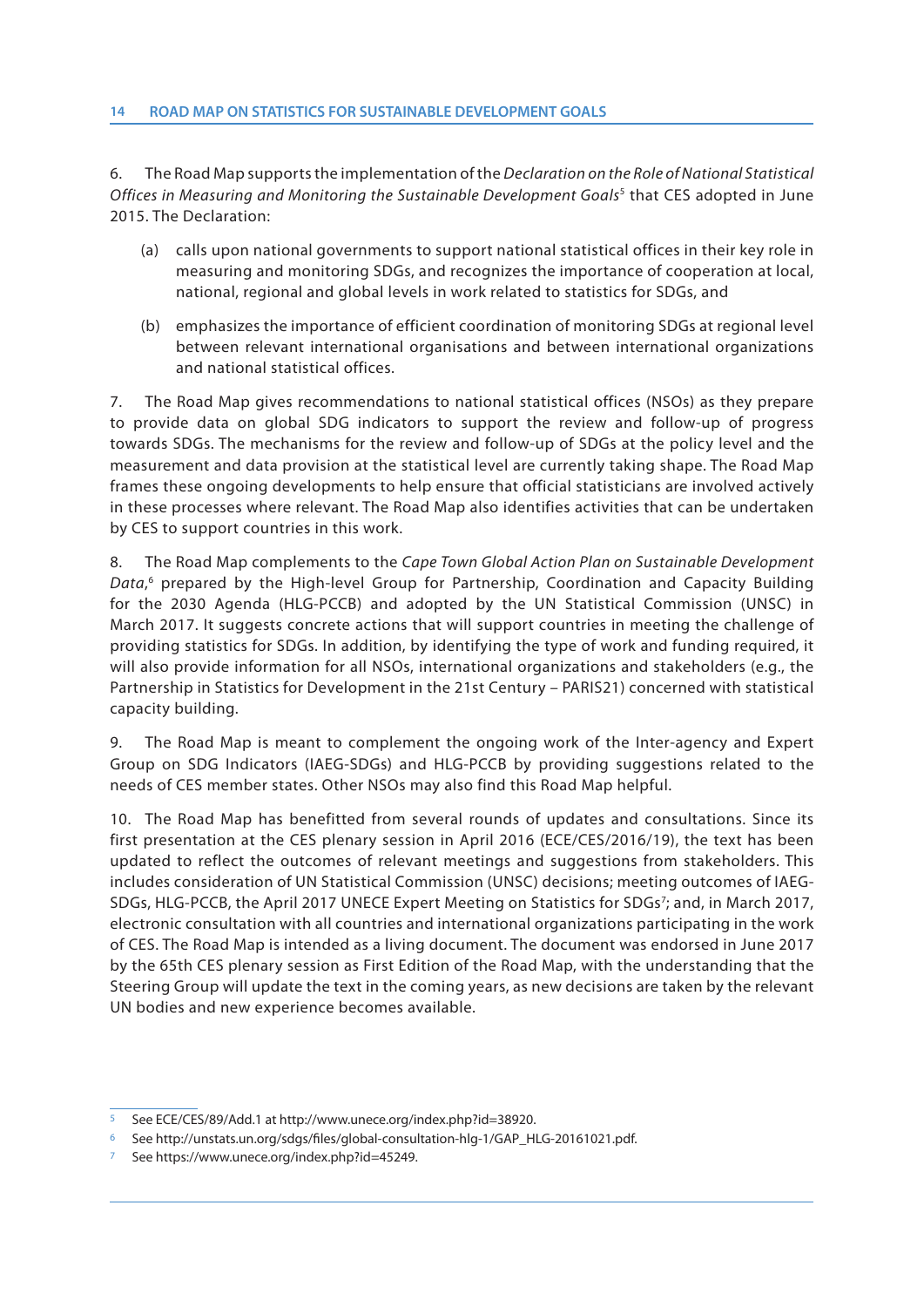11. Section III of the Road Map describes the importance of establishing collaboration mechanisms at the national level, with NSOs playing a key role. Section IV describes assessing the readiness of countries to provide data on global SDG indicators. Section V discusses regional, national and sub-national indicators. Section VI describes data flows of SDG indicators. Section VII addresses capacity building. Finally, Section VIII discusses strategy for communicating statistics for SDGs.

12. The substantive sections conclude with (1) recommendations for CES member state NSOs; and (2) short, medium, and long-term actions for the Steering Group to support the follow up and review of SDGs by CES members. Short-term actions are those that were completed by the CES 2017 plenary session (June 2017). Medium-term actions are to be completed by the CES 2018 plenary session. Long-term actions are anticipated to be completed after the CES 2018 plenary session (June 2018).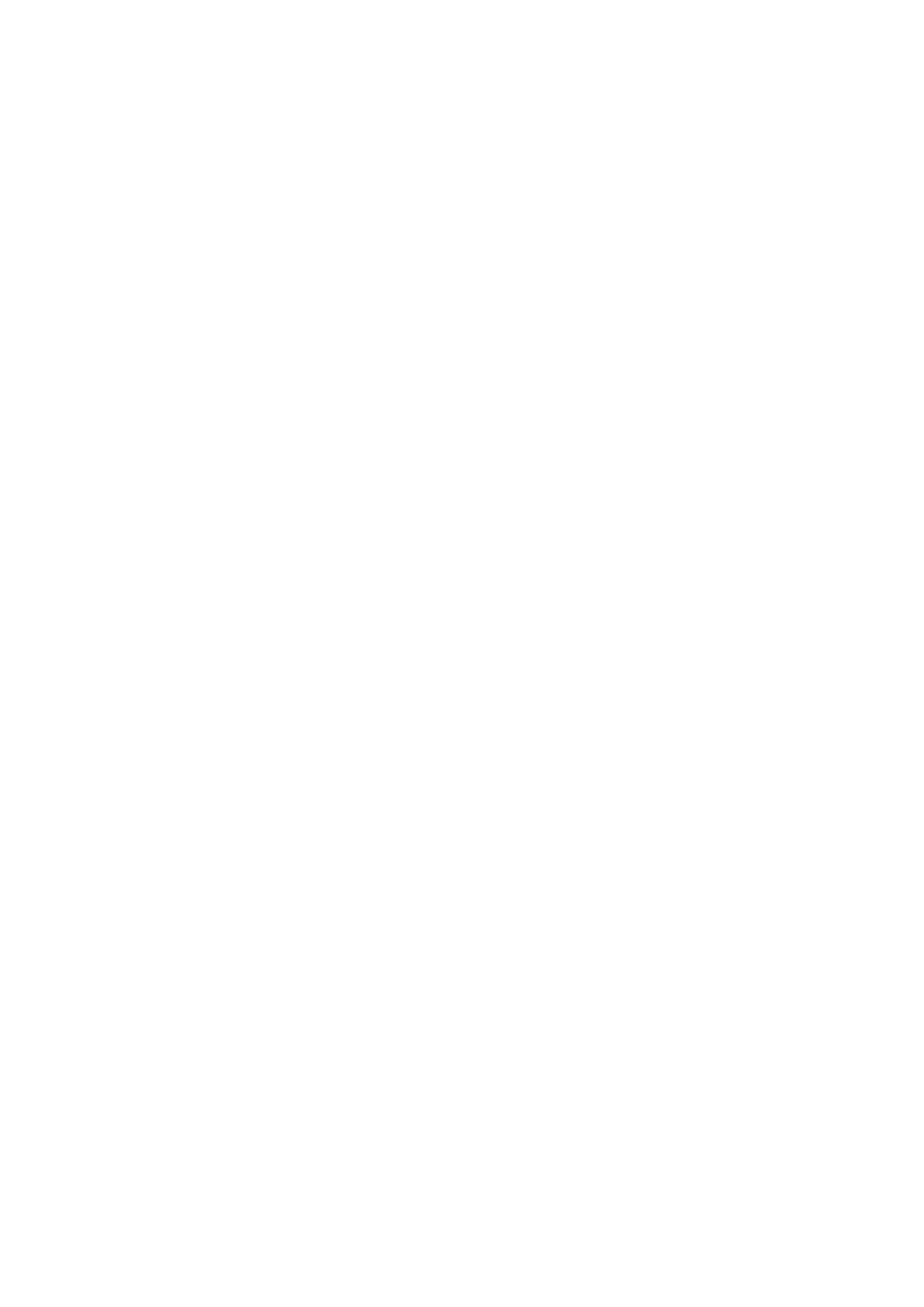## **III. ESTABLISHING NATIONAL MECHANISMS FOR COLLABORATION**

## **A. The role of National Statistical Offices**

13. NSOs will play a key role in measuring the achievement of SDGs. According to Agenda 2030 the annual progress report on the SDGs prepared by the UN Secretary General (UNSG) in cooperation with the international statistical system will be based on global indicators and data produced by national statistical systems. The follow-up and review processes at all levels will be "rigorous and based on evidence, informed by country-led evaluations and data which is high-quality, accessible, timely, reliable and disaggregated by income, sex, age, race, ethnicity, migration status, disability and geographic location and other characteristics relevant in national contexts."8

14. For the purposes of this document, it is important to differentiate between the terms "reporting" on SDGs and "providing data and statistics for measuring progress" towards SDGs and targets (the word sometimes used in this context is "monitoring"). "Reporting" on SDGs concerns tracking the progress towards SDGs and targets at **policy level**. It requires an evaluation of adequate progress given policy priorities. The global reporting by the UN Secretary General to the High-level Political Forum (HLPF) on Sustainable Development and the voluntary country reviews at HLPF are two such examples. In many countries, government policy offices (such as a national SDG implementation focal point, ministry, Prime Minister's office, etc.) coordinate SDG reporting. There also can be national policy offices coordinating specific Goals. Often the development of national SDG indicators is led by national policy offices.

15. In contrast, the provision of statistics for SDGs to support the measurement and achievement of SDGs (or monitoring) is the task of statisticians. This pertains to identification of appropriate data sources and methodologies to produce the statistics corresponding to SDG indicators. NSOs, as the SDGs statistics focal point, should closely cooperate with the SDGs national policy focal point. The implementation of the key coordinating role of NSOs in practice depends on the setup of the statistical system (centralised or decentralised), national statistical legislation, and existing frameworks for cooperation between statisticians and policy makers.

16. A good basis for identifying data providers in a country is an assessment of readiness to provide data on SDG indicators and identification of data gaps. The Steering Group recommends that, in carrying out these assessments, NSOs work in close collaboration with relevant data producers and international organisations. An essential outcome of these analyses is the identification and assignment of responsibilities among national institutions.

## **B. Essential dialogue with policymakers**

17. National and sub-national monitoring of progress towards SDGs and targets should be the result of close collaboration between statisticians and policy-makers. In this sense, it is of primary importance that statisticians be involved from the beginning in work on a national action plan and, if undertaken by a country, the selection of national indicators. This collaboration ensures that the objectives are measurable (which facilitates the work of statisticians) and that the selected indicators are accepted and relevant for

<sup>8</sup> See paragraphs 74(g) and 83 in http://www.un.org/en/ga/search/view\_doc.asp?symbol=A/RES/70/1.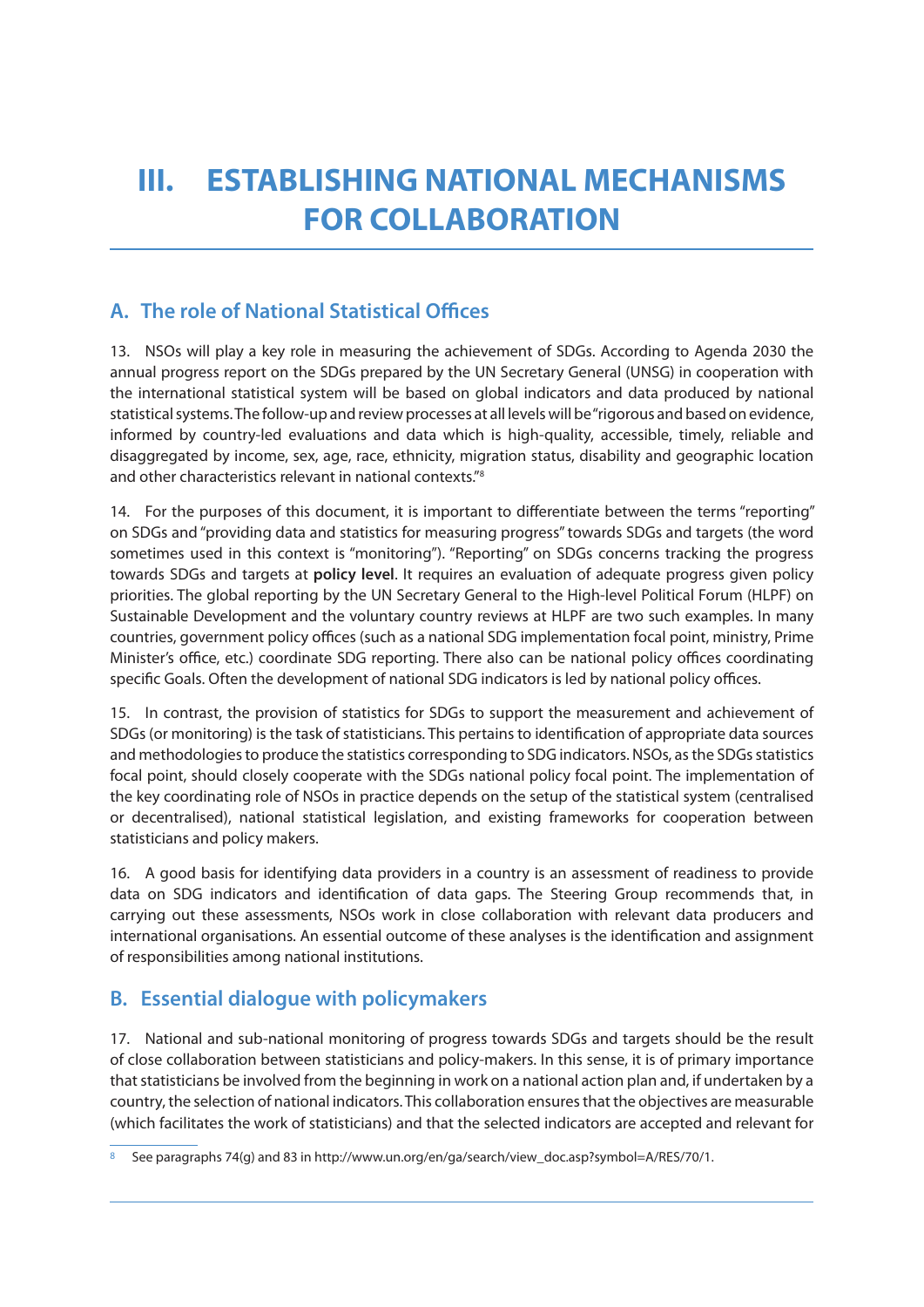policy-makers. Furthermore, statisticians can ensure that the monitoring of SDGs at the national and subnational levels is consistent with relevant existing conceptual frameworks such as the CES framework. A good example of efficient collaboration between statisticians and policy makers is presented in **Case Study 6** by **Switzerland**.

18. Close collaboration between statisticians and policy-makers benefits from the clear definition of the roles and responsibilities. These should be defined in advance and made public to ensure transparency of the SDG related processes. For example, the selection of national and sub-national objectives and measures falls under the responsibility of policy-makers with the support of statisticians. On the other hand, the selection of indicators and the determination of methodologies and data sources are the responsibility of statisticians in consultation with policy-makers.

19. Understanding these roles and responsibilities along with clear indicator selection criteria ensures both strong collaboration between all the stakeholders and respect for the requirements of official statistics.

### **C. Institutional arrangements for providing data on SDG indicators**

20. The CES Steering Group recommends that national governments inform all involved ministries and agencies of Agenda 2030 and the SDG indicators and strengthen inter-agency cooperation to meet the related challenges.

21. National governments should consider designating a national body to coordinate the measurement system for SDGs to achieve consistency in the work of all stakeholders, information exchange and the discussion and implementation of internationally accepted methodologies.

22. Such a national coordinating body could:

- serve as a venue/forum for discussion of issues on data collection and analysis of SDG indicators between government agencies and international organizations;
- keep stakeholders abreast of and share knowledge on statistical activities in the field of data collection and analysis;
- organize and promote coordination and joint advocacy activities around data collection with a specific focus on SDGs;
- ensure coordination of information exchange on SDG indicators; and
- promote substantive discussion on statistical capacity building.

23. The CES Steering Group recommends that NSOs play the key coordinating role in providing statistics for monitoring SDGs in countries, working in close collaboration with a national coordinating body on SDGs. NSOs are well placed to coordinate provision of SDG data and indicators in the country for monitoring purposes; indeed, in many countries NSOs are responsible for coordinating the national statistical system (this is often stipulated in the Statistical Law). The support from government in this respect is very important. This is reflected in the CES 2015 Declaration that is "calling upon national governments to support national statistical offices in their key coordinating role in measuring and monitoring SDGs in countries."9

<sup>9</sup> ECE/CES/89/Add.1 at http://www.unece.org/index.php?id=38920.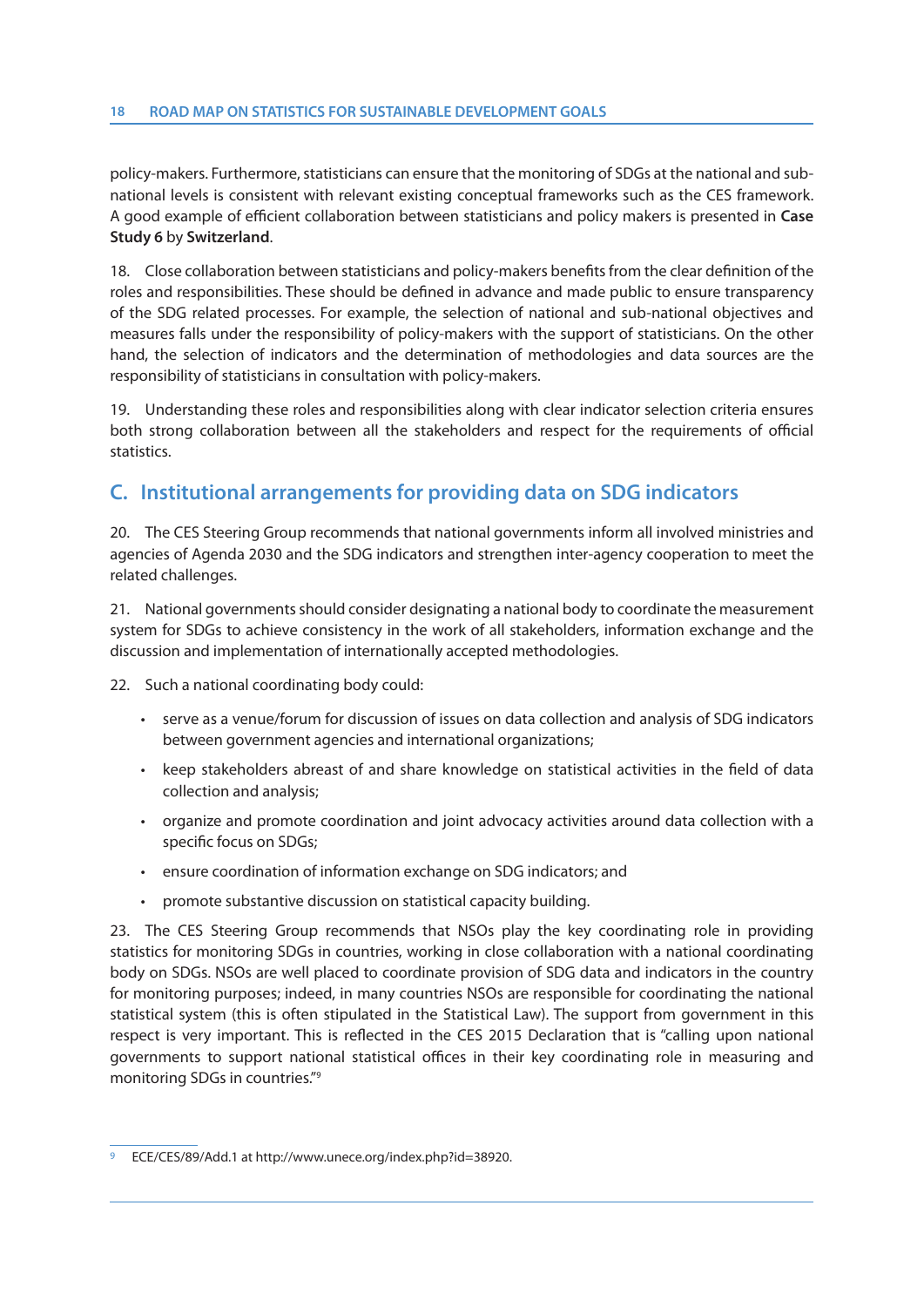24. The manner and extent to which this assignment of roles can be implemented depends on the setup of the statistical system, legislation determining the role of NSOs, and existence of any previous institutional arrangements for following up on policy implementation, for example, related to sustainable development or MDGs. Many countries already have a framework of cooperation between policy makers and statisticians that is based on an existing measurement system for assessing policy results. In such cases, it may be preferable to integrate SDG related processes within an established system.

25. There are many issues to be solved which can not always be done by the statistical office alone. A few examples include: the collaboration with data producers beyond the national statistical system with various agencies and civil society organizations; quality assurance for SDG indicators and data coming from other parts of the statistical system and from outside the system; dealing with "non-statistical" indicators, etc.

26. An important task for the body coordinating statistics for SDGs is preparation of a detailed road map or plan of action to implement the SDG indicators. This would include also identifying issues that need to be resolved in cooperation with partners from outside official statistics, as listed in the previous paragraph.

#### **D. Recommendations for National Statistical Offices – Establishing collaboration**

- (a) NSOs should inform all relevant national ministries and agencies of the SDG indicators and contribute to strengthening inter-agency cooperation to efficiently meet the challenges of SDGs. The establishment of a focal point in each ministry and agency can facilitate this process. Partnerships with academia and other partners can also be considered. NSOs should work in close collaboration with the national coordinating body on SDGs.
- (b) NSOs should consider ways to coordinate national communication and planning related to providing data and indicators on SDGs to achieve consistency in the work of national stakeholders, information exchange and discussion and implementation of international statistical methodology.
- (c) NSOs should serve as focal points at the national level to coordinate the provision of statistics for SDGs. NSOs can also provide a supporting (albeit technical) role to other government bodies charged with SDG policy-making.
- (d) NSOs, as the national coordinating body (or in collaboration with another such body) should prepare detailed national road maps or plans of action to implement international standards in providing data on statistical SDG indicators.
- (e) NSOs could organise meetings with main data users to improve understanding of their needs. These meetings could be a useful forum to engage business, civil society, and academia in the SDG process.
- (f) Countries should consider establishing technical thematic working groups (for example, on human rights and gender equality, social inclusion, economic growth and environment protection or separately on each target) to discuss issues related to measuring SDGs in these areas.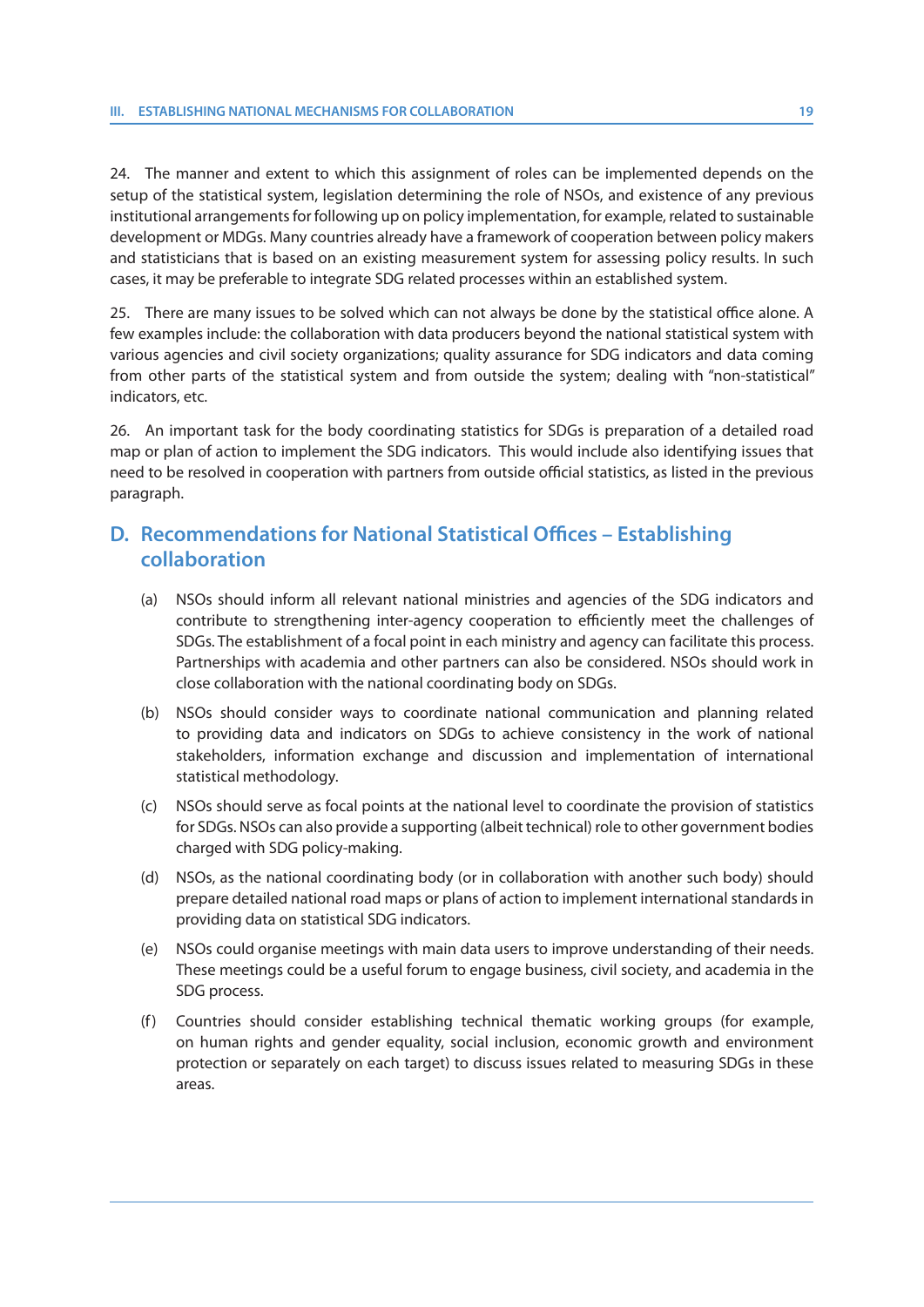### **E. Actions for the Steering Group – Establishing collaboration**

#### **1. Medium-term (to be completed by the CES 2018 plenary session)**

- (a) Develop an expanded outline of a national road map on statistics for SDGs and collect examples from countries on wiki.
- (b) Facilitate a venue for sharing national road maps on statistics for SDGs among the countries participating in the CES work (the UNECE wiki on statistics for SDGs could be used for this purpose).
- (c) Exchange information on regional and global political fora on SDGs to facilitate regional representation of national statistical offices at the relevant meetings.
- (d) Identify good practices in integrating SDG measurement in existing collaboration frameworks between statisticians and policy makers.
- (e) Identify areas where guidance is needed for NSOs to be able to carry out their key coordinating role related to statistics for SDGs, such as establishing/strengthening collaboration beyond the national statistical system, developing new forms of collaboration, clarifying the role of NSOs in the overall mechanism of coordinating SDGs, for example.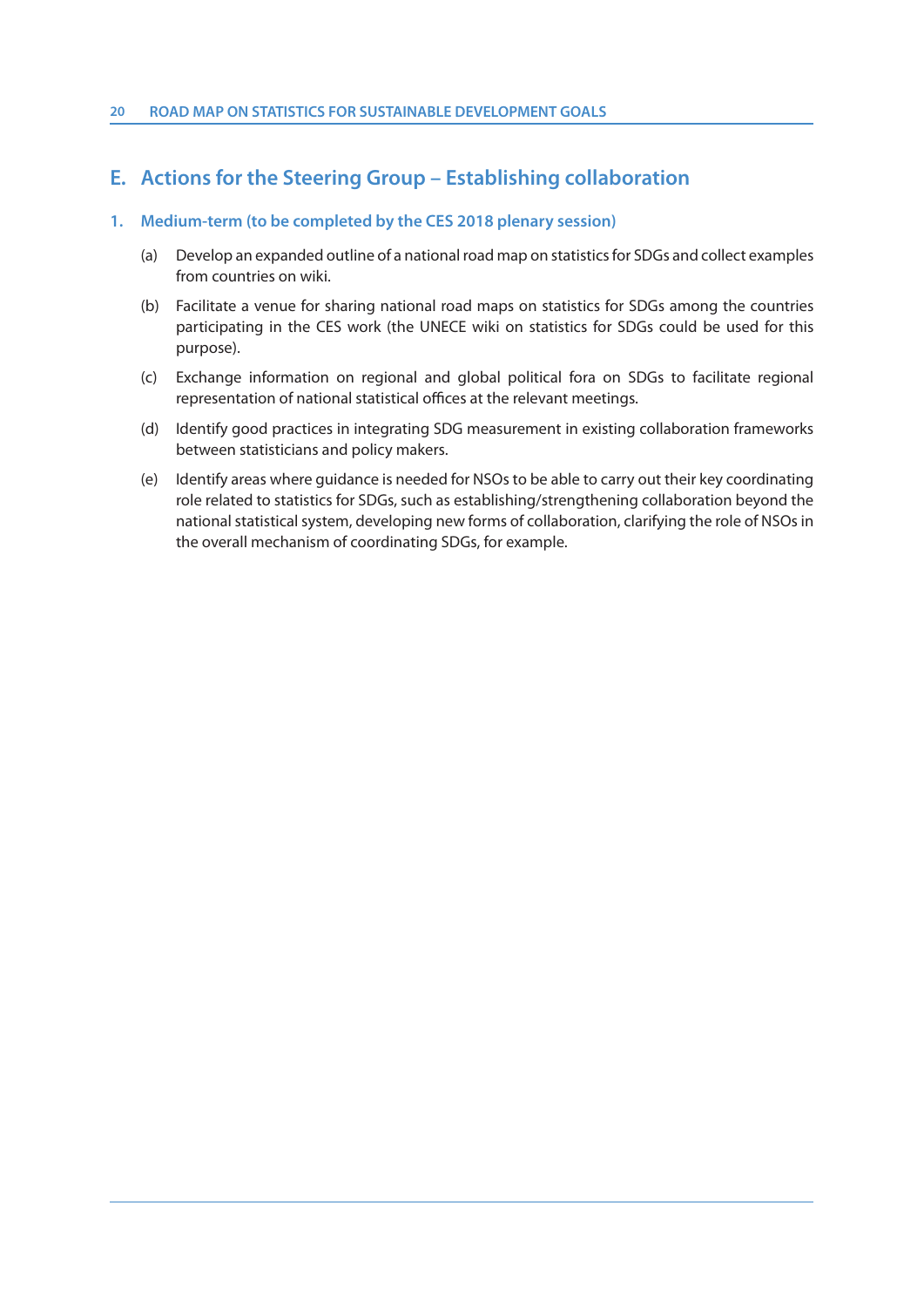## **IV. ASSESSING COUNTRIES' READINESS TO PROVIDE DATA ON GLOBAL SDG INDICATORS**

27. According to Agenda 2030, follow-up and review processes should be built on existing platforms and processes, avoid duplication and respond to national circumstances, capacity needs and priorities.10 These processes will evolve over time taking into account emerging issues and methodological development and minimizing reporting burden on national administrations. To implement these decisions, some countries have already carried out or are in the process of assessing their readiness to provide data on SDGs for global, regional, sub- regional and national reporting. Some have also begun identifying data gaps where statistics and indicators will require development to inform the SDGs.

28. As a country-led process, the decision regarding which source to use for the provision of SDG statistics remains at the discretion of countries. Nonetheless, some data may originate outside of a country's national statistical system. In some cases, for instance, international organizations may produce model-based estimates in the absence of country data. There should be mechanisms in place so that countries can review and validate these data before they are made publicly available for users. Any data discrepancies between national and international sources should be addressed or explained and other concerns from countries be flagged and clarified. It may not always be possible for countries to validate the model-based estimates produced by international organizations, therefore such estimates should be clearly flagged.

## **A. Identifying data providers and data sources**

29. NSOs can play an important role in coordinating their national readiness assessments by facilitating communication with other relevant data-producing institutions. The coordination role of the NSOs was discussed at a CES seminar in 2015 and outlined in the CES Declaration on the Role of National Statistical Offices in Measuring and Monitoring the Sustainable Development Goals. The exact nature of this coordination role, particularly vis à vis providing information for non-statistical SDG indicators, will vary according to national circumstances; however, some aspects of the coordination role can be generalized.

30. As a first task, non-statistical indicators should be distinguished from statistical indicators. Nonstatistical are, for example, indicators that require a yes/no answer at country level and/or include an assessment of the quality of a law or policy strategy.11 It would be helpful for the appropriate global body (such as the IAEG-SDGs) to identify these non-statistical indicators, as the distinction is not always clear. NSOs should focus their activities on statistical indicators. However, in some countries NSOs may still coordinate the data provision of all SDG indicators, including the non-statistical indicators.

<sup>10</sup> See paragraph 74(f) in http://www.un.org/en/ga/search/view\_doc.asp?symbol=A/RES/70/1.

<sup>11</sup> For example, 1.5.3 "Number of countries that adopt and implement national disaster risk reduction strategies in line with the Sendai Framework for Disaster Risk Reduction 2015-2030; 5.1.1 "Whether or not legal frameworks are in place to promote, enforce and monitor equality and non-discrimination on the basis of sex."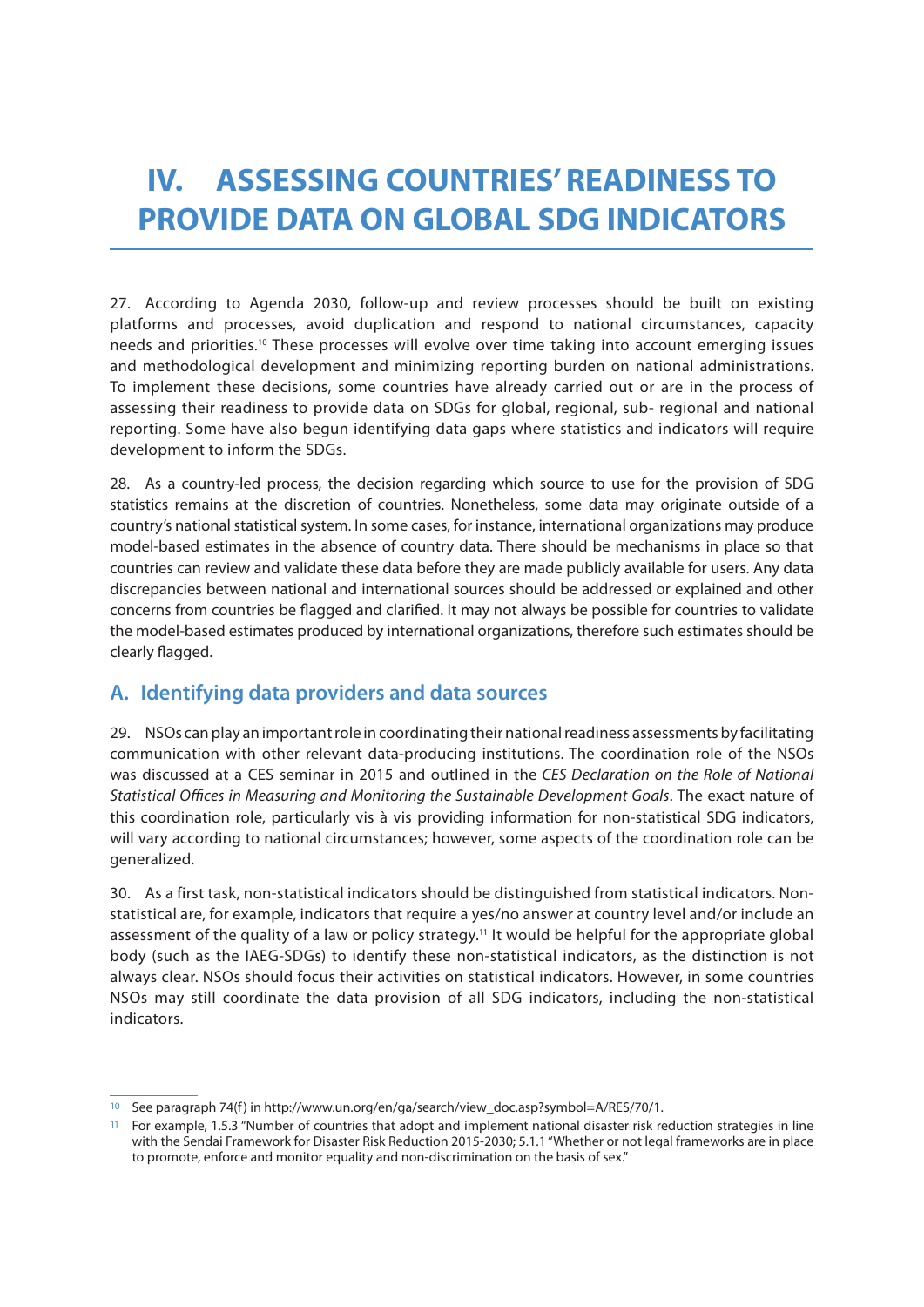31. A successful readiness assessment also requires the existence of clear definitions and metadata for the global indicators. This is not always yet the case for the SDG indicators designated as tier III by IAEG-SDGs (and therefore require further conceptualization before robust measurement can occur). In these cases, the assessment of the availability of these indicators may need to be reconsidered when the final definition and methodology become available.<sup>12</sup>

32. NSOs should identify potential data providers for statistical indicators within their national statistical system, data sources and data availability. In some cases, NSOs may choose to rely on non-official data sources, while keeping in mind any quality, transparency or timeliness considerations. NSOs could also identify potential data providers for non-statistical indicators.

33. Additionally, NSOs may examine their existing reporting practices, taking into account their coordination role. To avoid duplicate reporting, international organizations might report statistics on behalf of a country if the NSO agrees. NSOs routinely provide national and sub-national statistics to UN agencies. These UN agencies then produce comparable, global statistics in specific regions according to their mandates. As interest in statistics has increased in magnitude and scope, the volume and complexity of these data flows have increased. The Steering Group recommends that these data flows and the roles and responsibilities of the relevant bodies be clarified in readiness assessments and, where appropriate, refined and coordinated. As noted in the decision taken by the UN Statistical Commission in March 2017 (48/101, OP (k)), information from international organizations about the data flows from countries related to SDG indicators (including their counterparts in countries) will be helpful in identifying the data providers. The metadata provided by international organizations on SDG indicators<sup>13</sup> and the questionnaire sent by UNSD to UN agencies and other international organizations (whose replies were compiled in May 2016) and member states of the IAEG-SDGs could contribute to this work.

34. International organisations can assist in readiness assessments by reviewing their own databases<sup>14</sup> and identifying statistics they generate with inputs from NSOs. For instance, Eurostat has created an inventory of indicators within the European Statistical System (ESS).15,16 UNSD issued such an inventory in July 2016 for a subset of indicators, as supplied by agencies. OECD has undertaken a pilot assessment measuring distances of OECD countries to SDG targets. This was based on a selection of indicators aligned to the extent possible with the UN global indicator framework, and used country-supplied data in OECD databases.17

35. The Steering Group has prepared a common template for conducting readiness assessments that may be useful to CES members.<sup>18</sup> The template could help NSOs identify indicators already available, indicators that could be produced within the short term, and indicators that will require longer term development. Additionally, assessments could also investigate the nature and extent of current data flows from NSOs to UN agencies.

<sup>12</sup> For indicators classified as Tier I and Tier II, availability is linked with capacity building; the indicators in Tier III require methodological work and development of commonly agreed methodology. Further details are provided in Annex II.

<sup>13</sup> https://unstats.un.org/sdgs/metadata/.

<sup>14</sup> See, for example, UNICEF's case on indicators related to children: https://data.unicef.org/wp-content/uploads/2016/09/ SDGs-and-Data-publication.pdf.

<sup>15</sup> ESS members are all European Union and European Free Trade Association countries.

<sup>16</sup> http://ec.europa.eu/eurostat/web/sdi/overview.

<sup>17</sup> See http://www.oecd.org/std/measuring-distance-to-the-sdgs-targets.htm.

<sup>18</sup> Available on the UNECE wiki on statistics for SDGs at: https://statswiki.unece.org/display/SFSDG.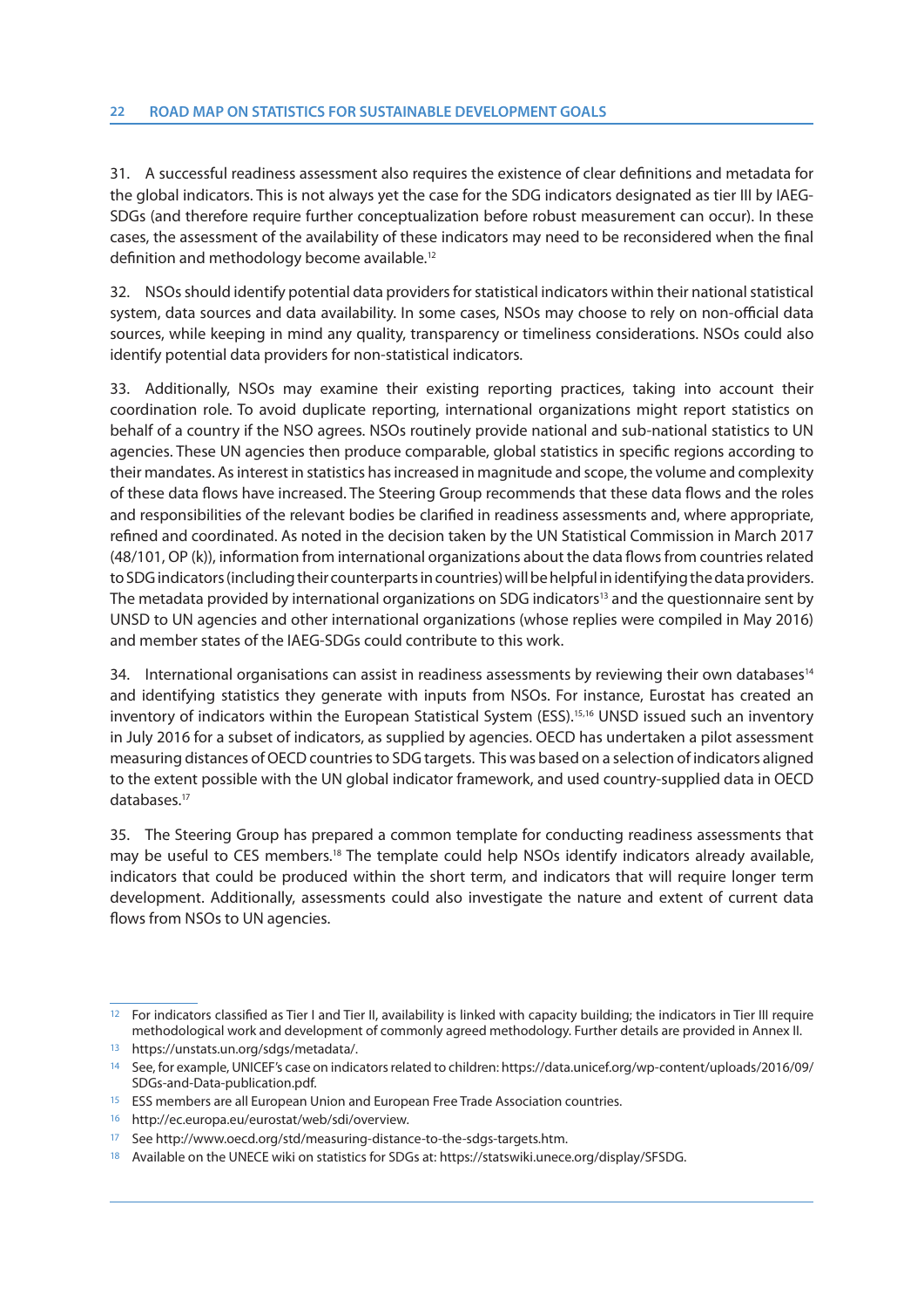### **B. Identifying and addressing data and methodology gaps and conceptual issues**

36. The Steering Group can assist CES countries in assessing data and methodology gaps and identifying conceptual issues. The UNECE Secretariat, together with other international organizations in the region, can compile national readiness assessments conducted by member NSOs to identify common areas where further work is needed, as well as areas where achievements of some members can be used by others.

37. Good governance, technical guidance and quality control are necessary to ensure comparability of data and help countries to develop new statistics when necessary. Meetings organised under CES should remain the primary venues to share experiences and explore potential solutions within the region.

### **C. Addressing data disaggregation requirements**

38. The Agenda 2030 emphasises the need for disaggregated data to ensure that "no one is left behind." Therefore, the assessment of data availability should consider also availability of the requested disaggregations.

39. According to IAEG-SDGs work stream on data disaggregation,<sup>19</sup> the disaggregations necessary for each SDG indicator should be clarified. In some cases, the required disaggregations are explicitly mentioned in the name of the target or indicator. In other cases, disaggregations would depend on national contexts, such as in some indicators mentioning "vulnerable groups". Statisticians must work with policy-makers to identify vulnerable groups. Any CES work in this area will be done in coherence with the IAEG-SDGs work stream on data disaggregation. The tasks at regional level will be to:

- identify disaggregated SDG statistics currently available at the regional level;
- investigate how the disaggregation of relevant indicators can be best performed; and
- review and disseminate national experiences and best practices for disaggregation.

40. The statistical principle of confidentiality is very important and should take into account the relevant national legislation. Any disaggregation of indicators should consider the risk of identifying an individual respondent when information was collected under a pledge of confidentiality.

41. In addition to confidentiality, there are other considerations to be taken into account when disaggregating data, such as legal provisions (NSOs may not be legally allowed to collect data on certain topics); political issues (data disaggregation may have risks for the protection of the rights of subpopulations); and relevance, data availability, access, cost and quality concerns (e.g., the survey sample may be too small to allow disaggregation into specific groups).

42. To be able to provide disaggregated data on vulnerable groups, NSOs may need to cooperate with data providers outside the national statistical system. These can be international organizations (e.g., see **Case study 1** that gives an example of **UNICEF** data on children with disabilities and Roma children), private producers, academia or civil society. Such cooperation requires agreeing on principles regarding when and how such data can be used, taking into account the Fundamental Principles of Official Statistics (FPOS), statistical quality requirements, and human rights norms and principles relevant to statistics.20

<sup>19</sup> The first meeting of the work stream took place during the IAEG-SDG meeting in Geneva, Switzerland in November 2016. In June 2016, UNSD organized an expert group meeting on data disaggregation.

<sup>20</sup> See OHCHR's guidance note on a human rights-based approach to data: http://www.ohchr.org/Documents/Issues/ HRIndicators/GuidanceNoteonApproachtoData.pdf.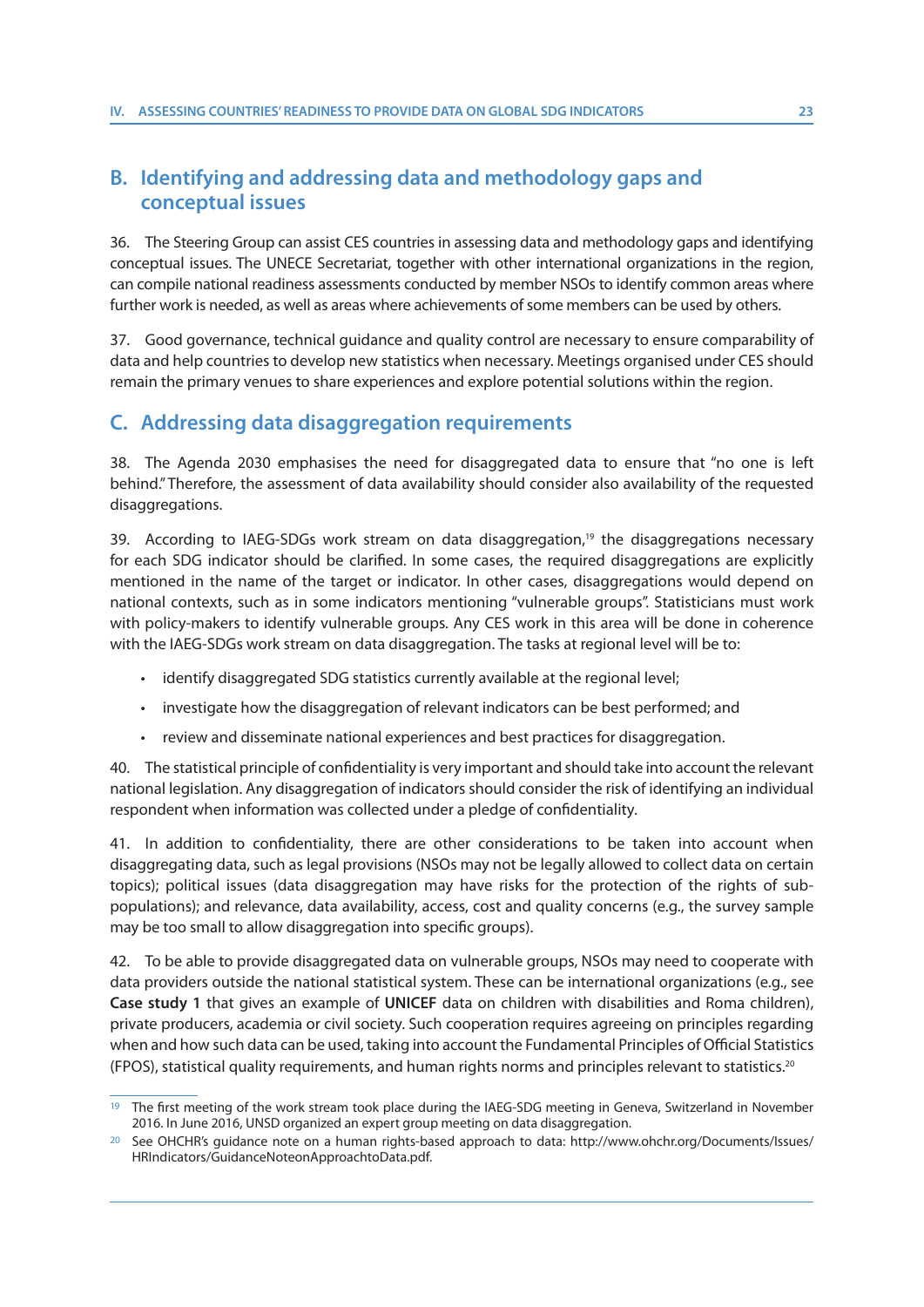43. Therefore, in collaborating with the IAEG-SDGs data disaggregation work stream, the CES Steering Group could assign a subgroup to:

- examine SDGs, targets and corresponding indicators to ensure that the concept of "leaving no one behind" is sufficiently addressed within the indicator framework by proposing relevant disaggregations;
- propose strategies to obtain data on population subgroups; assess the suitability of data for disaggregation purposes; and
- review best practices and country experiences on selected disaggregation issues, particularly with regard to protecting respondent confidentiality and other legal requirements.

### **D. Recommendations for National Statistical Offices – Readiness assessments**

- (a) NSOs have an important coordinating role in conducting readiness assessments and reporting on global SDG indicators, although the exact nature of this role will vary with national circumstances.
- (b) A mapping of data providers of statistical (and non-statistical) indicators will be essential to assess data availability. Non-statistical indicators should be distinguished from statistical indicators. NSOs should focus efforts on statistical indicators. Other national data providers (in some cases, outside of the national statistical system) should be identified, taking into account the quality requirements of data.
- (c) A mapping of existing data flows from national data providers to international organizations should also be conducted, to the extent feasible. A list from SDG indicators custodian agencies of their national contacts would be very helpful for this purpose.
- (d) NSOs should identify circumstances in which they choose to rely on data producers outside the national statistical system, including international organizations, to provide national statistics for SDG global indicators. This will reduce duplication of effort. NSOs could consider adding quality assessments when using data from outside the statistical system.
- (e) NSOs should evaluate feasibility for disaggregation for each SDG indicator at the country level, if necessary in consultation with policy makers. These evaluations could include an estimate of the timeline by when each disaggregation could be make available.

#### **E. Actions for the Steering Group – Readiness assessments**

#### **1. Short-term (completed by the CES 2017 plenary session)**

- (a) The Steering Group developed a template to assess availability of SDG indicators and data flows between NSOs and international organizations [available on UNECE statistics for SDGs Wiki<sup>21</sup>].
- (b) Sharing initial national readiness assessment results (e.g. at an expert meeting, or website). [The initial national readiness assessment results have been shared at the Expert Meeting on statistics for SDGs (April 2017) and are available on the Wiki.]

<sup>21</sup> https://statswiki.unece.org/display/SFSDG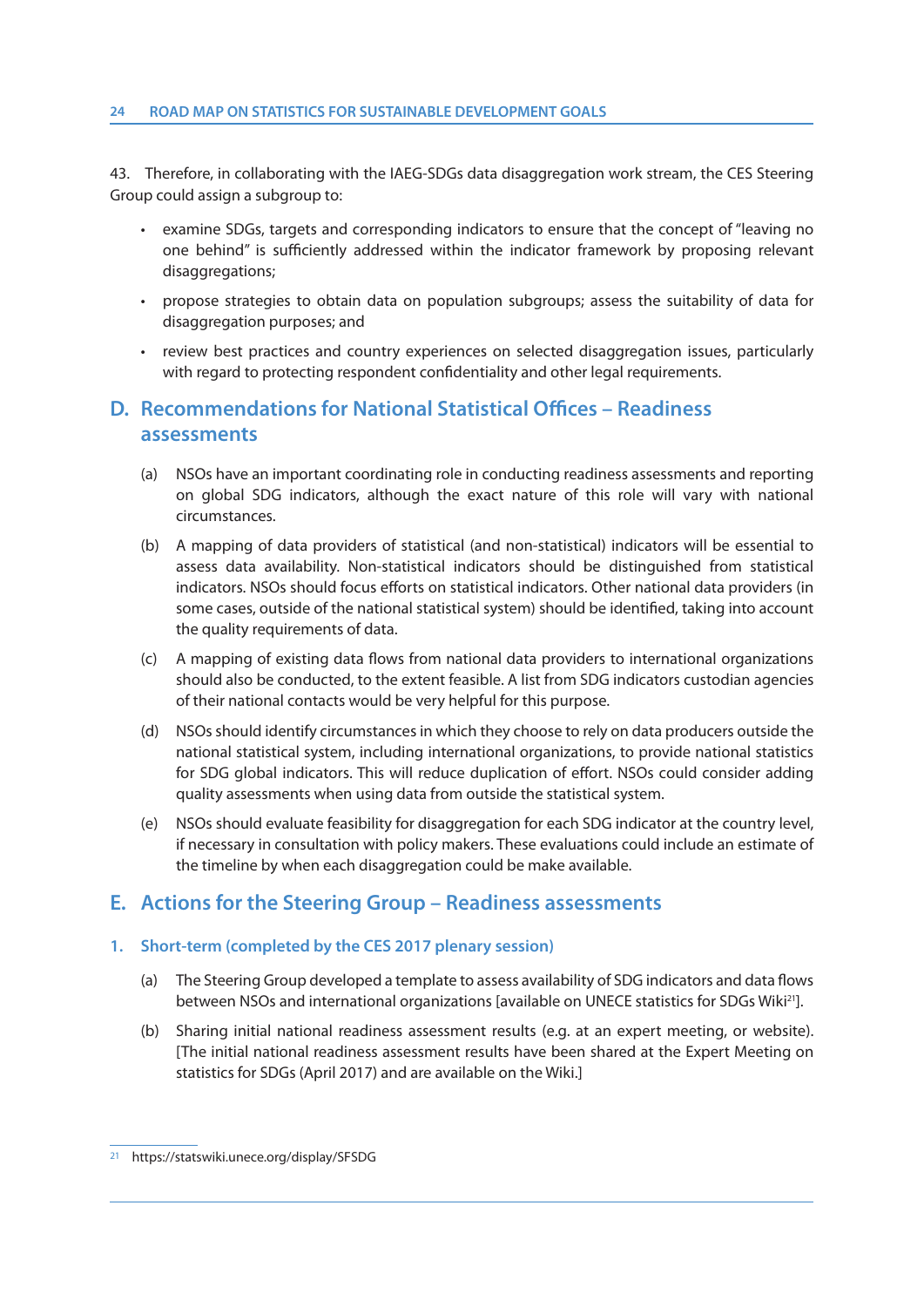#### **2. Medium-term (to be completed by the CES 2018 plenary session)**

- (a) Summarize national readiness assessments conducted by CES members, taking into account the assessments conducted by other UN Regional Commissions.
- (b) Based on the regional summary of CES member national readiness assessment, identify common successes and challenges.
- (c) Provide a venue to share national experiences with initiating and maintaining dialogue with relevant national stakeholders, such as data producers, data users, policy makers, civil society and non-governmental organizations (e.g. at an expert meeting or the UNECE wiki on statistics for SDGs at https://statswiki.unece.org/display/SFSDG).
- (d) Provide a platform to share national experiences with reporting disaggregated national statistics for SDG global indicators.
- (e) Identify common areas among CES member countries where national statistics for Tier 1 and 2 indicators exist but should be strengthened.
- (f) Expand the production of harmonised Tier 1 and Tier 2 statistics among CES member countries.
- (g) Propose strategies to address common data gaps for Tier 1 and 2 indicators among CES member countries, including gaps in disaggregated statistics.
- (h) Propose plans to contribute to international metadata standards for Tier 3 indicators.

#### **3. Long-term (to be completed after CES 2018 plenary session)**

- (a) Prepare periodic updates of the regional summary of national readiness assessments conducted by CES member countries, taking into account the results of other similar initiatives.
- (b) Propose plans for testing new methodologies using new and/or unreviewed data sources among CES members in coordination and collaboration with IAEG-SDG and HLG-PCCB.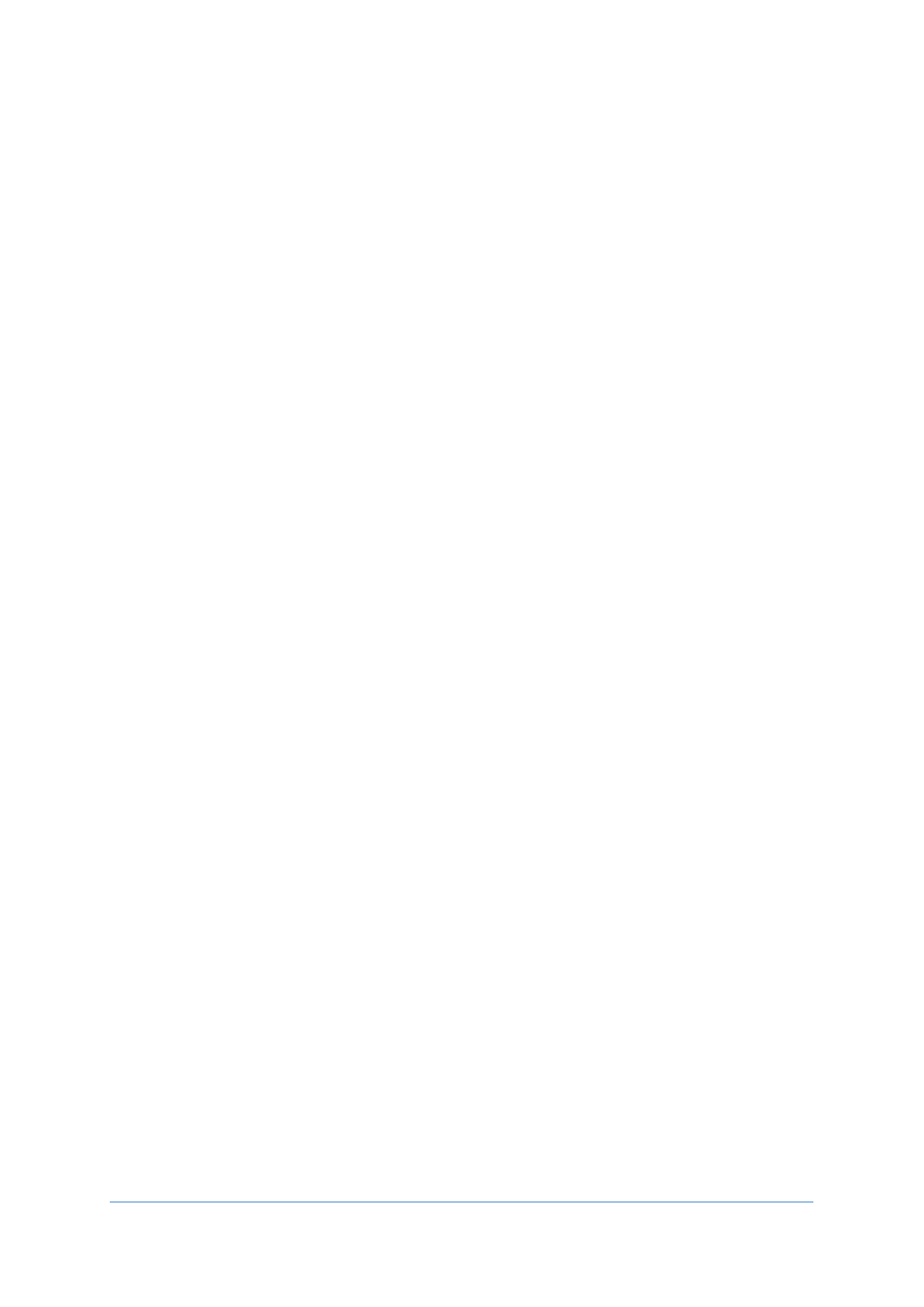## **V. DEVELOPING REGIONAL, NATIONAL AND SUB-NATIONAL INDICATORS**

44. The section provides guidance on establishing a measurement system for SDGs at national and subnational levels to monitor the implementation of national strategies related to sustainable development. The regional perspective and regional indicators are also considered, based on the activities of CIS Statistics Committee, Eurostat and OECD related to SDG indicators for their member countries.

45. Agenda 2030 emphasises that follow-up and review of the Agenda's implementation "will be voluntary and country-led, will take into account different national realities, capacities and levels of development and will respect policy space and priorities."<sup>22</sup> Furthermore, the global SDG indicators "will be complemented by indicators at the regional and national levels which will be developed by Member States".<sup>23</sup> At its 47th session, UNSC further underlined that "national ownership is key to achieving sustainable development and that national reviews [...] will take into account different national realities".<sup>24</sup> UNSC also agreed that the compilation of global indicators will be based to the greatest extent possible on comparable and standardized national official statistics provided by countries to the international statistical systems and that when other sources and methodologies are used, these will be reviewed and agreed by national statistical authorities and presented in a transparent manner.<sup>25</sup>

### **A. Deciding upon national indicators**

46. Transformation of SDGs and targets into action and measures at the national and sub-national level and their integration with national strategies and other policy interventions will be a crucial step for the successful implementation of SDGs. National indicators may be added to complement global indicators to support measurement of national strategies. The decision whether to have national SDG indicators lies with countries. It depends on national priorities in SDG implementation and the existence of a national sustainable development strategy.

47. The global SDG indicator list is designed to measure progress with SDGs at the global level. National indicators may be justified: (i) where there are specific national priorities not addressed by the global indicators; (ii) when policy is in need of additional indicators to measure a country specific part of an SDG in more detail; or (iii) when global targets may not be ambitious enough (or too ambitious) to be relevant in specific countries. The demand for national indicators is expected to come from policy side, but selection and measurement should be developed in consultation with the national statistical system. Furthermore, Agenda 2030 emphasises the need to use existing mechanisms and processes. Therefore when establishing national SDGs indicators, it is wise to build on existing policies and indicators in areas related to sustainable development. A good example is Eurostat's strategy of developing the EU SDG indicator set based on existing statistics and the EU's policy priorities, while also reflecting all 17 SDGs.

<sup>22</sup> See paragraph 74(a) in http://www.un.org/en/ga/search/view\_doc.asp?symbol=A/RES/70/1.

<sup>23</sup> See paragraph 75 in http://www.un.org/en/ga/search/view\_doc.asp?symbol=A/RES/70/1.

<sup>24</sup> See Decision 47/101 (j) from the 47th UN Statistical Commission (http://unstats.un.org/unsd/statcom/47th-session/ documents/Report-on-the-47th-session-of-the-statistical-commission-E.pdf).

<sup>25</sup> See Decision 47/101 (l) from the rapport of 47th UN Statistical Commission http://unstats.un.org/unsd/statcom/47thsession/documents/Report-on-the-47th-session-of-the-statistical-commission-E.pdf.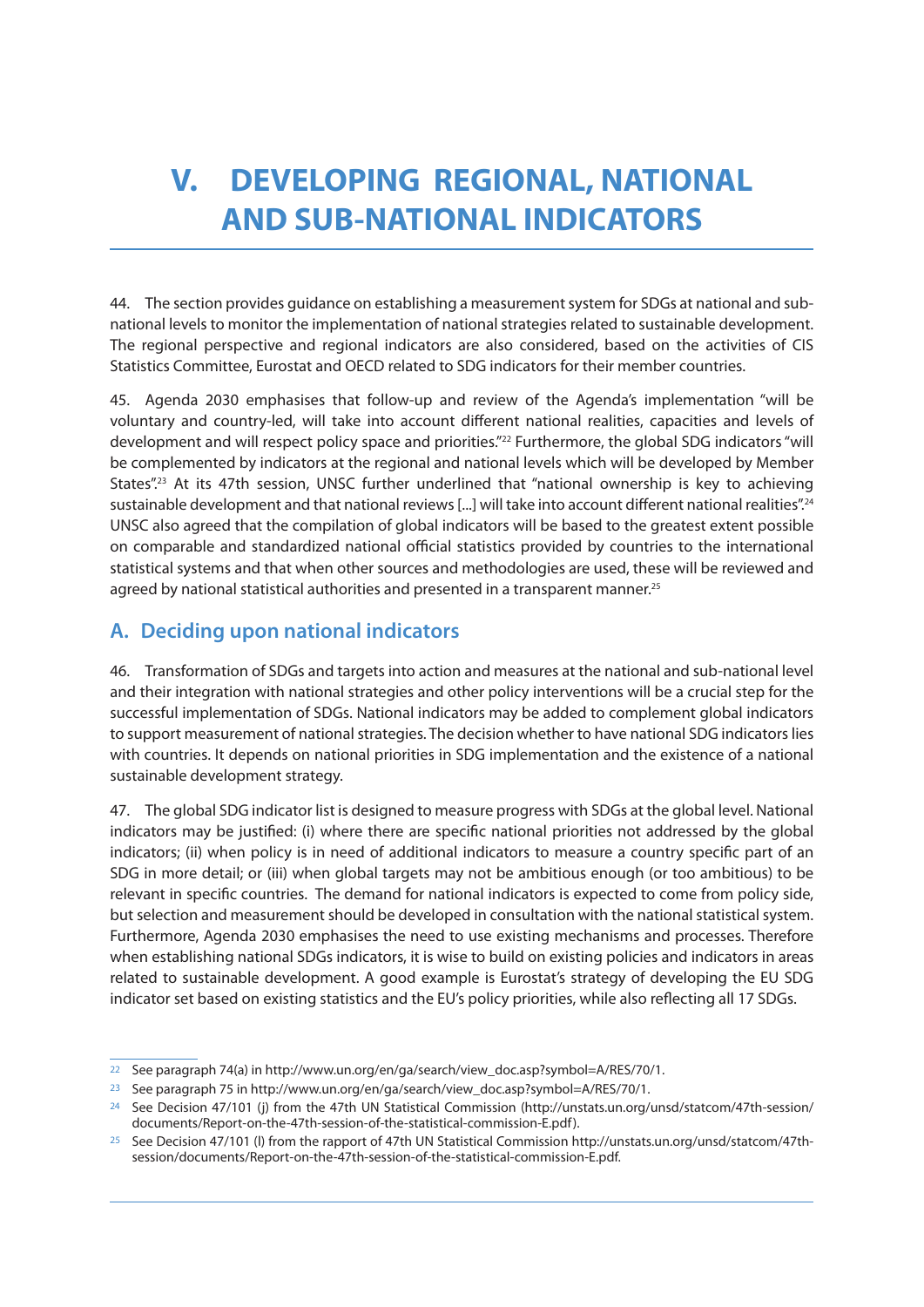48. There may be also some statistical considerations justifying national indicators. For example, the level of statistical development in a given country may make it possible to use more sophisticated indicators than at the global level. As another example, a proxy (national) indicator may be used in the absence of the official (global) indicator. National indicators may also be justified where global indicators would benefit from further development. Some global indicators (those in Tier III) require further conceptualization before broad data collection and statistical reporting is recommended. Additionally, some global indicators address only part of their associated target and additional indicators are needed to fully cover the intended scope. In still other cases, the inclusion of subjective indicators (lacking from the global indicator set) could be considered. Countries may choose to supplement global indicators with a parsimonious set of national indicators to address these deficiencies.

49. National indicators may also be justified to address national communication needs. Establishing headline indicators for goals could be considered. These indicators could be selected from among the global SDG indicators or from among national indicators. A possible advantage of identifying a set of headline indicators is easier communication with policy makers and other members of the public. A possible disadvantage is that, by their nature, headline indicators may prioritize certain targets and therefore could send a message that some goals/targets are more important than others, which would be contrary to the intent of the global framework. It is important to emphasise that headline indicators do not imply a hierarchy between targets or a status summary for a particular Goal. The use of a conceptual framework could help choosing and justifying a selection of headline indicators.<sup>26</sup>

50. CES member countries vary in their national circumstances vis-à-vis sustainable development indicators. Some countries have had national sustainable development strategies and SDI sets for years. These countries may now consider how to adjust the national SDI sets to take into account SDGs. The thematic structure of the CES framework for measuring sustainable development is a helpful guide for this. Following the CES decision, it can also be recommended to use this framework in measuring sustainable development. As the production processes of national SDI are already well established, it would be efficient to make maximum use of them.

51. Further, national SDI sets may go beyond SDGs (sustainable development is a wider concept than SDGs). For example, human well-being may be important in a national context for measuring sustainable development, but is not reflected in global SDGs.

52. Some countries, or regions within a country, may also decide to establish indicators and collect information at the sub-national level. This is relevant especially for countries with large regional differences or for countries governed through federal systems. It may be decided to establish indicators at the local municipal level, especially to monitor Goal 11 'Make cities and human settlements inclusive, safe, resilient and sustainable.'

53. The **case studies no 2 (Poland), 3 (Russian Federation), 4 (Switzerland) and 6 (Turkey)** present examples of how these countries are approaching national SDG indicators.

<sup>26</sup> See, for example the "Recommendations on measuring sustainable development" (2013) by UNECE/Eurostat/OECD.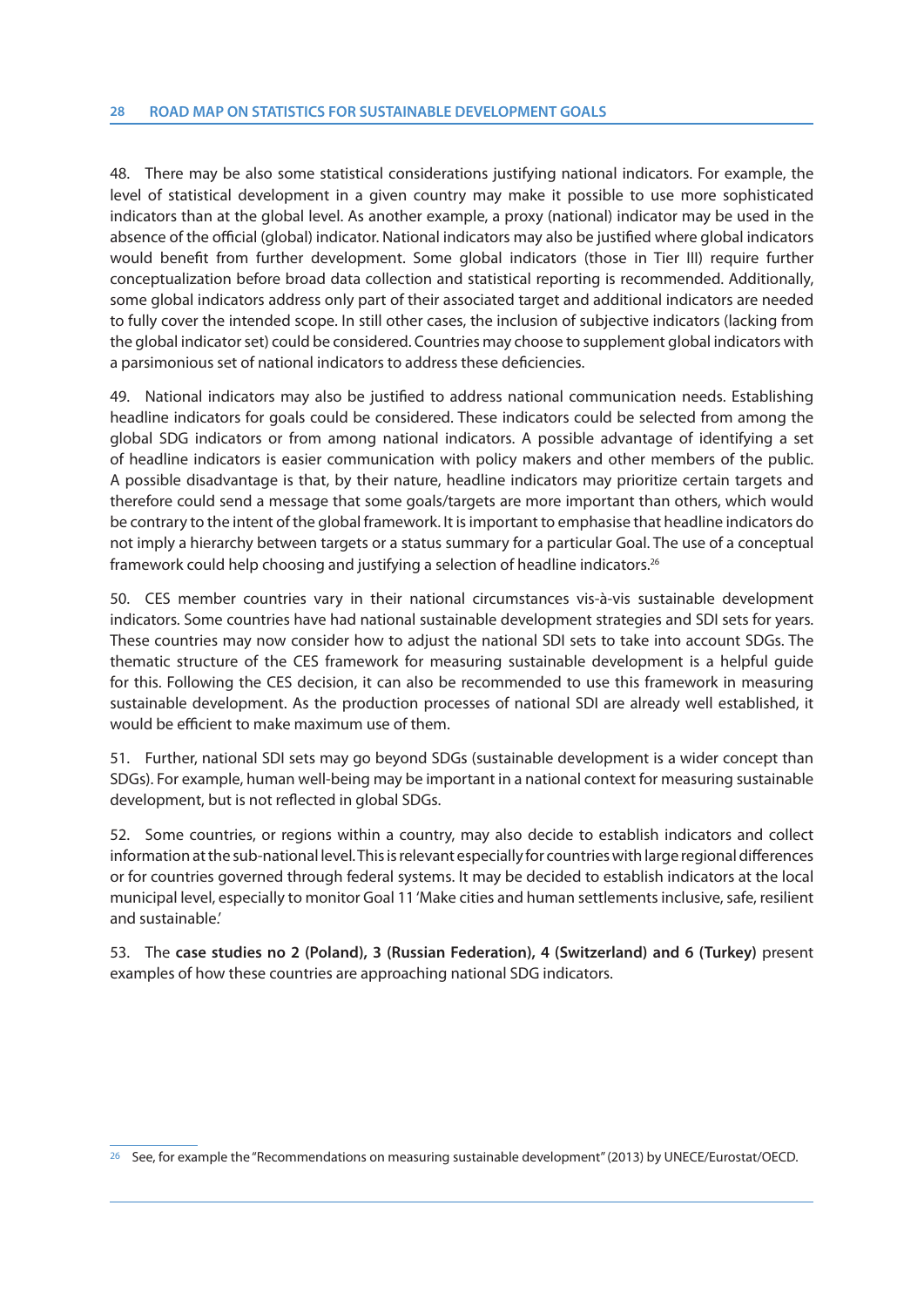#### **1. CES framework for measuring sustainable development as a guidance tool**

54. The CES framework for measuring sustainable development<sup>27</sup> is helpful in exploring how to develop regional or national indicators to complement the set of global indicators. A Task Force set up by the CES Bureau in 2015 adjusted the CES framework to align it with the SDGs and mapped the SDGs, targets and indicators to the themes in the CES framework.28 The mapping groups indicators according to themes that are linked to the traditional areas of official statistics, such as health, education, labour, water, energy, etc., and to the themes often used in the sustainable development indicator sets of countries. The mapping systematically identifies regional indicators and areas where the regularly produced data can be helpful in providing statistics for SDGs.

55. Several countries already have national sustainable development indicator sets with clear links to the CES framework. The adjusted CES framework can be useful for analysing how these indicator sets could be revised to consider SDGs while maintaining continuity with the system used to measure sustainable development up to now.

56. Furthermore, the CES framework includes a list of 95 indicators for measuring sustainable development. One of the criteria for identifying indicators was data availability. Thus, the CES framework could help identify regional or national indicators where data would be available for a large number of countries.

#### **2. Criteria for national and sub-national indicators**

57. When developing national indicators, careful consideration should be given to how they comply with the criteria set for the global indicators; namely that "This [indicator] framework will be simple yet robust, address all Sustainable Development Goals and targets, including for means of implementation, and preserve the political balance, integration and ambition contained therein."29 A balanced, integrated and holistic approach to the selection of national indicators will be needed to guard against 'cherry picking' across the SDGs. Outcome indicators are preferred, except where the target in question specifically addresses inputs.

58. In selecting national indicators, the right balance must be found between the benefit of additional indicators relevant for the national context and the additional reporting burden imposed by these indicators and complexity in communication. National indicators should consider other sustainable development indicators currently in use for a given region (such as Eurostat's SDG indicator set). Relevant, nonduplicative indicators for which statistics are produced by official statistical systems following established standards and agreed methodologies should be prioritized.

<sup>&</sup>lt;sup>27</sup> The CES framework for measuring sustainable development is presented in the CES Recommendations for Measuring Sustainable Development prepared by a joint UNECE/Eurostat/OECD Task Force and endorsed by the CES member countries and international organisations in June 2013. The CES recommendations provide a universal approach to measuring sustainable development drawing on three conceptual dimensions of wellbeing. It also takes into account the temporal dimension, considering the needs of the present ('here and now') and future generations ('later') and of people living in other countries ('elsewhere'). These dimensions are linked to policy themes that cover the environmental, social and economic aspects of sustainable development. The themes, dimensions and the structure that binds them together constitute what is referred to in this document as the 'CES framework.'

<sup>&</sup>lt;sup>28</sup> An overview of this work is provided in an interim report by the Task Force (see https://www.unece.org/fileadmin/DAM/ stats/documents/ece/ces/2016/mtg/NewCES\_18-Interim\_report\_on\_SDGs\_Revised.pdf.. In the first stage of work, the Task Force adjusted the themes in the CES framework and mapped the SDGs and targets with the CES themes and dimensions. The work was planned to continue focusing on the SDG indicators.

<sup>29</sup> See paragraph 75 in http://www.un.org/en/ga/search/view\_doc.asp?symbol=A/RES/70/1.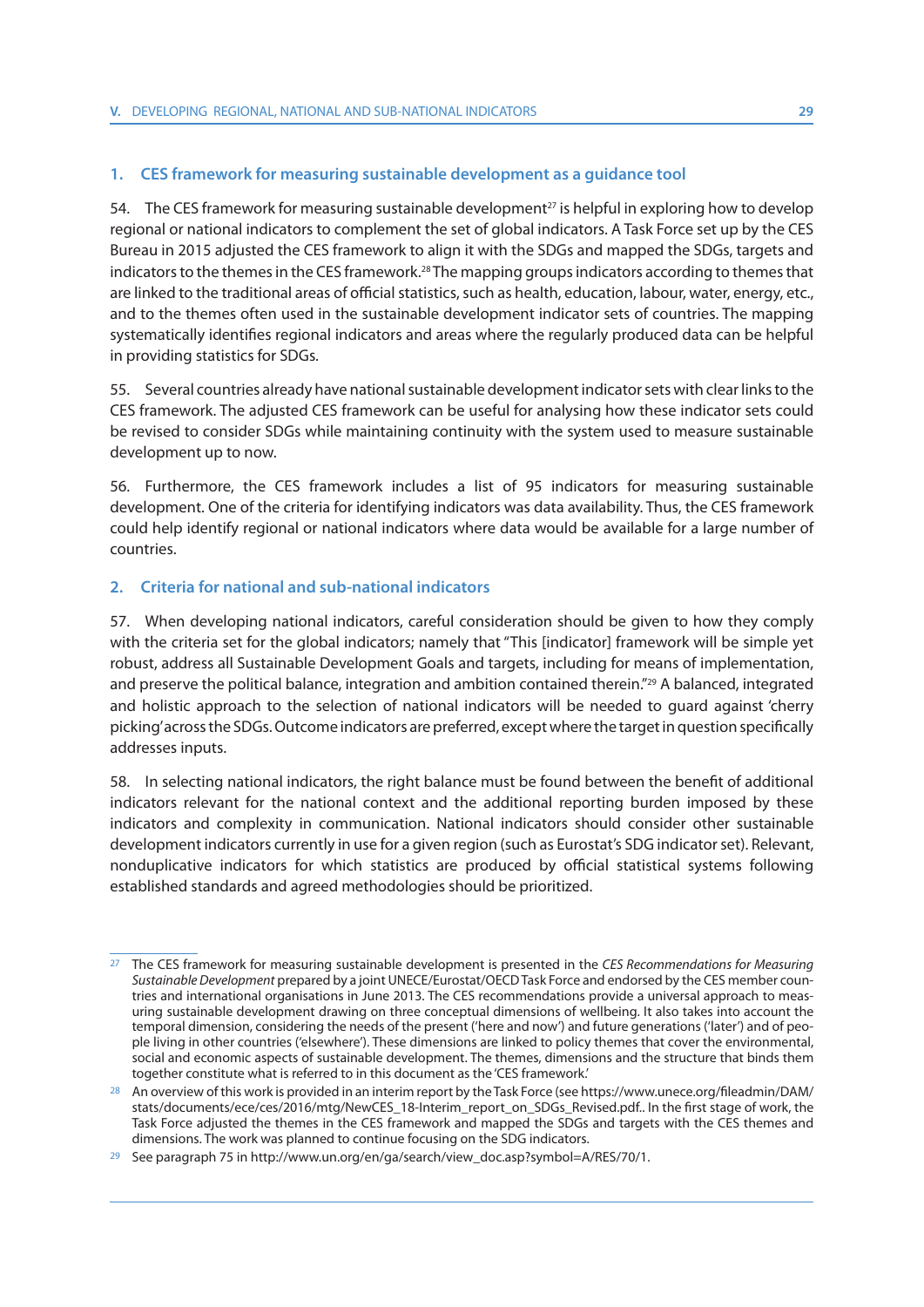59. The global SDG indicator list predominantly comprises objective indicators. At the national level, subjective indicators could be considered. Subjective indicators of wellbeing, for example, have shown to be valid constructs and can be measured reliably. There is growing interest in understanding sustainable development by using both objective and subjective measures<sup>30</sup>.

60. The following criteria for selecting national indicators are advised to be taken into account:

- maintain a balance between social, economic and environmental indicators to remain faithful to the intent and ambition of Agenda 2030;
- prioritize outcome indicators except where SDG targets specifically addresses inputs or outputs;
- prioritize indicators that are produced by the official statistical system following established standards and agreed methodologies;
- take into account existing sustainable development indicator lists by the relevant organizations in the region (such as Eurostat and CIS-Stat) and national indicator sets in related policy areas (e.g. well-being indicators);
- $\cdot$  select multipurpose indicators whenever possible to minimize the number of indicators; $31$  and
- minimize reporting burden, taking into account that a number of the global indicators may be produced by international organizations (especially qualitative indicators) and thus do not put a burden on national statistical systems.

#### **B. Considerations on regional indicators in the UNECE region**

61. Agenda 2030 states "The goals and targets will be followed up and reviewed using a set of global indicators. These will be complemented by indicators at the regional and national levels which will be developed by Member States."32

62. In its 2016 session, UNSC emphasized that the "global indicators proposed are intended for global follow-up and review of the 2030 Agenda for Sustainable Development and are not necessarily applicable to all national contexts. Indicators for regional, national and sub-national levels of monitoring will be developed at the regional and national levels."<sup>33</sup>

63. It is important to clarify what is meant by regional indicators. Global indicators adjusted for a given region for comparison and publication are *regional estimates* of global indicators. In contrast, *regional indicators* are intended to uniquely reflect regional information priorities.

64. The selection of regional indicators depends on decisions at the policy level about the scope and focus of regional review and follow-up. What to measure depends on political considerations while how to measure it depends on statistical considerations.

65. The UNECE region is heterogeneous. Different groups of countries and international and supranational organizations in the region may have their own priorities and indicator lists. For example,

<sup>30</sup> See the Report by the Commission on the Measurement of Economic Performance and Social Progress (http://www. stiglitz-sen-fitoussi.fr/en/).

Though multipurpose indicators help reduce the number of indicators, they may be less useful for informing policy decisions, since they reflect multiple dimensions of outcomes by design.

<sup>32</sup> See paragraph 75 in http://www.un.org/en/ga/search/view\_doc.asp?symbol=A/RES/70/1.

<sup>33</sup> See E/CN.3/2016/34, decision 47/101 (i) E/CN.3/2016/34, decision 47/101 (i) (http://unstats.un.org/unsd/statcom/47thsession/documents/Report-on-the-47th-session-of-the-statistical-commission-E.pdf).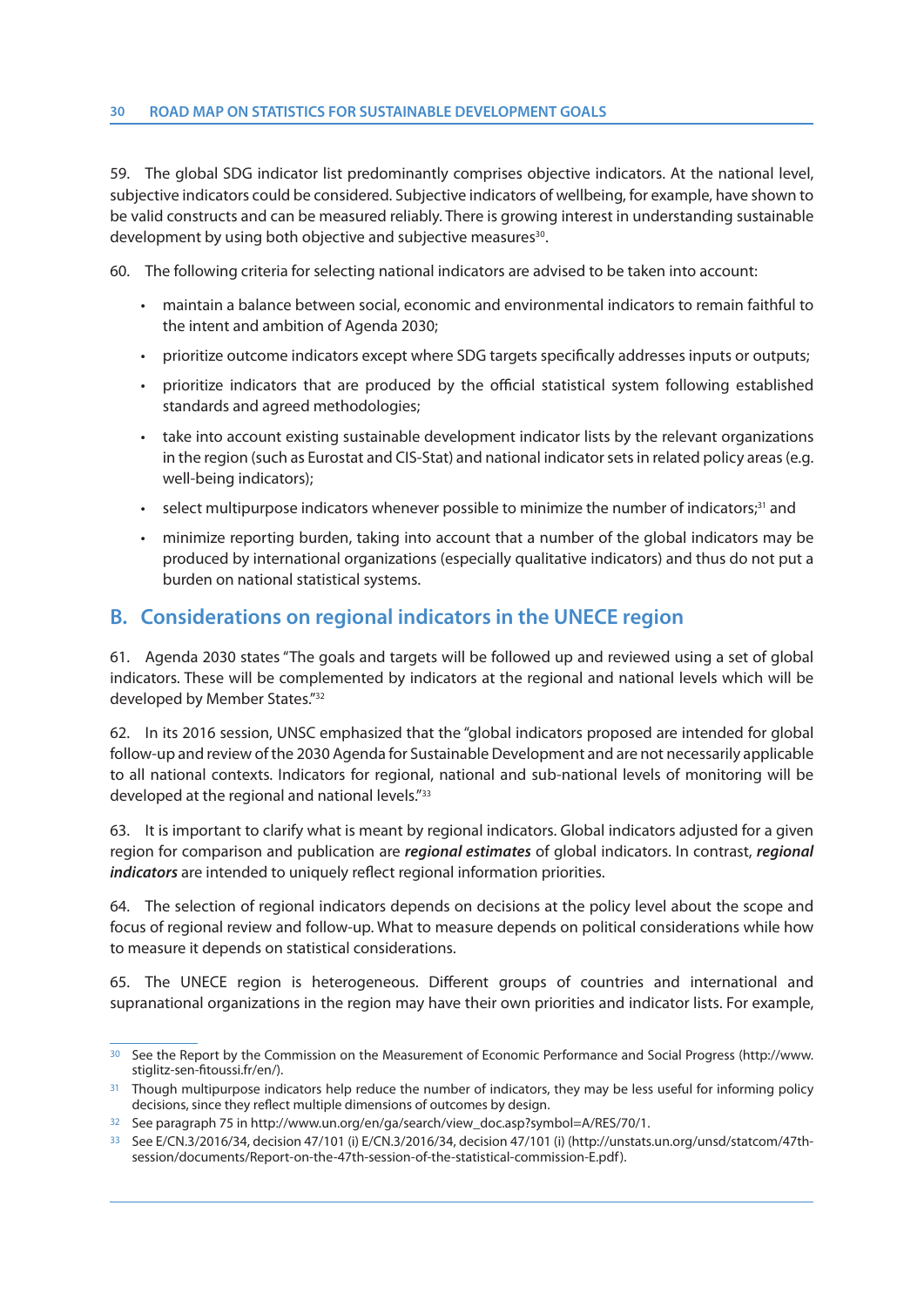following up the European Commission Communication "Next steps for a sustainable European future"34, Eurostat has developed an EU SDG indicator set<sup>35</sup> for regular monitoring of the SDGs in the EU context from 2017 onwards. OECD has carried out a pilot study on measuring distance to SDG targets based on data available in OECD databases (not necessarily confirming to global SDG indicators). CIS-Stat has established SDG indicators for CIS countries based on a recent survey on relevance and availability of global SDG indicators in these countries.

66. As with national indicators, the demand for regional indicators should come from the policy side. Should such a demand emerge for the UNECE region, a bottom-up approach should be used, taking into account the indicators selected by Eurostat, OECD and CIS Statistics Committee and the decisions of countries on their national indicators. Regional indicators for UNECE should align with the indicator sets of the other international and supra-national organisations in the region to achieve synergies and reduce burden on countries. The UNECE Regional Forum on Sustainable Development, held on 25 April 2017, discussed data and monitoring at a special Round Table. However, the need for regional indicators was not raised.

67. Interest in regional indicators may also originate from international agencies with mandates from their member countries to work in particular areas (See **Case Study 7** from **UNFPA** on regional indicators).

#### **C. Dissemination and publication**

68. National and sub-national statistical indicators for monitoring SDGs (as well as global and regional indicators) should be provided by the NSO in a transparent manner. The same system used to provide national statistics for the global SDG indicators should be the reference system for reporting on national and sub-national SDG indicators. The NSO also could publish data on non-statistical national indicators, or include references to those.

69. For information purposes, it is desirable for NSOs to post summary information about SDGs on their websites in their national language(s) and/or English.36

### **D. Recommendations for National Statistical Offices – National and sub-national indicators**

- (a) If there is policy demand for national SDG indicators, NSOs should be proactive and identify indicators to measure the achievement of SDGs and targets in their countries, especially in priority policy areas, and in close cooperation with policymakers. If national sustainable development indicator set does not exist, the global set can be used as a starting point.
- (b) National and sub-national statistical indicators for monitoring of SDGs (as well as global and regional indicators) should be provided in a transparent manner by NSOs.

<sup>34</sup> http://ec.europa.eu/europeaid/sites/devco/files/communication-next-steps-sustainable-europe-20161122\_en.pdf (COM(2016) 739 adopted on 22 November 2016; section 3.3).

<sup>35</sup> The list of EU SDG indicators is available at: http://ec.europa.eu/eurostat/web/sdi/overview. The full online implementation of the indicator set, including figures, is foreseen in November 2017 together with the release of the first EU SDG monitoring report.

<sup>36</sup> See, for example, the approach of the Federal Statistical Office of Germany (https://www.destatis.de/EN/FactsFigures/ Indicators/SDG/SDG.html).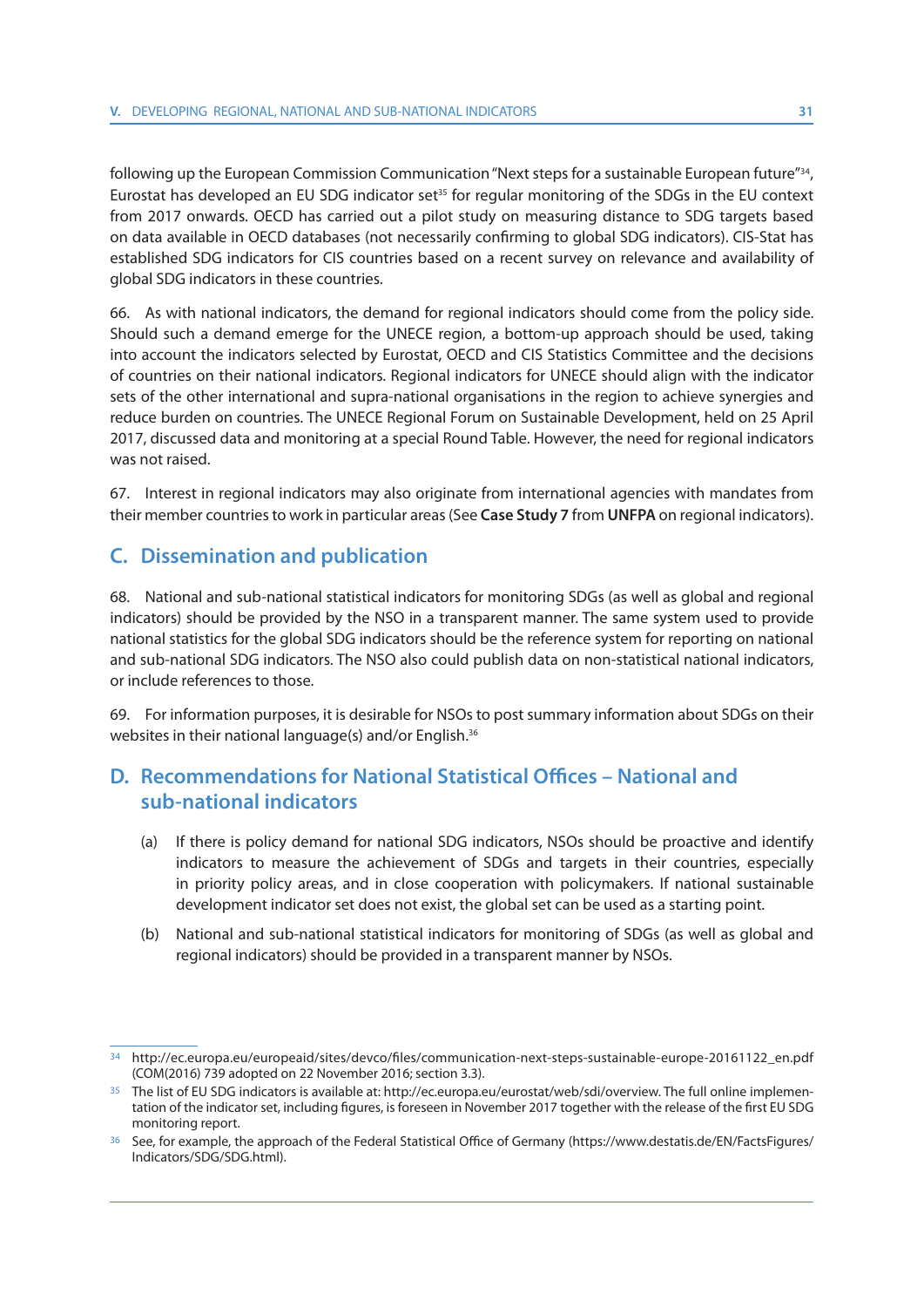#### **E. Actions for the Steering Group – National and sub-national indicators**

#### **1. Short-term (completed before 2017 CES plenary session)**

- (a) Identifying those CES member countries that intend to or are establishing national SDG indicators [information available on wiki].
- (b) Exchanging experiences on the selection of national SDG indicators and/or adjustment of existing SDI sets to align with the SDGs at the Expert Meeting on statistics for SDGs (April 2017).
- **2. Medium-term (to be completed before 2018 CES plenary session)**
	- (a) Identify guiding principles for selecting national SDG indicators and/or adjusting existing SDI sets to align with SDG indicators.
	- (b) Present guiding principles on selection of national SDG indicators and/or adjusting existing SDI sets to SDGs.

#### **3. Long-term actions (to be completed after 2018 CES plenary session)**

(a) In consultation with the UNECE High-level Group on the Modernization of Statistics, consider broadening data sources, expanding surveys and using administrative data to facilitate reporting for national SDG indicators.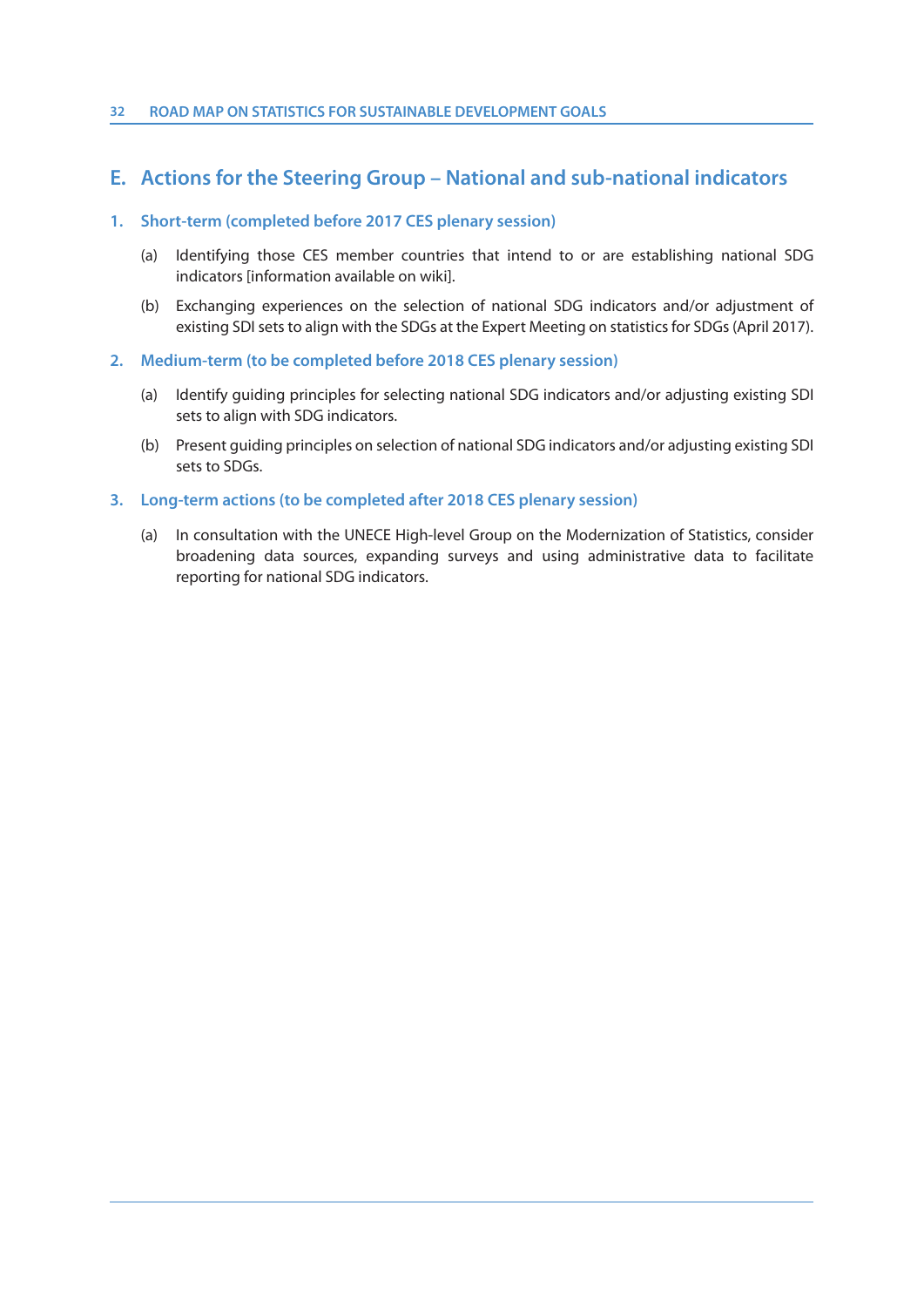## **VI. PROVIDING DATA ON GLOBAL SDG INDICATORS**

70. The section considers how data flows are (or may be optimally) organised between national, regional and global levels to efficiently and robustly yield globally harmonized SDG statistics. Systematic provision of data for global SDG indicators is needed for effective follow-up and review of Agenda 2030. To ensure consistency and avoid duplication, it is important to have a coordinated approach between the different levels, taking account of existing reporting mechanisms.

71. The section considers the organization of data flows from the country viewpoint. Accordingly, it focuses on minimizing the data provision burden of countries (including duplication of effort), ensuring country ownership of the data, and avoiding inconsistencies between the data produced by countries and by international organizations. The section describes an understanding of the situation as of Spring 2017, aiming to familiarize countries with different possibilities, and to identify issues where further clarification and/or discussion is needed. The section will be developed further in the next Edition of the Road Map.

72. In the past several months, discussions on data flows have emerged at different fora at global and regional level (at UNSC (decision 48/101) and its High-level Forum in March 2017; IAEG-SDGs in March 2017, the Coordinating Committee of Statistical Activities (CCSA) in March 2017<sup>37</sup>, and the UNECE Expert Meeting on statistics for SDGs 10-12 April 2017). There is agreement on general principles, but the procedures and mechanisms of implementation, and the underlying assumptions and needs of the actors involved remain to be explored.

73. The aim of the global SDG indicator framework is to provide the basis for the UN Secretary General's report for the annual High-level Political Forum (HLPF). The SG report uses global and regional aggregates and, in principle, does not present national data. However, the globally harmonized national data (provided by UN agencies) and regional and global aggregates are available in the global SDG indicator database maintained by UNSD. In addition to the SG report, HLPF considers voluntary national reviews by countries. These reviews should also make use of national data (the recommended template for the voluntary country reports includes a statistical annex). It is not yet clear how national data (provided by NSOs) would be received and harmonized by UN custodian agencies in order to produce the regional and global aggregates. Nonetheless, in practice, the process of data collection on SDG indicators and preparation of the reports to HLPF is already ongoing.<sup>38</sup>

74. That does not mean, however, that the processes for providing data to support the follow-up and review are already fixed and cannot be improved. The international organizations responsible for different parts of the SG report have done their best to begin their task within the current constraints of time, data availability, and the scope and complexity of the 2030 Agenda. Many aspects of providing statistics for global SDG indicators are under revision as best practices are established and the overall process matures.

<sup>&</sup>lt;sup>37</sup> CCSA "Draft Principles and practices of global data reporting and data sharing for the 2030 Agenda for Sustainable Development" at http://www.unece.org/fileadmin/DAM/stats/documents/ece/ces/ge.32/2017/mtg1/Annex\_2\_-\_ CCSA\_reporting\_principles\_for\_SDGs\_28\_03\_2017.pdf.

<sup>&</sup>lt;sup>38</sup> The first Secretary General's report on progress towards SDGs was issued in June 2016 and the second one in July 2017, using data that are currently available. Forty-four countries have volunteered for the national review in 2017.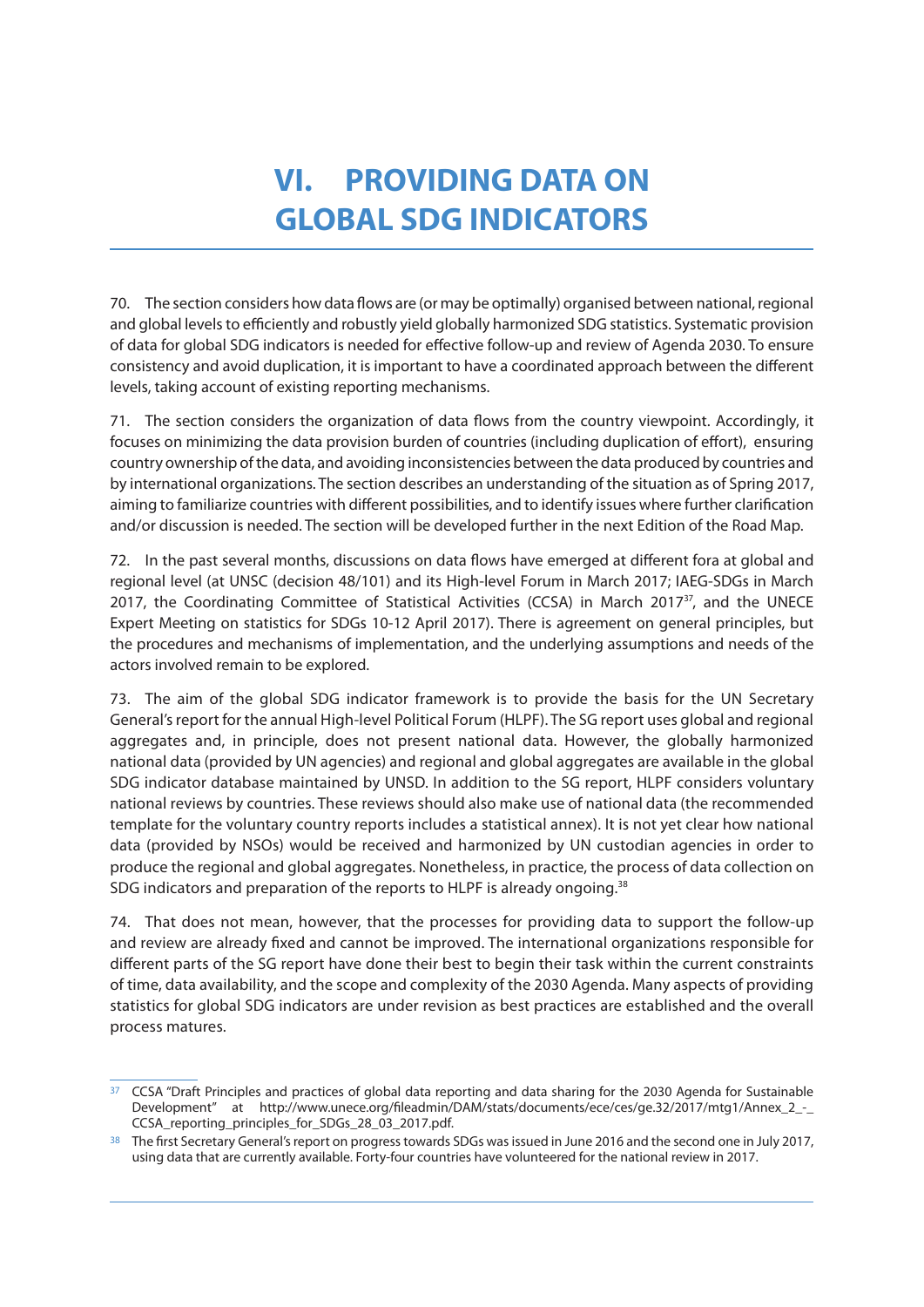75. For example, in parallel, statistical community is engaged in the systematic refinement and revision the global indicators, methodologies and data flows. There are many opportunities for improving data availability and quality but also establishing efficient mechanisms for providing data and metadata, and ensuring coherence between the data available from countries and from international organizations. Clarifying the international processes as soon as possible is very important for the national statistical systems to be able to plan their actions and resources, and for international organizations to perform their tasks efficiently. Perhaps as important, clarifying roles supports the very good working relationships between NSOs and international organizations. Therefore, more guidance for countries on how the SDG indicators are used for the SG report and the voluntary national reviews is warranted.

76. Different countries may choose different options for providing data on SDG indicators depending on statistical capabilities and national context (see **Case Studies 8 for the United Kingdom and 9 for Mexico**). To facilitate the process, general guidelines on the data provision framework would be needed.

### **A. National mechanisms for providing data on SDGs**

77. Several countries are developing "national reporting platforms" (NRPs) for SDG indicators (see **Case Studies 10 for the United States, 11 for Poland and 12 for United Kingdom**). Additionally it is likely that such platforms will be developed at regional and global levels by international organisations such as UNSD (the SDG indicators global database already exists<sup>39</sup>) and other UN organisations. Therefore, coordination is necessary.

78. An SDG indicator platform can have three components: (i) a data collection or submission portal that allows different data providers to submit/post data; (ii) a production database and (iii) a dissemination portal where users can find tables, texts and publications. The platform is wider than just a dissemination database as it may include a submission mechanism for data providers outside NSO and a production database. The implementation of a dissemination portal may also be part of a communication strategy (see Section VIII).

79. The CES Steering Group proposes that SDG indicator databases and dissemination platforms used by countries meet the following specifications, which align with the Fundamental Principles of Official Statistics<sup>40</sup> and Agenda 2030:

- Comparability: NRPs should present data that are produced according to internationally agreed methods so that they can be used for compiling regional and global indicators (based on the FPOS 8, 9, 10);
- Transparency: NRPs should permit posting of relevant metadata and other background documentation regarding limitations of the underlying statistics. This should include descriptions of any revisions of the data (why they were made and by whom) (based on the FPOS 3);
- Timeliness: NRPs should permit reporting of statistics as they become available by member countries (that is, on a continuous basis). Where statistics reported by a country have not yet been standardized for international comparability, this should be clearly indicated by the platform (based on the FPOS 5); and
- Public accessibility: NRPs should permit public access to the compiled indicators (based on the FPOS 1, 7).

<sup>39</sup> https://unstats.un.org/sdgs/indicators/database/.

<sup>40</sup> http://unstats.un.org/unsd/dnss/gp/fundprinciples.aspx.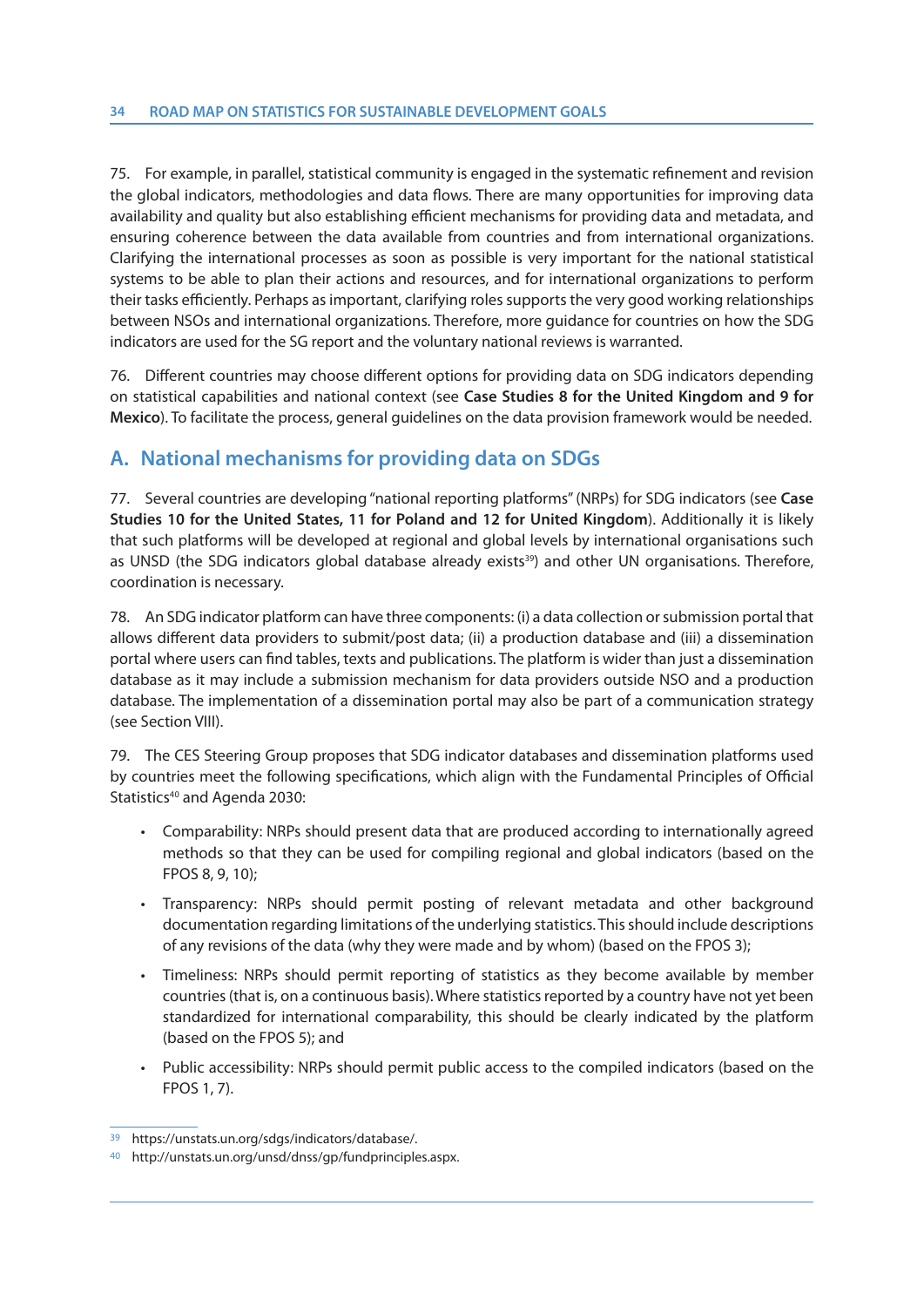80. NRP would be the authoritative source of data on SDG indicators provided or agreed by the country. NRPs should facilitate the posting of data required for calculation of global trends and indicators, and, coordinated with NSOs, data produced by other organizations on a country's behalf. NSOs may limit the provision of country data to the global and regional indicators only.

81. Approaches to NRPs could differ among countries. Nevertheless, to assure their usefulness for SDG data provision purposes, the CES Steering Group suggests the following minimum requirements:

- data for compiling the indicators should be taken from official statistics whenever possible;
- time series ideally from 2000 onwards; and
- inclusion of basic metadata (e.g., definitions of indicators and data sources).

82. To facilitate international comparability and ease of access, NRPs should be designed to promote interoperability of statistics and metadata. This will significantly facilitate the work of international agencies who will need to collect, aggregate and analyse the data for SDGs reporting at global and regional levels. It will also facilitate sharing of statistics, metadata and data science contributions across countries more generally.

83. In the case of countries that do not already have NRPs for SDGs, the minimum requirements could be accomplished by including SDG indicators in existing databases or by publishing a table with the SDG indicators (e.g., in Excel format).

84. Countries should aim to present all SDG indicators available at the national level in their NRPs, regardless of data sources (official statistics as well as data from other providers should be included). Metadata on data sources should be presented together with data.

85. If proxy indicators are used in a country (see Part D in this section), they should be labelled as such in NRPs to distinguish them easily from official global indicators.

86. Ensuring appropriate mechanisms for data validation and quality control is essential. NSOs are responsible for coordinating data from official statistics and their quality. For data from other sources, NSOs do not have the authority to apply quality assurance mechanisms directly (such as during the collection of the data). In these cases, it is essential that NSOs ask the data provider to document the data quality and the methods used to produce the data.

#### **B. Data flow models**

87. Provision of data on SDG indicators and the related data flow models need to be considered at different levels: global, regional, national, sub-national and thematic levels.

#### **1. Data flows at the national level**

88. At the national level, different scenarios for data flows are possible. These depend on the structure and level of development of the statistical system in the country: centralised, decentralised or a combination of these. The data flows for SDGs indicators probably will be based on the already existing mechanisms.

#### a. Data Flow Model 1: NSO is a coordinator of all SDG indicators

89. A recommended model is that NSO coordinates all SDG data provision in the country (i.e., statistical and non-statistical indicators are gathered by NSO from all country data providers and disseminated together). If there is an NRP, the agency maintaining the platform could naturally become the coordinator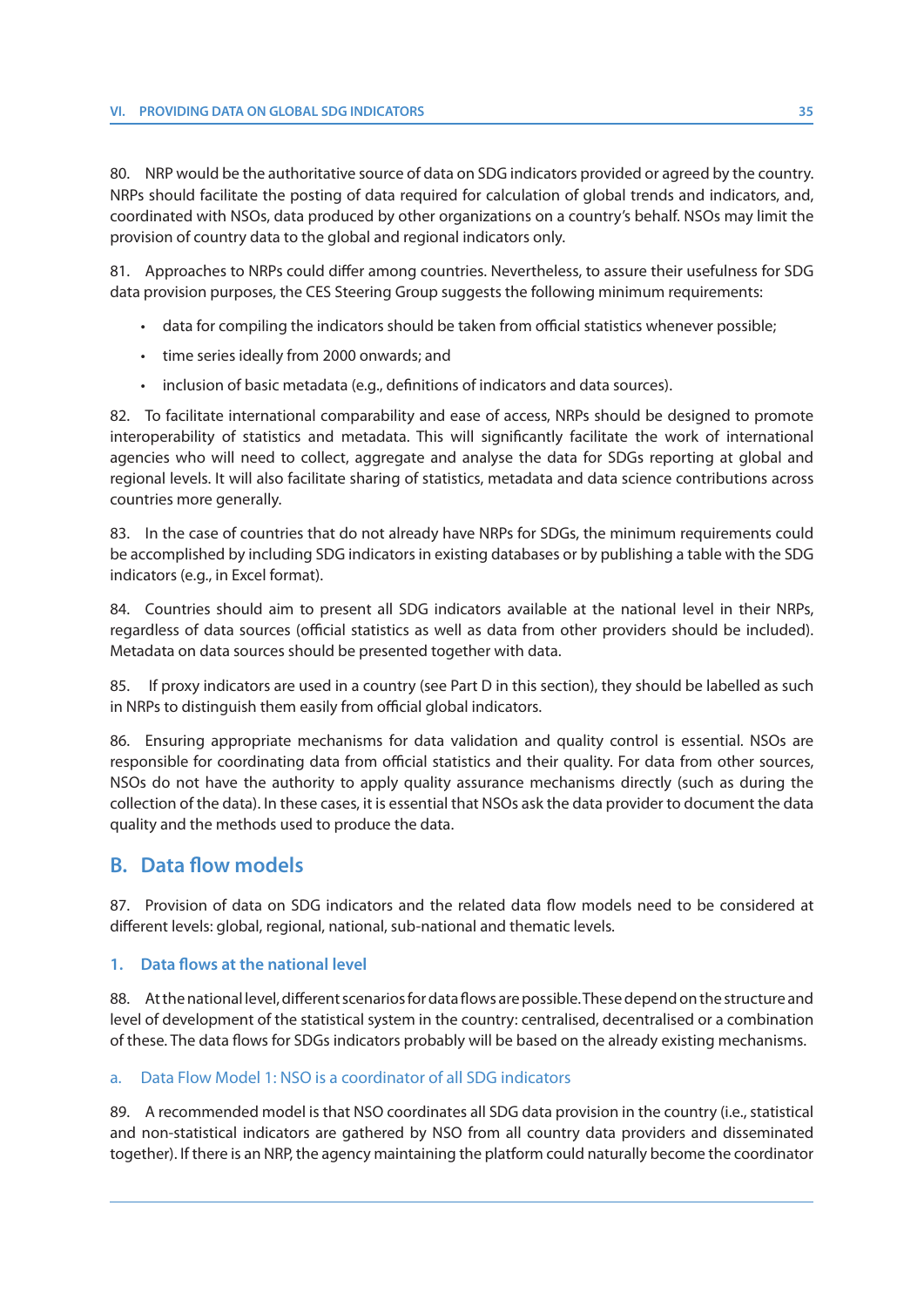of SDG data provision. The NSO's coordinating role is also linked with assessments of data availability in the country (see Section IV). If the NSO leads such assessments, it will need to clarify the data sources in the country and establish links with all the agencies providing data. Additionally, NSOs can attend national policy discussions regarding reporting priorities and sensitivities.

90. According to this data flow model (see Figure 1.) NSOs publish all SDG national statistics via NRP or in some other form (table or database). Any agency interested can 'pull' the data from NSOs. In this case, there are no 'push' data flows from national to regional or global level. Such a solution will reduce reporting burden for the country.



## b. Data Flow Model 2: NSO and other agencies in the country both provide SDG statistics

91. In practice, other agencies producing data in the country often send them directly to the international organizations responsible for specific indicators, possibly bypassing the NSO. For example, the Ministry of Health may send data directly to the World Health Organisation and the Ministry of Labour to the International Labour Organization (ILO).

92. It is possible that NSO will take responsibility for only those SDG indicators for which NSO produces the underlying statistics and leave the rest to other agencies. Another possible model is that NSO will coordinate all statistical indicators and that non-statistical indicators will be provided by some other agency (e.g. Ministry of Foreign Affairs, a special agency/unit set up for this purpose) or by international organizations (see Figure 2).



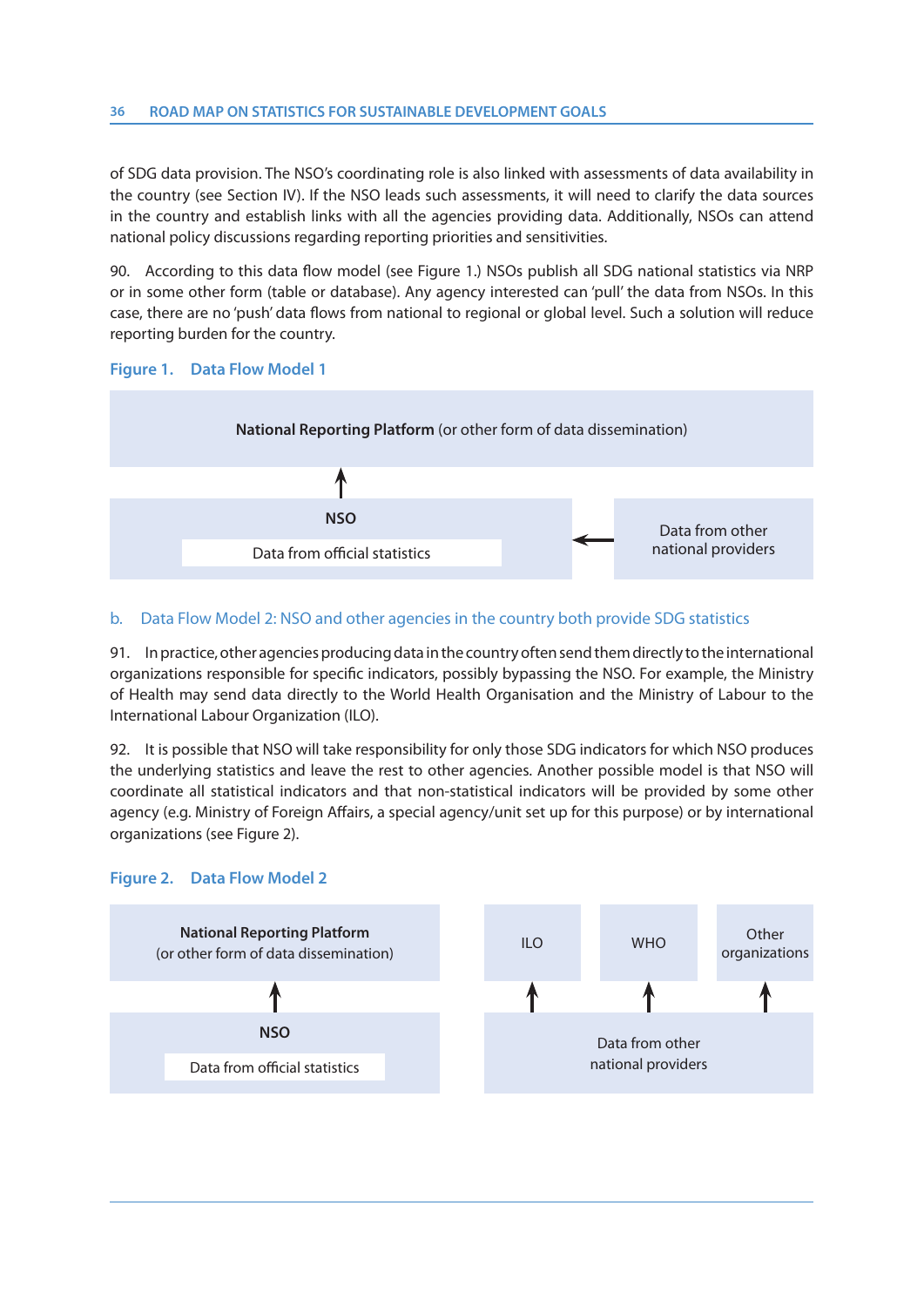93. Countries may also decide to rely on already existing mechanisms for submitting data to the international organizations rather than establishing extensive national systems for SDG indicators. However, in this case, a solution has to be found for submitting these data that are not covered by an existing data submission mechanism. Coordination is also needed to ensure that all available data for SDGs are provided.

94. The quality assurance process is a fundamental aspect of data flow models. Agencies responsible for data flows at the national level could have different roles in quality assurance: (i) acting as a "postoffice" and simply making data available on NRPs (or sending it to international level); or (ii) undertaking various degrees of quality control, from basic validation to full quality control. The CES Steering Group recommends that NSOs consider their role in this process and clarify it with other producers who submit data through NSO.

95. In the case of the second data flow model, NSOs need to be informed about the other data flows to ensure coherence between these data and official statistics. There may be legitimate reasons why data differ but these differences should be determined and explained. Data should be accompanied by adequate metadata that will explain the differences. As already mentioned in Section IV, NSOs consider it important to verify the data submitted on the country's behalf by other national or international agencies. This will require close cooperation with other national data providers. The international agencies may send the data for verification to their counterpart in the country (that is, not NSO, but perhaps the Ministry of Foreign Affairs) and NSO may not be aware of the request. Or, there may be different opinions between the statistical office and another national data provider regarding which statistics are most appropriate to provide on behalf of the country. Such differences have to be addressed at the national level.

96. Based on the Declaration endorsed at CES 2015, the CES Steering Group recommends NSOs to have a key coordinating role at the national level for the global SDG indicators. Several data flow models can achieve this, so chosen model should be the one that best accounts for national circumstances. For example, the implementation of the first model supports reporting transparency and enables international comparability of data. Moreover, the model emphasizes the central role of NSOs and contributes towards coherence of data. On the other hand, such a solution requires significant resources at NSOs. For some indicators, NSOs may lack the required expertise and non-statistical indicators may require national policy input rather than provision of statistics.

#### **2. Data flows from national to regional and/or global level**

97. To clarify the data flows at regional and global level, the issue has been discussed at various fora involving the relevant actors, including IAEG-SDGs, UNSC and the UNECE Expert Meeting on statistics for SDGs (April 2017). Some general principles/recommendations have been developed concerning the roles of different players in this process.

98. In accordance with Agenda 2030<sup>41</sup>, national statistical systems collect and provide data and metadata for the global review and follow-up of progress towards SDGs. International statistical systems compile these data and provide internationally comparable data in their respective domains. The agencies responsible for specific SDG indicators are called "custodian agencies" (their role is explained further below). Regional organizations sometimes facilitate the transmission of data and metadata from the national to the global level. IAEG-SDGs<sup>42</sup> recommends that:

<sup>41</sup> http://www.un.org/ga/search/view\_doc.asp?symbol=A/RES/70/1&Lang=E, para 83.

<sup>42</sup> IAEG-SDG report to 48th UNSC E/CN.3/2017/2, available at: http://undocs.org/E/CN.3/2017/2.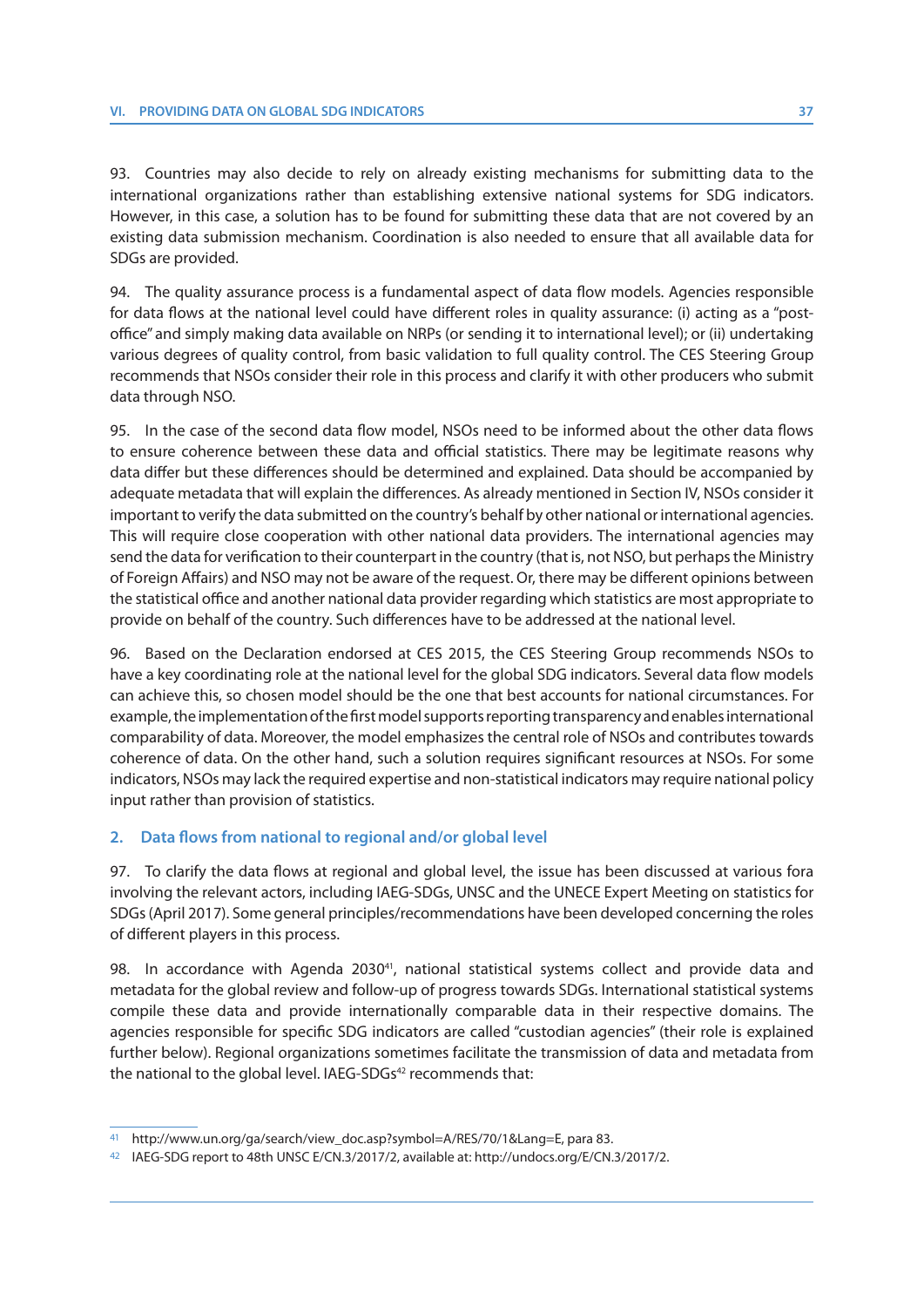#### **38 ROAD MAP ON STATISTICS FOR SUSTAINABLE DEVELOPMENT GOALS**

- (a) International and regional entities harmonise their data collection to reduce the reporting burden on countries.
- (b) Data relating to a particular indicator be collected by only one international agency.
- (c) Compilation of global indicators be based to the greatest extent possible on comparable and standardized national official statistics provided by countries to the international statistical systems.
- (d) When other sources and methodologies are used, these will be reviewed and agreed by national statistical authorities and presented in a transparent manner.
- (e) A process should be established for countries to review data from international agencies so that data discrepancies between national and international sources can be addressed or explained and other concerns from countries can be flagged and clarified.
- (f) Quality assurance procedures at the national and international levels be followed.

99. IAEG-SDG has identified possible custodian agencies and other partner agencies for each SDG indicator for global reporting and indicator development. The main responsibilities of these agencies are to collect data from countries under existing mandates and through reporting mechanisms, to compile internationally comparable data, to support increased adoption and compliance with internationally agreed standards, and to strengthen national statistical capacity. The custodian agencies should also communicate and coordinate with national statistical systems in a transparent manner (including on the validation of estimates and necessary data adjustments); compile the international data series, calculate global and regional aggregates and provide them, along with the metadata, to UNSD; prepare the storyline for the annual global progress report; and coordinate the methodological development of indicators.43

100. IAEG-SDGs has established a drafting group to develop guidelines on how countries and custodian agencies can work together to contribute to the data flows necessary to have harmonised statistics for global reporting (co-led by Germany and Cameroon)<sup>44</sup>. The guidelines are planned to be submitted to the 49th session of UNSC taking place in March 2018.

101. To facilitate the process, international agencies are invited to share their data collection calendars, provide information about already established data flows from countries and a list of national agencies providing data to the international system. This request has been also acknowledged in the decisions by 48th session of the UN Statistical Commission.

102. Between national, regional and global levels, several data flows scenarios are possible. Establishing clear responsibilities for the national statistical systems and custodian agencies while maintaining flexibility to address national circumstances and non-traditional data sources is essential. A fundamental principle should be to avoid duplication or the creation of parallel reporting streams, if established flows already exist. It is likely that there will not be one "standard" data model used for all indicators, but different models will be used for different indicators and maybe also for (groups of ) different countries, depending on the availability and suitability of NRPs. A generic scheme for the data flows is provided in Figure 3. The following data flow is one example of an approach that could be used for providing SDG data:

<sup>43</sup> Report of IAEG-SDGs to 48th session of UNSC, E/CN.3/2017/2.

<sup>44</sup> Report of UNSC 48th session, Decision 48/101 (l).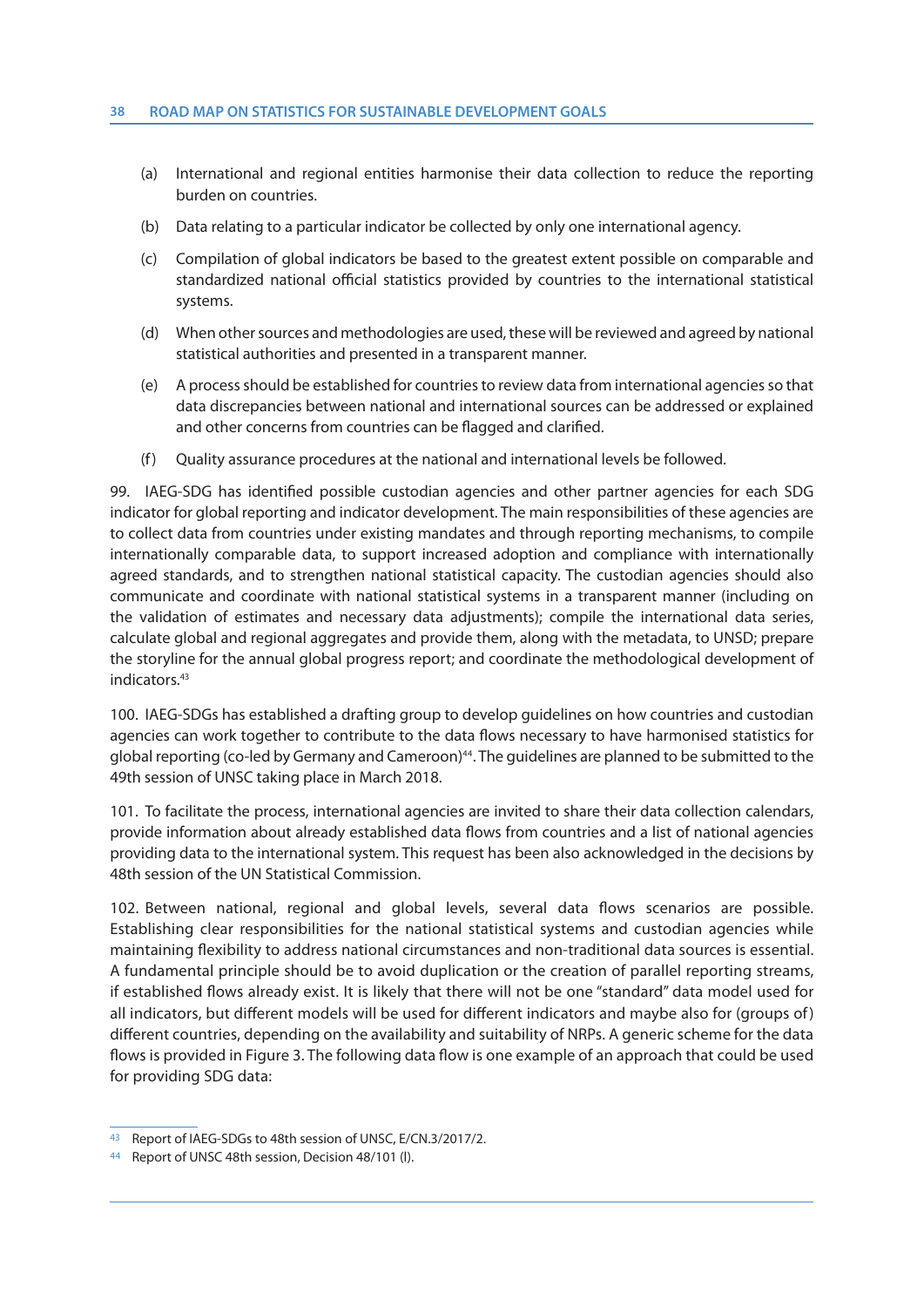- (a) Data can be sent from countries to the international organizations (custodian agencies) either through the established data submission channels, or through new channels set up for SDG indicators. The regional organizations sometimes facilitate the transmission of data and metadata from the national to the global level (such a model is used successfully, for example, in the case of national accounts data submission<sup>45</sup>).
- (b) Countries make available their data on SDG indicators on National Reporting Platforms. International organizations/custodian agencies (as well as any other users) can pull the data from NRPs.
- (c) The custodian agencies compile the data and forward it to the global level (UNSD). Countries should have an opportunity to verify their (harmonized) data prior to the release by the custodian agency (for example, when the data are modelled or adjusted to ensure international comparability).
- (d) A central SDG database (maintained by UNSD) is compiled using data pulled from international organizations responsible for different subject matter areas (the database was released in summer 2016 and data are added as they become available<sup>46</sup>).

## **Figure 3. Data Flows from national to global level**



<sup>45</sup> Through a joint questionnaire, Eurostat collects the data from EU countries, OECD from OECD countries, UNECE from the remaining countries of the region and UNSD from other countries.

<sup>46</sup> See http://unstats.un.org/sdgs/indicators/database/.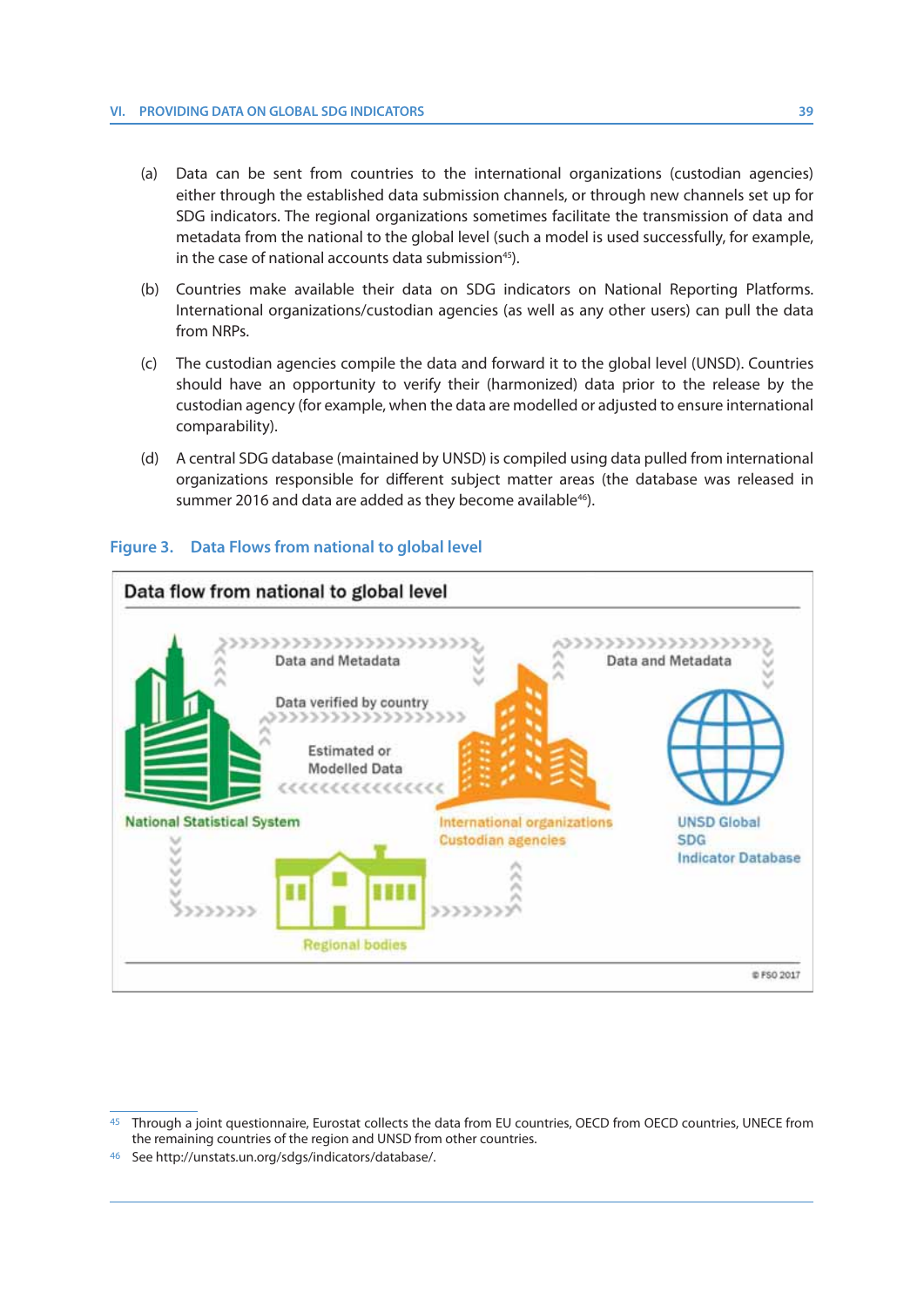103. It is important to learn from the experience with MDGs where international organizations were responsible for provision of all data. Sometimes the organizations (or their country offices) conducted their own surveys in countries of which NSOs were not always aware. In other cases, national agencies (such as Ministries of Health or Education) sent the data directly to international organizations, without going through NSO. This resulted in data in international databases differing from country data in some cases by as much as 30-40%. The model also did not build statistical capacity of NSOs, or make full use of statistics that could be generated by the country. The resulting statistics also did not adequately support country-led accountability for progress in achieving MDGs. Even if it were desirable to do so, this approach could not be simply expanded to include SDGs, as they cover a wider range of subject areas and all countries. It would require countries to send data to as many as about 40 different organizations (there are over 40 custodian agencies, many indicators have several custodian agencies), possibly using different questionnaires and following different data collection mechanisms. Standardization and harmonization of data and metadata contents and formats will be needed to make it work in practice (e.g., templates for metadata, standardised questionnaires, common data formats, etc.).

104. Quality assurance at an international level will require a process for harmonizing data provided by different countries. Any adjustments made to data to improve comparability should be reported to the country's NSO and be recorded in the metadata. Metadata for most of the SDG indicators submitted to date by international organizations are available at the website dedicated to  $SDGs<sup>47</sup>$  but their descriptions are incomplete and need improvement.

105. Countries, in agreement with their NSOs,<sup>48</sup> may choose to rely on reporting by other entities. Existing data flows to international organizations/custodian agencies should be used to avoid double reporting. It would not be necessary (but entirely at countries' discretion) to re-post national data on a dedicated NRP.

106. The Resolution agreed by UNSC in March 2017 (proposed to ECOSOC and later to General Assembly for adoption) urges international organizations to base the global review on data produced by national statistical systems. If specific country data are not available, the international organisation should consult with concerned countries to produce and validate modelled estimates before publication. International organizations should communicate and coordinate among themselves to avoid duplicate reports, ensure consistency of data and reduce response burden on countries. For transparency, international organisations should all provide the methodologies used to harmonize country data for international comparability.49

107. Custodian agencies may use the online databases of other organisations such as UNECE, Eurostat and OECD to retrieve data posted there. At the same time, Eurostat and OECD do not plan to establish themselves as data hubs for the global SDG indicators for the countries of the European Statistical System or other countries. Eurostat does not plan to start new data collections with respect to the global indicators. However, Eurostat's online database can be used as a source for the global indicators, from which the custodian agencies can "pull" available data for the countries of the ESS.<sup>50</sup> In such cases, country verification of the data prior to release is necessary.

See http://unstats.un.org/sdgs/iaeg-sdgs/metadata-compilation.

<sup>48</sup> See the CES Declaration on the Role of NSOs in SDG Monitoring (ECE/CES/89/Add.1). (http://www.unece.org/fileadmin/ DAM/stats/documents/ece/ces/2015/CES\_89\_Add.1-E.pdf).

<sup>49</sup> https://unstats.un.org/unsd/statcom/48th-session/documents/Resolution\_on\_Indicators\_Clean\_Version-E.pdf.

http://www.unece.org/fileadmin/DAM/stats/documents/ece/ces/ge.32/2017/mtg1/PDF/EN\_EM\_4A2-Eurostat-IOs.pdf; https://circabc.europa.eu/sd/a/d41cc0f3-db10-482c-87a1-bad14a13042a/SDI\_WG\_17\_04\_Setting%20the%20scene.pdf.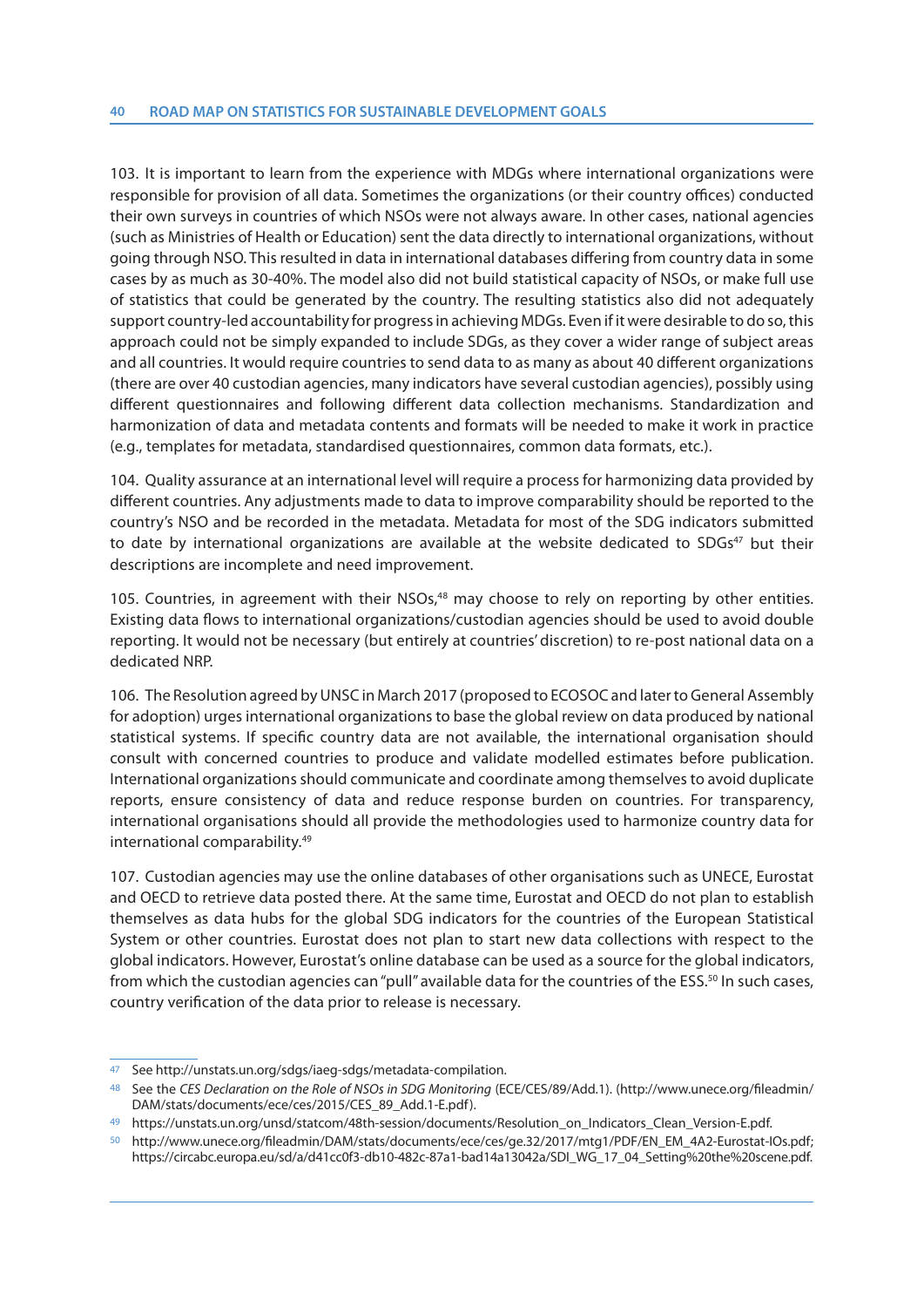108. From the country viewpoint, it is important that regional and global data flows meet the following criteria:

- reporting lines are clear and duplication is avoided;
- NSOs have an opportunity to validate the data that are published about their country by international organisations, particularly if there are discrepancies. Ideally the data should be the same, or difference clearly justified and explained;
- quality control procedures are in place for published data;
- the data are produced and disseminated according to the FPOS; and
- metadata are available to document the methods and classifications.

109. UNSC in March 2017 expressed support for a country data lab project currently underway by UNSD where national and international data are presented side by side to facilitate a dialogue between countries and custodian agencies, explain discrepancies and improve coordination.

110. The CES Steering Group on statistics for SDGs undertook a pilot study of data flows on selected SDG indicators to examine the practical implications, steps involved and the needs of countries, custodian agencies and UNSD in producing global statistics on SDGs for follow-up and review by HLPF. The pilot described the experiences, needs and resources of the main actors involved. It was carried out over summer of 2017 aiming to provide input to the guidelines on data flows developed under IAEG-SDGs.

111. The CES Steering Group recommends that NSOs choose the data flow model which would provide the most efficient transfer of the data from the national to the global level considering their national circumstances.

# **C. Collaboration with international organizations**

112. According to Agenda 2030, regional organisations should contribute to regional follow-up and review of the SDGs but also support the process of the global follow-up and review<sup>51</sup>. To accomplish these tasks, horizontal cooperation between actors at the regional level as well as vertical cooperation between actors at national, regional and global levels is required.

## **1. Ensuring comparability of statistics and metadata**

113. Clear responsibilities should be defined to ensure comparability of data and to avoid inconsistencies between data produced by NSOs and by different international, regional and supranational organisations. Data flows to global organisations should concern only global indicators. Likewise, data flows for regional indicators should be organised at the regional level.

114. The fact that many of the data and metadata relevant to the SDG indicators have already been collected and stored in a database by Eurostat for ESS countries should be borne in mind for the sake of efficiency, consistency and control of reporting burden on NSOs. The same applies to data collected and stored in OECD databases.

<sup>51</sup> See paragraphs 80 and 83 in http://www.un.org/en/ga/search/view\_doc.asp?symbol=A/RES/70/1.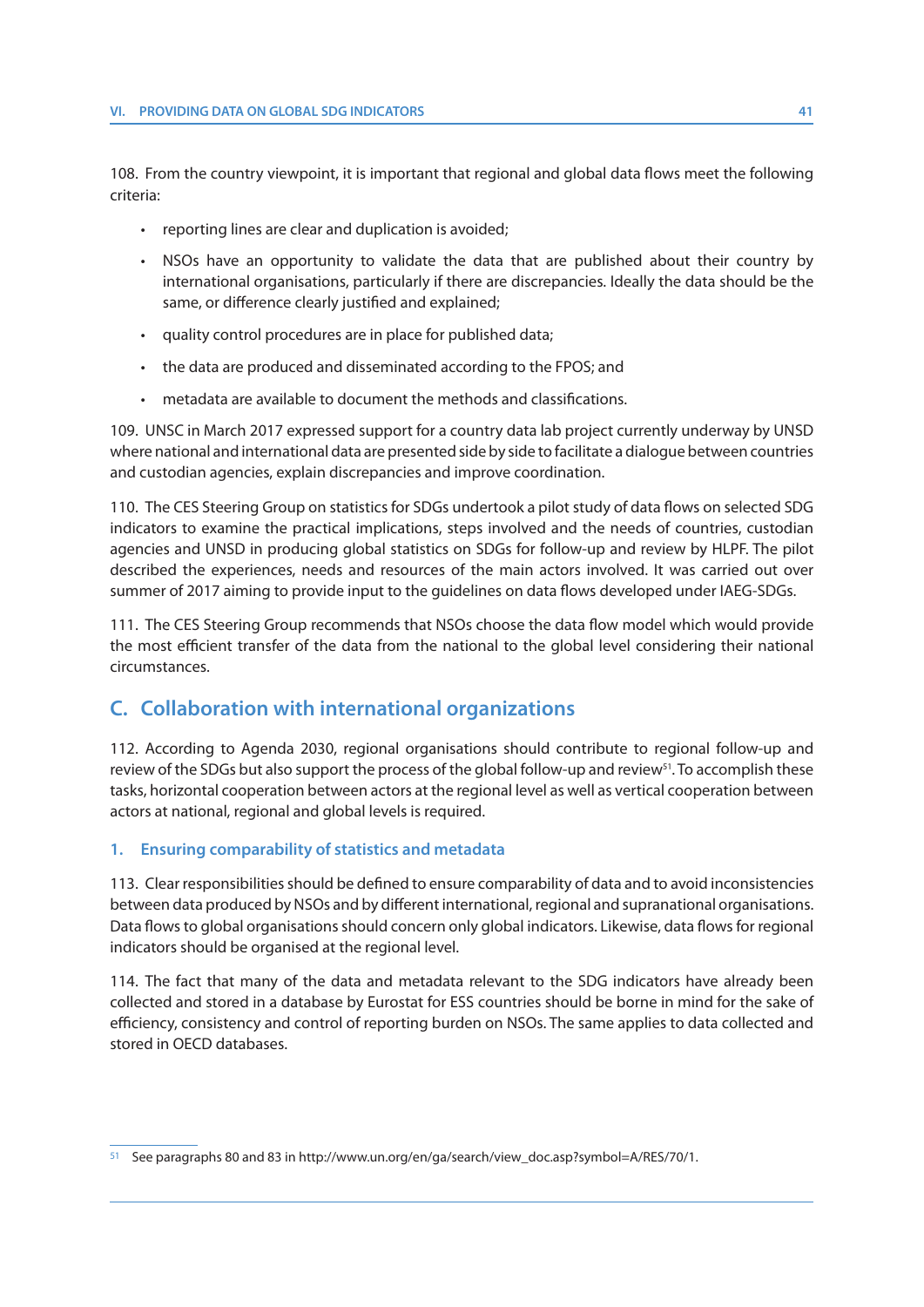## **2. Standardization of data transmission**

115. The Statistical Data and Metadata Exchange (SDMX) may be a useful resource in ensuring standardization of data and metadata provision to regional or global SDG databases. SDMX is a set of technical standards and content-oriented guidelines, together with an IT architecture and tools, used for the efficient exchange and sharing of statistical data and metadata. This has worked well across multiple country reporting platforms.

116. A working group on SDMX for the SDG indicators has been established under the auspices of the IAEG-SDGs. It is tasked with developing an SDMX solution for SDGs. In autumn 2016 the group was set up and a chair appointed (Colombia). The first meeting took place in Aguascalientes, Mexico in October 2016. The group plans to build on the experiences gained in working with SDMX for the Millennium Development Goal indicators and will focus on scoping current and future data availability for global indicators and developing initial data structure definitions by the fourth quarter of 2017.

117. To support reporting for MDGs, SDMX was expanded to include a Data Structure Definition (DSD), facilitating data exchange between UNSD, UNESCO and the World Bank. Another MDGrelated initiative, CountryData, was developed to support data exchange with NSOs.<sup>52</sup> Indicators and metadata from NSOs are delivered to the CountryData platform, where they are then compared to international statistics and metadata to identify and address discrepancies. These tools can be used and adjusted for SDGs.

## **3. Collaboration on regional statistical products**

118. To put in place an effective SDG reporting system within the UNECE region, collaboration is needed in different areas to ensure that member state priorities are taken into consideration and duplication of reporting effort is avoided.

119. UNECE currently maintains a small database providing macroeconomic, gender, transport, timber and MDG data. This database could be extended to include SDG indicators.

120. OECD maintains a wealth of data relevant to SDGs in its various statistical databases. It has supplied data and metadata for the UN's global indicator framework, both directly and in collaboration with other agencies. It recently published a pilot study, "Measuring Distance to the SDGs Targets"53 using 86 indicators included in its databases (although not necessarily the global indicators) to assess the distance OECD countries have to travel to reach the SDG targets. Further work on SDGs may be considered in the context of decisions on the OECD's future Programmes of Work and Budget.

121. From 2017 onwards, the European Commission (Eurostat) will carry out a regular monitoring of the Sustainable Development Goals in an EU context. This is a separate exercise from the UN global and regional monitoring. Eurostat has developed a reference indicator framework for the EU SDG monitoring,<sup>54</sup> as announced in section 3.3 of the EU Commission Communication "Next steps for a sustainable European  $f$ uture<sup>"55</sup>

<sup>52</sup> See https://data.un.org/.

<sup>53</sup> See http:// http://www.oecd.org/std/measuring-distance-to-the-sdgs-targets.htm.

<sup>54</sup> See also Section V.B.

<sup>55</sup> http://ec.europa.eu/europeaid/sites/devco/files/communication-next-steps-sustainable-europe-20161122\_en.pdf. (COM(2016) 739 adopted on 22 November 2016).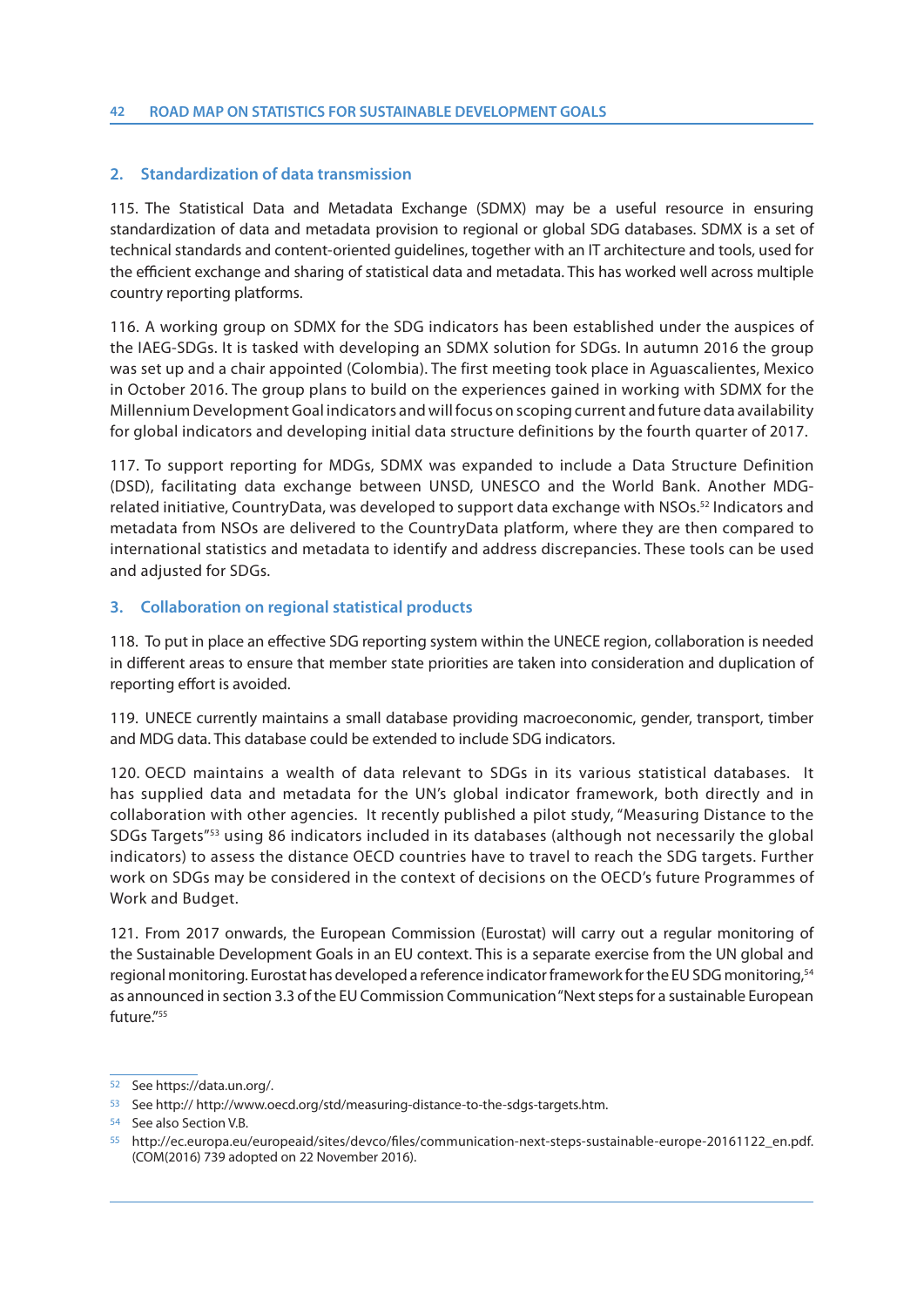122. As much as possible, the EU SDG indicator framework uses indicators based on European statistics but also includes indicators from other sources provided they satisfy agreed minimum requirements (e.g., being regularly published by its producer, having a documented methodology, using methods that satisfy statistical quality requirements etc.). The EU SDG indicator framework creates no additional burden to the EU Member States. It focuses on indicators that are already available or on which work is already ongoing for other purposes and that have a good chance to be available in time to be included in the 2017 EU SDG monitoring. Therefore, EU Member States do not have to establish new data flows to Eurostat, nor to set up national reporting platforms for the purpose of EU SDG monitoring.

123. To avoid inconsistencies in data analysis and aggregation for the reports of the international and supra-national organisations in the UNECE region, maintaining good cooperation among Eurostat, OECD and UNECE is important. The regional offices of the thematic UN agencies (UNESCO, ILO, WHO, etc.) should be involved in data collection (see **Case Studies 12 by UNICEF and 13 by UNFPA**). Academia and data analysts in general may provide methodological support.

# **D. Special situations for data provision**

## **1. Data providers from outside official statistics**

124. In several cases, NSOs routinely complement statistics calculated from official surveys or registers with data collected by third parties, such as other levels of government, businesses, research institutes, media outlets, NGOs, etc. These approaches may also be used when reporting national statistics for SDG indicators, if they do not compromise statistical data quality.

## **2. Providing non-statistical indicators**

125. Some SDG targets are to be monitored by non-statistical indicators (e.g., YES/NO response indicators). The approach to providing data on such indicators will differ among countries depending on the chosen data flow model. When NSO coordinates all SDG indicators in the country, non-statistical indicators should be included and presented together with the statistical ones.

## **3. Using proxy indicators**

126. In some cases, data providers for a particular country may have statistics or other forms of information that are similar to, but not exactly the same as, a specific global SDG indicator. These are called "proxy" indicators and countries may wish to report them when reporting the global indicator is not possible. Proxy indicators should be clearly noted as such when reported. If reporting of both the proxy and global indicator is possible, the decision to do so will be affected by timing and funding considerations. Other considerations will include the frequency of use of the "proxy" indicator in policy making and breaks in time series, among others. It would be useful to share experiences with using the proxy indicators and to harmonise the definition of proxy indicator as used by different countries.

# **E. Recommendations for National Statistical Offices – providing data on global SDG indicators**

- (a) Countries should determine the approach and data flow models at the national level for providing data on SDG indicators (whether centralised in one focal point or decentralised);
- (b) NSOs should consider the development of NRPs for SDG indicators;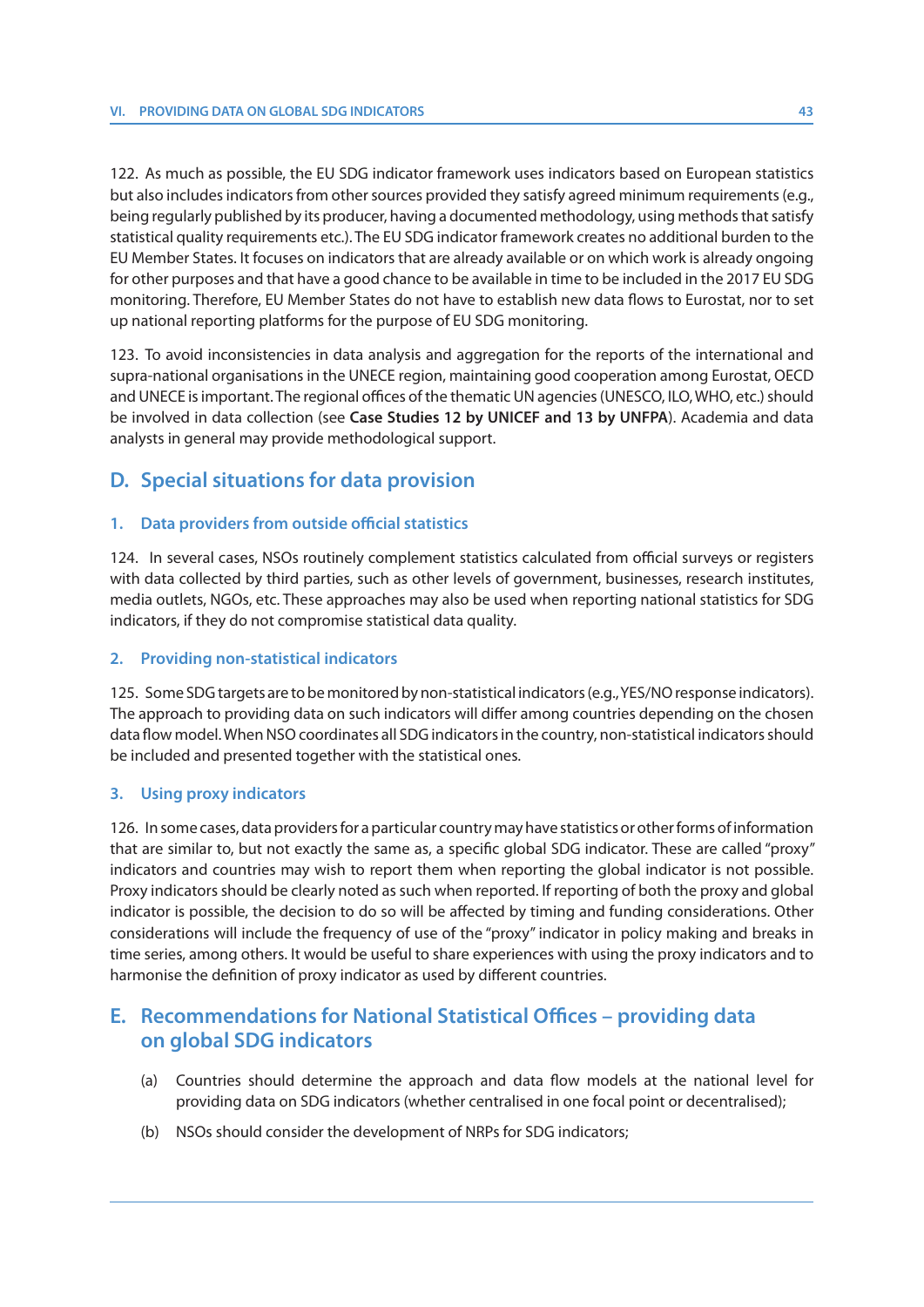#### **44 ROAD MAP ON STATISTICS FOR SUSTAINABLE DEVELOPMENT GOALS**

- (c) NSOs should meet the following minimum requirements when providing data on SDG indicators:
	- data for compiling the indicators should be taken from official statistics whenever possible;
	- time series from ideally 2000 onwards; and
	- inclusion of basic metadata (e.g., definitions of indicators and data sources);
- (d) NSOs should direct users to their websites to find national statistics and national metadata prepared for global SDG indicators. NSOs also should direct users to UNSD's website to find country-specific statistics and metadata that have been adjusted for international comparison;
- (e) NSOs should maintain networks so that the development of the system for SDG indicators from all country providers can be understood and so that investments can be of use to the country as a whole; and
- (f) Special attention should be paid to ensure coherence of data reported at all levels and to provide the required metadata.

# **F. Actions for the Steering Group – providing data on global SDG indicators**

## **1. Short-term (completed by 2017 CES meeting)**

- (a) The Steering Group established a task force on reporting SDG indicators using NRPs;
- (b) Through the task force on NRPs, provide countries with best practices on NRPs; enable exchange of experience regarding NRPs; and define guidelines for countries to facilitate decisions about reporting approach and the development of NRPs. [Ongoing]

## **2. Medium-term (to be completed by the 2018 CES meeting)**

- (a) Contact IAEG-SDGs and UNSD on the concerns expressed at the Expert Meeting on statistics for SDGs (April 2017) on contact lists and schedule for data provision for SDG indicators;
- (b) Carry out a pilot study to map specific data flow processes for selected SDG indicators thereby better understanding the practical needs of NSOs, custodian agencies and UNSD;
- (c) Provide results from the pilot study to IAEG-SDGs for consideration in Fall 2017;
- (d) Consider the need for regional reporting platforms;
- (e) Invite custodian agencies to discuss their plans and intended use of National Reporting Platforms and development of processes to facilitate "machine pulling" from NRPs;
- (f) Work on strengthening the international coordination and transparency, to ensure the country ownership of data on SDG indicators and coordination with NSOs; and
- (g) Work to clarify the data flows to avoid double reporting from countries.

#### **3. Long-term (to be completed after the 2018 CES meeting)**

 Coordinate the CES reporting framework in order to ensure consistency of data and metadata at regional level.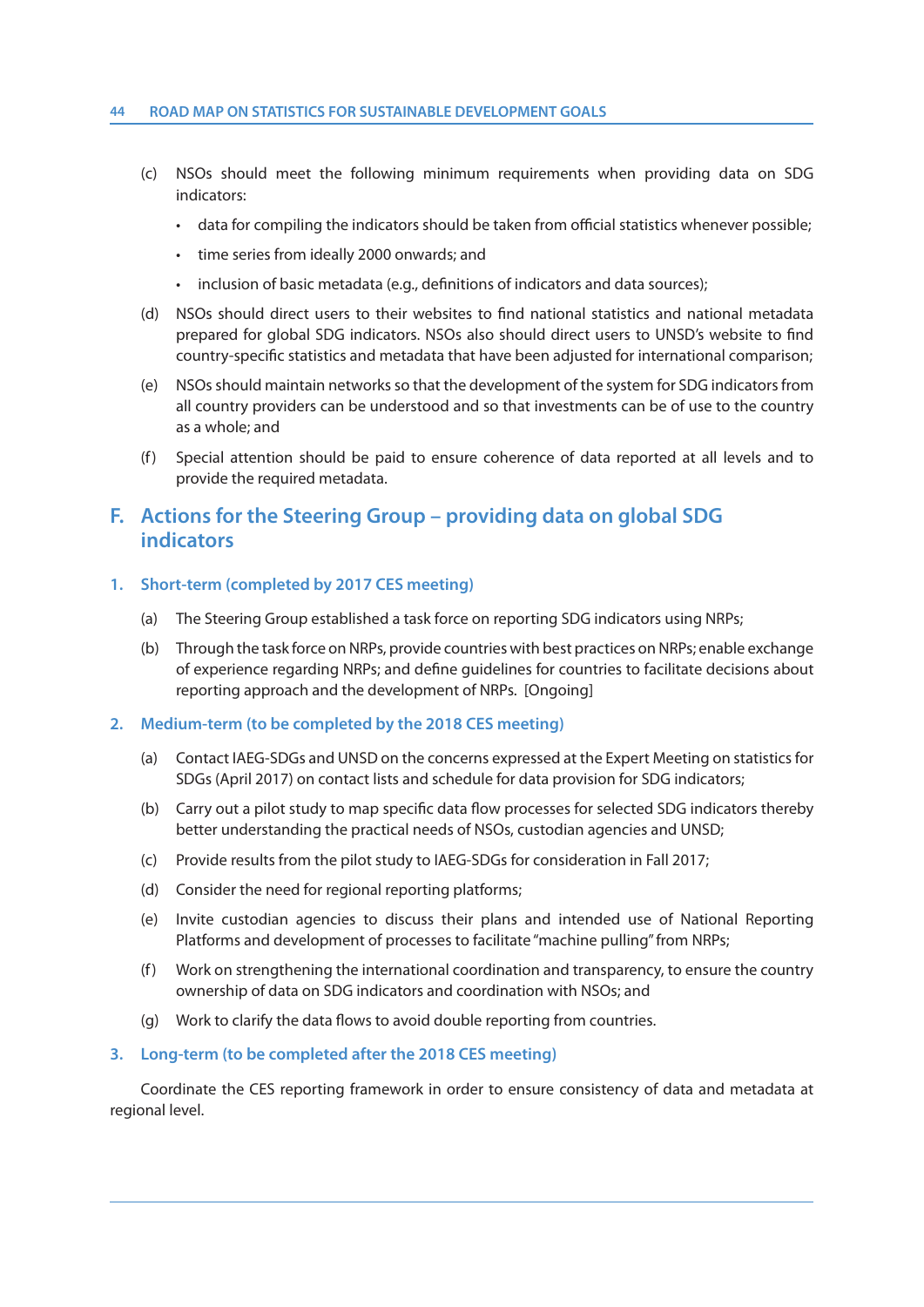127. This section aims to provide CES countries with a common approach to facilitate increased and better coordinated capacity building for statistical data production on SDGs. Coordination of efforts on capacity building must consider CES countries' common capacity building needs and their assessments of the feasibility of indicators. The goal is to enhance coordination, exchange experience and provide technical guidance to CES countries while addressing prioritisation of common needs.

128. All countries need improvement of their statistical capacities to be able to produce the required global list of SDG indicators. However, when discussing capacity building, the terminology and consideration of this topic is usually focused on providing statistical training and technical assistance from developed to less developed statistical systems. This approach is not fitting for assessing and analysing how to improve statistical capacities in all countries. It would be helpful to have a common understanding of which are the capacities to be built. These go beyond producing selected products or indicators, dealing with institutional, legal, financial, human resources and technical issues. The Expert Meeting on statistics for SDGs (10-12 April 2017) concluded that there is a need to clarify the conceptual issues and terminology around capacity building. It was proposed to set up a small task team to develop a concept note on what statistical capacity building means in the context of SDGs.

129. Based on the work of this task team, the Steering Group will discuss this at the next physical meeting and report back to the CES Bureau and the CES. The task team will be in close contact with the PARIS21 Task Team on "New Approaches to Capacity Development – CD 4.0". The current Section will be further developed in the next editions of the Road Map to give a more balanced approach to capacity building to cover the needs of all countries regardless of the level of their statistical development.

130. The term "capacity building" can refer to activities at different levels. First, there are activities within a country. These include how the NSO defines the strategies for building capacities in the national statistical system and how the NSO creates partnerships with relevant stakeholders. This aspect is important for all countries, both developed and less developed. Secondly, there are activities of a country or an international organization to support other countries in the production of new statistics, including organizing workshops and training. These activities can be viewed from both the donor perspective and from the point of view of the country that receives capacity building support; they can be called bilateral activities. Third, there are regional activities, including the sharing of experiences in general and discussing new approaches (such as use of new data sources); they can be called multilateral activities. The recommendations and suggested actions presented at the end of this section take into account these three aspects of capacity building activities.

131. The development of Agenda 2030 has renewed interest in the quality and availability of statistics for management, program design and monitoring performance. Most of the necessary statistics are produced by national statistical systems. These data are crucial inputs to good governance. Improving statistics requires investment in national statistical capacity, the sharing of experiences and discussion of new approaches.

132. Agenda 2030 calls "for increased support for strengthening data collection and capacity-building in Member States, to develop national and global baselines where they do not yet exist". In addition, member states commit to address "this gap in data collection so as to better inform the measurement of progress, in particular for those targets below which do not have clear numerical targets."56 The Goal 17 is

<sup>56</sup> See paragraph 57 in http://www.un.org/en/ga/search/view\_doc.asp?symbol=A/RES/70/1.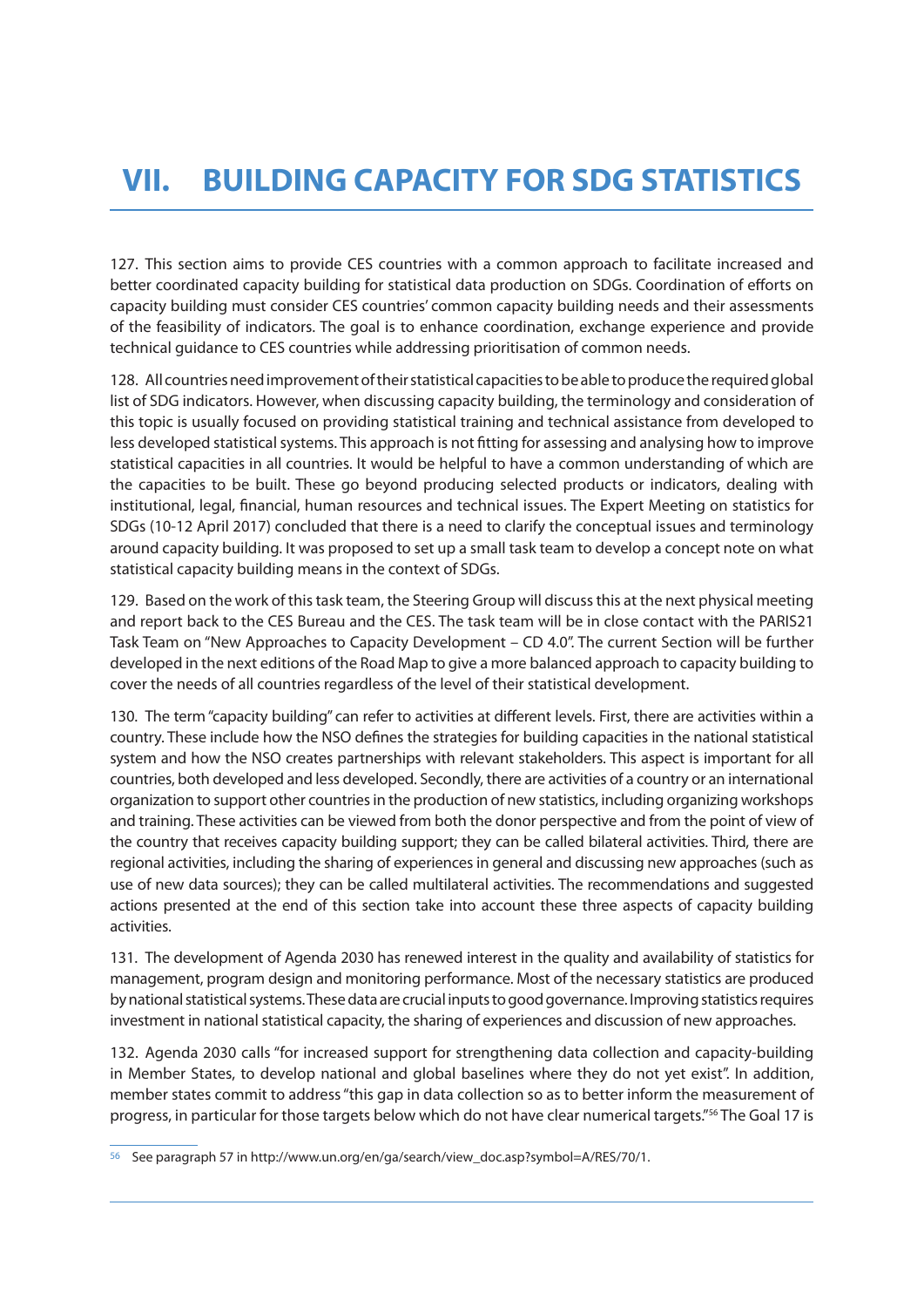about strengthening the means of implementation and revitalizing the global partnership for sustainable development. This is valid also in statistics and a responsibility of all NSOs regardless of the development level. SDG targets 17.1857 and 17.1958 refer directly to the need for statistical capacity building. The first target expresses the need to enhance capacity building to increase the availability of high quality data by 2020. The second target calls for capacity building in support of development of a system to measure progress that complements the measurement of GDP.

133. All countries will need to improve their statistical capacity to provide data for the followup and review of SDGs. The results of initial assessments show that even the most developed countries can produce only about half of the global SDG indicators. The SDGs cover areas that are new for official statistics (such as governance in goal 16) and where new capacities need to be developed. They also require new data in traditional statistical areas, integration of data from across the economic, social and environmental domains, exploration of the potential of geospatial information and development of new kinds of disaggregations. This introduces new training needs, including the training of users to improve statistical literacy. Therefore, improving capacities should be considered in a wider sense than organising training and providing technical assistance to developing countries.

134. The means of developing the required capacities include:

- (a) use of internal resources; for example, through efficiencies created by the modernisation of official statistics (see Section C.1);
- (b) establishment of partnerships to make up for the capacity that is lacking in NSOs (see Section D); and
- (c) use of external resources and donors.

# **A. Experience from the Millennium Development Goals**

135. Developing countries agreed to report progress against eight MDGs over the course of a fifteen year period that ended in 2015. Extensive capacity building efforts were undertaken to support MDG monitoring. In spite of this, at the end of 2015, just 26% of the data reported for the MDGs were provided by countries themselves through various UN agencies. An additional 2% of the data reported by countries required adjustment by UN agencies, while 23% was modelled by UN agencies and 3% was estimated by other entities. The remaining 46% of the data needed for MDGs were not available for reporting at the end of 2015.59

136. In 2013, the Task Team on Lessons Learned from MDG Monitoring published a report reflecting on the MDG experience. The report indicates that the "MDG framework fostered the strengthening of statistical systems and the compilation and use of quality data to improve policy design and monitoring by national governments and international organizations."60 However, MDGs were often seen by countries as an international agency-driven "top-down" initiative. There were discrepancies between national and

<sup>57</sup> By 2020, enhance capacity-building support to developing countries, including for least developed countries and small island developing States, to increase significantly the availability of high-quality, timely and reliable data disaggregated by income, gender, age, race, ethnicity, migratory status, disability, geographic location and other characteristics relevant in national contexts.

<sup>58</sup> By 2030, build on existing initiatives to develop measurements of progress on sustainable development that complement gross domestic product, and support statistical capacity-building in developing countries.

<sup>59</sup> See A World that Counts, p.12 (http://www.undatarevolution.org/wp-content/uploads/2014/12/A-World-That-Counts2.pdf).

<sup>60</sup> See Lessons Learned from MDG Monitoring From a Statistical Perspective p. 3. (http://unstats.un.org/unsd/broaderprogress/pdf/Lesson%20Learned%20from%20MDG%20Monitoring\_2013-03-22%20(IAEG).pdf).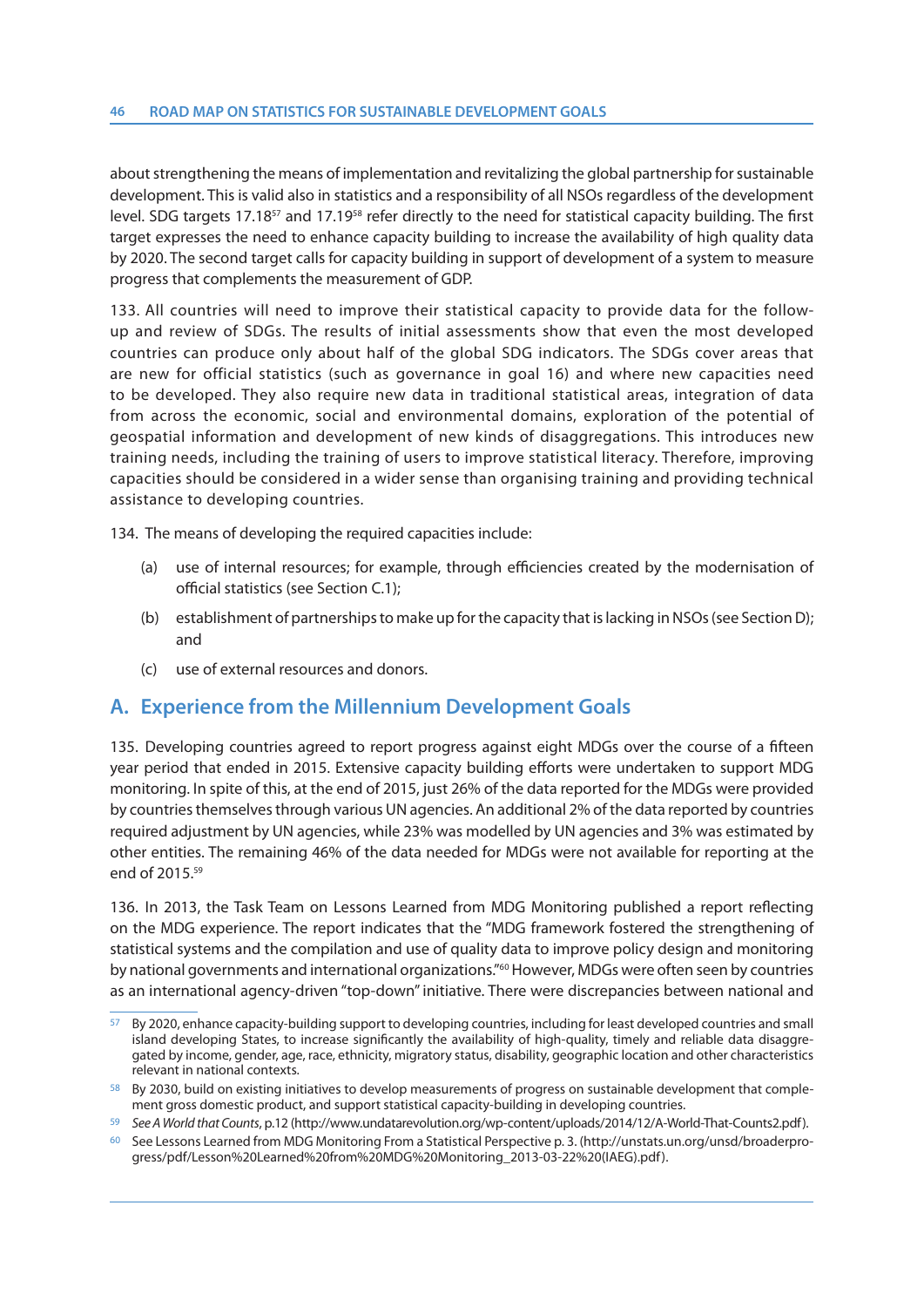international data due to, among others, different methodologies, data sources and time lags between releases. And although there was improvement over the MDG period, the report notes that the "statistical capacity in many countries is still limited."61 It recommended that national statistical capacity, data quality and data availability be considered explicitly in Agenda 2030 (which, as noted, is the case).

## **B. Strategy for capacity building at the national level**

137. Monitoring SDGs requires many different types of data, in line with the so-called "data revolution" called for by the former UN Secretary-General.<sup>62</sup> Official statistics will play a critical role but they will have to be complemented by data from other sources, including the private sector, academia and civil society.

138. The Steering Group recognises that a capacity building strategy is crucial for Agenda 2030, given the multitude of indicators called for (some of which require considerable development). The first step for a strategy is an assessment of where countries stand not only with respect to data availability for SDG indicators, but on capacity to produce data across all statistical domains. Secondly, NSOs should assess the level of capacity in different areas. Third, countries should develop, if necessary in consultation with donor countries and international organisations, concrete actions for statistical training and capacity building taking into account existing structures and mechanisms. Such capacity building should take a long term view beyond countries current needs. As forth step, partnerships should be defined.

139. These four steps could be covered under the long-term statistical programmes or strategies, or in case of developing countries, in a national strategy for the development of statistics (NSDS).<sup>63</sup> If such a strategy has been already prepared, the four steps could be integrated in the existing strategy. The four steps are described in more detail below.

140. As capacity building is a middle- and long-term process, countries should make their own needs assessments and set their own priorities. Section IV above established a readiness assessment framework that can be used for country-led assessments, including of statistical training and capacity building needs. A readiness assessment is a good opportunity to inform policy makers of the statistics that are already available. It is also a useful means of communicating the areas in which resources are lacking. In addition to identifying data gaps, an analysis of the organizational obstacles and opportunities, actors involved (other data producers), policy needs, resource requirements and cost trade-offs, etc. is needed. Capacity can be increased either by building it in-house or by obtaining it from outside through outsourcing or partnerships.

141. After assessment of capacity building needs, it is key to establish priorities, as it can be expected that the available resources will not be sufficient to cover all needs. Development of a national road map (referring to Section III.C) or implementation plan that addresses these priorities will help to keep the capacity building focused and take into account the national circumstances.

142. Securing funding and building key partnerships are important components of successful capacity building projects. It is essential that the NSO and the broader statistical community have a dialogue with policy makers to ensure they are aware of current reporting limitations and understand the coordinating role the NSO should have in the process.

<sup>61</sup> Ibid., p. 4.

<sup>62</sup> See http://www.undatarevolution.org/.

<sup>63</sup> The term national strategy for the development of statistics is used specifically in the case of developing countries. In other countries its equivalent can be a strategic programme for developing statistics that has a longer-term horizon (it may be called a master plan, work programme, or any other long term development programme).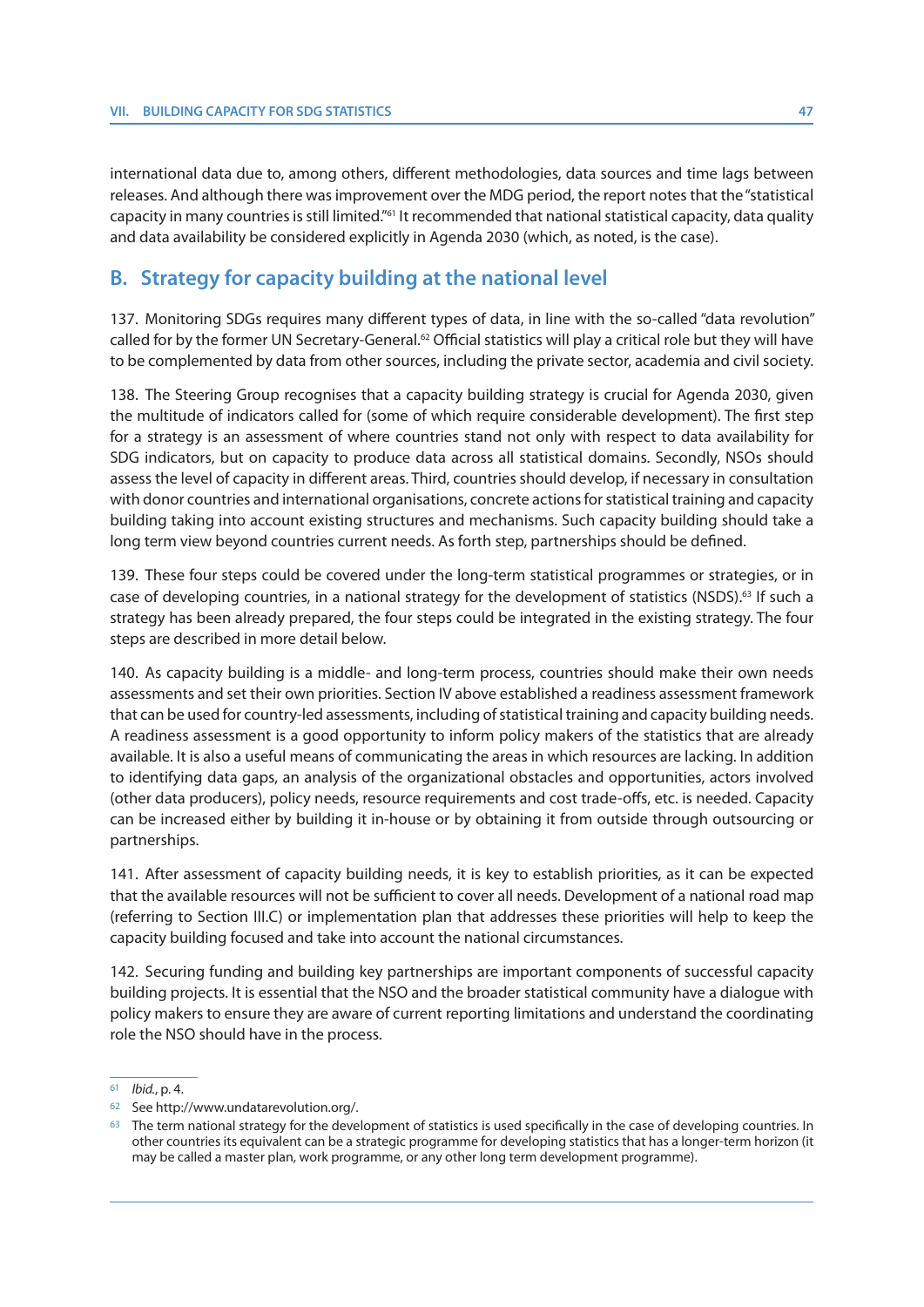143. Capacity building efforts should focus on capacity to produce statistics rather than only on SDG indicators. Generally, countries have more statistics on the economy and demographics than on the environment. The Agenda 2030 constitutes an integrated approach where economy, social and environmental issues are considered together. Therefore countries will require capacity across all these domains. Capacity building should be holistic, addressing the different types of capacities together. It is more than training to produce individual statistical products. The capacities that have to be built also deal with issues of governance (statistical law and other relevant laws, institutional setup, the role of NSO, etc.), strategies and management of NSOs (planning and follow-up, dissemination, user relations, institutional learning), statistical methodology and IT architecture, quality assurance, metadata, etc.

144. A possible list of capacities could be as discussed at a seminar "Institutional cooperation for capacity development. The Nordic model" held during the UN Statistical Commission 48th session<sup>64</sup>: (a) technical human resources (the practical skills needed to produce, analyse and disseminate statistics); (b) technical infrastructure (the equipment needed to do the work: buildings, computers, network, etc.); (c) organisational human resources (the skills needed to make the organization work efficiently together to fulfil the mandate); (d) organisational infrastructure (the systems needed to do the work (financial flows, legal framework, employment contracts, project management tools, quality framework, etc.); (e) finances (public and other funds to cover the cost of running the organization and producing the statistics); (f) strategic choices (priority of which statistics to produce, user orientation, dissemination strategies, national statistics development strategies); and (g) networks: functional cooperation between NSS partners, government and other user groups, international organisations, other statistics producers, academics, etc.

145. National strategies or long-term programmes for the development of statistics should consider several points relevant for improving capacities related to SDGs:

- (a) The focus of improving capacities in the first stage is expected to be on Tier 2 indicators, as the Tier 3 indicators will first require development of internationally agreed methodologies;
- (b) Developing coherent underlying statistics based on standard concepts and methods to enable the production of SDG indicators;
- (c) Involving many stakeholders and setting up partnerships; and
- (d) Need to define a clear division of labour and cooperation mechanisms to avoid duplication of effort.

146. Capacity building for the countries with less developed statistical systems should in addition consider:

- (a) Participation of a broad range of stakeholders in capacity building: donor countries, recipient countries, international organizations and funds, private funds, etc.;
- (b) Need for a national focal point to coordinate capacity building;
- (c) The capacity of recipients to absorb new capacity and capability of donors to manage the funds and projects; and
- (d) The sustainability of capacity after the capacity building projects have ended. Advocacy is important to explain to governments that adequate resources for statistics are required to meet the increased data needs for SDGs.

<sup>64</sup> https://unstats.un.org/unsd/statcom/48th-session/side-events/20170307-1M-institutional-cooperation-forcapacity-development/.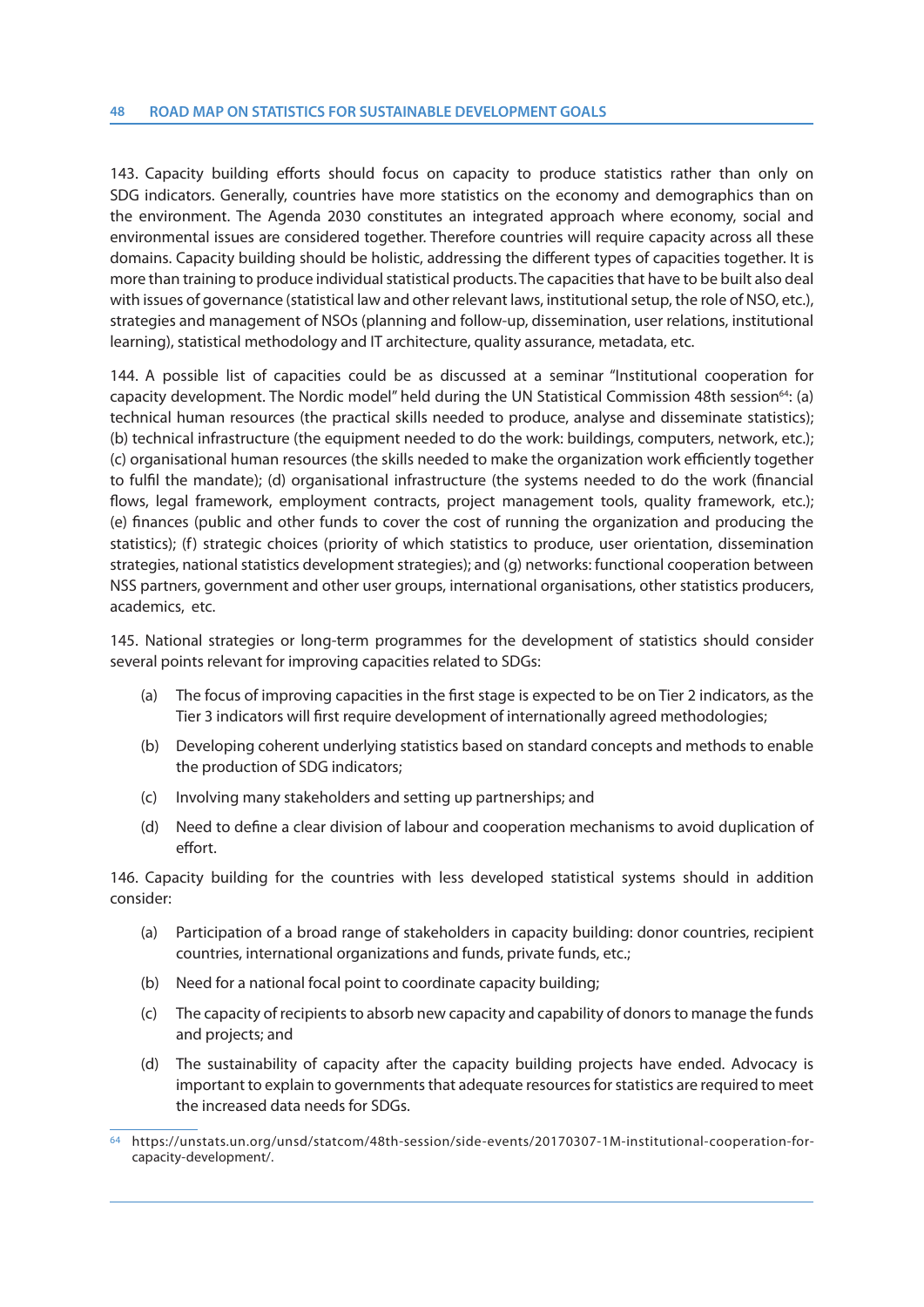147. It would be useful to have a venue under CES where countries and international organizations could coordinate their actions and share their experiences on issues related to capacity building.

## **C. Existing structures and mechanisms**

148. The Agenda 2030 is a huge opportunity for the statistical community to modernize and improve the capacity of national statistical systems. A lot of work has been done in this area in recent years. All new activities should be based on the existing structures and mechanisms. Competition between international organisations should be avoided. The burden on national statistical systems will be reduced if global, regional and national statistical activities were to use the same mechanisms and terms. Special role in building capacity for producing the SDG indicators have the custodian agencies who are responsible for specific SDG indicators and their compliance with internationally agreed standards. These organizations often have long-standing experience in the subject areas related to the SDG indicators that they are custodians of, and have been involved in developing the methodology for the indicators.

## **1. Modernization of official statistics and SDGs**

149. Providing SDG data and indicators should consider the lessons and the experience of MDGs. At the global level, many countries will need to rely on data, statistics, and modelling completed on their behalf by other entities. Further, adjustments to statistics and related information reported by countries may be necessary to ensure international comparability. And it is likely that not all required statistics will be available from the official statistical community.

150. However, a number of differences exist between MDGs and SDGs that may affect reporting capacity of countries. Since 2000 when MDGs were instituted, information technology, data collection and statistical production capabilities have expanded substantially. NSOs in both developing and developed countries have modernized their processes to improve the timeliness, accuracy, accessibility and transparency of statistics. The global statistical community has recognised the need to modernise official statistics. SDGs further strengthen the case for this. No country is currently able to produce the statistics required for all of the SDG indicators and, although funding may be available in some cases, the pressure to meet SDG indicator needs through efficiency improvements is growing. All statistical organisations, from the most to the least developed, face the same challenges, so working together as a "Statistical Modernisation Community" and avoiding duplication of effort has clear attractions.

151. The greatest potential for savings from efficiency improvements comes from the standardisation of production processes across different statistical domains. The UNECE High-level Group for Modernisation of Official Statistics (HLG-MOS)<sup>65</sup> has developed various standards and models to facilitate this, including the Generic Statistical Business Process Model (GSBPM) and the Generic Statistical Information Model (GSIM). Applying these models greatly increases the potential benefits of using common software, both within and across statistical organisations, so HLG-MOS has also created a blueprint for developing software designed for sharing, known as the Common Statistical Production Architecture.

152. There has also been a call for increased use of data collected initially for non-statistical purposes (such as "big data" and administrative records) as a way to improve the efficiency of statistical production. Calls for increased use of data from private organizations for the calculation of official statistics are also gaining considerable support.

<sup>65</sup> For more information, see http://www1.unece.org/stat/platform/display/hlgbas/High-Level+Group+for+the+Moderni sation+of+Official+Statistics.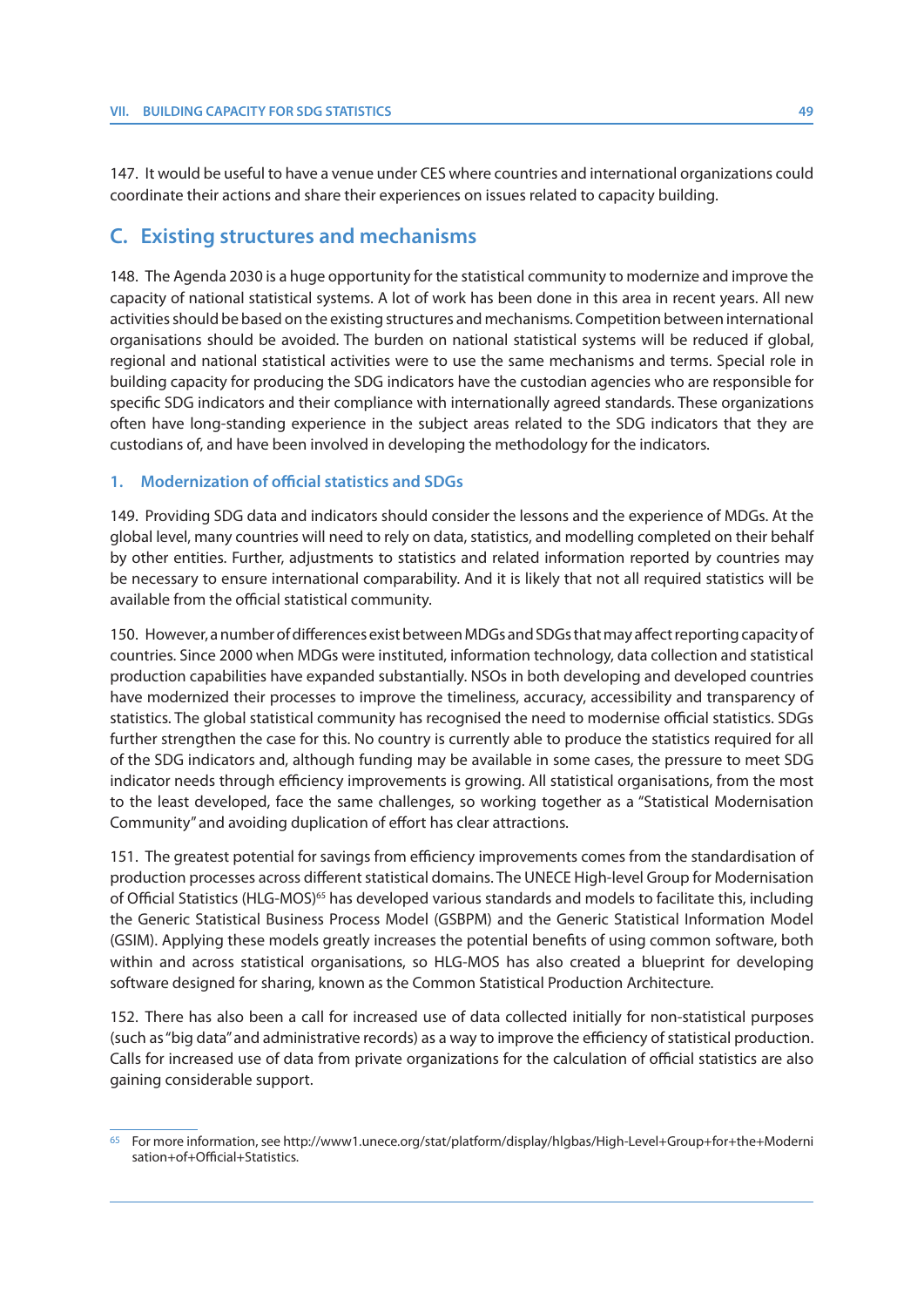153. Different initiatives and groups are working on the modernisation of official statistics. In addition to HLG-MOS, these include Eurostat (Vision 2020 and the "transformative agenda") and UNSD. The Cape Town Action Plan for Sustainable Development Data (CTGAP) calls to strengthening the national statistical systems.<sup>66</sup> All future steps should be based on the experiences of these initiatives and groups.

## **2. IAEG-SDGs and HLG-PCCB's work on establishing priorities**

154. IAEG-SDGs and HLG-PCCB will collaborate to assess unmet needs in statistical capacity building necessary for reporting the SDG indicators. Different regions will need to cooperate in order to meet this new and varied demand for statistics.

155. IAEG-SDGs will regularly review and communicate methodological developments relevant to SDGs. The aim of HLG-PCCB is to provide strategic leadership for the SDG implementation process concerning statistical monitoring and reporting.

156. An important component of any strategy to support capacity building is prioritization of needs. HLG-PCCB may consider the inter-linkages between proposed indicators as one way of prioritizing. For example, indicators for which there are unmet needs may be clustered together by goal, which may encourage greater support from entities whose mission most closely aligns with that particular goal. Or, some unmet needs may point to infrastructure requirements that, if met, would improve reporting capacity for all countries.

157. HLG-PCCB has prepared a Global Action Plan for Sustainable Development Data, launched at the UN World Data Forum in January 2017. It covers six strategic areas<sup>67</sup> including a longer list with objectives and actions. UNSC adopted the Cape Town Global Action Plan in March 2017, and stressed the importance of its implementation, including through regional and national plans<sup>68</sup>. Based on that, the HLG-PCCB will set priorities for actions in the next years.

158. A joint sub-group of IAEG-SDGs and HLG on capacity building has been set up. The group has decided to conduct a mapping exercise on capacity building needs in each country or region. Latin America has already completed a similar exercise. The group proposed to use their example as a possible template, and will develop criteria for all regions. In UNECE region it is important in this exercise to coordinate between UNECE, Eurostat, OECD and CIS-Stat.

159. Against this background, a statistical capacity building programme under CES should consider the plans and programmes agreed upon at global level and the specific needs of CES members.

160. Capacity building for the development of statistics is an on-going effort and there are several institutions that can help with establishing plans (e.g. NSDS) and identifying funding sources in the longer term. It is necessary to analyse financial and resource requirements to assess countries' readiness and willingness to improve their national statistical systems in line with requirements of SDGs. Generally, the needs are larger than the available funding and technically competent staff. This constraint needs to be kept in mind.

<sup>66</sup> See https://unstats.un.org/sdgs/hlg/Cape-Town-Global-Action-Plan/.

<sup>67 1)</sup> Coordination and strategic leadership on data for sustainable development; 2) Innovation and modernization of national statistical systems; 3) Strengthening of basic statistical activities and programmes, with particular focus on addressing the monitoring needs of the 2030 Agenda; 4) Dissemination and use of sustainable development data; 5) Multi-stakeholder partnerships for sustainable development data; and 6) Mobilize resources and coordinate efforts for statistical capacity building.

<sup>68</sup> UNSC decision 48/102.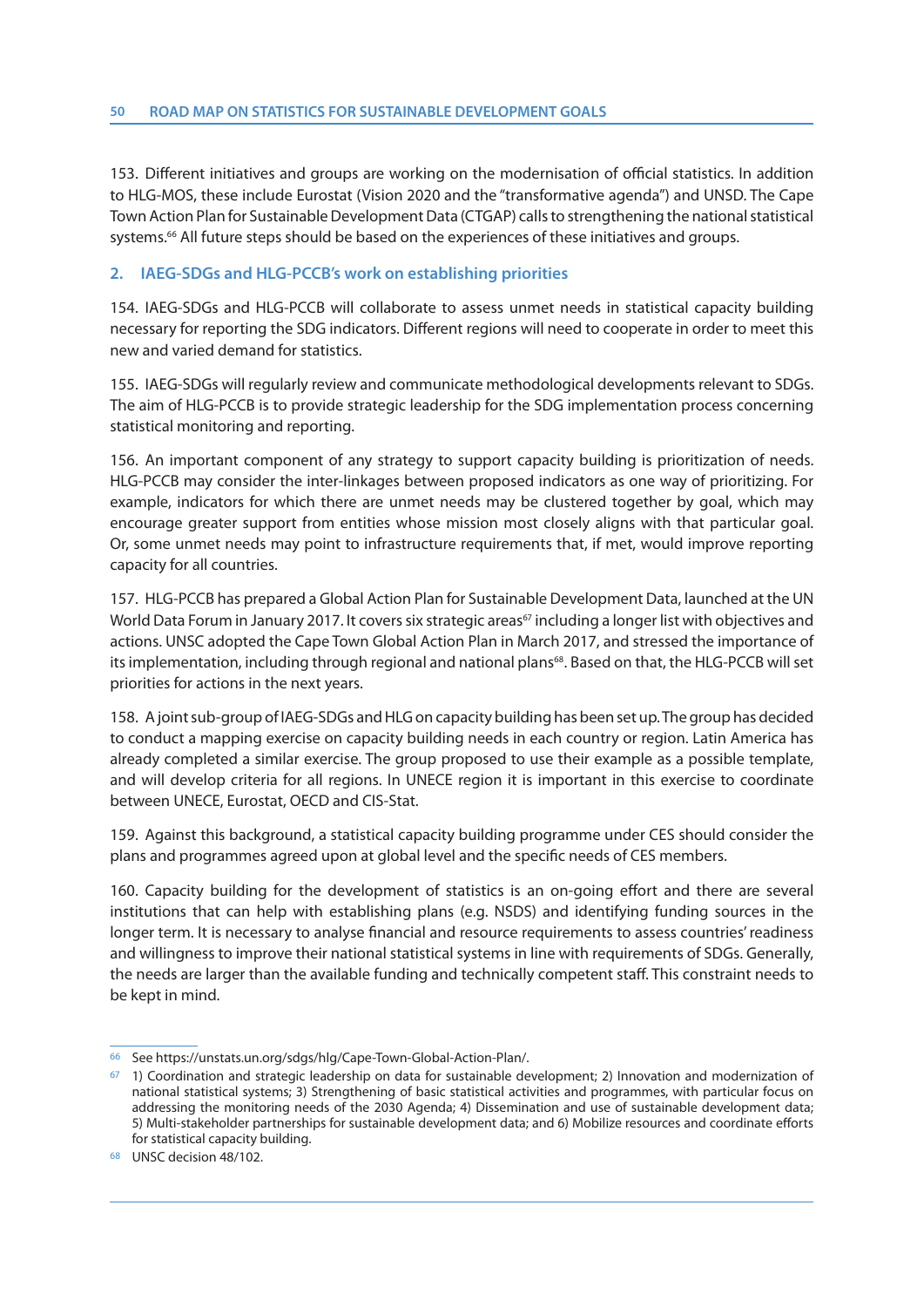161. For areas where established statistical practices exist, capacity building is more straightforward. For the many indicators that are at a conceptual stage and where data collection has not been tested, the process is likely to take more time. It is important to identify means by which data production, analysis and communication can be modernized taking into account emerging information technologies. Where international and supra-national organisations have already established definitions and data collections for indicators that are not yet fully developed at global or regional level, this experience should be taken into account to avoid extra burden on countries.

# **D. Identifying partnerships**

162. Agenda 2030 will require annual reporting of high-quality data from all countries. This, in turn, will require greater investments in building independent, impartial national statistical capacities and strengthening data quality and standards. NSOs must be actively involved in the development of global and national indicator frameworks through IAEG-SDGs. For the SDG indicators for which official statistics are not available, input from businesses, scientists, academia and civil society should be sought in the development of the reporting architecture. The UN World Data Forum provided a good opportunity to share experiences and new approaches on the global level.

163. The benefit of strategic partnerships was discussed at the 2016 CES plenary session. CES recognized the range of issues around partnerships with the information industry and considered it useful to undertake further work to develop strategic partnerships in official statistics.

164. Different kinds of partnerships regarding capacity building can be established: a) with actors within the official statistical community; b) with data producers outside of the official statistics community; c) with political ministries; and d) with funding organizations (see Table 1 for additional details).

165. Partnerships within official statistical systems are easier to create because there exist common bodies (e.g., UNSC, CES) that can assist in the discussion and formulation of partnerships. Partnerships with actors outside the official statistical system are also necessary (SDG targets 17.16<sup>69</sup> and 17.17<sup>70</sup> define the need). These can support capacity building pertaining to skills, training, new methodologies and other needs. Partnerships with other ministries and funding organizations are also crucial, as without further funding, it will not be possible to create a SDG reporting and monitoring system.

166. The question of funding will be the focus of any discussion about capacity building. Obtaining additional funding will require actively and effectively communicating the value of statistics.<sup>71</sup> Statistics are the basis of the democratic process. With measurement of the SDGs and targets, development discussions can be very fruitful and lead to better policies. It is, however, crucial to ensure that external funding would not compromise the independence of official statistics and following the Fundamental Principles.

167. Financial support for statistical capacity building worldwide amounted to \$325 million in 2013, compared with \$379 million in 2010. However, assistance to the least developed countries tripled during the period, reaching \$265 million. Despite an increasing awareness of the importance of statistics for

<sup>69</sup> Enhance the global partnership for sustainable development, complemented by multi-stakeholder partnerships that mobilize and share knowledge, expertise, technology and financial resources, to support the achievement of the Sustainable Development Goals in all countries, in particular developing countries.

<sup>70</sup> Encourage and promote effective public, public-private and civil society partnerships, building on the experience and resourcing strategies of partnerships.

The report by the CES Task Force on value of official statistics endorsed by the CES 2017 June plenary session for endorsement will be helpful for this purpose.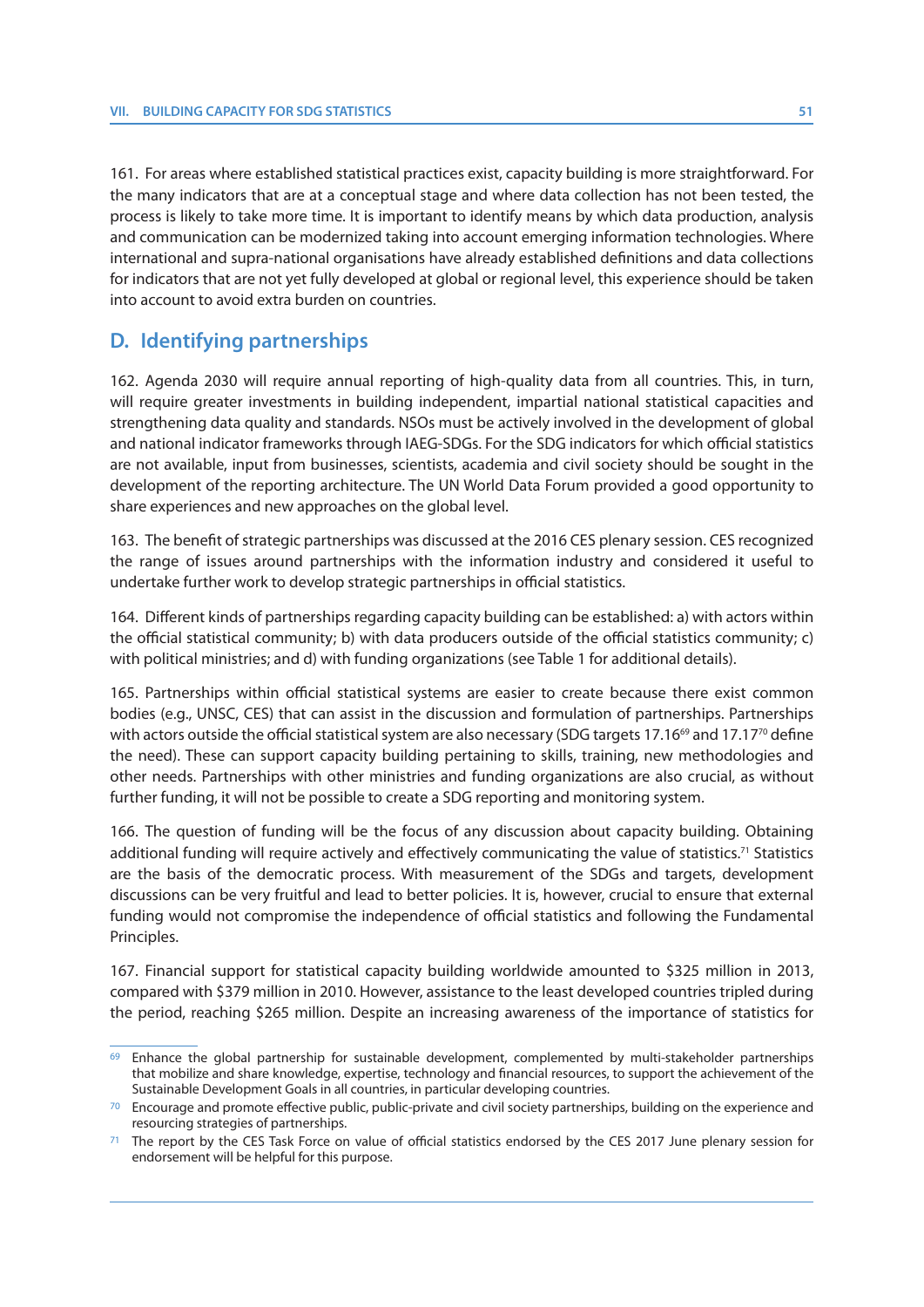evidence-based policymaking, the share of official development assistance dedicated to statistics hovered around 0.25% between 2010 and 2013.72

168. A strategy for funding capacity building efforts in the countries with less developed statistical systems must be defined. Based on an assessment of statistical capacity building needs, the total cost to international donors of closing all remaining survey gaps is less than US\$300 million per annum. If register and administrative data are to be enhanced, additional or reprioritized funding will be needed.73 To inform funding decisions, priority areas must be established and anticipated costs and benefits estimated.

169. A more structured set of partnerships could help identify a common approach to providing statistics for the review of progress towards SDGs. Existing bodies and forums should be used to reinforce existing partnerships and, more importantly, establish new partnerships involving data producers and academia.

170. A central question is who directs establishing partnerships. For the official statistical community, it is crucial to be involved in all relevant bodies and conferences (e.g., UN World Data Forum, HLPF, etc.) and show leadership. The official statistical community has to show it is open to working with all stakeholders. Otherwise, the risk is that the funding will not be directed to statistics.

| <b>Type</b>                                                                                                                                              | <b>Actors</b>                                                                                                                                                    | Goal                                                                                                                                                              | <b>Advantage</b>                                                                                             | <b>Disadvantage</b>                                                                                                                               |
|----------------------------------------------------------------------------------------------------------------------------------------------------------|------------------------------------------------------------------------------------------------------------------------------------------------------------------|-------------------------------------------------------------------------------------------------------------------------------------------------------------------|--------------------------------------------------------------------------------------------------------------|---------------------------------------------------------------------------------------------------------------------------------------------------|
| Partnerships with<br>actors within the<br>official statistical<br>community                                                                              | NSO <sub>s</sub> together<br>with international<br>organisations (UN<br>bodies, OECD,<br>Eurostat, etc.)<br>and other data<br>producers inside the<br>government | Define next steps,<br>priorities, division<br>of work, common<br>communication<br>strategies, and concrete have mandates to be<br>capacity building<br>activities | Legal common bodies<br>exist. Sub-bodies like<br>the HLG-PCCB and the<br><b>CES Steering Group</b><br>active | Possible competition<br>between NSOs and<br>agencies over, for example,<br>who gets funding                                                       |
| Partnerships with<br>data producers<br>outside of the<br>official statistical<br>community                                                               | NSOs together with<br>private companies,<br>polling firms,<br>academia                                                                                           | Find new ways to<br>measure progress;<br>produce data for the<br>monitoring of the SDGs<br>to a guaranteed quality<br>standard                                    | Different forums exist<br>already: UN World<br>Data Forum, World<br><b>Statistics Congress</b>               | Unclear to what extent<br>unofficial data producers<br>can be part of the official<br>SDG reporting and<br>monitoring system                      |
| Partnerships<br>with political<br>ministries and<br>other government-<br>based funding<br>organizations<br>(such as national<br>development<br>agencies) | NSOs together<br>with development<br>agencies, foreign<br>affairs departments,<br>economic<br>departments.                                                       | Emphasize the value<br>of official statistics;<br>quarantee flows of<br>official development<br>assistance                                                        | All actors are part of<br>the government                                                                     | Statistics not always<br>viewed with interest by<br>development agencies;<br>budget cuts make it<br>difficult to start new<br>statistics projects |
| Partnerships with<br>private funding<br>organizations                                                                                                    | NSOs together with<br>funding organizations<br>(e.g., philanthropic<br>foundations)                                                                              | Emphasize the value<br>of official statistics;<br>guarantee funding<br>for projects and<br>strengthen NSOs                                                        | Potential funding is<br>limited                                                                              | The value of official<br>statistics is not well known;<br>funders may not distinguish<br>between official and non-<br>official statistics.        |

#### **Table 1. Overview of partnership types for improving statistical capacities**

72 See Partner Report on Support for Statistics, PARIS21 (https://www.paris21.org/node/2371) and Progress towards the Sustainable Development Goals, United Nations Economic and Social Council, E/2016/75 (https://unstats.un.org/sdgs/ files/report/2016/secretary-general-sdg-report-2016--EN.pdf).

73 Data for Development - A Needs Assessment for SDG Monitoring and Statistical Capacity Development, Sustainable Development Solution Network http://unsdsn.org/resources/publications/a-needs-assessment-for-sdg-monitoringand-statistical-capacity-development/.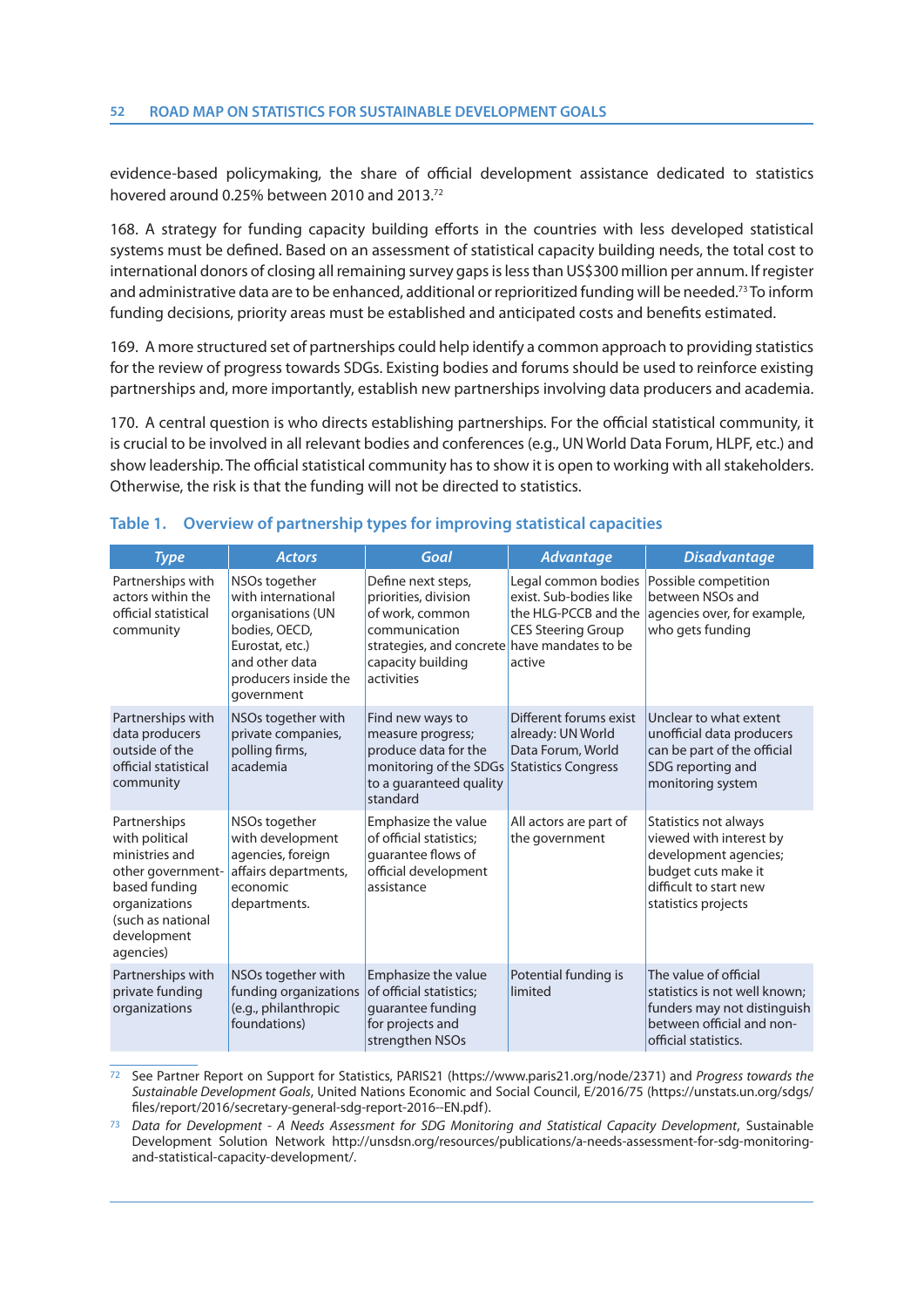# **E. Recommendations for National Statistical Offices – Capacity building**

- (a) First set of activities (country view): countries should create, implement and maintain a longterm programme for statistical development (e.g., NSDS), with four steps:
	- (i) Assessment of current data availability;
	- (ii) Assessment of the level of capacity in different areas;
	- (iii) Development, if necessary in consultation with potential donors and resource organizations (including SDG indicator custodian agencies), of concrete actions for statistical training and capacity building taking into account existing structures and mechanisms; and
	- (iv) Establishment of partnerships.
- (b) Second set of activities (bilateral): Donors must know the NSDS for recipient countries to be able to ensure a coordinated support;
- (c) Third set of activities (multilateral): Countries could share their experiences and new approaches at the regional level (in training sessions, workshops or conferences; for example, at the CES);
- (d) In all activities: build upon existing tools and mechanisms and share the already existing tools. Strive towards a long-term cooperation (such as twinning projects, institutional cooperation) which is more effective than short-term meetings and trainings.

## **F. Actions for the Steering Group – Capacity building**

## **1. Medium-term (to be completed by the 2018 CES plenary session)**

171. Establish a task team to develop a concept note on statistical capacity building in the context of SDGs. The task team will work closely with the PARIS21 Task Team on "New Approaches to Capacity Development – CD 4.0."

172. Consider how to facilitate sharing experience and already existing tools in capacity building: identifying good practices, how to build partnerships with funders, how to help countries identify their needs (e.g. through Global Assessments of statistical systems), etc.

173. Use the second physical meeting of the CES Steering Group (in autumn 2017) to further pursue the following actions:

- (a) Develop tools to support countries in the creation, implementation and maintenance of a NSDS. Some international organizations (e.g. PARIS21) are already working on this and it may be useful to work closely together with those institutions;
- (b) Assess capacity building needs in the CES region that can serve as a reference point for assessing improvement (e.g. by carrying out a survey);
- (c) Within the region, assess which countries have similar needs and how they can cooperate on plans and funding requests;
- (d) Develop a strategy to organize and support the kinds of partnerships described here as a followup to the CES seminar on strategic partnerships held in April 2016;
- (e) Define which partnerships should be formed and focus effort on strengthening key partnerships;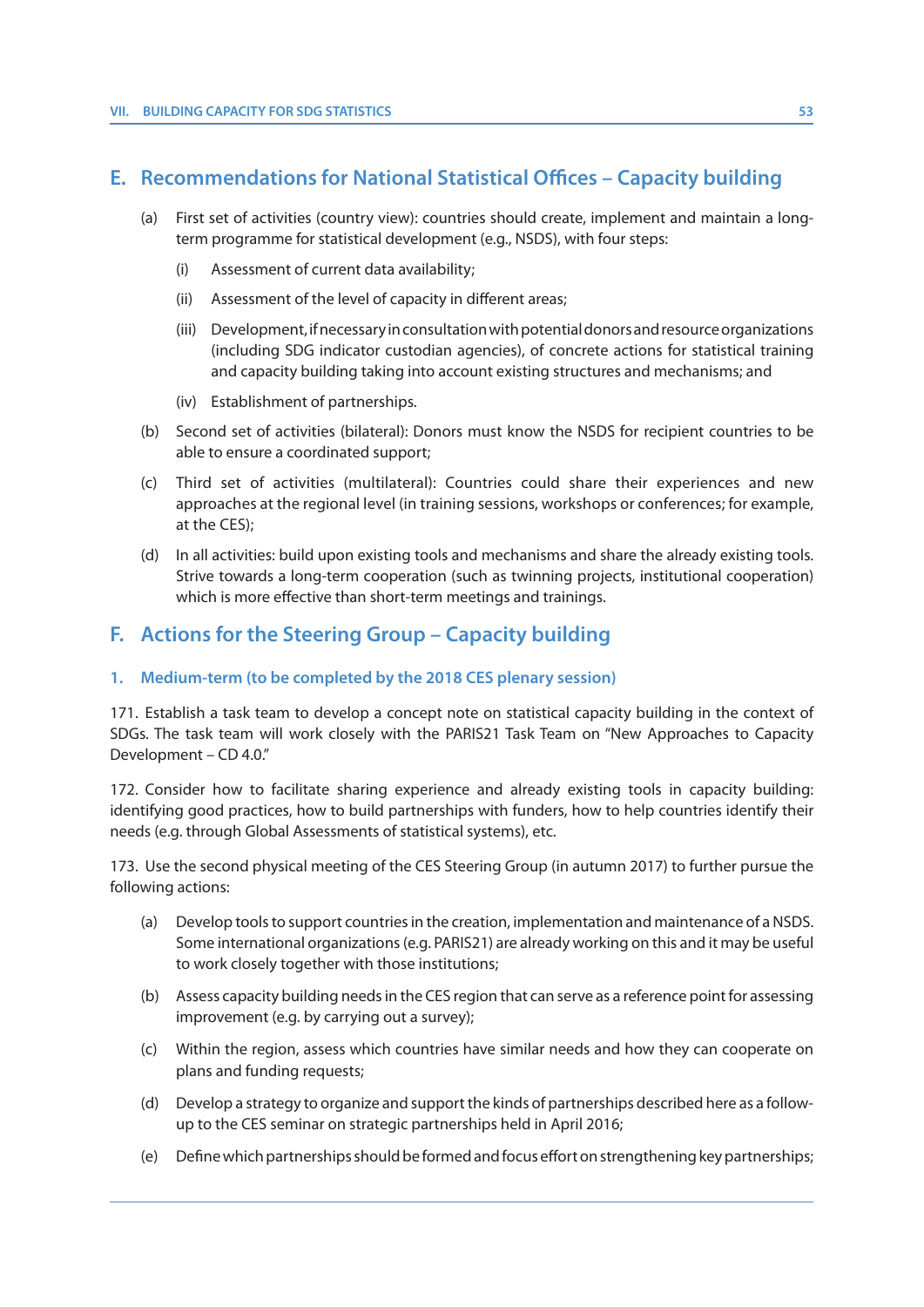#### **54 ROAD MAP ON STATISTICS FOR SUSTAINABLE DEVELOPMENT GOALS**

- (f) As part of readiness assessments (see Section IV), NSOs are to assess the availability of data and statistics for the SDG indicators and the timeframe by which they could be made available. They are also to take a common approach to determining indicators that can be produced in short, medium, and long term. This exercise would provide a basis for capacity building to:
	- specify a common list of indicators that could be produced in short term with minimum resource mobilisation for CES countries
	- allow countries to focus on the needs and requirements for indicators that can be made available in medium and long term and help them prioritize their needs
	- identify common capacity building needs of countries that can be facilitated through cooperation and communication, and prepare a work plan for the indicators that can be produced in the short, medium and long term; and
- (g) Develop a common approach to user outreach and to exploration of funding options. Focus on the highest priorities.

## **2. Long-term (to be completed after the 2018 CES plenary session)**

174. Actions to be determined in the course of work.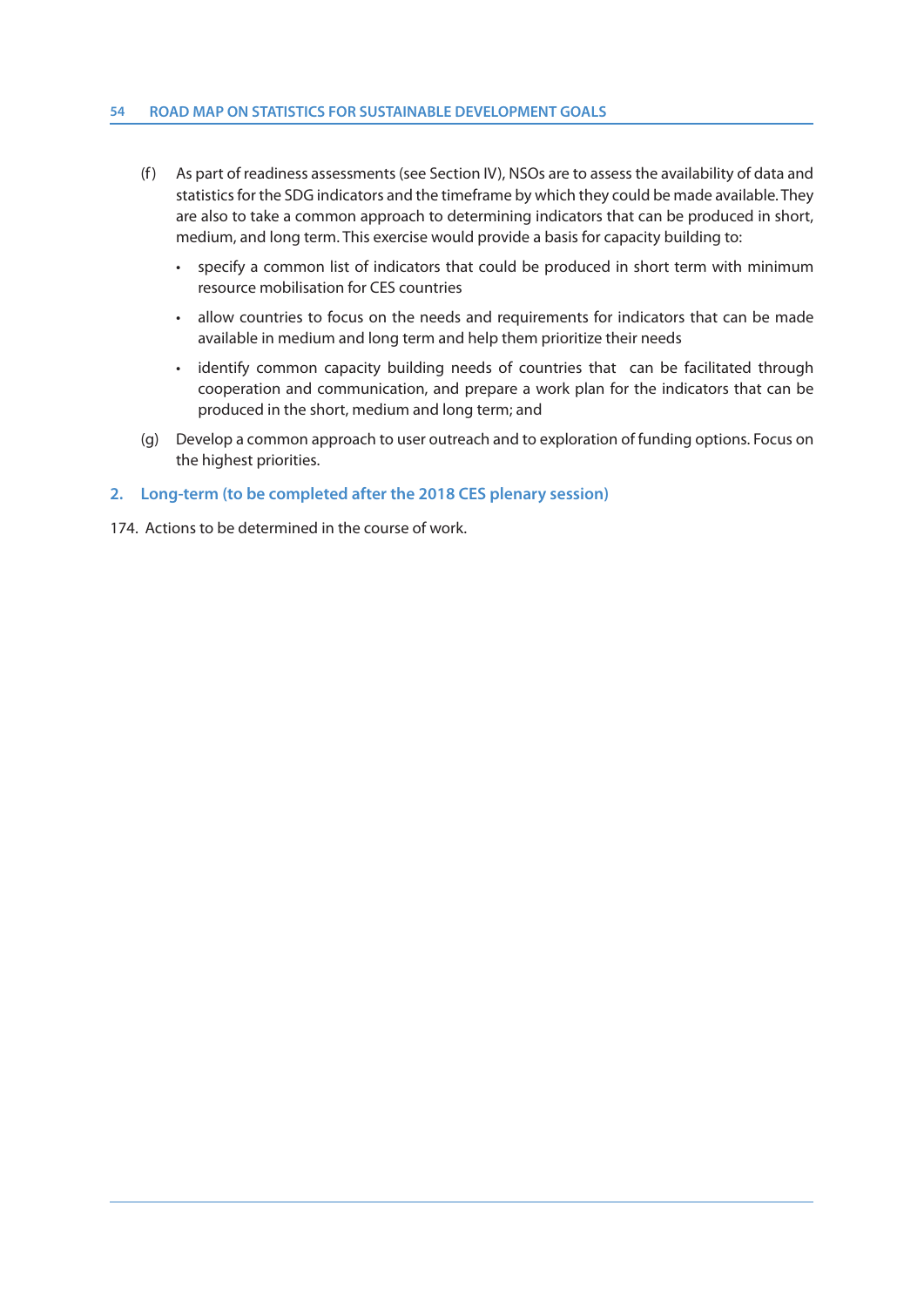# **VIII. COMMUNICATION OF STATISTICS FOR SDGs**

175. This section provides principles and guidance for the communication of statistics for SDGs. It highlights the issues that statistical offices should consider when developing communication strategies on SDGs.

176. Communication on statistics for SDGs will take place at different levels (global, regional, national and sub-national). Ideally, communication efforts at the sub-national, national, regional and global levels should be coordinated and the differences between the different levels of reporting should be clearly communicated to users. However, this will not be easily achieved with so many actors and stakeholders involved.

177. Communication will target different audiences: data users (policy makers, civil society, general public, media, academia, private companies, international organizations, specialised agencies, etc.) and data providers (within NSOs, within the statistical system, outside the statistical system). Appropriate means of communication for different audiences should be identified.

178. Communication covers both data themselves and data-related issues such as quality, resource requirements, availability and the value of official statistics. A particular emphasis should be put on communication between statisticians and policy makers (see section C below). Communication of statistics for SDGs should ideally be part of a general national SDG communication strategy. This requires significant planning, coordination and cooperation between statisticians and policy makers.

179. The official statistical community needs to communicate the most important elements of its work related to statistics for SDGs. In this context, the Road Map is itself a communication tool that provides a summary of issues to be considered and steps to be taken in developing statistics for SDGs.

180. The information required for stakeholders to get an overview of statistical work in the area of SDGs should be defined in advance. Statisticians should identify what information is necessary and appropriate because users may not necessarily know what information to ask for. Statisticians should anticipate information needs and proactively offer it to explain SDGs and statistics. Sharing good practices and experience acquired by countries and international organizations already publishing sustainable development indicator sets can provide useful examples and lessons learned.

181. Communication with other data providers, including within the statistical system is an important part of communication. Communication within the official statistical community is also needed to ensure exchange of experience and transfer of knowledge about statistics for the SDG indicators. All countries are encouraged to implement the SDG indicators and, in order to understand how and why specific indicators were chosen, all can benefit from the knowledge of experts who actively participated in indicator development.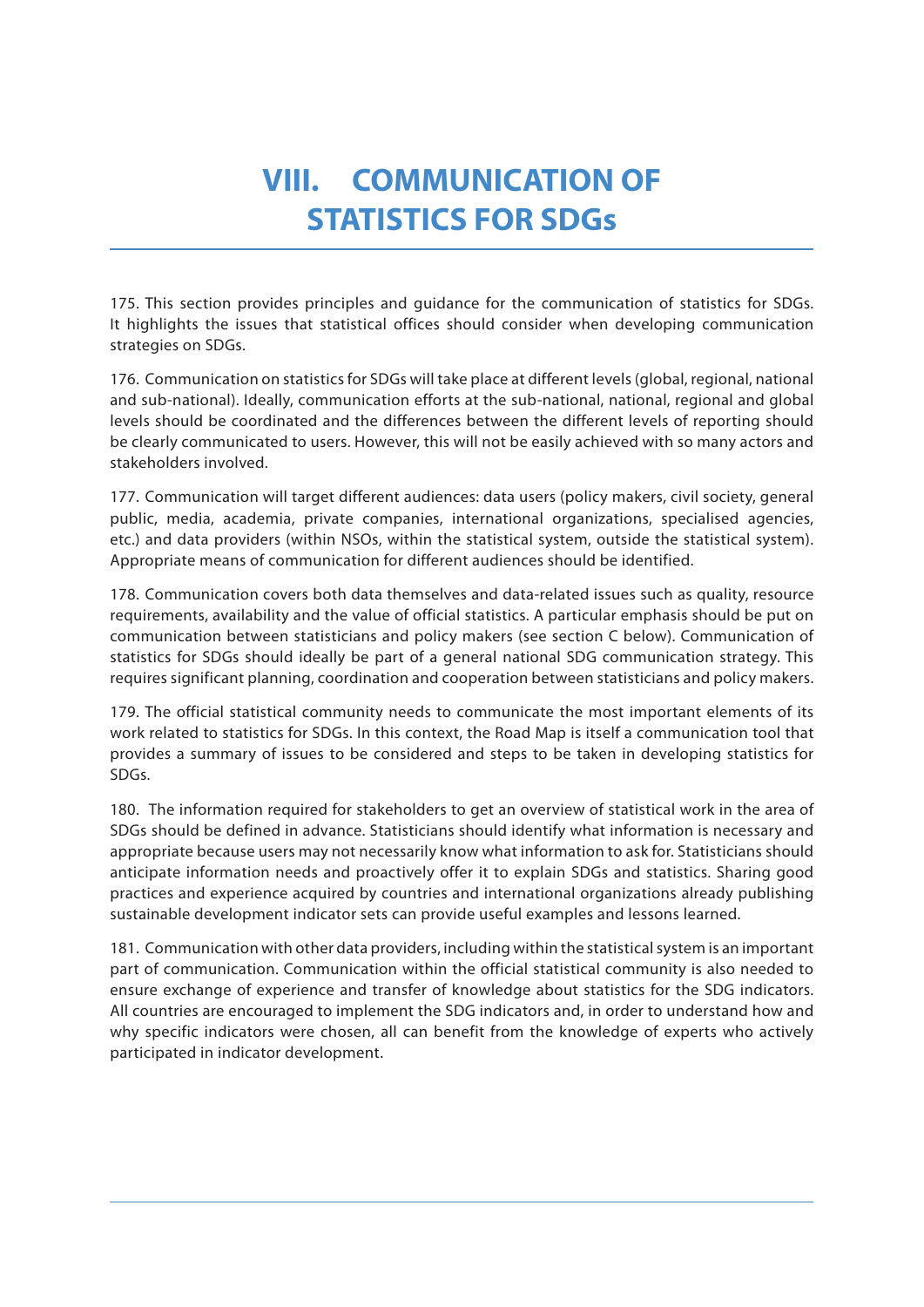## **A. Developing a communication strategy**

182. The purpose of communication is to coordinate actions towards common objectives, to raise awareness, to exchange information and to promote learning and knowledge.

183. Communication regarding SDGs should be guided by certain principles: (a) openness, objectivity and transparency; (b) coordination to avoid duplication; (c) standardization and consistency; (d) establishment of a culture of information sharing, exchange of experience and best practices; and (e) integrating communications at national level with global communication on SDGs.

184. The basis for a communication strategy is identification of what should be communicated, to whom and how. The strategy should consider communication of both indicators and data and communication of the issues surrounding data, such as the role of official statistics, statistical quality and metadata, etc.

185. **Communicating data and indicators** deals with questions such as the technical platforms and means of communication (see Section VI of the Road Map), provision of metadata, indicator-based assessments, etc. There are materials developed through international work on statistical dissemination and communication<sup>74</sup> that can provide helpful quidance in this area.

186. With respect to SDGs, a large flow of new information can be anticipated, including a wide variety of reports from various sources. It will be difficult for stakeholders to filter and determine the relevant and reliable information. The communication strategy should consider how to guide users through all this new information as well as making existing information more transparent. Providing guidance should have a higher priority than developing new information tools.

187. Extensive information about SDGs will be offered at different levels (national, regional, global). To date, this information has not been adequately differentiated. Ideally, the information tools at different reporting levels should be aligned to avoid providing different answers to the same question (or different data for the same issue). The different levels should be made clear to the user.

188. Indicators for the monitoring of SDGs should be published by the NSO in a transparent manner. Evidence-based analyses are the responsibility of the NSO whereas political analyses based on this evidence rest with policy-makers. In order to facilitate communication and to track the country's trends, the use of indicator based assessment methods<sup>75</sup> is advisable.

189. For information purposes, it is desirable for NSOs to post summary information about SDGs on their websites in their national language(s) and/or English.76

190. Country data will be available both on national platforms and in the databases of international organizations and specialised agencies. Ideally, these data should be consistent. However, in practice there may be differences due to different methodologies, adjustments by international organizations to make data internationally comparable, different timing of updates, etc. Metadata should allow to explain

See, for example, UNECE workshops, wiki platform and publications (e.g. Making Data Meaningful series) on statistical dissemination and communication (http://www.unece.org/stats/mos/diss.html); Eurostat publication Getting Messages Across Using Indicators - A Handbook Based on Experiences from Assessing Sustainable Development Indicators (2014) (http://ec.europa.eu/eurostat/documents/3859598/5936409/KS-GQ-12-001-EN.PDF/c47039bd-c026- 4d99-a819-135b5e4c1da4?version=1.0).

<sup>75</sup> Eurostat, Getting Messages Across Using Indicators- A Handbook Based on Experiences from Assessing Sustainable Development Indicators, 2014 (http://ec.europa.eu/eurostat/documents/3859598/5936409/KS-GQ-12-001-EN.PDF/c47039bdc026-4d99-a819-135b5e4c1da4?version=1.0).

<sup>76</sup> See, for example, the approach of the Federal Statistical Office of Germany (https://www.destatis.de/EN/FactsFigures/ Indicators/SDG/2030Agenda.html).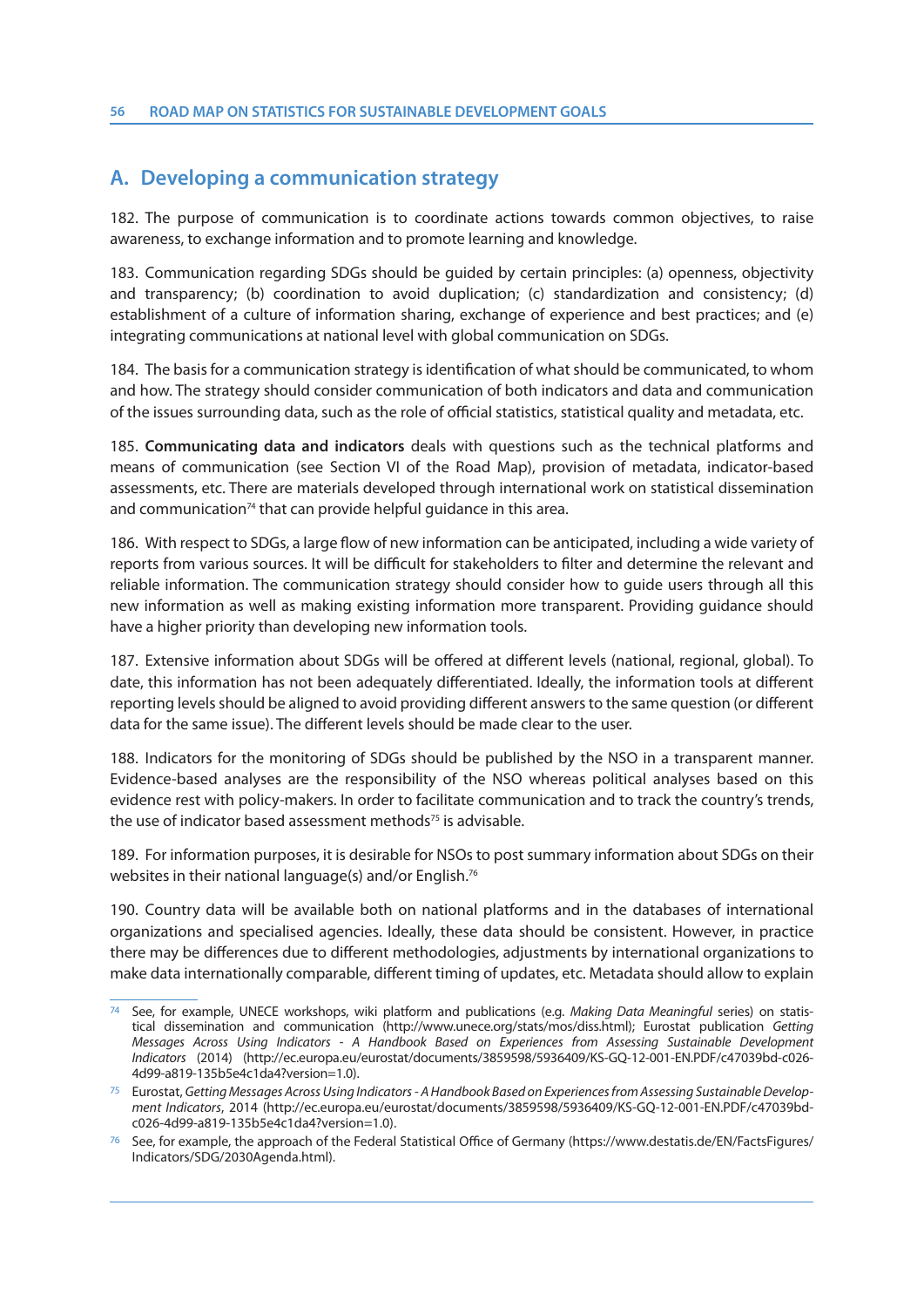those differences (e.g., by indicating the sources and methods used, divergence from international standards, use of modelled estimates by international organizations, etc.).

191. In addition, the communication strategy should explain the limitations of statistics. Various stakeholders will likely be interested in supporting the monitoring process. Therefore, it will be useful to outline those indicators that have effective monitoring already and those for which monitoring is inadequate.

192. **Communicating issues surrounding data** deals with questions such as the role and value of official statistics compared to other data sources; FPOS; the importance of statistical quality; resource requirements and capacity building needs. In this context, the materials on FPOS, the European Statistics Code of Practice and various statistical quality frameworks<sup>77</sup> are the basic reference materials. The outcomes of the Conference of European Statisticians' Task Force on the Value of Official Statistics give guidance on the measurement and communication of the value of official statistics<sup>78</sup> (the report was endorsed by the CES plenary session in June 2017).

193. In addition to the issues that are common to the dissemination of official statistics in general, some issues are specific to communicating statistics on the SDGs:

- High interest and expectations from policy makers;
- Areas that are methodologically new and/or that were previously considered to be outside official statistics;
- Non-statistical indicators and data that are not available within the statistical system;
- Competition with data providers from outside the statistical system;
- Wide coverage and integrated nature of the statistics related to SDGs.

194. It would be useful to exchange experience and identify good practices in communicating statistics for SDGs. This should be undertaken in cooperation with the UNECE Expert Group on Statistical Dissemination and Communication.

## **B. Identifying available and required resources**

195. As part of the development of a communication strategy, the human, financial and technical resources for communications should be analysed, considering the resources already available, the need for their development and the need for any additional resources. Communication of sustainable development indicators in a comprehensive and overarching manner will require significant planning and coordination. In countries where the statistical office so far has not been involved in communicating issues related to sustainable development, building up the required capacities in the statistical office will require additional resources.

196. Concerning the dissemination of data, the analysis could begin with an assessment of existing dissemination platforms at the national and international levels. Section VI described the development of national reporting platforms for statistics on SDGs. It is anticipated that online platforms will be set up as well at subregional and regional levels. For example, the CIS Statistics Committee has established a list of indicators for the CIS region and a website for data on the SDGs.79 Inclusion of data on selected SDG

<sup>77</sup> For example, Eurostat, UNECE, OECD and IMF have statistical quality frameworks.

<sup>78</sup> http://www.unece.org/statistics/statstos/task-force-on-the-value-of-official-statistics.html.

<sup>79</sup> http://www.cisstat.com/sdgs/.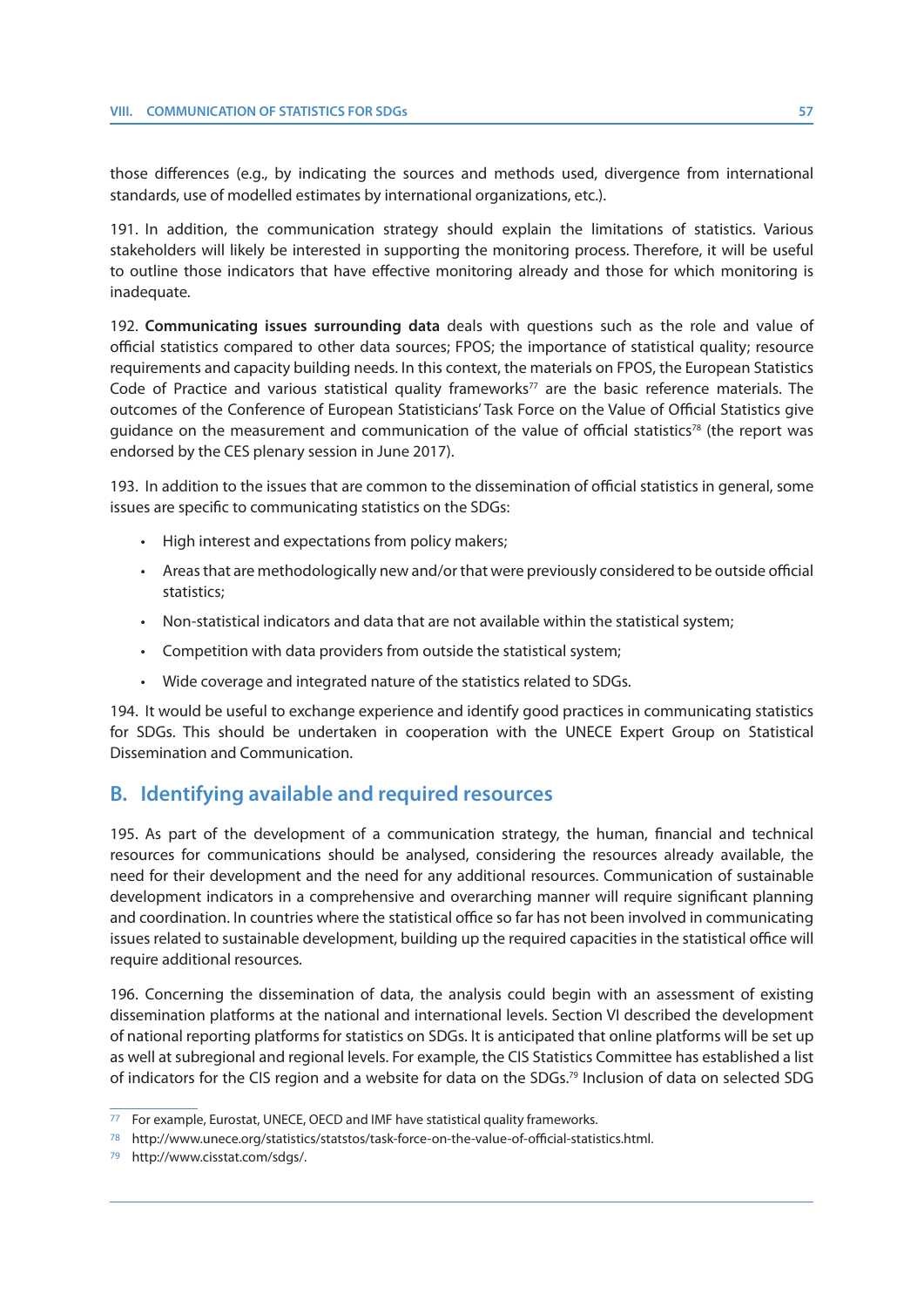indicators in the UNECE Statistical Database is also planned. A key information source for stakeholders could be the SDG monitoring reports produced by regional, sub-regional and supranational bodies. It is essential to provide access to these reports.

197. Following the assessment, the scope of communication activities should be determined and useful communication channels identified.

198. Modern means of communicating with stakeholders in a transparent and open manner should be used. An appropriate tool to manage inquiries regarding SDGs could be a customer management system. Such a system would offer tailored responses to requests, explain the requested information to users and guide them through the range of information available. A first step could be to launch a dedicated website linked to relevant databases. An information package that includes a database, publications in the form of reports, dedicated web pages and visualization tools could be useful as well. Further, best practices in reporting statistics should be made available.

# **C. Communication with policy makers**

199. Throughout the process of establishing SDGs, there has been unprecedented attention to data, statistics and measurement from policy makers. This has brought statistics and policy closer together and, in particular, brought more policy attention to statistics. This is, in some countries and for some international organizations, a new situation. Though statistics enable policy makers to make evidencebased decisions, in many instances statisticians and policy makers have not worked together. Accordingly, mutual understanding needs to be strengthened. There are lessons to be learned on both sides:

- The independence of NSOs from political and other external interference in developing, producing and disseminating statistics is specified by the UN FPOS and by law. It is an important guiding principle for statistical authorities. As a result of this independence, NSOs are generally not directly involved in policy making processes;
- Statisticians are not yet in the position to provide all statistics required for SDGs. It is important to manage expectations and ensure that policy makers are aware of these limitations because quick and pragmatic solutions are not always possible. At the same time, data producers should be receptive to discussions, questions and views from policy makers.

200. With regard to evidence-based policy decisions, it will be crucial to ensure there is adequate communication about the differences between data from official statistics and data from other sources. Policy makers need to understand that data produced by official statistics have undergone a rigorous quality review and fulfil specified quality standards. In general, data from NSOs are independent and objective and aim to be comparable over time and between countries. These advantages need to be promoted, as other data sources may not necessarily meet the same quality standards. Official statistics need to be portrayed as the gold standard. Although there is a role for other data sources in SDGs, it will be important to be transparent about the provenance of the data and the methodology behind them and to ensure the data have undergone adequate quality review. However, it is important to recognize that policy makers are also asking for indicators that are usually not produced by the statistical system.

201. The new policy focus on statistics, as mentioned above, implies challenges to the professional independence of NSOs. Therefore, it is important to raise policy makers' awareness of the unique features of statistics, especially the importance of professional independence. Data used for SDGs should follow the nine basic principles for the "data revolution" for sustainable development: quality and integrity; disaggregation; timeliness; transparency and openness; usability and review; protection and privacy;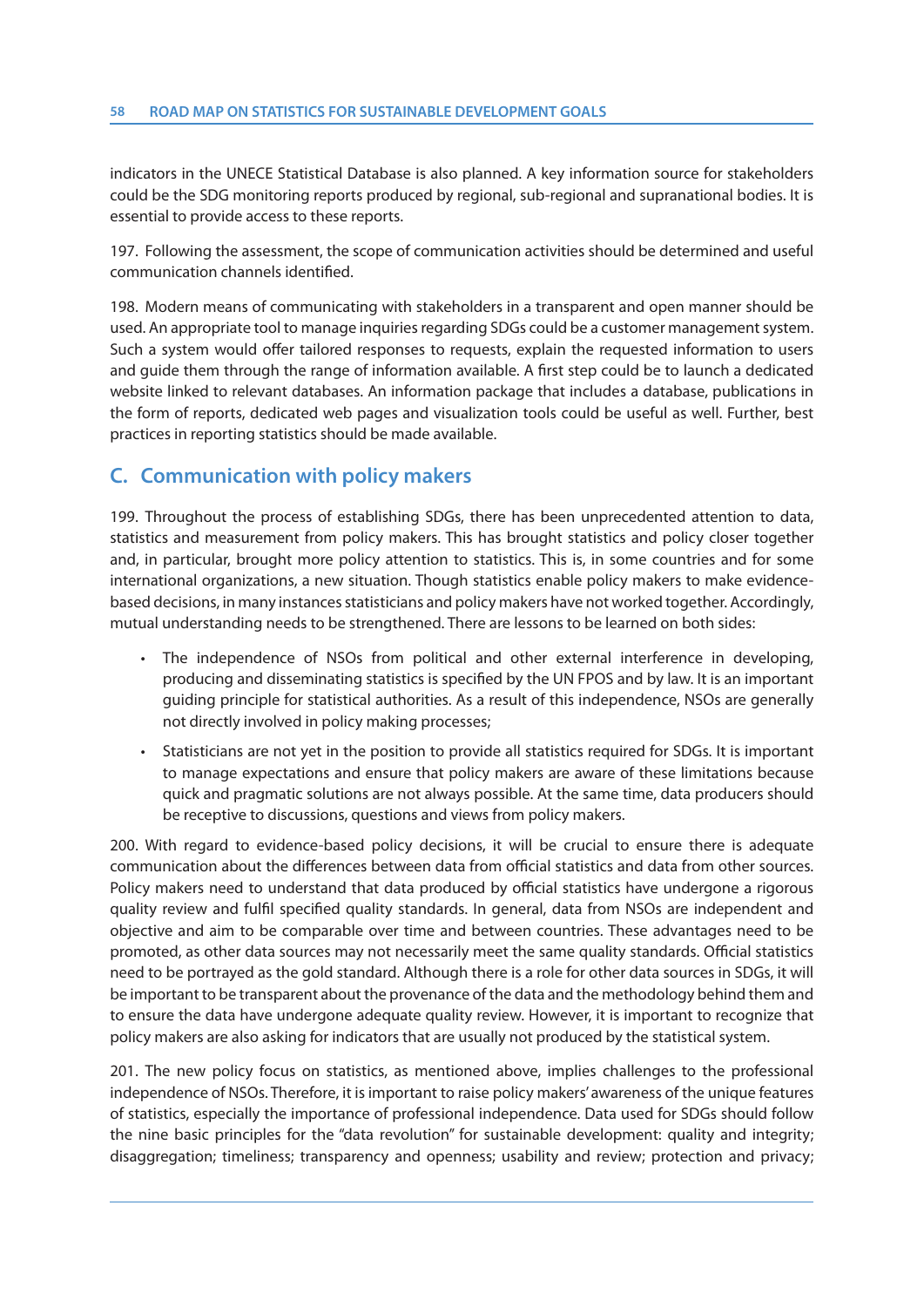governance and independence; and finally resources and capacity.<sup>80</sup> In short, any statistical data being used for evidence-based policy-making should be statistically robust, methodologically sound and open.

202. Further, statisticians should try to better understand policy processes, networks and partnerships at national and international levels. Statisticians also need to be more active by contributing their expertise to setting up the mechanisms for follow-up and review of SDGs than has been the case with previous policy frameworks.

203. The implementation of SDGs will involve many different stakeholders both from statistics and policymaking. As statisticians may not be accustomed to communicating outside of traditional statistical domains and policy makers may not be aware of the specifics of statistics, both sides need to develop and agree upon communication principles for their collaboration. Possible principles could be an open exchange on priorities, ideas and interests; mutual acknowledgement of interests; and ensuring communication strategies that respect both political interests and the FPOS (see **Case Study 5** on selecting national SDG indicators in **Switzerland** and **Case Study 14** for **Germany**'s experience on communication strategies for statistics).

# **D. Recommendations for National Statistical Offices - Communication**

- (a) NSOs should develop communication strategies for statistics on SDGs, as part of or as a complement to general communication strategies and define the groups that should be targeted by communication, both data providers (NSOs, academia, etc.) and data users (policy makers, civil society, private companies, etc.). Communication of statistics for SDGs should be ideally linked to a general communication strategy of SDGs in the country.
- (b) NSOs should define what will be communicated, create information packages for different stakeholders and provide guidance to users;
- (c) NSOs should define how information will be communicated and assess available resources (financial, human and technical);
- (d) NSOs should assess existing dissemination platforms; and
- (e) NSOs should set up a customer management system approach for inquiries and launch dedicated websites linked to relevant databases.

# **E. Actions for the Steering Group - Communication**

## **1. Short-term actions (completed before the 2017 CES plenary session)**

- (a) The Steering Group organised an expert meeting to exchange experience within the statistical community on developing statistics for SDGs on 10-12 April 2017 in Geneva. The next meeting is planned for April 2018;
- (b) Liaised with the UNECE Expert Group on Communication to identify joint actions related to communication of statistics for SDGs. A Virtual Hackathon on Telling Stories with SDG data took place on 5-7 September 2017;
- (c) Developed a generic presentation to promote the CES Road Map on statistics for SDGS that can be adapted to different audiences.

<sup>80</sup> See A World that Counts (http://www.undatarevolution.org/wp-content/uploads/2014/12/A-World-That-Counts2.pdf).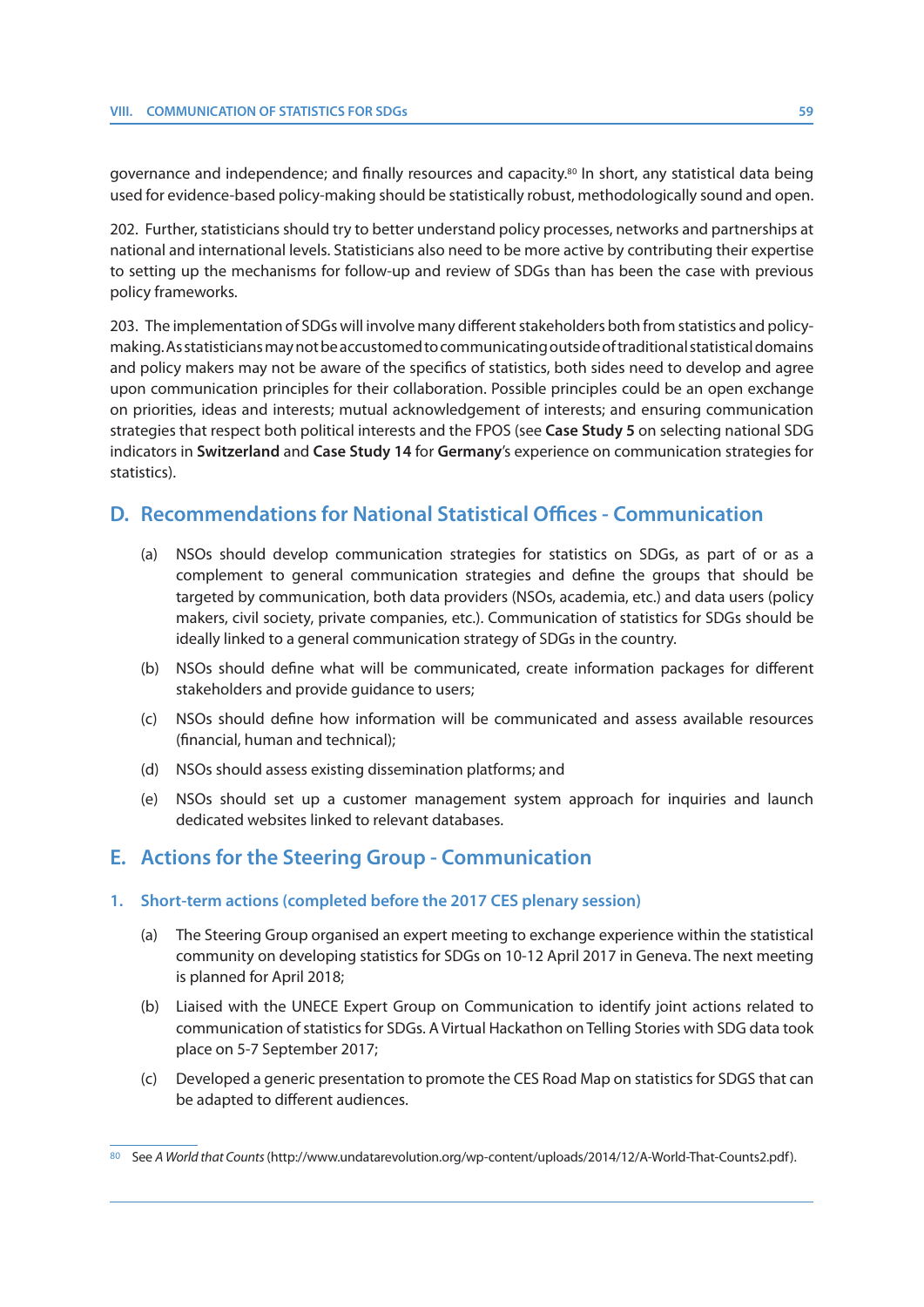#### **60 ROAD MAP ON STATISTICS FOR SUSTAINABLE DEVELOPMENT GOALS**

#### **2. Medium-term actions (to be completed by the 2018 CES plenary session)**

204. Actions to be undertaken, some of them possibly in collaboration with the UNECE Expert Group on Communication:

- (a) Consider how to facilitate preparation of communication strategies on statistics for SDGs (e.g., developing guidance and collecting best practices);
- (b) develop a narrative with key messages and recommendations as guidance for NSO communication on SDGs;
- (c) develop an Open Data definition to be included in this narrative;
- (d) discuss experiences and develop criteria and principles for communication on statistics for SDGs with policy makers;
- (e) share experiences on implementation of statistics for SDGs within the statistical community contributing to the alignment of outcomes at national, regional and global level;
- (f) explore organizing a joint workshop with the UNECE expert group on statistical communication; and
- (g) analyse best practices and tools from the Business Case on Digital Communication, user analytics and innovative products (i.e., DIGICOM).

## **3. Long-term actions (to be completed after the 2018 CES plenary session)**

205. In collaboration with the UNECE Expert Group on Communication, map the available communication tools with communication messages on SDGs.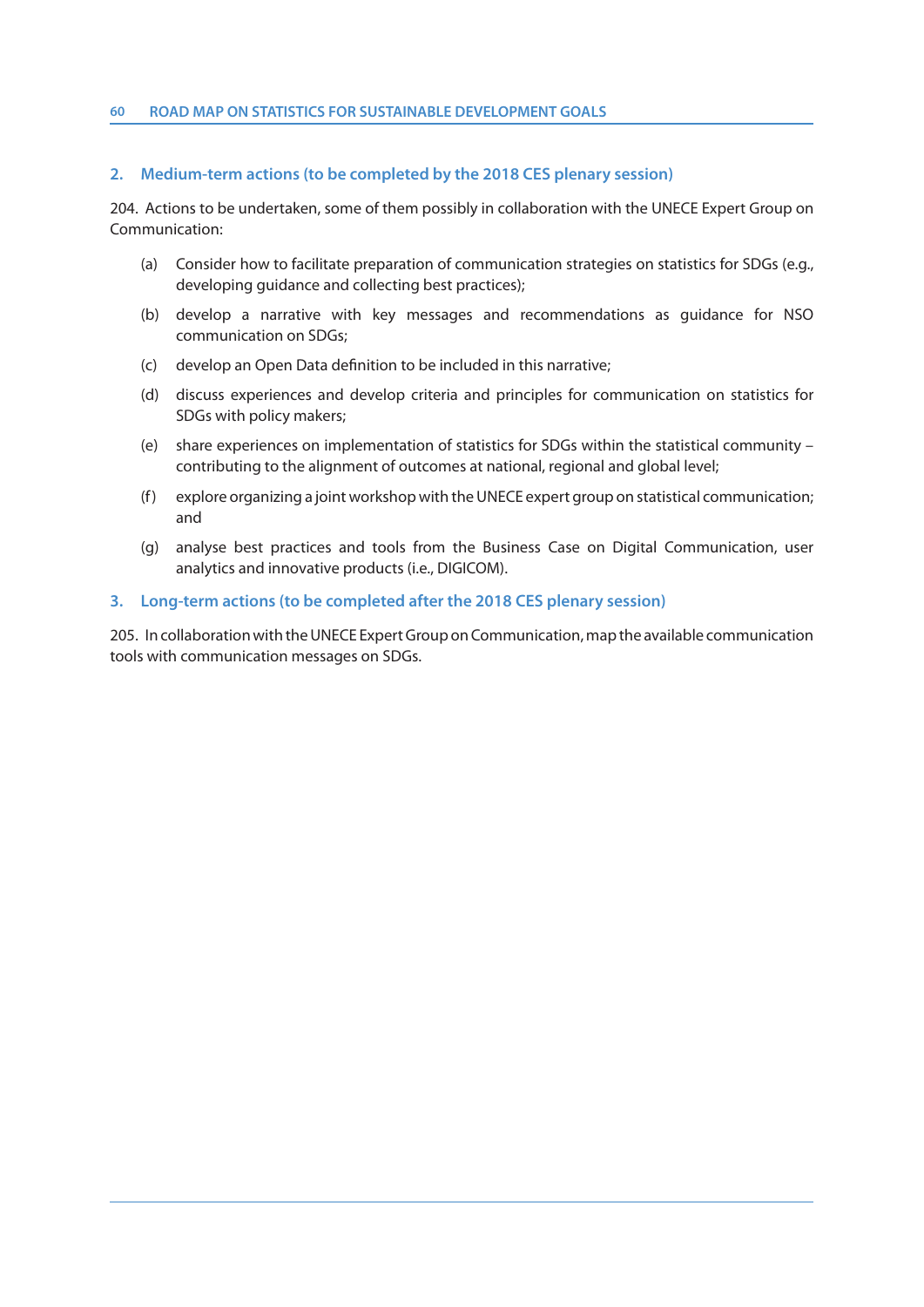# **ANNEX I**

# **Case studies**

# **Case study 1. : UNICEF: Addressing data disaggregation needs - examples of children with disabilities and Roma children**

Some of the most marginalized children in the Eastern Europe and Central Asia region include children with disabilities, children of minority groups, and children deprived of parental care and living in institutions. Yet these are some of the most difficult children to identify and gather reliable data on. Producing disaggregated statistics on these groups requires new standards, measurement tools and approaches, and, in some cases, changes in national laws.

The Convention on the Rights of People with Disabilities (UNCRPD) represents an important paradigm shift towards a more functional definition of disability. The Washington Group on Disability Statistics, in collaboration with UNICEF, has developed a survey module that addresses child functioning and disability.

New tools and methods were developed for identifying children and adults with functional disabilities.<sup>81</sup> The NSO in Serbia has been involved in piloting the disability questionnaires. The new questions have also recently been tested as Multiple Indicator Cluster Surveys (MICS) modules, as well as optional modules in the Demographic and Health Surveys (DHS). A number of countries have expressed interest in adding the disability module to upcoming national surveys.

The Roma people are Europe's largest ethnic minority (10-12 million people). The 2011 EU Framework for National Roma Integration Strategies<sup>82</sup> focuses on four key areas: education, employment, healthcare and housing, all of which are issues of direct relevance to children's well-being. Monitoring progress in the implementation of the EU Framework will directly contribute to monitoring equity gaps associated with ethnicity under the SDGs.

UNICEF has been working closely with the NSOs and other national stakeholders in the Western Balkan countries (Bosnia and Herzegovina, Kosovo<sup>83</sup>, Montenegro, Serbia and the former Yugoslay Republic of Macedonia) to improve the availability of disaggregated survey data by ethnic group. In this context, these five countries have conducted separate MICS surveys in Roma settlements in addition to national surveys. Serbia now has three data series that provide powerful information and allow for trend analysis with respect to tracking the protection of the rights of Roma children. The findings of this data have been used to inform programming and policymaking for the Roma in Serbia, including the recently adopted new Roma Strategy.84

<sup>81</sup> See http://www.transmonee.org/meetings.php.

<sup>82</sup> See http://ec.europa.eu/justice/discrimination/roma/eu-framework/index\_en.htm.

<sup>83</sup> All references to Kosovo in this publication should be understood to be in the context of United Nations Security Council resolution 1244 (1999).

<sup>84</sup> http://www.unicef.org/serbia/Realizing\_the\_rights\_of\_Roma\_Children\_and\_women.pdf.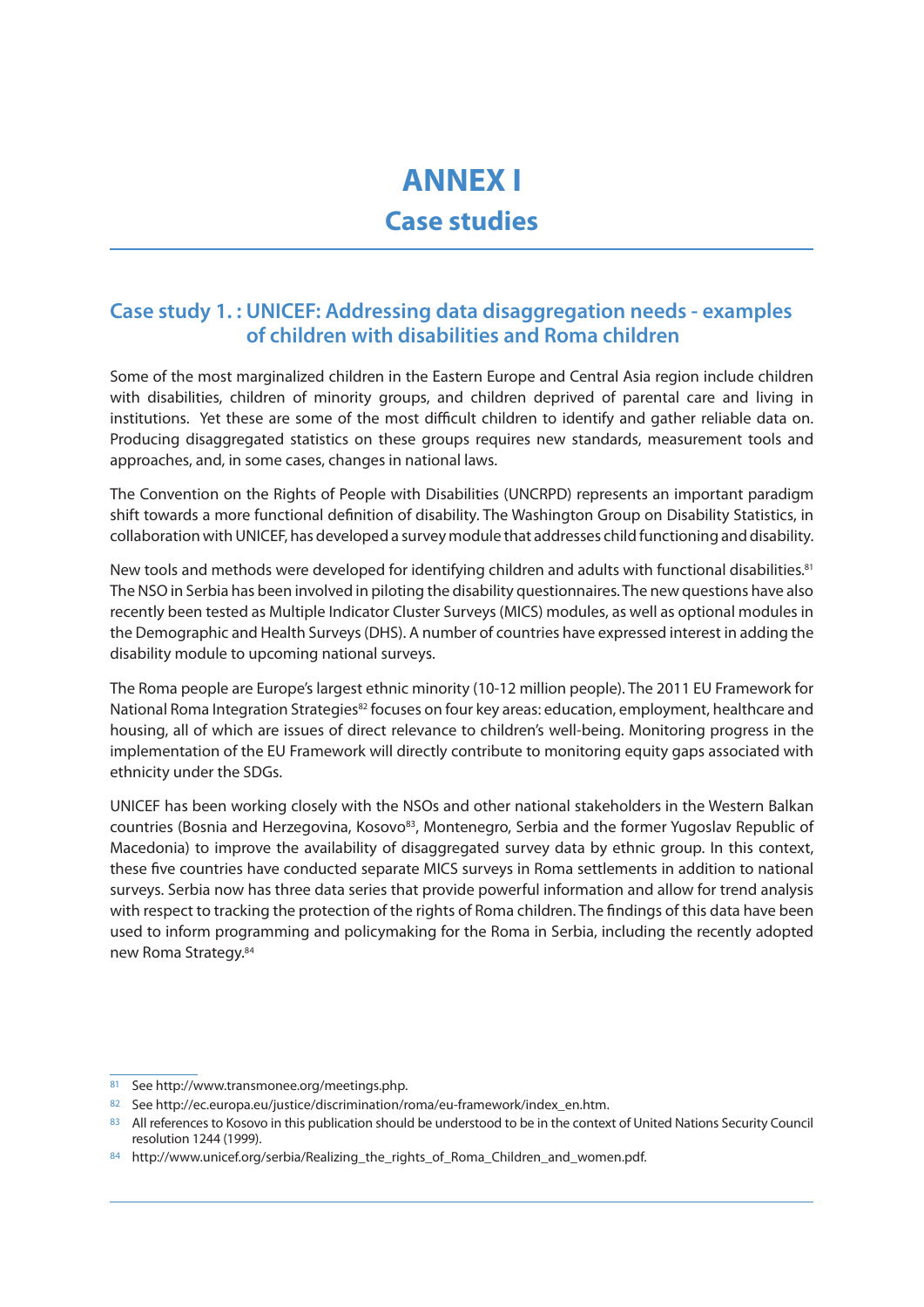

**Figure 4. School attendance rate by age, Serbia**

Source: MICS Survey Data

# **Case study 2. Poland: National Sustainable Development Indicators**

In Poland sustainable development is monitored by sets of indicators proposed by the Central Statistical Office (CSO). As Poland does not have a specific strategy dedicated to sustainable development, the indicators were proposed based on priorities related to sustainable development in official national strategies. Due to the needs of policymakers acting at different levels and heterogeneous data availability, three separate modules of sustainable development indicators were elaborated:

- national (about 100 indicators)
- sub-national for regions within the country (more than 70 indicators)
- local (over 50 indicators)

In each module, the indicators are grouped into four domains: social, economic, environmental and institutional-political.

All sets of indicators are publicly available at CSO website on the platform for monitoring sustainable development (available at: http://wskaznikizrp.stat.gov.pl/).

Following the adoption of Agenda 2030, CSO decided to adjust the national indicators to align them with the SDGs. First, work to augment the platform will be undertaken. The aim is to include global SDG indicators in the platform and to create a separate module dedicated to Agenda 2030. As a next step, the mapping of national and sub-national indicators to the SDGs is planned.

CSO coordinates sustainable development indicators and SDG monitoring. At the policy level, the coordinator of sustainable development is the Ministry of Economic Development. The Ministry has prepared a Strategy for Responsible Development (SOR), which makes a reference to 2030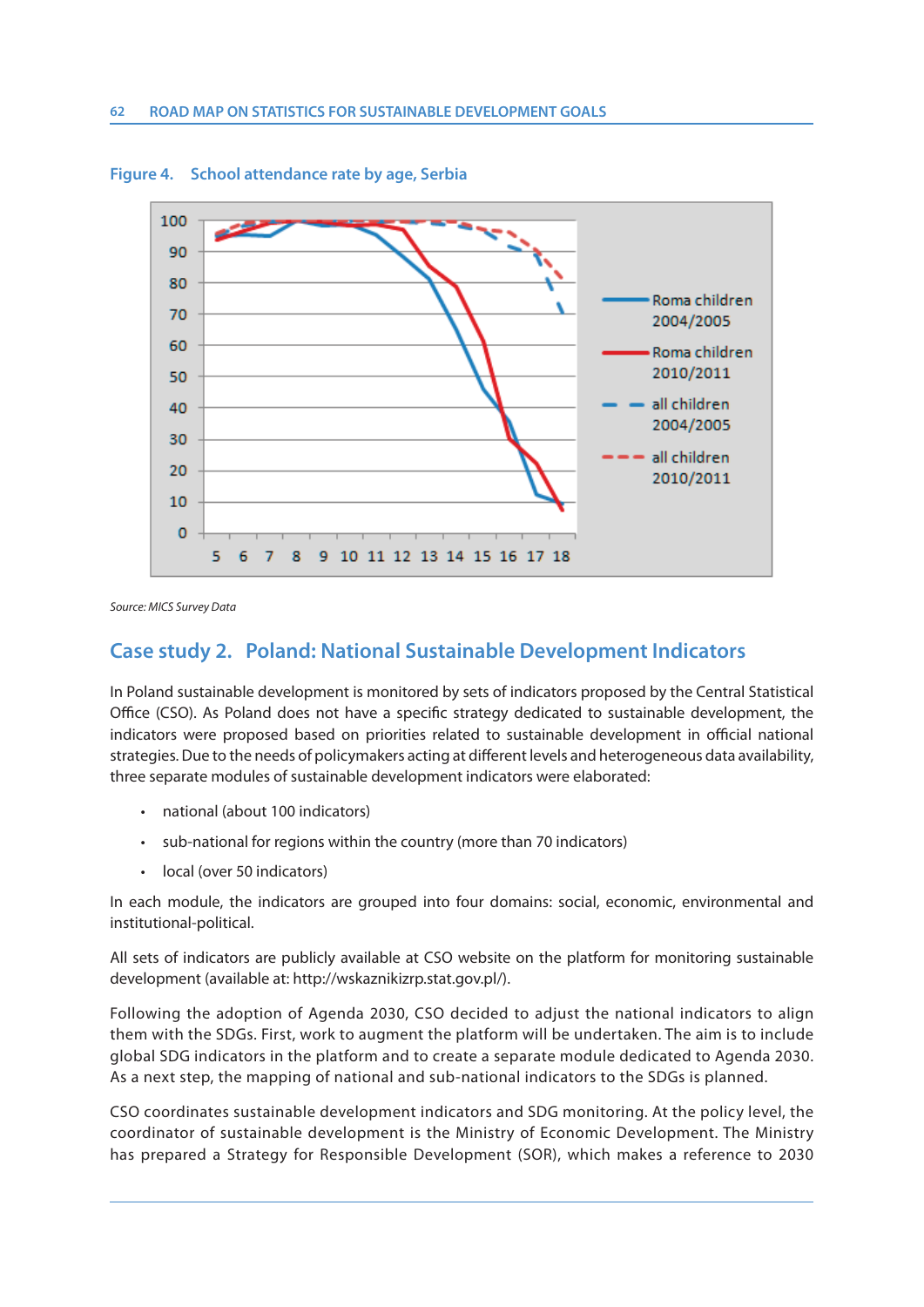Agenda. It has been adopted on 14 February 2017. Other ministries are also included in this process. They are responsible for implementation of the thematic priorities and provide some of the indicators monitoring sustainable development. Ministries mapped the goals of SOR with SDGs. The indicators of this Strategy will be the basis for national set of SDGs indicators in Poland.

## **Case study 3. Russian Federation: SDG implementation process**

In the Russian Federation the issue of sustainable development has been raised since the 1990s. Since that time a lot of national strategies, concepts and state programs have been developed both for the whole country and for the Russian Federation regions as well as for certain sectors of the economy.

In 2016 the Federal State Statistics Service (Rosstat) and the Ministry of Foreign Affairs of the Russian Federation carried out assessments among federal executive bodies on availability of legal framework and statistical data concerning the global SDGs indicators. The assessments revealed that data are available for at least 100 indicators, including proxy indicators. At the same time the first challenge in SDGs monitoring has emerged. As the SDGs indicators are distributed among 25 federal executive bodies SDGs monitoring process should be coordinated at the political level.

Due to recommendations of the UN governing bodies to national statistical offices to take a leading role in coordinating data flows for SDG reporting at national level, Government of the Russian Federation authorized Rosstat to coordinate the activities of the Russian government bodies on collection and submission of official statistical information on SDG indicators of the Russian Federation to international organizations in accordance with the international standards.

SDGs statistics will be compiled in accordance with the Federal Plan of Statistical Works approved by the government. The Federal Plan of Statistical Works lists the topics of official statistical accounting and works performed thereby on compiling official statistics with a periodicity of each work, aggregation level of official statistics on the Russian Federation (as a whole, on the constituent entities of the Russian Federation, on municipalities), grouping this information according to the classification parameters and timetables for dissemination.

Furthermore, the issues of SDGs indicators implementations are discussed within the Interagency Working Group on climate change issues and sustainable development (IWG) under the Presidential Administration of the Russian Federation. Discussions are organized at the expert level with the participation of representatives from the scientific society. Rosstat is a member of the IWG. Under the auspices of the IWG in 2017 the Road map for the improvement of Russian official statistics aimed to provide guidance on work with statistical data for sustainable development will be prepared.

The data on SDGs indicators of the Russian Federation will be transmitted by SDMX system. The pilot SDMX data transmission message to the OECD was successfully tested in 2016. Russia will participate in the UNECE data flow pilot on SDG indicators to custodian agencies. Moreover, the National Reporting Platform for downloading statistical information in order to monitor the implementation of sustainable development will be introduced in October 2017. For this purpose there could be used the national Unified Statistical Information System (UniSIS) as the base platform which is currently used for collection statistical information within implementation of the Federal Plan of Statistical Works and contains more than 5230 statistical indicators provided by 63 Russian governmental bodies.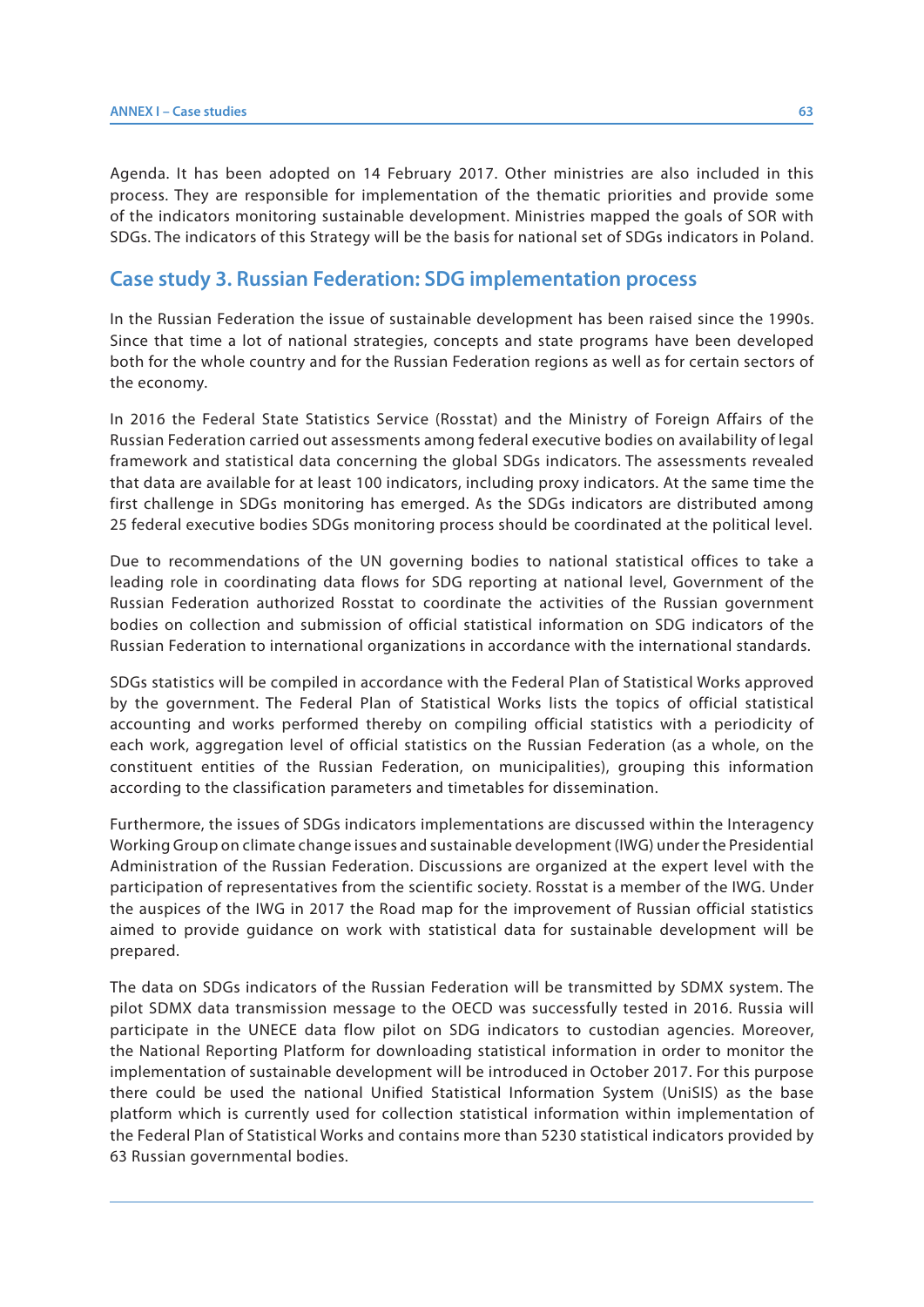# **Case study 4. Switzerland: Selecting national indicators**

In Switzerland, sustainable development has been monitored for more than 15 years by the Swiss Federal Statistical Office (FSO) with the cooperation of the Federal Office for Spatial Development, the Swiss Agency for Development and Cooperation and the Federal Office for the Environment. The indicators system, called MONET, includes 73 regularly updated indicators. It is based on a conceptual framework compatible with the CES framework on measuring sustainable development. It shows Switzerland's progress on the path of sustainable development across three dimensions: "here and now," "later" and "elsewhere."

During a 2016-2017 transition phase, Switzerland is translating the SDGs and related targets into the national context and expanding the sustainable development monitoring system MONET to ensure adequate monitoring and reporting at national and international levels.

This work will be done through close collaboration between statisticians and policy-makers. It will be based on the culture of dialogue between these two communities that has existed for more than 15 years in the monitoring of sustainable development in Switzerland. The experience gained shows that such collaboration is crucial to ensuring the quality of results and to benefiting from the knowledge and skills of each set of actors. However, predefined rules clarifying the roles and competencies of each stakeholder and ensuring the independence of official statistics are required for success.

The FSO has been involved from the very beginning of work on Agenda 2030, with the responsibility to systemize, document and bring its statistical expertise to the translation of the targets into the Swiss context. In addition, the FSO will be responsible, with assistance from other administrative units, for the selection of the indicators. The use of predefined selection criteria will ensure the quality and transparency of the result. The indicators will be selected from existing global (SDGs, CES framework), national (MONET) and sub-national (indicators for sustainable development of cities and cantons in Switzerland) sets.

The results of this collaborative process will be a transparent, well-documented and objective statement of the Swiss contribution to the SDGs and an analysis of gaps existing in policy and statistical systems. The indicator system will be used for national and international reporting on SDGs.

# **Case study 5. Switzerland: Sub-national indicators**

The Swiss Federal Statistical Office (FSO) runs two indicator systems that relate to sustainable development at the sub-national level. The first one, Cercle Indicateurs, covers sustainable development in a broad manner. The second one, City Statistics, focuses on a specific aspect of sustainable development; namely, quality of life.

The Cercle Indicateurs was built in 2005 by and for Swiss cantons and cities at the instigation of the Federal Office for Spatial Development. The Federal Office for the Environment, the FSO, 17 cantons and 19 cities currently take part in the project and the FSO has been mandated since 2008 to operate and develop the indicator system.

The indicators are updated every two years for the cantons and every four years for the cities. The Cercle Indicateurs are structured according to the three "classical" dimensions of sustainable development; environment, economy and society. Each dimension contains between 11 and 12 topics, for a total of 35 topics. Each topic is described and its links with sustainable development are made explicit. The choice of the topics and their definitions reflect how Agenda 21 was interpreted in the context of the Circle Indicateurs in the early 2000s.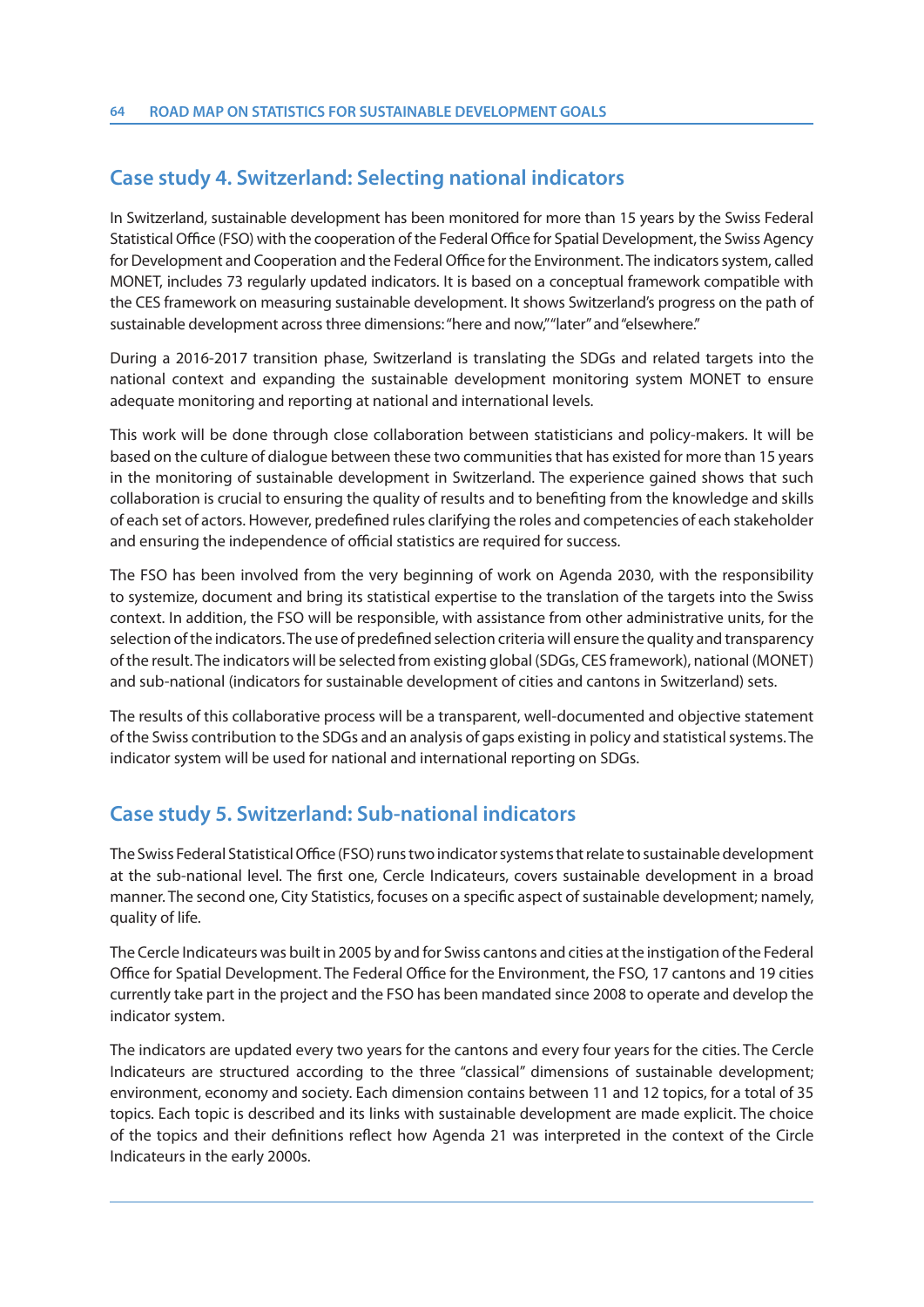A preliminary analysis of the SDGs and the Cercle Indicateurs was carried out in 2016. The conclusion was that it is possible to connect the targets of the SDGs with the topics of the Cercle Indicateurs. Further work is planned for 2018. This may result in a systematic description of the links between the targets of Agenda 2030 and the topics of the Cercle Indicateurs and in a possible adaptation of some of these topics.

City Statistics (former Urban Audit) was initiated by Eurostat to gain information on the living conditions in urban areas. This data collection is used, among other things, to support the newly established urban agenda in Europe to identify and develop actions that achieve continuous improvements in the quality of life for both current and future generations as part of the sustainable development strategy of the EU. In Switzerland, the project is conducted under the auspices of the FSO, the Swiss Federal Office for Spatial Development, the State Secretariat for Economic Affairs and eight cities.<sup>85</sup>

In Switzerland, the concept of quality of life is based on the OECD report "How's Life" and was applied at the urban level to measure the well-being of the population in its varied and mutually interactive dimensions. Key indicators have been selected based on existing data in a participatory process with policy-makers and statisticians.

A first analysis in 2016 has shown that the project can provide indicators to measure SDG 11 - Make cities and human settlements inclusive, safe, resilient and sustainable.

The decision-making processes within the Cercle Indicateurs and City Statistics are collaborative and the selection of indicators, as well as the development of the systems, is discussed by the participants to achieve consensus. As in the case of the national SDI system, MONET, experience shows that close collaboration between statisticians and policy-makers is crucial to good results. Collaboration is based on a culture of dialogue between these two communities and allows the project to benefit from the knowledge and skills of each actor. However, it needs predefined rules to clarify the roles and competences of each stakeholder and ensure the independence of official statistics.

In addition to the two projects described above that are coordinated at the national level, several cantons and cities have developed their own sustainable development indicator systems.<sup>86</sup>

## **Case study 6. Turkey: Plans on SDG indicators monitoring**

SDGs monitoring and review has two distinct pillars in Turkey: national coordination of SDGs indicators framework under TurkStat and establishing a sustainable development policy framework under Ministry of Development, which will guide TurkStat especially on national SDGs indicators set.

Policy framework is likely to be established by the prospective 11th National Development Plan. The Ministry of Development has started this process by 2017 with a special project on sustainable development policy consolidation among all institutions. Following this process, all stakeholders will contribute to the development plan. This work which will clarify nationally owned indicators will be concluded in mid-2018.

Considering an accordance with this calendar, TurkStat started developing its own work plan; including intra and inter institutional in depth reviews, workshops and other communications with main stakeholders. As a legal background document for all these steps, TurkStat has integrated SDGs with

<sup>85</sup> Basel, Bern, Geneva, Lausanne, Lucerne, Lugano, St. Gallen and Zurich.

<sup>86</sup> For example, the cantons of Vaud, St. Gallen and Basel-Stadt all publish reports with sustainable development or quality of life indicators.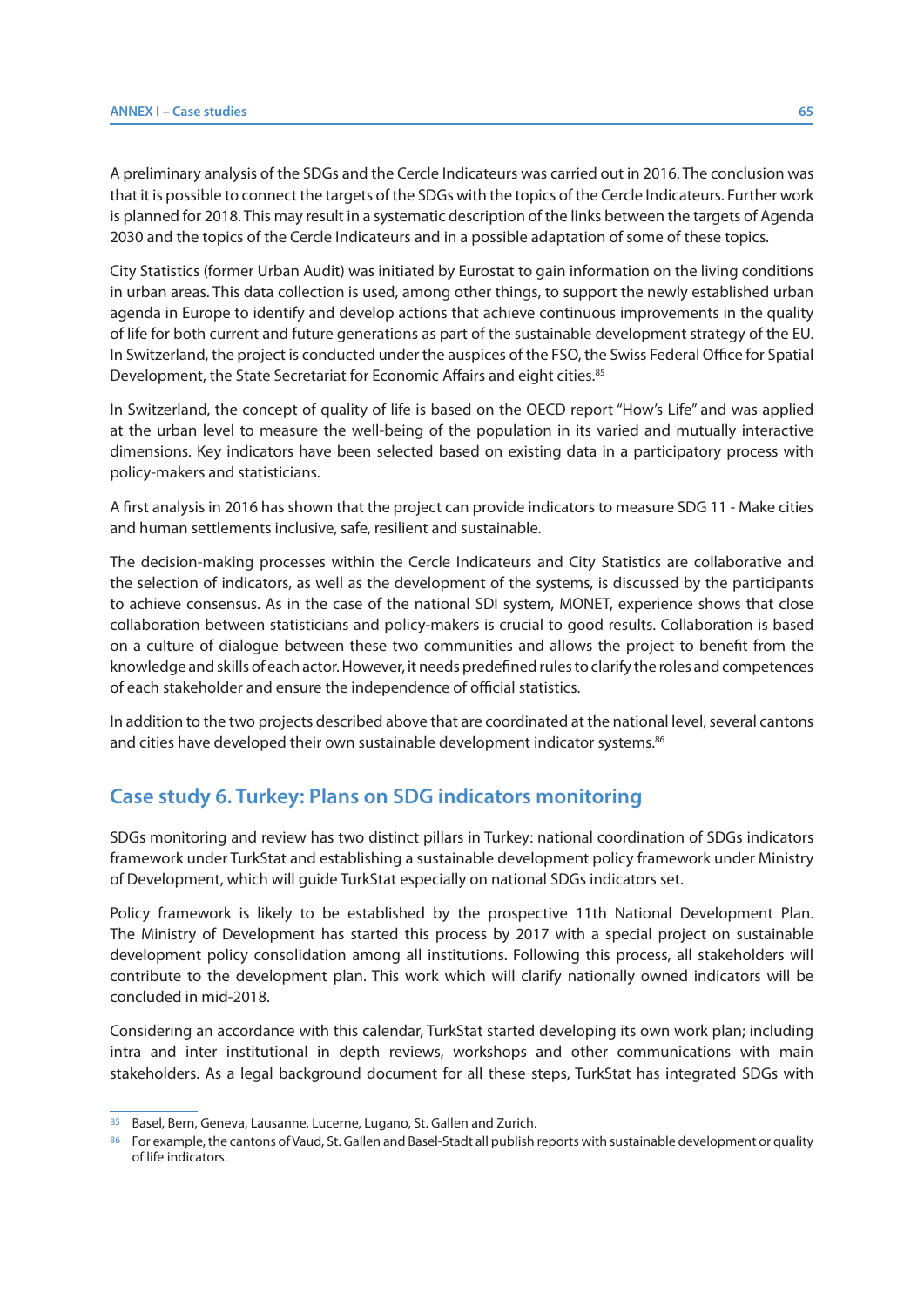the responsible institution per each relevant global indicator in its own legal programme that came into effect this year: Official Statistics Programme 2017-2021. Moreover, all preparations for monitoring SDGs, including national indicator selection at all levels, are going to be subject to the European Code of Practice and other criteria related to policy relevant indicator sets.

TurkStat is planning to launch a web portal dedicated both to global, national and regional levels of SDGs indicators and expects that this platform will leverage other multi-thematic and spatial NRP implementations. This structure will be flexible enough for accordance of further developments mandated by national policy framework. Mainly through the web portal, SDGs indicator framework will:

- Transfer Turkey's data for global indicators to the UN;
- Establish a public information platform on SDGs indicators at all levels;
- Coordinate the statistical capacity building efforts both on national indicators list and on new data sources and disaggregations.

# **Case study 7. UNFPA: International Conference on Population and Development (ICPD) beyond 2014 and regional indicators**

The regional International Conference on Population and Development (ICPD) "Beyond 2014" review process<sup>87</sup> has identified common trends and policy priorities for the UNECE region on key ICPD issues, which are also reflected in the SDGs. It concluded that the UNECE region still faces many barriers and challenges in fully developing citizens' potentials and achieving sustainable development. These include inter alia: high differences in mortality and morbidity between and within countries; barriers to independent, active and healthy ageing; an incomplete effort to ensure gender equality and women's empowerment; large inequalities in access to SRH information and services; discrimination and social exclusion of migrants, minorities and other disadvantaged groups; and increasing inequalities in access to employment and income opportunities that affect particularly young people.

## **Criteria for the selection and disaggregation of regional indicators from the ICPD/SDG perspective**

From UNFPA's viewpoint, the policy priorities identified through the regional ICPD beyond 2014 process are a useful reference point for the development of regional SDG indicators. From UNFPA's perspective, regional statistical SDG indicators should be:

- (a) Able to illustrate the impact of national and regional policy investments to achieve the defined priority goals;
- (b) Politically acceptable and feasible, including the proposed levels of disaggregation; and
- (c) Produced and made available as far as possible through national statistical systems.

As the CES region is not homogenous, UNFPA suggests identifying sub-regions to better capture specific priorities and reflect statistical capabilities. These could include: a) the EU/EEA domain; b) Eastern Europe and Central Asia (as far as not covered by the EU/EEA domain); and other countries.

A guiding principle for regional SDG indicators should be use of existing indicators and harmonization of various reporting requirements to maximize synergies.

<sup>87</sup> See http://www.unfpa.org/events/icpd-beyond-2014-review-process.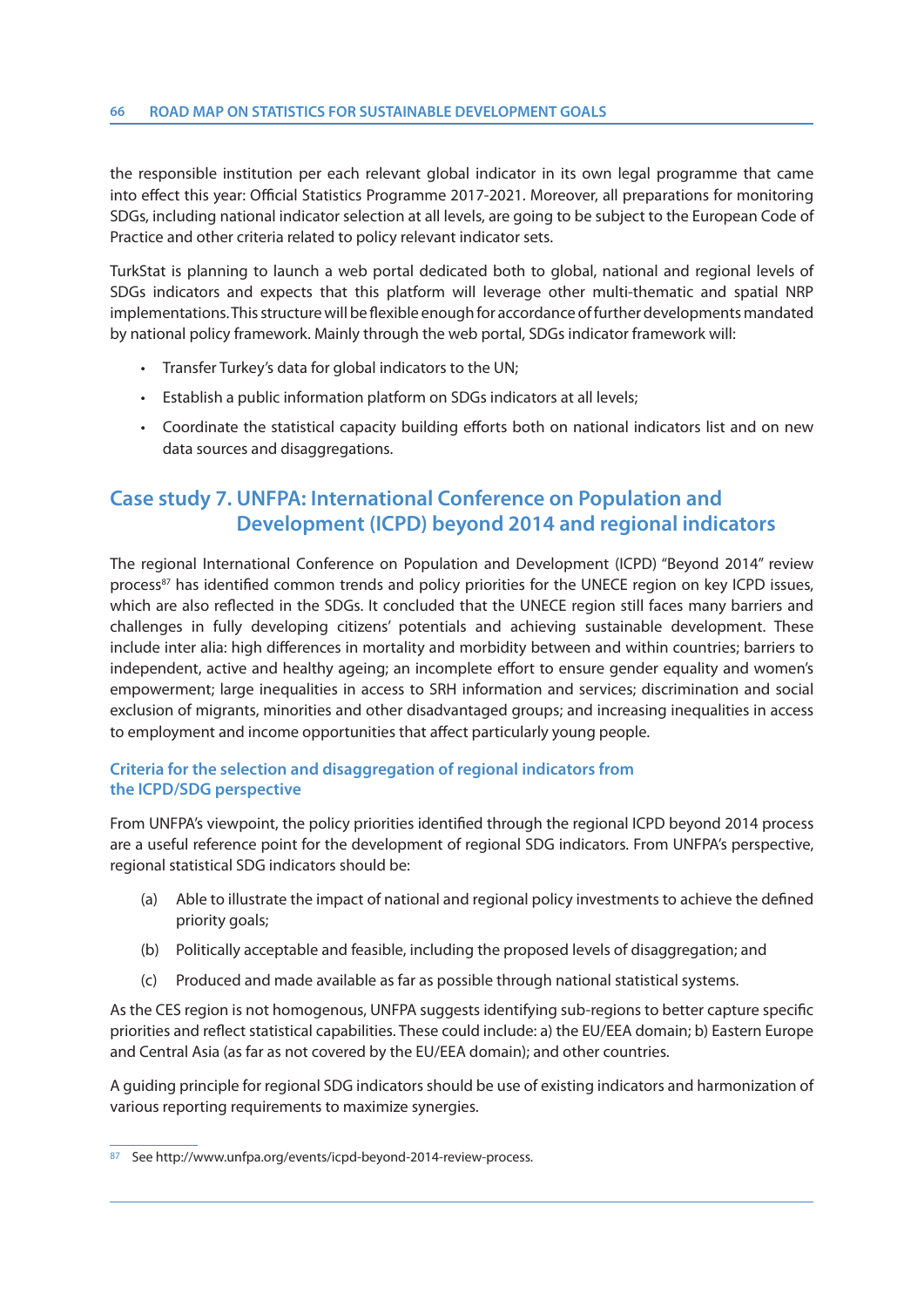The key objective of the SDGs is to monitor and address inequalities to ensure that "no one is left behind." The regional ICPD beyond 2014 review has highlighted inequalities and discrimination based on gender, age, place and social vulnerability as major barriers to sustainable development in the countries of the region. To capture inequalities and differences between subgroups of the population, disaggregation, where relevant and feasible, should include:

- age (broad age groups: children, young people, working age, elderly etc.);
- sex;
- urban/rural (possibly with further breakdowns);
- education level;
- employment status;
- marital status;
- foreign/migrant origin;
- household or family type, and
- income quintile.

For Tier I indicators the focus should be on the improvement of data quality, comparability and disaggregation (particularly for countries in Eastern Europe, Caucasus and Central Asia). Investment in better coverage and more regular production of Tier II and the development of certain new Tier III indicators, where relevant and in line with policy priorities, should also be undertaken.

# **Case study 8. United Kingdom: roles of the Office for National Statistics (ONS)**

In the United Kingdom, the Office for National Statistics (ONS) will assume responsibility for reporting on the United Kingdom's progress towards the SDGs. This includes:

- Submitting United Kingdom data for SDG indicators to the UN to inform the global reporting framework (as defined by the UNSC) and making these data available to the public;
- Working with government and non-government stakeholders to identify nationally relevant SDG targets and proposing a set of supplementary indicators that are relevant to the United Kingdom;
- Exploring and developing new data sources and methods to enable ONS to report data at various levels of disaggregation (sex, race, religion, geography, disability, ethnicity, migrant status, age and income); and
- Developing an on-line platform to report these data.

To identify which of the global targets are relevant in the UK, two research exercises were undertaken. The first of these asked government departments to identify the global targets that relate to their existing departmental plans. The second exercise was open to all non-governmental organisations (private and voluntary); again, these organisations were asked to identify which global targets were relevant to their work. In both exercises, where a global target was identified as being relevant, respondents were asked whether the global indicator was the most suitable indicator to measure progress towards the target in the United Kingdom. If not, respondents were asked to suggest alternatives.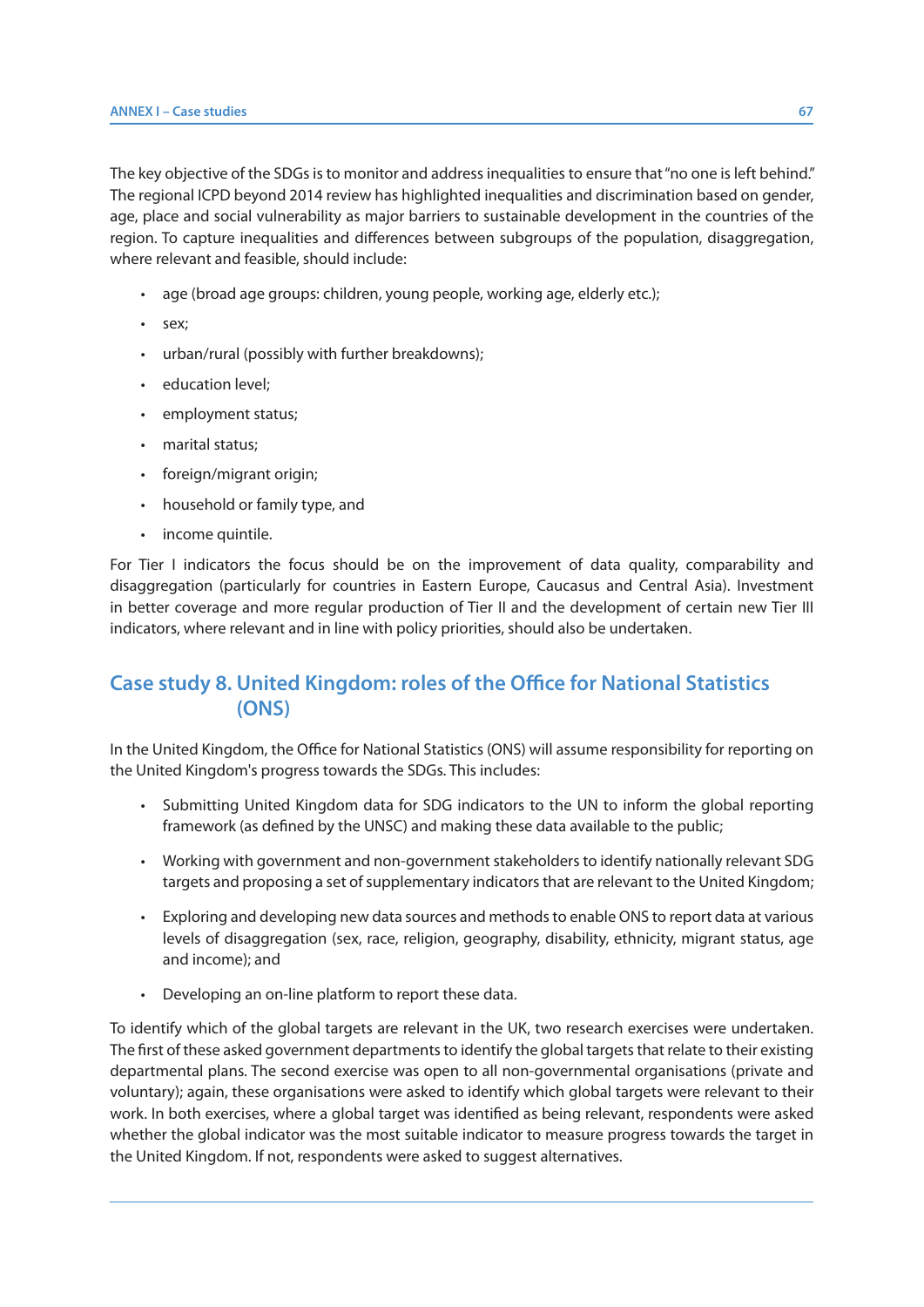#### **68 ROAD MAP ON STATISTICS FOR SUSTAINABLE DEVELOPMENT GOALS**

The exercise targeting non-governmental organisations was undertaken collaboratively with a UKwide group called UK Stakeholders for Sustainable Development (UKSSD), which provided access to a wide range of organisations from across all sectors. ONS used an online platform and contacted stakeholders, including UKSSD's members, via e-mail through existing networks and through social media.88

It is anticipated that ONS will report on UK progress towards the SDGs annually. These reports will include plans for filling data gaps and acknowledge adjustments to UK circumstances which impact the UK reporting framework.

# **Case study 9. Mexico: From a national reporting platform for MDGs to SDGs**

Mexico developed a national reporting platform for the Millennium Development Goals (MDGs). Its purpose was to avoid duplication and inconsistencies in data by centralizing all relevant official data within INEGI (Mexico's national statistics office - Instituto National de Estadistica y Geografia). For each MDG, there were three types of indicators: official MDG indicators, proxy indicators and Mexico's own national indicators. Altogether, the project produced 80 indicators.

This experience has been very useful for designing a new SDG platform and in having established the coordination mechanisms and procedures for data flows from the ministries and agencies to the INEGI. This new platform has been developed jointly with the Mexican government, under open data and open source standards, with further application of geospatial tools. This approach aims to improve accessibility, providing the public with better tools to visualize and manipulate the data.

The Mexican SDG platform was launched on 26 April 2017, and currently displays 45 indicators; an additional set of national indicators will be included to complement the global indicator framework placing more emphasis on those for states and municipalities. This national set of indicators will include 31 indicators form the MDGs that are considered relevant for the 2030 Agenda.

For each indicator, metadata is published along with all of the underlying data in such a way that any user could replicate any indicator.

# **Case study 10. United States: national reporting platform for SDGs**

The United States provides another example of a national reporting platform for SDGs. The US did not participate in the MDGs reporting process. Further, the US routinely collects its own national statistics; it does not rely on statistics produced by international organizations. Additionally, the US has a highly decentralized statistical system, with over 125 federal statistical programs. Given the interest in SDG indicators, the US anticipated many requests from various stakeholders for access. Therefore, the US needed to develop a reporting solution that would allow public access to national statistics (and related information) for the global SDG indicators. Further, this solution needed to allow contribution of statistics and metadata to the platform on a continuous basis. Such a solution needed to maximize interoperability with other platforms to ease comparability of statistics for international organizations and the public at large. Last, the solution needed to use open source (and therefore free) technology so that other NSOs

<sup>88</sup> The results of the consultation are available at: https://www.ons.gov.uk/file?uri=/aboutus/whatwedo/programmesandprojects/sustainabledevelopmentgoals/howshouldtheukreportprogresstowardsthesustainabledevelopmentgoals.pdf.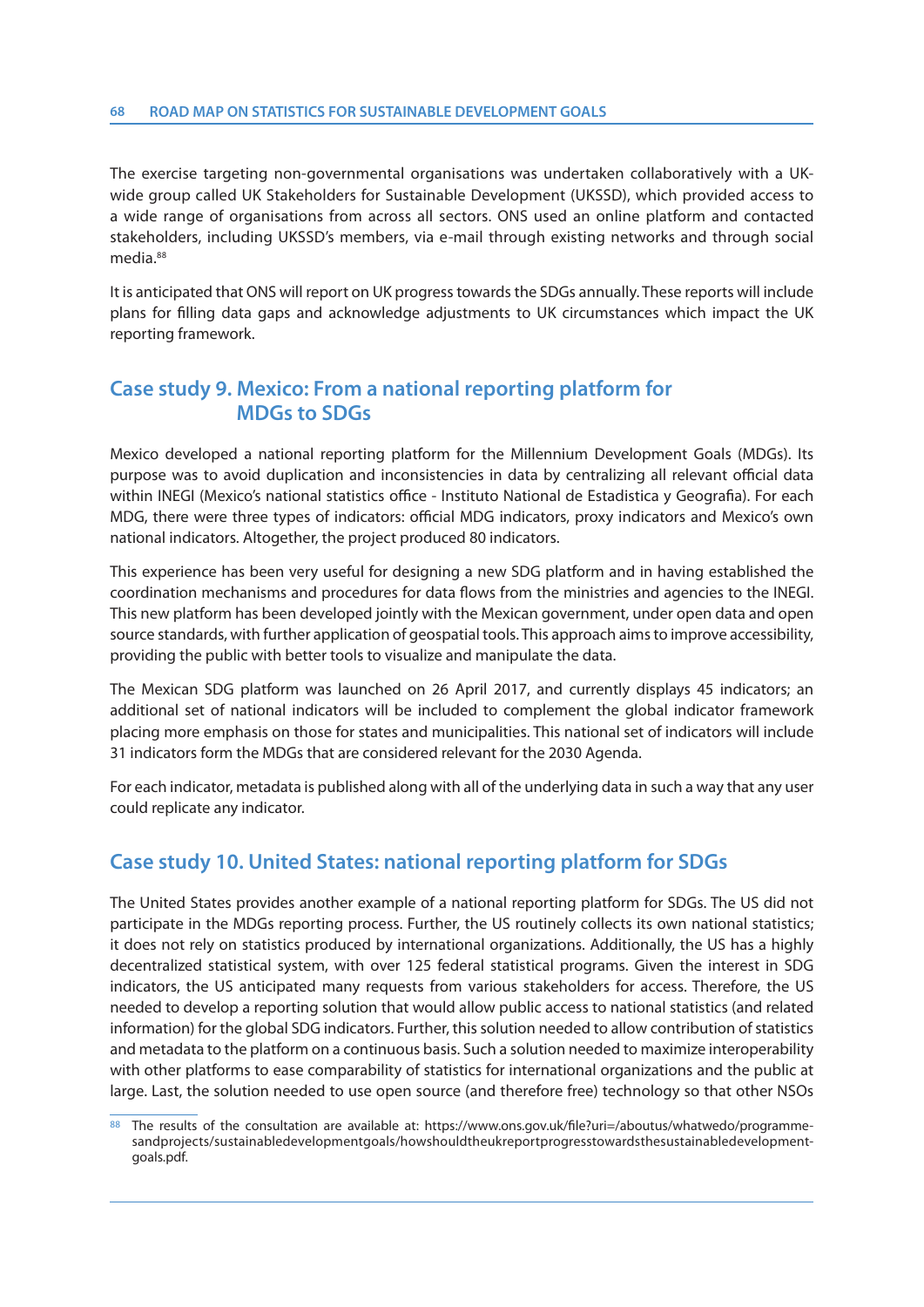could maximally benefit. The result is the US National Reporting Platform (NRP), which was developed in consultation with several other NSOs.

The US NRP site was built to accommodate information from multiple Federal data providers on a flow basis. The official site, https://sdg.data.gov/, was launched in September 2016. As of January 2017, 62% of Tier 1 and 2 indicators have been populated with official national statistics. The site features secure access for data providers and automated tracking of revisions to ensure quality. The platform is also accessible to the general public and uses open source technology that can be shared freely and easily with interested countries by forking through GitHub. Training materials are provided for NSOs considering using an NRP, how to clone the US NRP and customize it for their own use, and for data providers. As of May 2017, seven countries have signaled their intent to clone and customize the US NRP for their own use. A data reporting status dashboard feature has been added, and the NRP is available in English or Spanish. Future enhancements include improved data visualization, and subnational estimates for global indicators. For more information on the US NRP site, please contact sdgs@omb.eop.gov.

# **Case study 11. Poland: From SDIs to SDGs - national reporting platform**

Poland has a publicly accessible NRP for dissemination of sustainable development indicators. The platform was created by the Central Statistical Office of Poland (CSO) using open source licenses and is maintained by the CSO as the coordinator of SDG indicators. The Polish platform was created before the adoption of Agenda 2030 and is being remodelled to include the global SDG indicators.

Following the Polish concept of sustainable development monitoring, there are three modules in the NRP: national, sub-national and municipal. The global SDG indicators will create a fourth module.

The NRP allows for tabular presentation of data as well as its visualization in the form of graphs and maps. Together with a database, it contains a comprehensive set of metadata and information on sustainable development.89

# **Case study 12. United Kingdom: plans for data collection**

The UK Office for National Statistics (ONS) is in the process of putting in place a data collection and reporting platform for the SDGs. To inform this process, the ONS has been working very closely with the CES Steering Group on statistics for SDGs, private companies and ONS data collection transformation work-streams including teams looking at big data and administrative data, as well as the newly formed data science campus.

An eight-week project is currently underway, the result of which will be recommendations on the best approach. This project has been informed by UN guidance. For example, the ONS is committed to utilising the principles of open data and the SDMX international standard of transmission.

Any recommendations will comply with the UK Statistics Authority Code of Practice and Principles. Data collection will be informed by user engagement with proportionate burden. Data will be disseminated when they are judged ready and will be accessible via the national publication hub.

<sup>89</sup> See http://wskaznikizrp.stat.gov.pl/index.jsf?jezyk=en.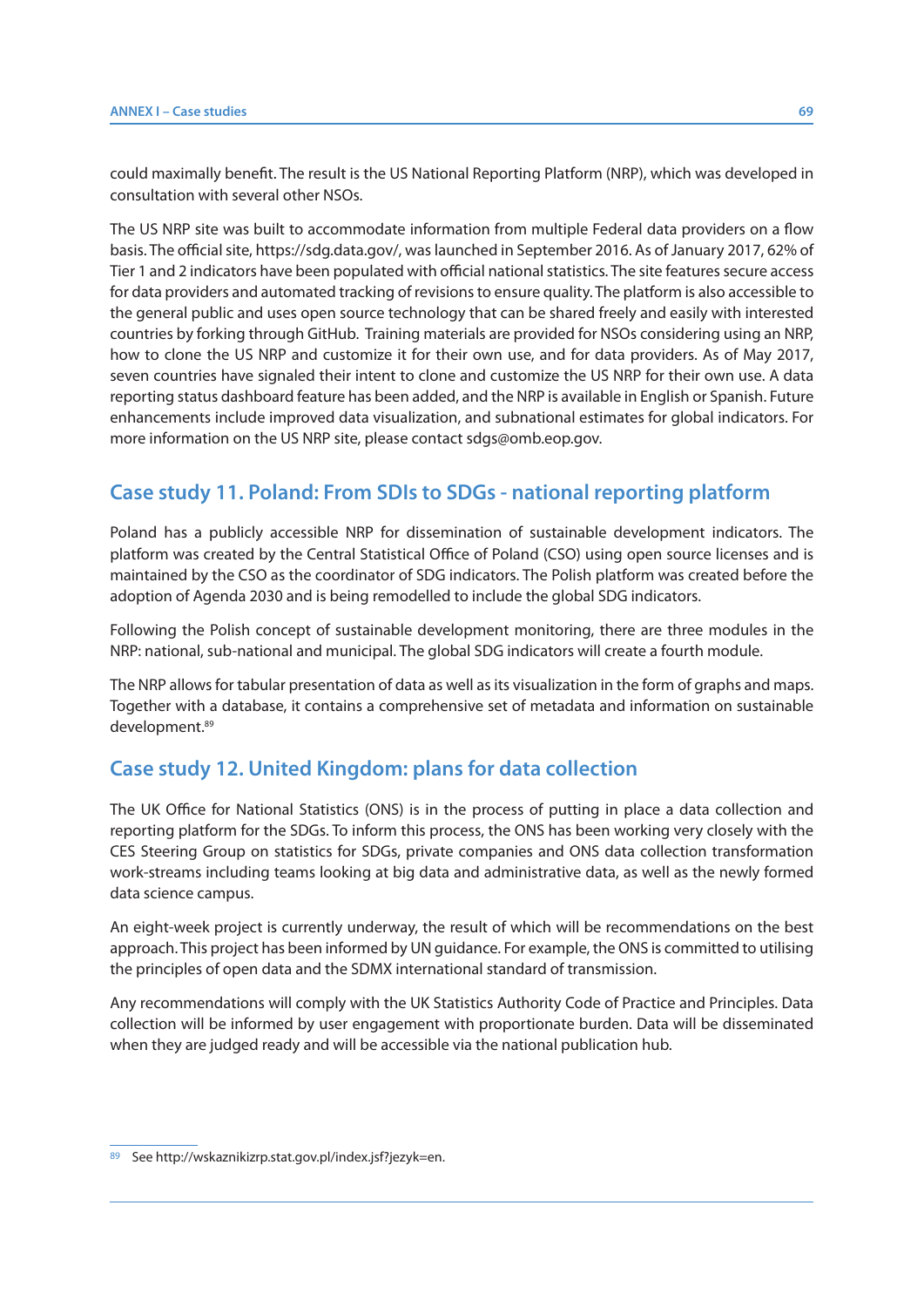# **Case study 13. UNICEF: the Multiple Indicator Cluster Survey (MICS)**

MICS (Multiple Indicator Cluster Survey) is an international household survey programme developed and supported by UNICEF. It provides up-to-date information on the situation of children and women and measures key indicators that allow countries to monitor progress towards internationally agreed development goals. Supporting countries in monitoring the MDGs has been one of the primary objectives of MICS surveys over the last decade. The programme is well positioned to support SDG monitoring and reporting, already covering approximately half of the SDG indicators that can be monitored through household surveys.

One of the main advantages of MICS is the possibility of generating nationally representative data, as well as disaggregating data by dimensions such as wealth, disability or migratory status. Most of the indicators covered in MICS are not captured through other surveys or administrative data sources. The data-gap assessment conducted at the beginning of the exercise in each country allows the NSO to avoid duplication and focus on the most important social indicators in MICS. The findings of MICS may also lead partners to conduct additional analysis or thematic in-depth data collection. In the case of Kyrgyzstan, for example, relatively high child labour figures from MICS were followed up by a separate child labour study producing a more detailed thematic analysis. The findings of MICS are presented both on NSO websites (e.g. Serbia, Kazakhstan, Kyrgyzstan) and the global MICS website.

# **Case study 14. UNFPA: the contribution of the ICPD beyond 2014 regional review**

As indicated in the 2030 Agenda for Sustainable Development, the follow up and review of the SDGs should build to the extent possible on "data and information from existing reporting mechanisms" and "draw on as far as possible, existing networks of follow up and review institutions and mechanisms" (para 48, para 77) in order to capitalize on other review processes that are related to SDGs and to minimize the monitoring and reporting burden of states.

In line with the above, the mandated follow up and review of the ICPD beyond 2014 in the UNECE region can contribute substantively to SDG monitoring, building on the considerable synergies and substantive areas of overlap across both of these global development agendas.

The ICPD Programme of Action (1994) and the outcome documents of its review conferences, including the ICPD beyond 2014 global review and the outcome of the UNECE regional review conference provide a 'Framework for Actions' on population and development issues that is highly correlated and synergistic with SDGs.

In conformance with the mandate of the General Assembly that reaffirmed and renewed the ICPD agenda beyond 2014, the UN system - particularly UNFPA - will continue to support member states in the full implementation of the ICPD beyond 2014, including undertaking periodic global and regional reviews to assess progress in the full implementation of ICPD's unfinished business and a range of new and emerging issues in the area of population and sustainable development.

These ICPD reviews will be sequenced and synchronized to the extent possible with the follow up and review of SDGs at regional and global levels, and will provide concrete inputs to the High Level Political Forum as required.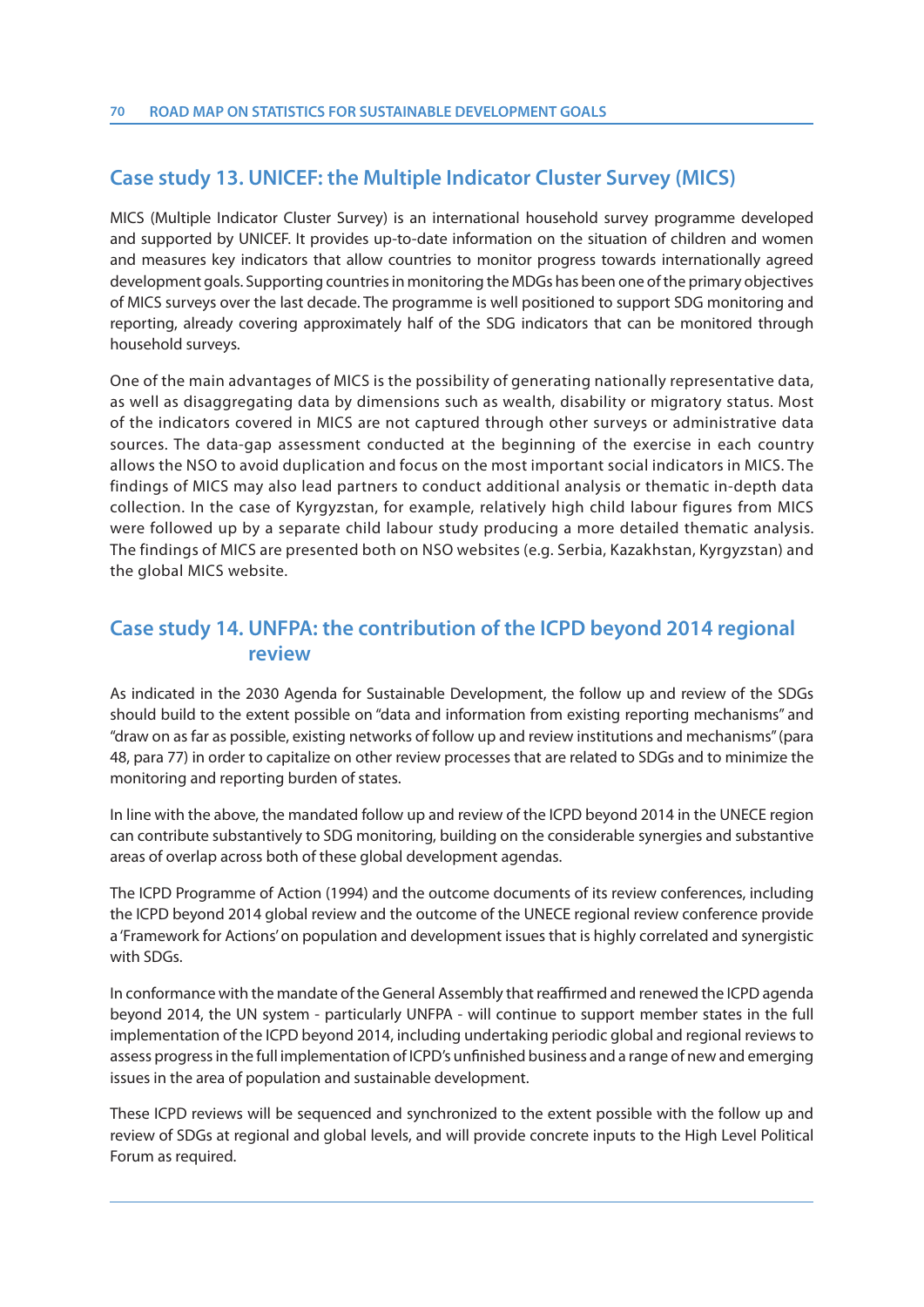The follow up and review of the ICPD in the UNECE region will be supported by UNFPA and will cover a range of issues reflected within the 2030 Agenda and its Sustainable Development Goals and Targets that are of particular priority in the UNECE region, as determined by member states .

To that effect, many of the indicators that will be used to track and monitor progress on the full implementation of the ICPD beyond 2014 in the region will derive from the global SDG indicator framework, ensuring coherence with SDG monitoring and avoiding duplication of efforts. It is important to note that for certain population and development issues that require a more in depth approach and analyses, other relevant thematic indicators may be used to track progress in the region.

As agreed with the UNECE secretariat, gathering of data and information will build on multiple sources to fulfil reporting needs on ICPD and contribute to SDG reporting, supported by UNFPA.

These sources would include regional consultations to be conducted by UNFPA's Eastern Europe and Central Asia Regional Office (EECARO) under the auspices of UNECE, combined with relevant data and information provided by regional statistical and research institutions supported by UNFPA, as well as relevant SDG indicators and other relevant thematic indicators that are routinely tracked and/or compiled at the global and regional levels by UN entities, including but not limited to UNFPA.

The regional follow up and review process of the ICPD beyond 2014 will be conducted under the auspices of UNECE with the full support of UNFPA.

# **Case study 15. Germany: experience with national communication strategies for statistics**

A formal strategy can enable NSOs to define communication priorities and objectives and systematically steer communication activities. In Germany, the Federal Statistical Office (FSO) has developed the Communication Strategy 2020, which was launched in 2016 and was selected as a best practice in the ESS-Vision project DIGICOM for simplicity, broad coverage and clarity of presentation. It addresses important challenges of official statistics in the information society. In a future-oriented and knowledgebased society, facts are an important basis for decisions and for evaluating the success of decisions. The objective of the German strategy is to increase the profile and visibility of the FSO as the leading provider of high-quality statistical information. In general, official statistics in Germany are prepared in compliance with the principles of the European Statistics Code of Practice and the UN FPOS.

The strategy consists of five key points and can be applied to official statistics in general but also to specific topics like the UN SDGs.

The first key goal of the strategy is to strengthen the brand of official statistics. Reference to "Statistisches Bundesamt" serves both as a brand name and as a seal of quality. The intention is to further raise the profile of official statistics and to reinforce people's trust in them. To this end, data quality and quality management in general are important factors in communication. As part of the strategy, it is emphasized that data are obtained independently.

Second, the FSO continuously improves the accessibility of statistical information. The central statistical information system (GENESIS-Online) is user-friendly and presents the results of official statistics at national and sub-national levels. Data are made available through readily accessible interfaces (open data). Digital information is presented in a media-friendly format to support a variety of devices and can be easily accessed by popular search engines. The strategy ensures that information is offered on platforms used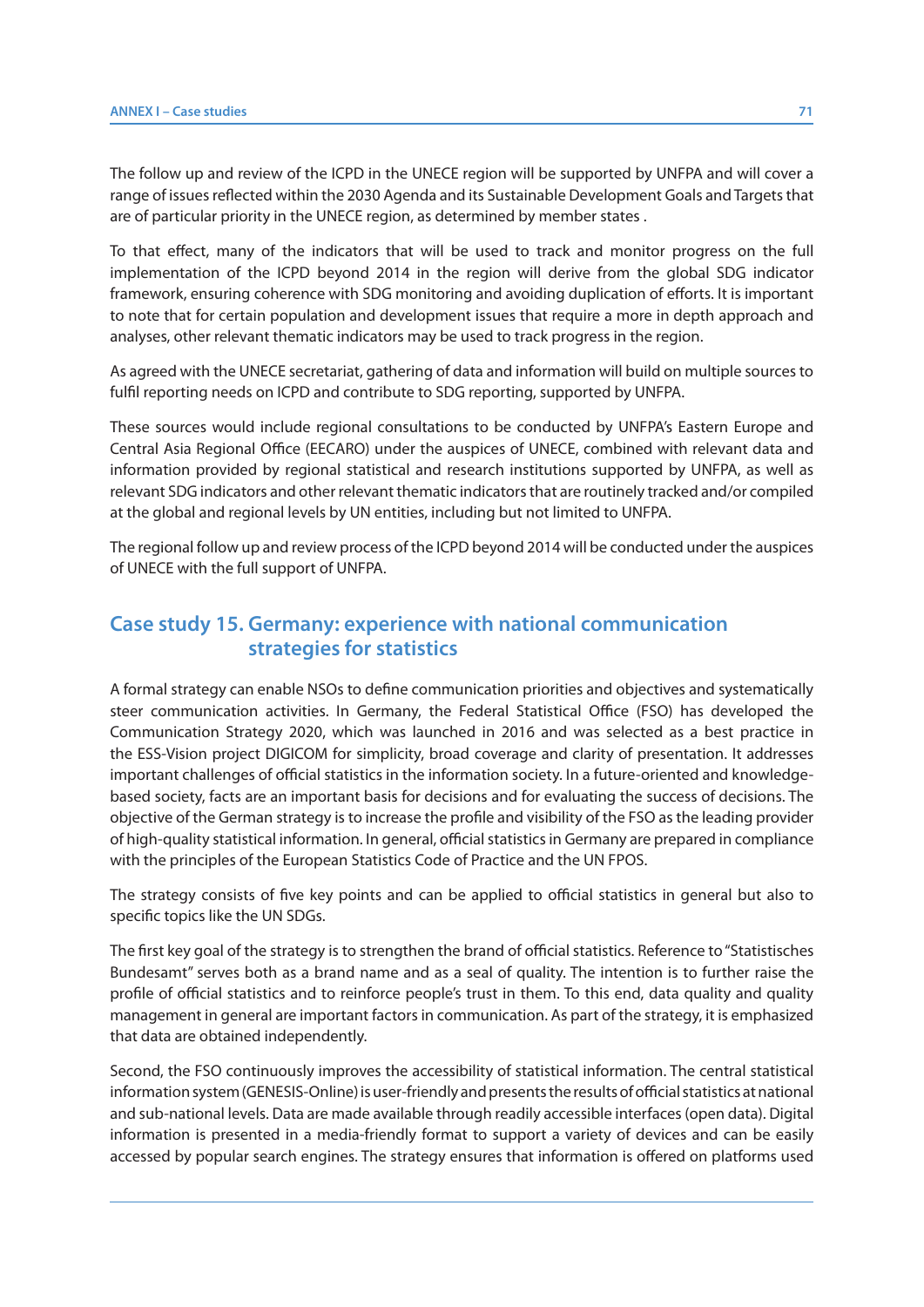by target user groups. The guiding principle for a future-oriented communication policy is to develop the strategy "from pull to push" meaning that statistical offices should communicate proactively. Internally, new digital sales structures will be developed accordingly.

Regarding the communication about SDGs, a dedicated website on Agenda 2030 including national data on the global indicators was published by the FSO in July 2016.

The third key goal is meeting the needs of target groups. High-quality data on social, economic and ecological issues are provided. The diverse information needs of targeted users (general public, policymakers, administration, the media, businesses, associations, the scientific and research communities, students and respondents) are analysed by modern market observation and monitoring instruments. The FSO then promotes targeted users' understanding of statistics. In order to reach targeted users, a range of different communication channels is used. Further, information and services are adjusted to targeted users' changing requirements.

The fourth key goal of the strategy is to broaden dialogue on statistics using forums and social media (e.g., Twitter) to communicate with targeted users. The users' needs and ideas are considered in refining the range of information and services offered. These channels are also used to communicate about SDGs. The FSO took part in UN DESA's Twitter chat on the occasion of the World Statistics Day in October 2015 and communicated with target users about SDGs and statistics.

The final goal is to provide information in a clear and comprehensible matter by, for example, using innovative forms of visualization. In addition, comprehensive information about statistical methods is offered.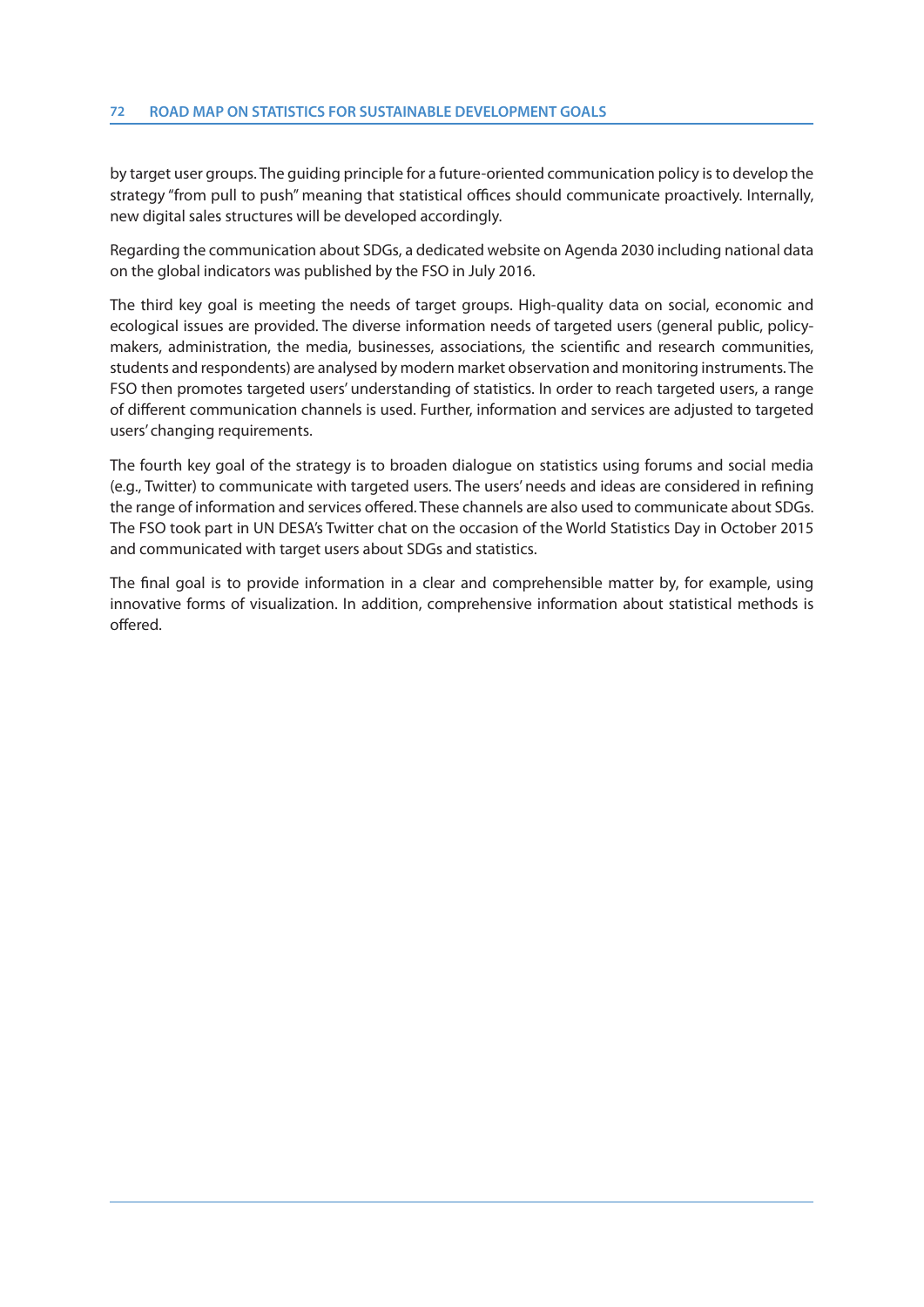# **ANNEX II**

# **Context**

## **A. The 2030 Agenda for Sustainable Development**

1. The 2030 Agenda for Sustainable Development (Agenda 2030), including 17 Sustainable Development Goals (SDGs) and 169 targets, was agreed in September 2015 by heads of state and governments' high representatives. The SDGs aim to spur social, economic and environmental progress between now and 2030 to:

- end poverty and hunger everywhere;
- combat inequalities within and among countries;
- build peaceful, just and inclusive societies;
- protect human rights and promote gender equality and the empowerment of women and girls; and
- ensure the lasting protection of the planet and its natural resources.

2. The Goals also strive to create conditions for sustainable, inclusive and sustained economic growth, shared prosperity and decent work for all, considering different levels of national development and capacities.

3. Goal 17 aims to "strengthen the means of implementation and revitalize the global partnership for sustainable development." Its targets  $17.18<sup>90</sup>$  and  $17.19<sup>91</sup>$  as well as several paragraphs in the outcome document Transforming our World – The 2030 Agenda for Sustainable Development refer directly to the work of the official statistical community.92 The UN Statistical Commission (UNSC) is responsible for ensuring data provision on SDGs at the global level.

4. Agenda 2030 recognizes that the regional level is an important bridge between national and global reporting and monitoring.93

## **B. Policy context**

5. The SDGs and associated targets were developed over the course of several years through policy discussions among UN members at the General Assembly, particularly through the Open Working Group on Sustainable Development Goals. The evaluation of progress against these goals and targets will be led by member states, primarily through the UN High-level Political Forum on Sustainable Development (HLPF).

<sup>90</sup> Target 17.18: By 2020, enhance capacity -building support to developing countries, including for least developed countries and small island developing States, to increase significantly the availability of high-quality, timely and reliable data disaggregated by income, gender, age, race, ethnicity, migratory status, disability, geographic location and other characteristics relevant in national contexts.

<sup>91</sup> Target 17.19: By 2030, build on existing initiatives to develop measurements of progress on sustainable development that complement gross domestic product, and support statistical capacity-building in developing countries.

<sup>92</sup> See paragraphs 48, 57, 61, 62, 74, 75, 76 and 83 in http://www.un.org/en/ga/search/view\_doc.asp?symbol=A/RES/70/1.

<sup>93</sup> See paragraphs 80 and 81 in http://www.un.org/en/ga/search/view\_doc.asp?symbol=A/RES/70/1.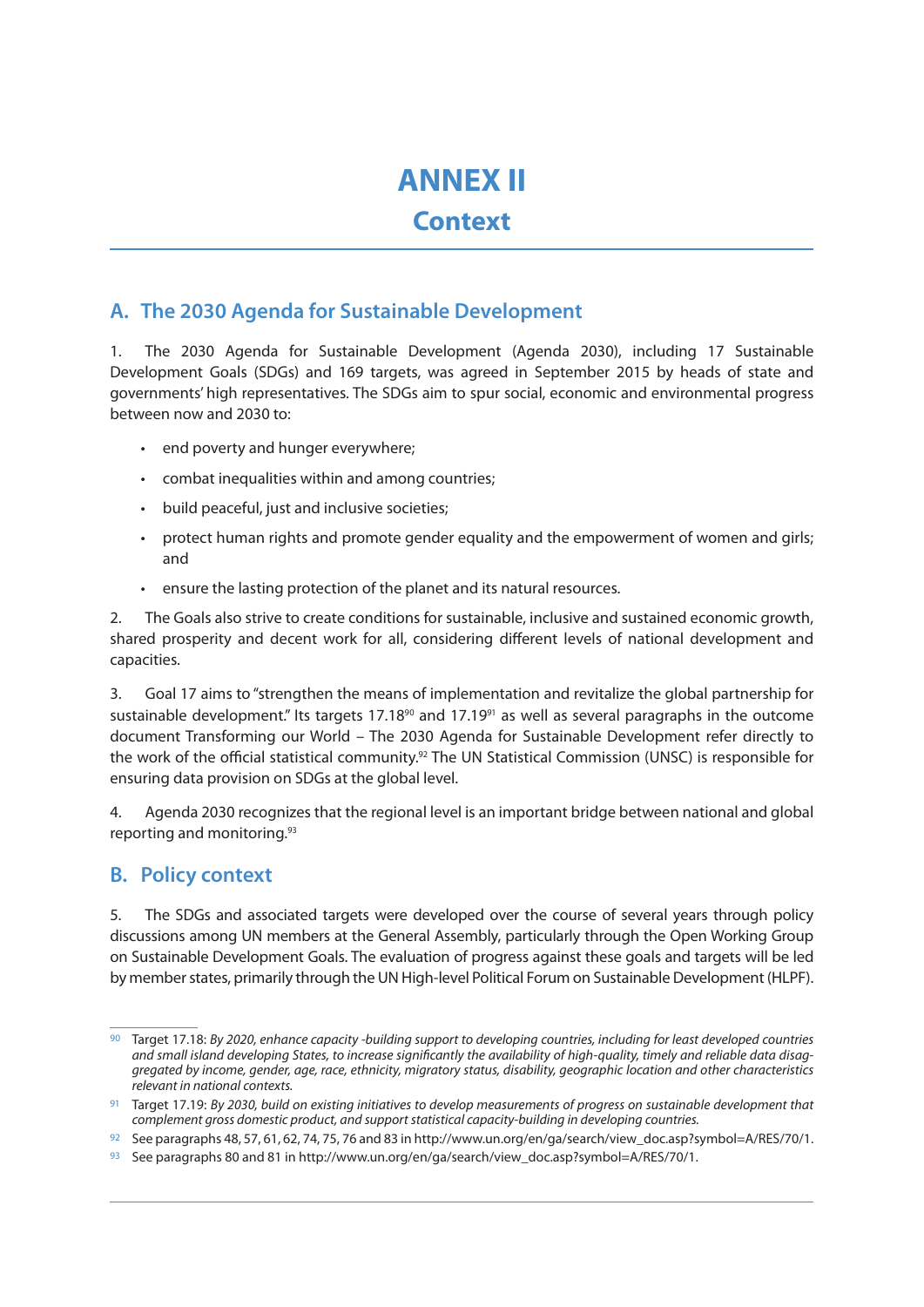#### **1. UN General Assembly Open Working Group on Sustainable Development Goals**

6. The United Nations Conference on Sustainable Development, held in Rio de Janeiro, Brazil in June 2012 (Rio+20), resulted in an agreement by member states to develop a set of Sustainable Development Goals through "an inclusive and transparent intergovernmental process (…) that is open to all stakeholders."94 For this purpose, an intergovernmental Open Working Group (OWG) was created.

7. OWG proposed the SDGs and associated targets which the UN General Assmebly endorsed as Agenda 2030 in September 2015. The OWG noted that the targets would be further elaborated through indicators focused on measurable outcomes.95 The task of identifying suitable indicators was assigned to the UN Statistical Commission (see Section C below).

#### **2. The High-level Political Forum on Sustainable Development (HLPF)**

8. HLPF<sup>96</sup> is the central platform for follow-up and review of Agenda 2030. It oversees the processes at the global level and "will facilitate sharing of experiences, including successes, challenges and lessons learned, and provide political leadership, guidance and recommendations for follow-up."97 HLPF comprises representatives from all member states of the United Nations and member states of specialized agencies.

9. In accordance with UN General Assembly Resolution 67/290,<sup>98</sup> HLPF should carry out regular reviews. The first meeting of HLPF took place on 11-20 July 2016 in New York on the theme "Ensuring that no one is left behind."99 HLPF will meet every four years under the auspices of the UN General Assembly represented at the level of Heads of state to provide high-level political guidance on Agenda 2030 and its implementation. Under ECOSOC, the HLPF will meet every two years or even more frequently to discuss selected themes to follow up on the implementation of the Agenda. HLPF in 2017 took place on 10-19 July under the theme "Eradicating poverty and promoting prosperity in a changing world."

10. Follow-up and review at HLPF will be informed by an annual progress report on the SDGs to be prepared by the Secretary-General in cooperation with the UN system, based on the global indicator framework and data produced by national statistical systems.100 The global indicators and accompanying available statistics will be contained in a database maintained by the United Nations Statistics Division (UNSD).

11. HLPF will conduct national reviews and thematic reviews of the implementation of Agenda 2030 with inputs from other intergovernmental bodies and forums, relevant UN entities, regional processes, major groups and other stakeholders. In 2016, 22 countries took part in voluntary national reviews<sup>101</sup> at HLPF, including the following CES participants: Colombia, Estonia, Finland, France, Georgia, Germany, Mexico, Montenegro, Norway, Philippines, Republic of Korea, Switzerland and Turkey. In 2017, 44 countries took part, including CES participants Argentina, Azerbaijan, Belarus, Belgium, Brazil, Chile, Costa Rica, Cyprus, Czech Republic, Denmark, Italy, Japan, Luxembourg, Monaco, Netherlands, Portugal, Slovenia, Sweden and Tajikistan.

<sup>94</sup> See resolution 66/288 in The Future We Want, Annex, para. 248 (https://sustainabledevelopment.un.org/futurewewant. html).

<sup>95</sup> See section IV, para. 18 in http://www.un.org/ga/search/view\_doc.asp?symbol=A/68/970.

<sup>96</sup> See https://sustainabledevelopment.un.org/hlpf.

<sup>97</sup> See http://www.un.org/ga/search/view\_doc.asp?symbol=A/RES/67/290.

<sup>98</sup> See http://www.un.org/ga/search/view\_doc.asp?symbol=A/RES/67/290&Lang=E.

<sup>99</sup> See http://www.un.org/ga/search/view\_doc.asp?symbol=E/2016/L.11.

<sup>100</sup> See paragraph 83 in http://www.un.org/en/ga/search/view\_doc.asp?symbol=A/RES/70/1.

<sup>101</sup> https://sustainabledevelopment.un.org/hlpf#vnrs.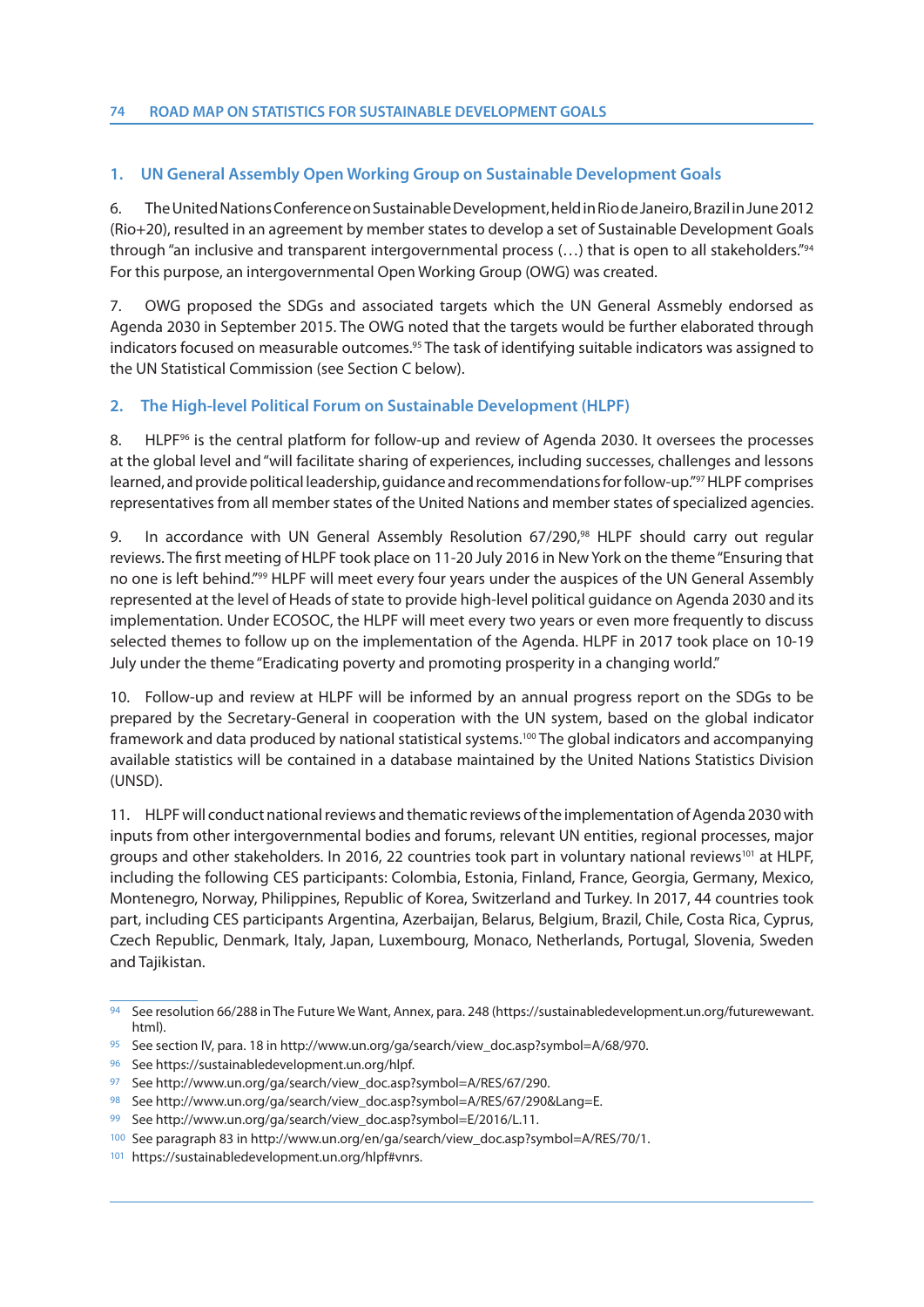12. A regular exchange between the HLPF and the UN Statistical Commission could enhance communication of SDG challenges and expectations of political and statistical communities. For example, during Session 12 of the 2016 HLPF "National mechanisms for monitoring progress and reporting on implementation for the achievement of SDGs," the national statistical offices of South Africa, the Philippines and Switzerland discussed the role of a statistical office pertaining to the SDG implementation process on the national level.<sup>102</sup>

### **C. Statistical activities**

13. The challenging task of measuring progress against SDGs was well recognized prior to the issuance of Agenda 2030. The RIO+20 outcome document acknowledged the need for broader measures of progress to complement gross domestic product (GDP) to better inform policy decisions and requested the UNSC to launch a programme of work in this area. To respond to this demand, the UNSC established a Friends of the Chair group to advise on the development of broader measures of progress and provided its advice to the OWG. Building on those inputs, the UNSC established the Inter-Agency Expert Group on SDG Indicators and the High-level Group for Partnership, Coordination and Capacity-Building for Statistics for Agenda 2030 to work on the SDG indicators and to support statistical capacity building.

#### **1. Friends of the Chair Group on Broader Measures of Progress**

14. At its forty-fourth session in 2013, UNSC created the Friends of the Chair Group on Broader Measures of Progress (FOC) as a response to the request of the Rio+20 conference.103 The mandate given to FOC was a) to build a work programme to develop broader measures of progress based on an assessment of current national, regional and international practices in this field; and b) to prepare thematic/technical inputs to ensure that a robust statistical measurement approach is incorporated from the outset in preparations for the post-2015 development agenda.

15. FOC contributed to the OWG deliberations on SDGs explaining how statistics can assist in the design of SDGs and targets. In March 2014, the UNSC Chair transmitted to the Co-Chairs of OWG a compendium of 29 statistical notes drafted under the auspices of the FOC by experts from many national statistical offices and international organizations.

16. In June 2014, the FOC provided OWG co-chairs a correspondence table between available indicators and the targets contained in the OWG's "zero draft" and an assessment of the broad data availability for these indicators in countries. At the end of 2014 and beginning of 2015, FOC carried out a survey to obtain information on the availability of data for indicators to measure SDGs and the associated 107 substantive targets proposed by OWG. The Report of the FOC to the Statistical Commission in 2015 presented a road map for the development and implementation of an indicator and monitoring framework for the post-2015 development agenda.

<sup>102</sup> It is not yet known if a session on monitoring progress on the SDGs will be prepared each year during Agenda 2030.

<sup>103</sup> See decision 44/114 of the 44th UNSC (p. 18 in http://unstats.un.org/unsd/statcom/44th-session/documents/statcom-2013-44th-report-E.pdf).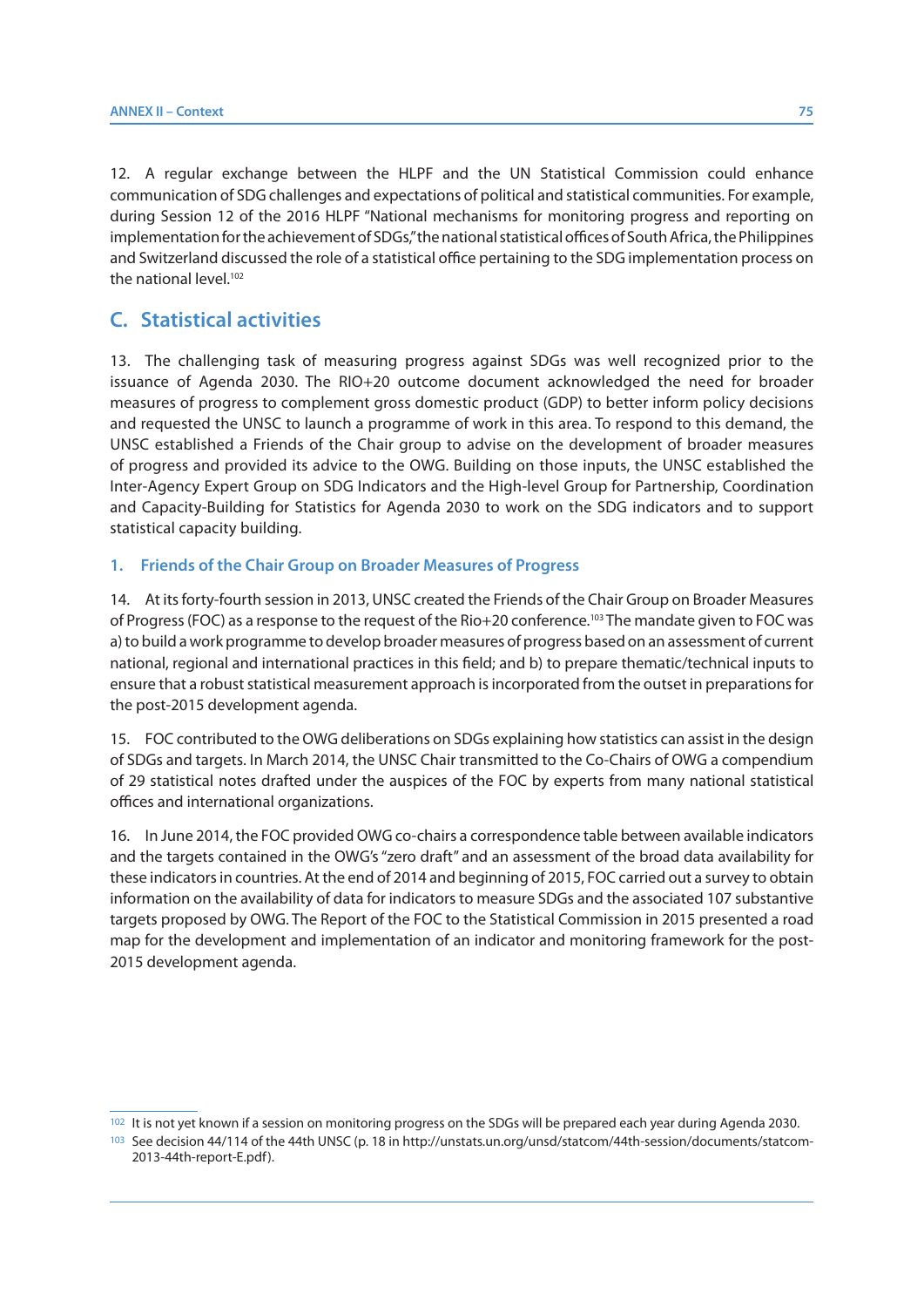#### **2. The Inter-Agency Expert Group on SDG Indicators**

17. Building from the work of the FOC, the UNSC established the Inter-agency and Expert Group on SDG Indicators (IAEG-SDGs) in March 2015. Its aim is to develop a list of technically robust indicators for the monitoring of the SDGs and the targets of Agenda 2030 at the global level, provide technical support for the implementation of the approved indicator and monitoring framework, regularly review methodological developments and issues related to the indicators and their metadata, and report on progress towards the SDGs and targets of Agenda 2030 at the global level. The Group should also regularly review and make recommendations on capacity building activities relevant to SDG monitoring to the UNSC, the High-level Group for Partnership, Coordination and Capacity-Building for the 2030 Agenda and the Committee for the Coordination of Statistical Activities, and support work by the Secretariat for the development of a SDG data-user forum, tools for data analysis and an open dashboard on the state of SDGs.

18. The global indicator framework proposed by IAEG-SDGs was adopted by UNSC at its 48th session in March 2017, together with a Resolution "Work of the UN Statistical Commission pertaining to the 2030 Agenda for Sustainable Development". Subsequently, the resolution and the list of global SDG indicators were adopted by ECOSOC in May and UN General Assembly in July 2017.

19. In addition, during its 47th session, the UNSC established a work stream on data disaggregation and three working groups under IAEG-SDGs: geospatial information, Statistical Data and Metadata eXchange (SDMX) and inter-linkages. Together, these four bodies will assist with the revision and refinement of the global indicator framework. There is also a common subgroup with the High-level group for Partnership, Coordination and Capacity-Building for Statistics.

20. To assess the availability of data and methodologies for the SDG indicators, IAEG-SDGs is implementing a Tier system as follows:

- **Tier I** indicators are those that are conceptually clear, with established methodology and standards available and data regularly produced by countries (data are available for at least 50 per cent of all countries and cover at least 50 per cent of the population in every region of the world wherever the indicator is relevant);
- **Tier II** indicators are those that are conceptually clear, with established methodology and standards available but data are not regularly produced by countries (data are not available in all regions or do not cover at least 50 per cent of all countries or 50 per cent of the population in every region of the world wherever the indicator is relevant); and
- **Tier III** indicators are those indicators for which there is no established methodology and standards, or the methodology/standards are being developed or tested.

21. IAEG-SDGs recommends that capacity building efforts should be reinforced for the Tier II indicators. As for the Tier III indicators, conceptual work is a barrier for reporting; therefore, work plans for Tier III indicators have been developed and discussed at the 5th IAEG-SDGs meeting in March 2017 in Ottawa, Canada.104

<sup>104</sup> https://unstats.un.org/sdgs/files/meetings/iaeg-sdgs-meeting-05/TierIII\_Work\_Plans\_03\_03\_2017.pdf.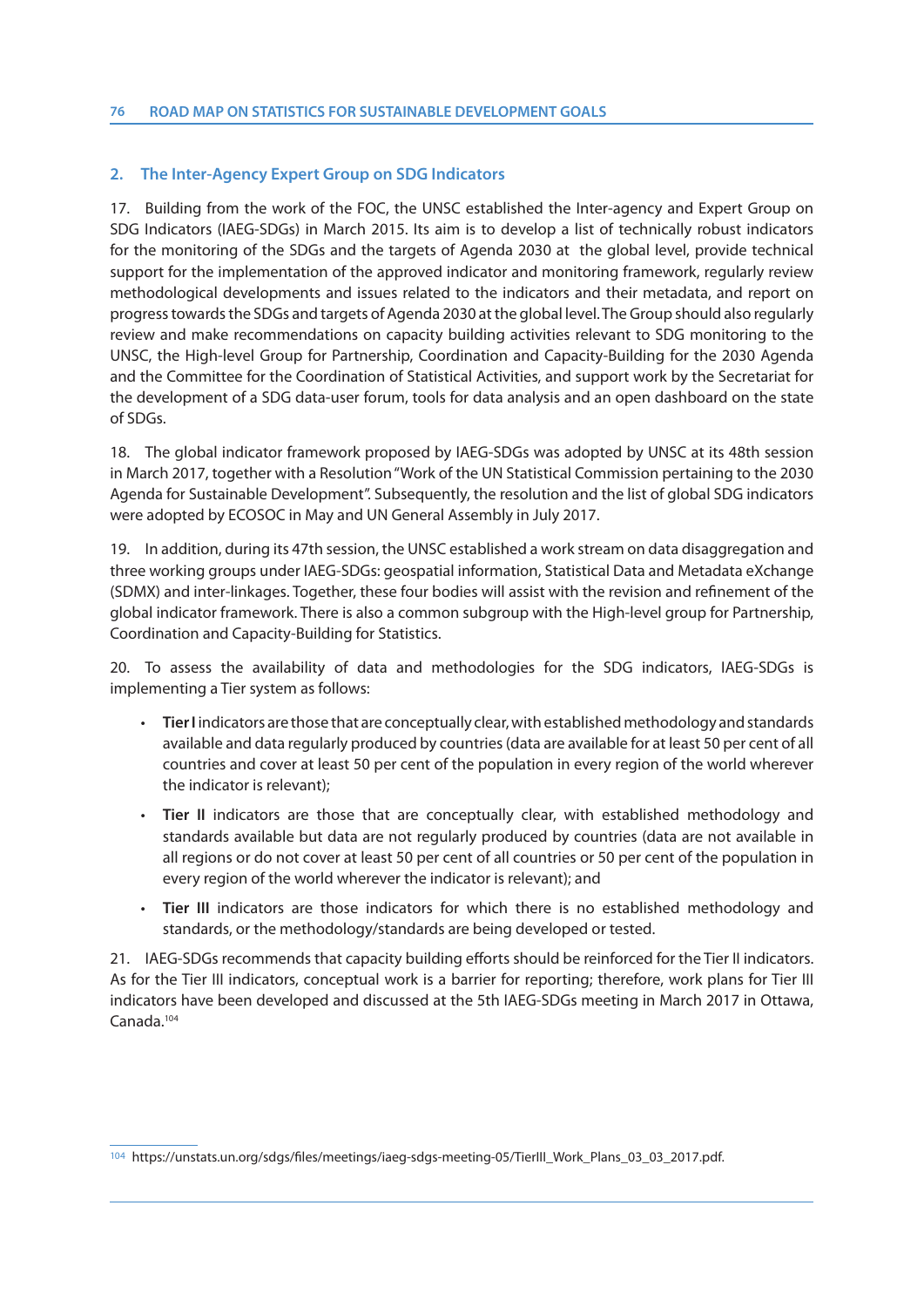22. IAEG-SDGs is preparing a document clarifying the process for making revisions<sup>105</sup> or refinements<sup>106</sup> to SDG indicators.<sup>107</sup> The document will suggest two review schedules: a plan for yearly refinements of the indicators, and comprehensive reviews of the global indicator framework in 2020 and 2025. The principles and criteria are defined to take advantage of statistical developments while at the same time ensuring stability and flexibility so that reporting will allow policymakers to review the status and progress towards the goals and targets of Agenda 2030. The principles are also intended to ensure transparency in the entire process. This document will be presented to the 49th UNSC in 2018.

23. The 48th UNSC session has "requested the IAEG-SDGs to develop guidelines on how custodian agencies can work together to contribute to the data flows necessary to have harmonized statistics"<sup>108</sup>. Therefore, IAEG-SDGs set up in March 2017 a subgroup to work on the development of the Guidelines and Best Practices for Global SDG Data Reporting. The subgroup should present the guidelines in 2018.

#### **3. The High-level Group for Partnership, Coordination and Capacity-Building for Statistics for the 2030 Agenda for Sustainable Development**

24. The High-level Group for Partnership, Coordination and Capacity-Building for Statistics for Agenda 2030 (HLG-PCCB) was established by the UNSC in 2015. Its task is to provide strategic leadership for the SDG implementation process with regard to follow-up and review of Agenda 2030. HLG-PCCB is responsible for establishing and supporting a member state-led reporting process at the global level. HLG-PCCB collaborates with IAEG-SDGs regarding the development and coordination of global reporting mechanisms.109 A joint–subgroup of the HLG-PCCB and IAEG-SDGs is tasked with developing a plan to address the immediate priorities including statistical capacity building and financial framework for the statistical reporting of the global SDG indicators.

25. At its 47th session, UNSC asked HLG-PCCB to develop a Global Action Plan for Sustainable Development Data in consultation with all relevant stakeholders. The aim is to modernize and strengthen statistical systems to meet the 2030 Agenda. Further, UNSC noted that such a Global Action Plan should consider existing regional road maps.110

26. Additionally, HLG-PCCB is responsible for conducting the UN World Data Forum under the auspices of the UNSC. The Forum provides a venue both for a high-level exchange between data producers (official and non-official) and data users (policy ministries, civil society, academia, etc.), and for technical discussions of opportunities and challenges in applying information, data and statistics to measure global progress of Agenda 2030.

<sup>105</sup> Revisions include adding (when it is obvious that the indicator does not cover a particular aspect of the target), deleting or changing indicators in a way that will disrupt the time series. (Note, very minor disruptions could possibly be exempted from this rule).

<sup>106</sup> Refinements include the following types of changes: specifying or correcting the unit of measurement; simple clarification of terms used in the indicator; spelling and other obvious errors; "splitting" indicators into their components in multiple component indicators. A refinement can also be a minor change in an indicator or indicator list that will, in a simple way, solve a problem that is spotted when the collection of data has begun.

<sup>107</sup> A first draft of the document should be available for the 6th IAEG-SDGs meeting.

<sup>108</sup> https://unstats.un.org/sdgs/files/meetings/iaeg-sdgs-meeting-05/7b.Guidelines%20on%20global%20SDG%20reporting\_plenary.pdf.

<sup>109</sup> See paragraph 37 in http://unstats.un.org/unsd/statcom/47th-session/documents/2016-2-IAEG-SDGs-Rev1-E.pdf.

<sup>110</sup> Ibid.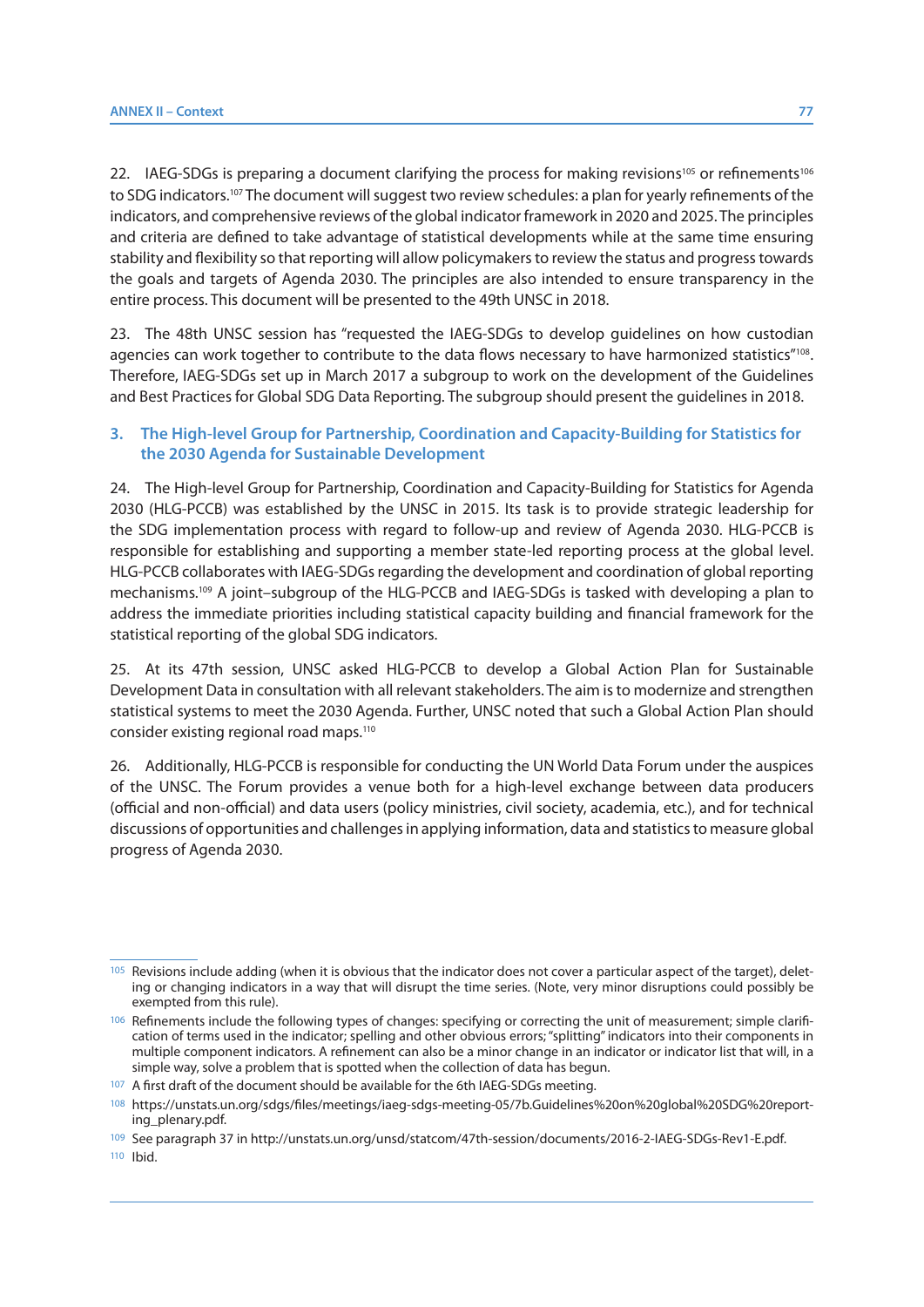27. The first UN World Data Forum was held in Cape Town (South Africa) from 15 to 18 January 2017111. This event marked the launch of the Cape Town Global Action Plan for Sustainable Development Data, which was later approved by the 48th UNSC in March 2017.

#### **4. CES and its Steering Group on Statistics for SDGs**

28. The UNECE Conference of European Statisticians (CES) has been working on measuring sustainable development since 2005. From 2009 to 2013, a joint UNECE/Eurostat/OECD task force developed the CES Recommendations on Measuring Sustainable Development.<sup>112</sup> More than 60 countries from the UNECE region and beyond (including OECD member countries) and major international organisations endorsed the CES recommendations in June 2013. In 2015, CES established a task force to adjust the sustainable development measurement framework presented in the CES recommendations to align with SDGs and targets.

29. As a response to Rio+20, a first CES seminar on measuring sustainable development was held in 2013. The second seminar, under the title Response by Official Statistics to the Sustainable Development Goals in 2015, discussed the role of the official statistical community at the regional level. One output of that seminar was the Declaration on the Role of National Statistical Offices in Measuring and Monitoring the Sustainable Development Goals<sup>113</sup> which forms the basis of the road map presented in this document.

30. In October 2015, the CES Bureau set up the Steering Group on Statistics for SDGs to develop the current Road Map and follow up on the implementation of the Road Map. The members of the Steering Group are Canada, Denmark, France, Germany, Italy, Kyrgyzstan, Mexico, Netherlands, New Zealand, Poland, Republic of Moldova, Russian Federation, Sweden, Switzerland (co-chair), Turkey, United Kingdom, United States (co-chair), Eurostat, OECD and UNECE.

<sup>111</sup> See https://undataforum.org.

<sup>112</sup> See http://www.unece.org/publications/ces\_sust\_development.html.

<sup>113</sup> See ECE/CES/89/Add.1 (http://www.unece.org/index.php?id=38920/).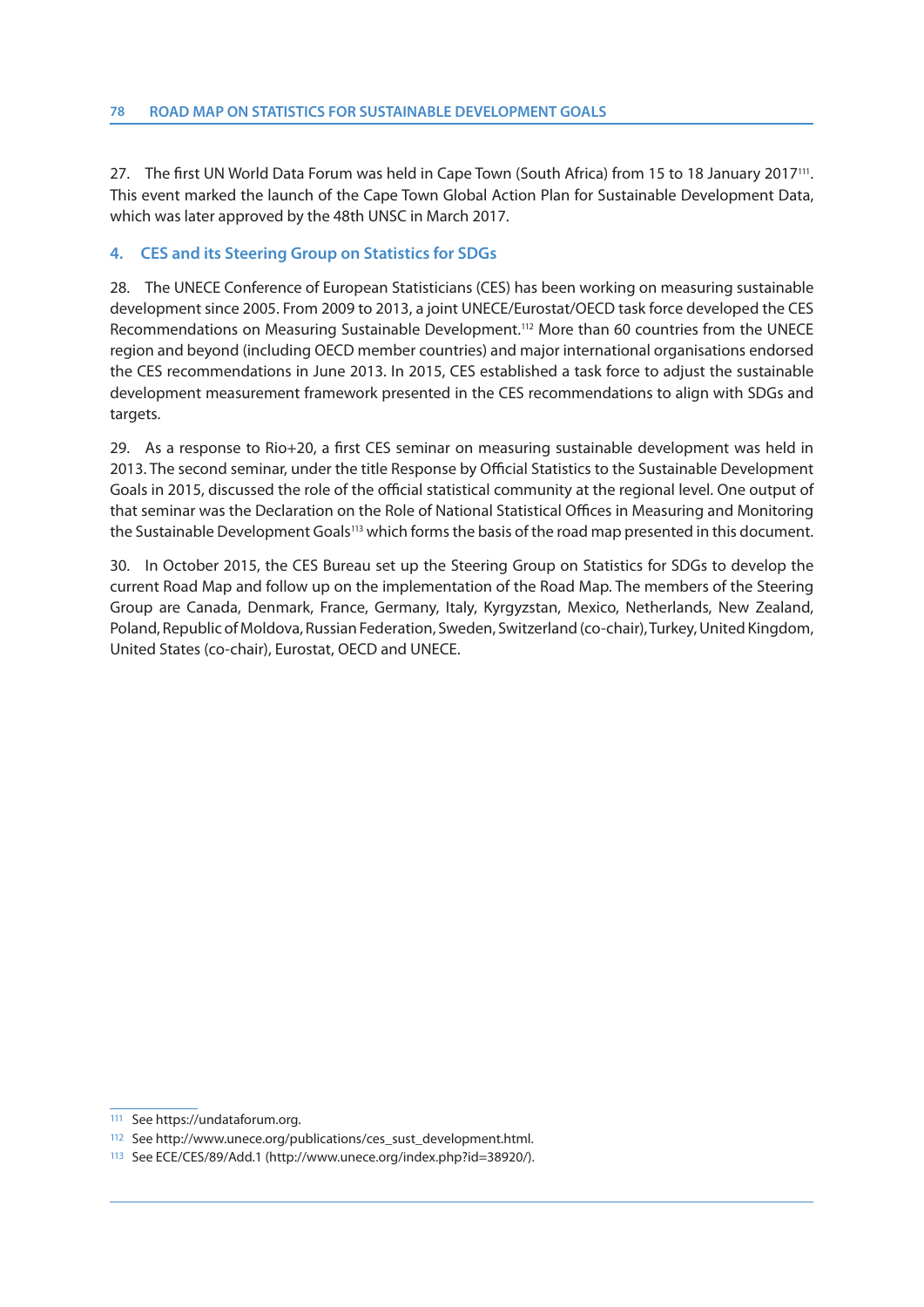# **ANNEX III Groups working on related issues**

| <b>Name of group</b>                                                                                                                                                                         | Chair(s)                                                                   | <b>Members from CES</b>                                                                                                                                  | Mandate/aim                                                                                                              | Time-<br>line    | <b>Link to more information</b>                                                                                                                                         |
|----------------------------------------------------------------------------------------------------------------------------------------------------------------------------------------------|----------------------------------------------------------------------------|----------------------------------------------------------------------------------------------------------------------------------------------------------|--------------------------------------------------------------------------------------------------------------------------|------------------|-------------------------------------------------------------------------------------------------------------------------------------------------------------------------|
| <b>HLG-PCCB (High-</b><br>level Group for<br>Partnership,<br><b>Coordination and</b><br><b>Capacity-Building</b><br>for statistics for<br>the 2030 Agenda<br>for Sustainable<br>Development) | Hungary and<br>Cote d'Ivoire                                               | Denmark, Hungary,<br>Italy, Switzerland,<br><b>United States</b>                                                                                         | Partnership,<br>coordination<br>and capacity<br>building                                                                 | $2015 -$<br>2030 | http://unstats.un.org/sdgs/<br>$h$ lg/                                                                                                                                  |
| IAEG-SDGs (Inter-<br>agency Expert<br>Group on SDG<br>Indicators)                                                                                                                            | Mexico and<br>Tanzania<br>(until 2017<br>Philippines)                      | Belarus (until<br>2017 Armenia).<br>France, Germany,<br>Netherlands, Sweden,<br>Canada, Russian<br>Federation, Tadjikistan<br>(until 2017<br>Kyrgyzstan) | Provide list of<br>indicators at<br>the global level<br>and technical<br>support for their<br>implementation             | $2015 -$<br>2030 | http://unstats.un.org/sdgs/<br>iaeg-sdgs/                                                                                                                               |
| <b>SDMX working</b><br>group                                                                                                                                                                 | Colombia                                                                   | Brazil, France, Mexico,<br>Russian Federation,<br>Eurostat                                                                                               | Development<br>of a global<br>metadata<br>structure for<br>SDG reporting                                                 | $2016 -$<br>2030 | http://unstats.un.org/sdgs/<br>files/Working-Group-ToR--<br>SDMX.pdf                                                                                                    |
| Geo-spatial<br>information<br>working group                                                                                                                                                  | Mexico and<br>Sweden                                                       | Brazil, France,<br>Germany, Mexico,<br>Sweden, Eurostat                                                                                                  | How geo-spatial<br>information can<br>contribute to<br>the SDGs                                                          | $2016 -$<br>2030 | http://unstats.un.org/sdgs/<br>files/Working-Group-ToR--<br>GeoSpatial.pdf                                                                                              |
| <b>Working Group on</b><br>inter-linkages of<br><b>SDG</b> statistics to<br>allow for integrated<br>analyses in the<br>monitoring                                                            | Canada and<br>China                                                        | Brazil, Canada,<br>France, Netherlands,<br>Kyrgyzstan, Sweden                                                                                            | Identification<br>of inter-linkages<br>between the<br>goals and<br>targets and<br>within the<br>underlying<br>statistics | $2015 -$<br>2030 | http://unstats.un.org/sdgs/<br>files/Working-Group-ToR--<br>Interlinkages.pdf                                                                                           |
| Joint subgroup<br>IAEG/HLG                                                                                                                                                                   | Mexico,<br>Philippines<br>(IAEG);<br>Hungary and<br>Cote d'Ivoire<br>(HLG) | Canada, Denmark,<br>Hungary, Italy, Mexico                                                                                                               | Links between<br><b>HLG and IAEG</b>                                                                                     | $2016 -$<br>2030 | http://unstats.un.org/<br>sdgs/files/meetings/hlg-<br>meeting-05/2.%20TORs%20<br>for%20the%20Joint%20<br>subgroup%20-%20(as%20<br>of%202%20June%20<br>2016)%20clean.pdf |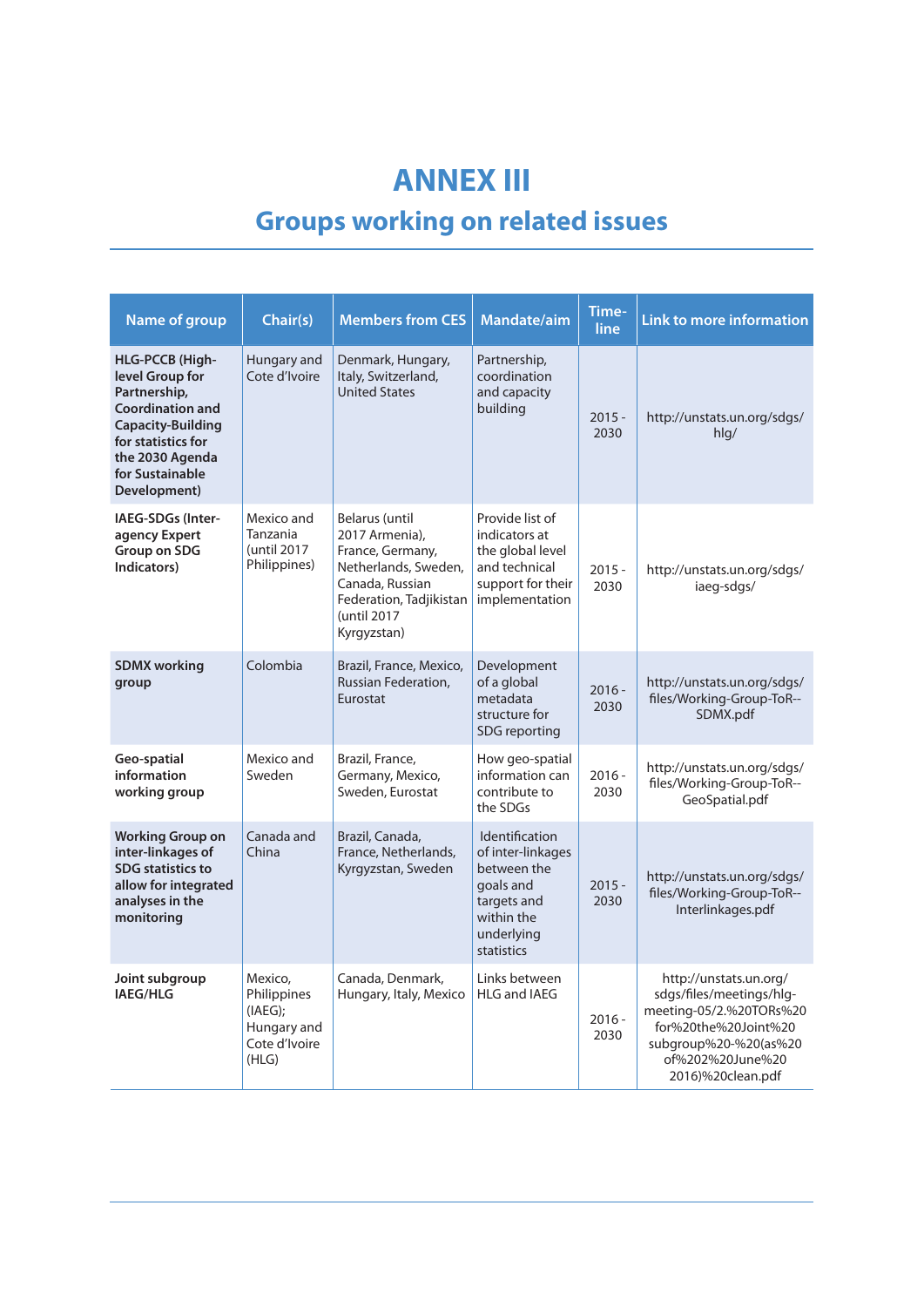### **80 ROAD MAP ON STATISTICS FOR SUSTAINABLE DEVELOPMENT GOALS**

| <b>Name of group</b>                                                                                                     | Chair(s)           | <b>Members from CES</b>                                                                                                                                                                                | Mandate/aim                                                                                                                                                                                                                                        | Time-<br>line                                 | <b>Link to more information</b>                                                                                                                 |
|--------------------------------------------------------------------------------------------------------------------------|--------------------|--------------------------------------------------------------------------------------------------------------------------------------------------------------------------------------------------------|----------------------------------------------------------------------------------------------------------------------------------------------------------------------------------------------------------------------------------------------------|-----------------------------------------------|-------------------------------------------------------------------------------------------------------------------------------------------------|
| <b>Sustainable</b><br>Development<br>and Europe 2020<br><b>Indicators Working</b><br>Group                               | Eurostat           | 28 EU Member States<br>+ EFTA States                                                                                                                                                                   | Developing an<br>indicator set at<br>the EU level                                                                                                                                                                                                  | No time<br>limit/a<br>meeting<br>each<br>year | http://ec.europa.eu/<br>eurostat/web/europe-2020-<br>indicators                                                                                 |
| <b>Task Force on the</b><br><b>Value of Official</b><br><b>Statistics</b>                                                | United<br>Kingdom  | United Kingdom,<br>Canada, Ireland,<br>Mexico, New<br>Zealand, Turkey,<br><b>Eurostat and OECD</b>                                                                                                     | Defining the<br>value of official<br>statistics and<br>developing<br>ways for its<br>measurement<br>allowing better<br>understanding<br>and<br>communication                                                                                       | $2015 -$<br>2017                              | http://www.unece.org/<br>statistics/statstos/task-force-<br>on-the-value-of-official-<br>statistics.html                                        |
| <b>High-level Group</b><br>for the<br><b>Modernisation</b><br>of Statistical<br><b>Production and</b><br><b>Services</b> | <b>Netherlands</b> | Netherlands, Australia,<br>Italy, Mexico, Republic<br>of Korea, Slovenia,<br><b>United States,</b><br>Eurostat, OECD and<br><b>UNECE</b>                                                               | Reflect on new<br>developments<br>in business<br>architecture<br>for statistics<br>and advise the<br><b>CES Bureau</b><br>on strategic<br>developments.<br>Subgroup<br>working on<br>communication<br>issues.                                      | $2013 -$<br>2019                              | http://www.unece.<br>org/statistics/statstos/<br>high-level-group-for-the-<br>modernisation-of-statistical-<br>production-and-services.<br>html |
| UN-GGIM: Europe -<br><b>Working Group on</b><br>Data Integration                                                         | Germany            | Austria, Denmark,<br>Finland, Germany,<br>Greece, Italy,<br>Netherlands, Norway,<br>Poland, Portugal,<br>Serbia, Slovenia,<br>Spain, Sweden,<br>Switzerland, Turkey,<br>United Kingdom and<br>Eurostat | European<br>contribution<br>to the global<br>process on<br>developing a<br>framework for<br>monitoring UN<br>SDG indicators,<br>ensuring<br>a two-way<br>interaction with<br>the IAEG-SDG<br><b>Working Group</b><br>on Geospatial<br>Information. | $2017 -$<br>2020                              | http://un-ggim-europe.<br>org/content/wg-b-data-<br>integration                                                                                 |